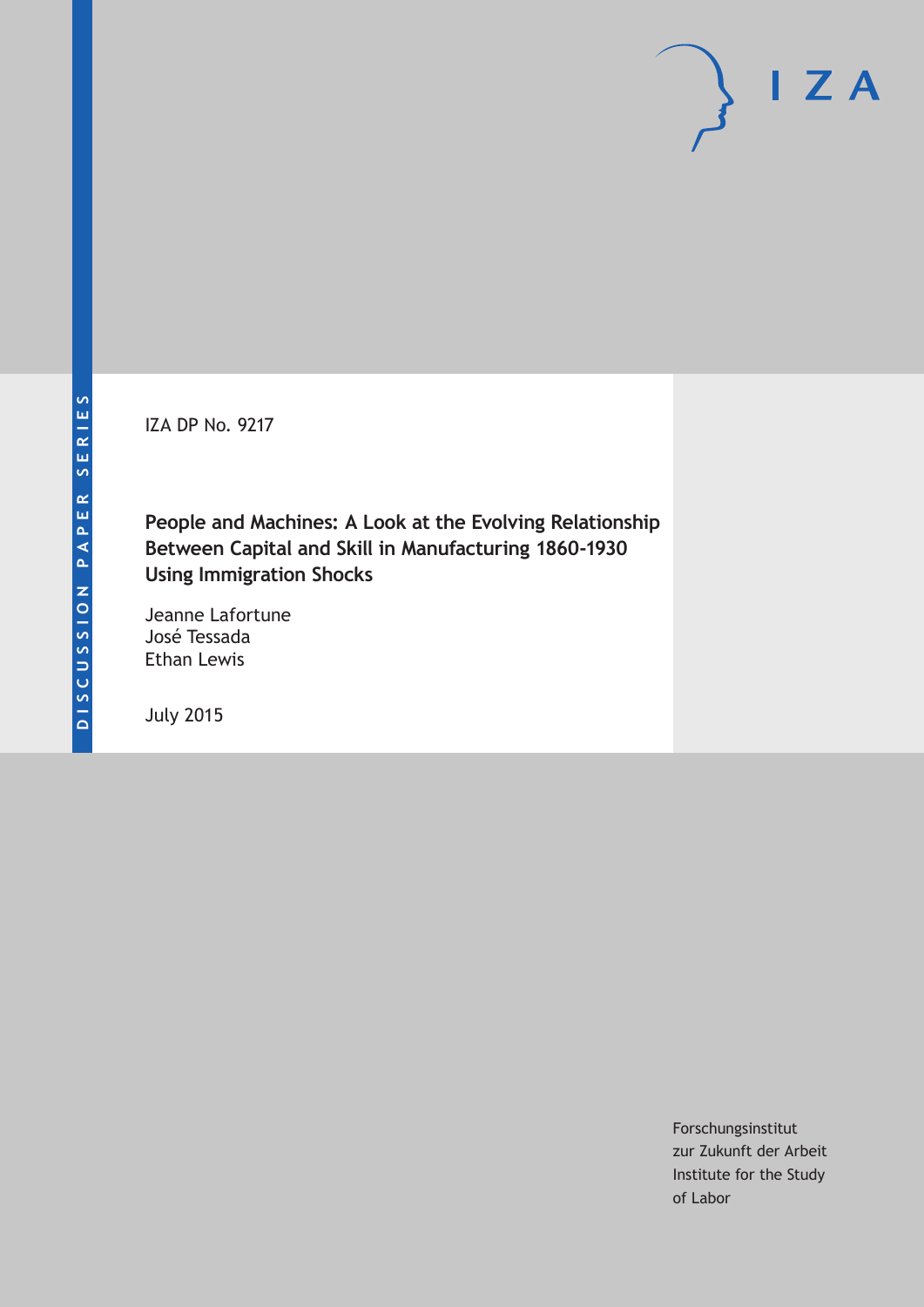# **People and Machines: A Look at the Evolving Relationship Between Capital and Skill in Manufacturing 1860-1930 Using Immigration Shocks**

## **Jeanne Lafortune**

*Pontificia Universidad Católica de Chile, EH-Clio Lab UC and IZA* 

## **José Tessada**

*Pontificia Universidad Católica de Chile, EH-Clio Lab UC and FinanceUC* 

## **Ethan Lewis**

*Dartmouth College and NBER*

## Discussion Paper No. 9217 July 2015

IZA

P.O. Box 7240 53072 Bonn **Germany** 

Phone: +49-228-3894-0 Fax: +49-228-3894-180 E-mail: iza@iza.org

Any opinions expressed here are those of the author(s) and not those of IZA. Research published in this series may include views on policy, but the institute itself takes no institutional policy positions. The IZA research network is committed to the IZA Guiding Principles of Research Integrity.

The Institute for the Study of Labor (IZA) in Bonn is a local and virtual international research center and a place of communication between science, politics and business. IZA is an independent nonprofit organization supported by Deutsche Post Foundation. The center is associated with the University of Bonn and offers a stimulating research environment through its international network, workshops and conferences, data service, project support, research visits and doctoral program. IZA engages in (i) original and internationally competitive research in all fields of labor economics, (ii) development of policy concepts, and (iii) dissemination of research results and concepts to the interested public.

IZA Discussion Papers often represent preliminary work and are circulated to encourage discussion. Citation of such a paper should account for its provisional character. A revised version may be available directly from the author.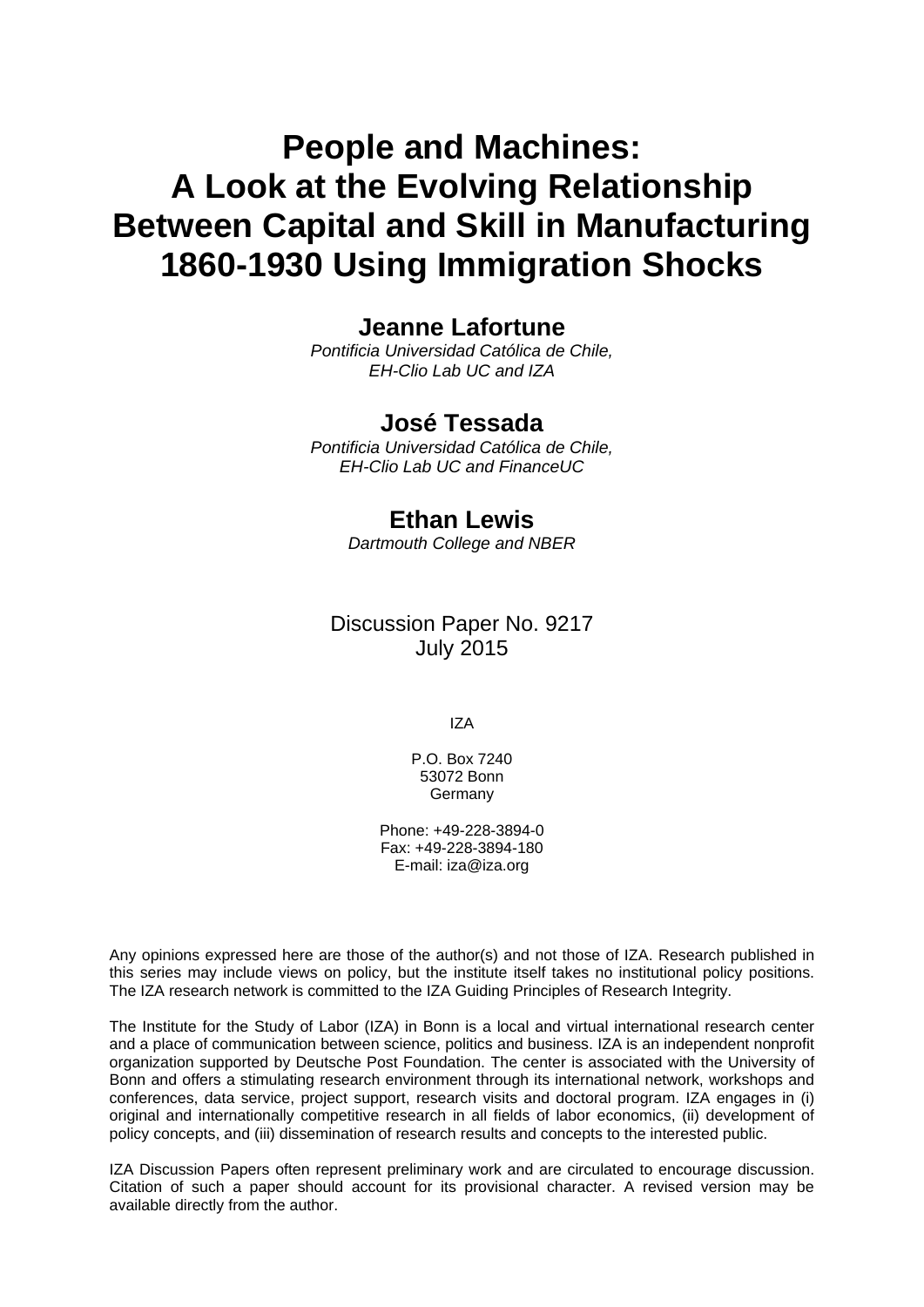IZA Discussion Paper No. 9217 July 2015

## **ABSTRACT**

## **People and Machines: A Look at the Evolving Relationship Between Capital and Skill in Manufacturing 1860-1930 Using Immigration Shocks\***

This paper estimates the elasticity of substitution between capital and skill using variation across U.S. counties in immigration-induced skill-mix changes between 1860 and 1930. We find that capital began as a q-complement for skilled and unskilled workers, and then dramatically increased its relative complementary with skilled workers around 1890. Simulations of a parametric production function calibrated to our estimates imply the level of capital-skill complementarity after 1890 likely allowed the U.S. economy to absorb the large wave of less-skilled immigration with a modest decline in less-skilled relative wages. This would not have been possible under the older production technology.

JEL Classification: J24, N61, O33

Keywords: immigration, capital-skill complementarity, skill-biased technical change, manufacturing, Second Industrial Revolution

Corresponding author:

 $\overline{a}$ 

Jeanne Lafortune Instituto de Economia Pontificia Universidad Católica de Chile Ave. Vicuña Mackenna 4860, Macul Santiago Chile E-mail: jlafortune@uc.cl

<sup>\*</sup> We thank Richard Hornbeck, and participants in the First EH/Clio Lab UC Conference, the 2014 AEA Meetings, the 2014 NBER Summer Institute DAE session, the 2014 LACEA Meetings, 2015 SOLE-EALE conference and seminars at CEA-Univ. de Chile, FEN-Univ. de Chile, Maryland, Yale, Northeastern, Toronto, UC-Merced, and Colgate for their comments. Tessada acknowledges Fondecyt Grant Iniciación #11110101 and Conicyt Programa de Investigación Asociativa SOC1102 for funding. Lafortune thanks Conicyt Programa de Investigación Asociativa SOC1102. The usual disclaimer applies. We wish to thank Claudia Allende, Alejandra Benítez, Rodrigo Carril, Sofía Garcés, Sarah Morse, Francisco Muñoz and Fernanda Rojas for excellent research assistance and to Alejandro Guin-Po Bon, Joaquín Galeno, Miguel Perez, Dominique Araya, Camila Henríquez, Kayla Kesslen, Carla Larín, Mariana Traipe, Una Lee, and Gérard Lafortune for careful data entry.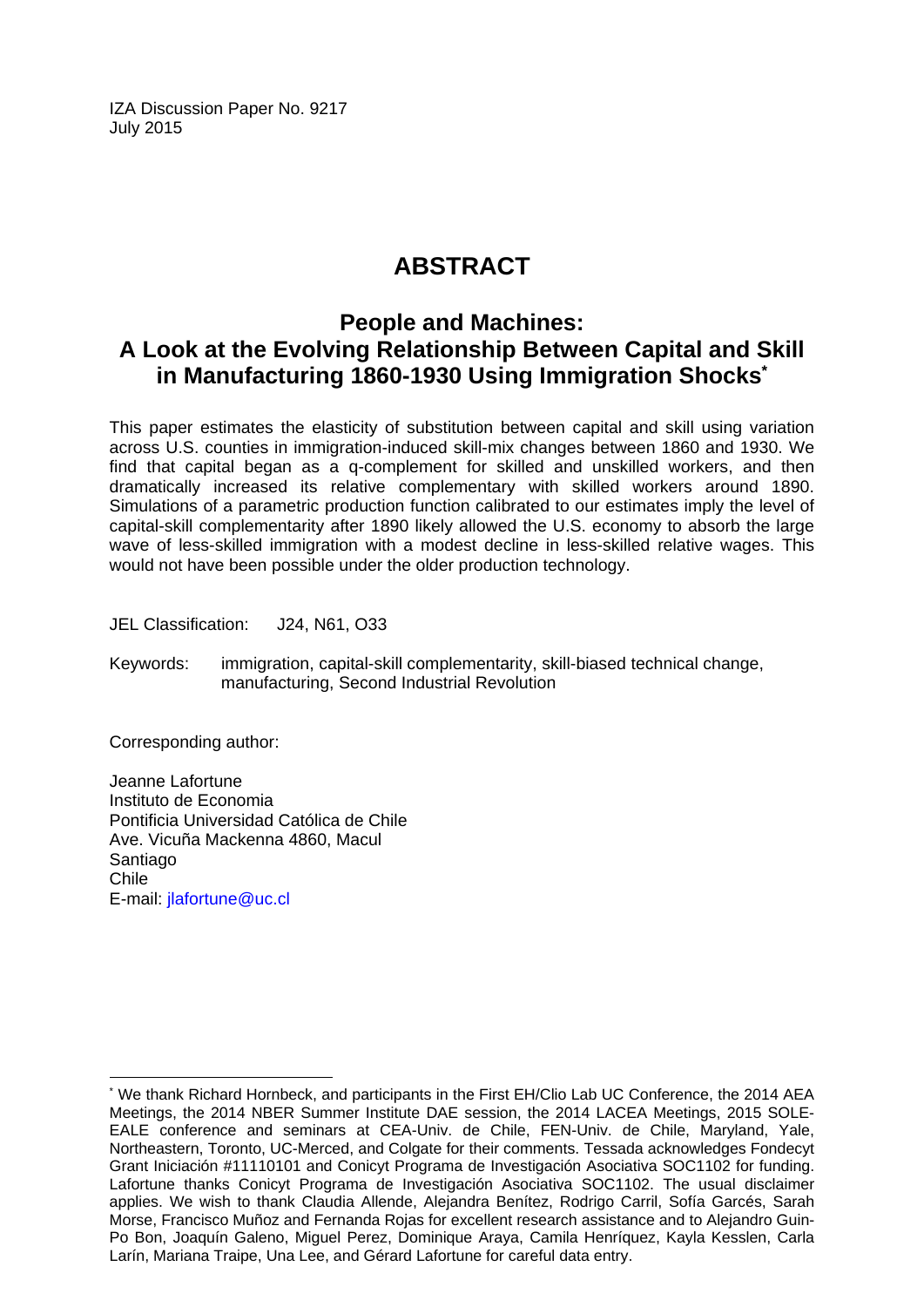Rising inequality and persistently high unemployment are once again raising concerns that technological change is outpacing many workers' ability to adapt to it [\(Brynjolfsson and McAffee,](#page-29-0) [2011\)](#page-29-0).<sup>[1](#page-3-0)</sup> These concerns echo with stunning similarity those of earlier times of disruption, including the Great Depression (e.g., [Jerome,](#page-31-0) [1934;](#page-31-0) [Keynes,](#page-31-1) [2008\)](#page-31-1) and industrialization (e.g., [Marx,](#page-31-2) [1932\)](#page-31-2). Indeed, the conventional view is that the sorts of changes now leading to greater inequality have been ongoing since at least the early twentieth century [\(Goldin and Katz,](#page-30-0) [1998\)](#page-30-0), and possibly even earlier [\(Katz and Margo,](#page-31-3) [2013\)](#page-31-3). In this view, capital-skill complementarity, combined with the falling relative cost of capital (which embodies much of technological change), have pushed up relative demand for skilled labor (See also [Krusell, Ohanian, Rios-Rull and Vi](#page-31-4)[olante.,](#page-31-4) [2000\)](#page-31-4).<sup>[2](#page-3-1)</sup> In modern times this is thought to be due to advances in computers (e.g., [Autor,](#page-29-1) [Levy and Murnane,](#page-29-1) [2003\)](#page-29-1), but in an earlier era, qualitatively similar patterns of mechanization, driven primarily by the spread of electricity, may have relatively benefitted skilled workers (e.g., [Gray,](#page-30-1) [2013;](#page-30-1) [Jerome,](#page-31-0) [1934\)](#page-31-0).<sup>[3](#page-3-2)</sup>

Is this conventional view correct? This project revisits the origins of capital-skill complementarity using a common data source and identification strategy across the period both before and after the mechanization of manufacturing, starting in the mid-nineteenth century and finishing at the outset of the Great Depression. Following the literature on technology and firms during the period we study, we focus solely on the manufacturing sector. $4$  To identify the level of complementarity between skill and capital, we exploit the predictable effect that large waves of immigration (and, implicitly, immigration restrictions) in the nineteenth and early twentieth century had on each U.S. county's skill mix, and ask how capital intensity of the industries in the area responded. $5$  We do not rely on actual regional patterns of immigration, but instead use an "ethnic enclave" or "shift-share" style instrumental variable strategy which essentially imputes the impact of immigration on skill mix based on apportioning national arrivals, by origin, to their "ethnic enclaves" in a base year. This strategy has been used successfully in modern immigration research (e.g., [Card,](#page-29-2) [2001;](#page-29-2) [Cortés,](#page-30-2) [2008\)](#page-30-2), but until recently, has seen little application in historical data (though see [Goldin,](#page-30-3) [1994\)](#page-30-3). Our approach is facilitated by manufacturing sector data we have entered from tabulations of Censuses of Manufactures at the county/city and industry level

<span id="page-3-1"></span><span id="page-3-0"></span><sup>1</sup>See also "The Future of Jobs: The Onrushing Wave," *The Economist*, January 2014.

 ${}^{2}$ In this view, the reason inequality in the U.S. has not always been on an upward trajectory is that at some times in U.S. history this demand trend has been offset by rising education levels [\(Goldin and Katz,](#page-30-4) [2008\)](#page-30-4).

<span id="page-3-2"></span> $3$ We are glossing over the view that recent –and possibly past– technological change was "polarizing," rather than purely inequality increasing (e.g., [Acemoglu and Autor,](#page-29-3) [2011;](#page-29-3) [Autor et al.,](#page-29-1) [2003;](#page-29-1) [Goos and Manning,](#page-30-5) [2007;](#page-30-5) [Gray,](#page-30-1) [2013;](#page-30-1) [Katz and Margo,](#page-31-3) [2013\)](#page-31-3).

<span id="page-3-3"></span><sup>&</sup>lt;sup>4</sup>This is an important caveat because technical change outside the sector may have been different [\(Katz and Margo,](#page-31-3) [2013\)](#page-31-3). However, we believe the manufacturing sector is important in the period we are examining because its evolution seems to be closely related to the exact technological innovations that have been mentioned in the literature as the drivers of the changes around the turn of the twentieth century.

<span id="page-3-4"></span><sup>5</sup>This approach parallels the approach of [Lewis](#page-31-5) [\(2011\)](#page-31-5) used in modern manufacturing data, and [Lafortune, Tessada](#page-31-6) [and Gonzalez-Velosa](#page-31-6) [\(2013\)](#page-31-6) in historical agricultural data. The use of regional differences in skill mix to identify capital-skill complementarity goes back to at least [Griliches](#page-30-6) [\(1969\)](#page-30-6).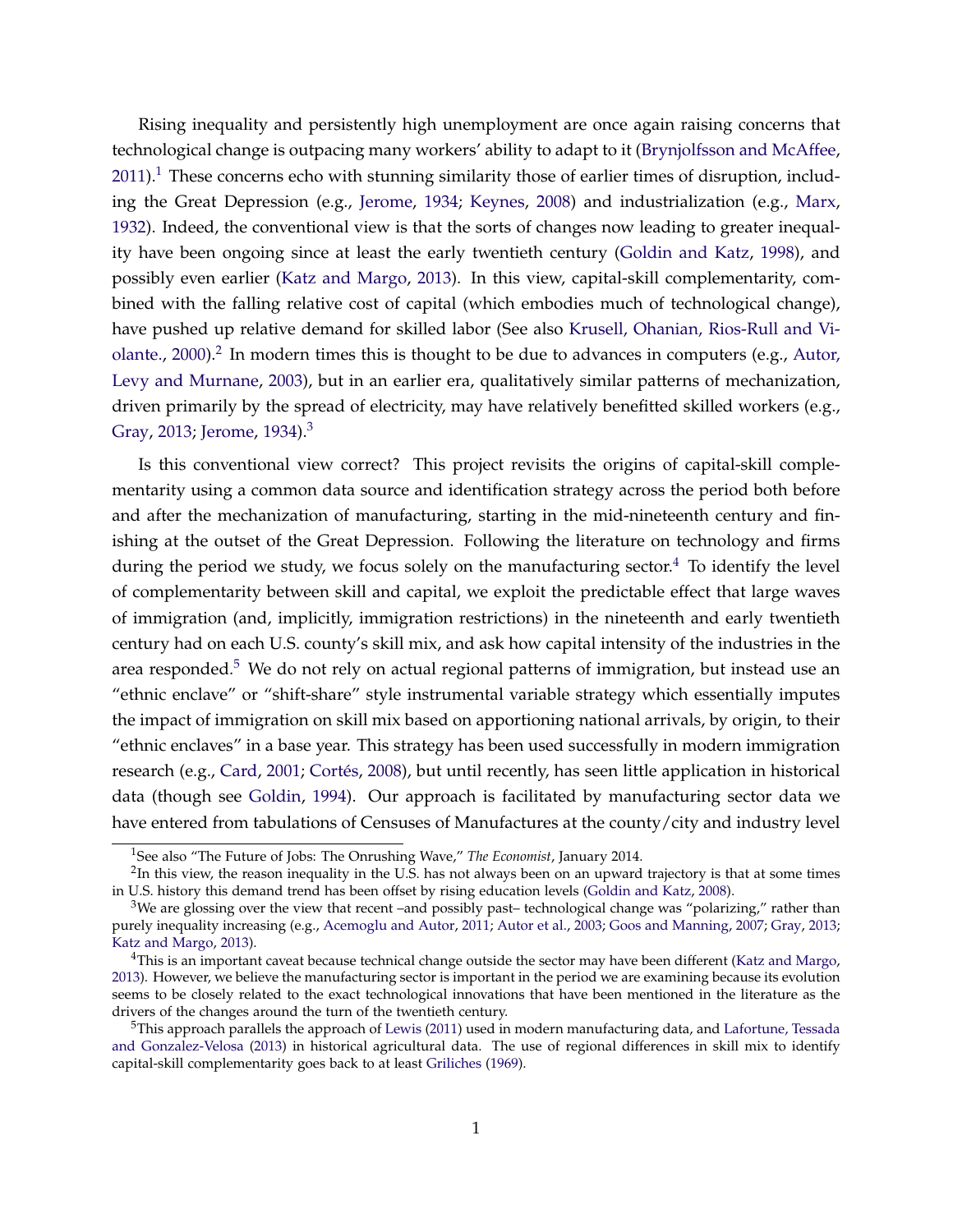from 1860 to 1930, and by skill mix and immigration data at the county level from the Censuses of Population. This allows us to investigate whether, if we go back far enough in time, skilled arrivals to an area ever induced local manufacturing plants to decrease their capital intensity, consistent with capital being more complementary with unskilled than skilled labor, rather than increase their capital intensity, consistent with capital being more complementary with skilled labor, as it seems to be in modern manufacturing.

Our data allow us to control for detailed industry effects, thus removing any confounding factors such as changes in the production mix or other structural trends. In other words, we are able to examine changes in factor intensity *within* industry in our preferred specification.<sup>[6](#page-4-0)</sup>

We will also use our estimates to try to infer something about the likely impact of immigration during this era. It has previously been shown that, in theory, the impacts of immigration-driven skill mix changes on relative wages can be substantially muted when capital complements skill compared to when it does not (e.g., [Lewis,](#page-31-7) [2013\)](#page-31-7).<sup>[7](#page-4-1)</sup> Whether this makes any difference at realistic parameter values, however, has never been evaluated. We turn to an era in which the set of production choices may have been quite different from modern times, even while concerns about the impact of technological change and immigration were quite similar to modern times, motivating our interest.

Our instrumental variables estimates suggest that immigration had a significant impact on skill ratios –literacy rates– in local labor markets.<sup>[8](#page-4-2)</sup> Furthermore, capital intensity responded to changing skill intensity, and its response changed over time. 1860-1880, capital's response was consistent with it being a q-complement of both skilled and unskilled labor, and, unlike today, the complementarity was stronger with unskilled labor. This changed dramatically during the period 1890-1930, when capital became relatively more complementary with skilled labor (consistent with previous research on early twentieth century manufacturing [Goldin and Katz](#page-30-0) [\(1998\)](#page-30-0)) and a q-substitute for unskilled labor.<sup>[9](#page-4-3)</sup> Shifts in industry mix are negligible in either set of results.<sup>[10](#page-4-4)</sup> Despite the fact that we therefore find that immigration induces large withinindustry changes in skill ratios, simulations of a parametric production function calibrated to our

<span id="page-4-0"></span> $6$ This also allows another motivation for this analysis: we can use our approach to ask whether shifts in industry mix are an important source of adjustment to immigration-driven skill mix shocks. Simple small, open economy models predict that shifts in input mix will be absorbed, at least in part, by changes in traded industry mix (see, e.g., [Leamer,](#page-31-8) [1995\)](#page-31-8). Although this sort of model enjoys little empirical support in modern data, one study finds strong support for it in agricultural data from this era [\(Lafortune et al.,](#page-31-6) [2013\)](#page-31-6), reopening this question.

<span id="page-4-1"></span> $7$ The relative wage impacts of skill mix shocks may also be muted during periods when modes of production of substantially different factor intensities overlap, such as, potentially, artisanal and factory production [\(Beaudry, Doms](#page-29-4) [and Lewis,](#page-29-4) [2010;](#page-29-4) [Caselli and Coleman,](#page-30-7) [2006\)](#page-30-7)

<span id="page-4-2"></span> $8$ Although this first result is very basic, it is also important. Without it -if, as it has been suggested, U.S. labor markets at this time were highly geographically integrated by inter-city migration [\(Rosenbloom,](#page-32-0) [2002\)](#page-32-0)– our approach would not be feasible.

<span id="page-4-4"></span><span id="page-4-3"></span><sup>&</sup>lt;sup>9</sup>The response of capital we estimate is not always statistically significant, however.

 $10$ This reinforces that the significant response of industry mix in the agriculture sector to immigration during this period [\(Lafortune et al.,](#page-31-6) [2013\)](#page-31-6) has to do with the lack of specificity of capital in agriculture, rather than something else about this period.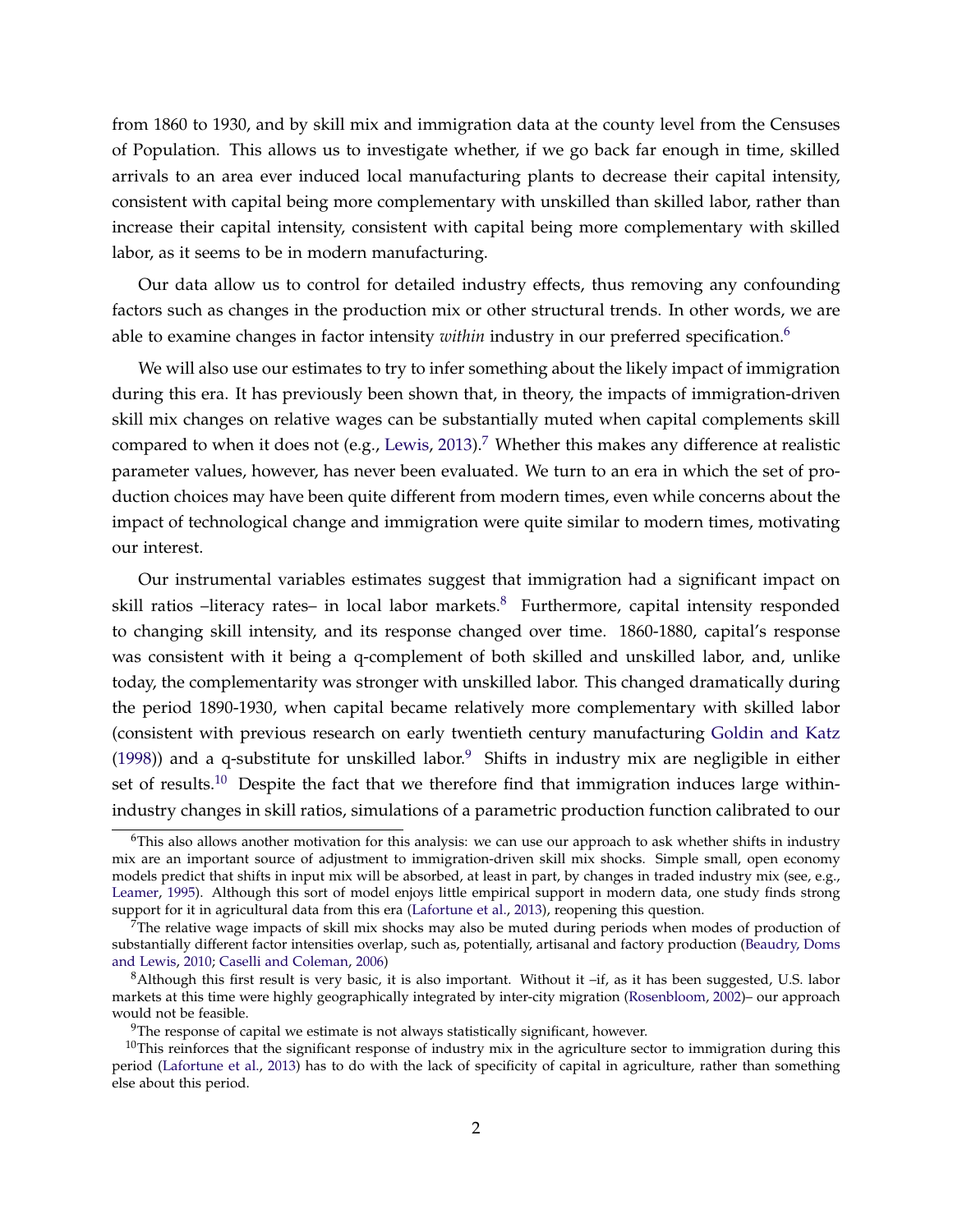estimates suggest that the flood of less-skilled immigrants from the turn of the twentieth century likely had a modest impact on less-skilled relative wages (a 7% decline), as they were mitigated by a decrease in capital intensity in response to the change in skill ratios.<sup>[11](#page-5-0)</sup> In contrast, under the older production technology in which capital was not a substitute for, but a complement of low-skill labor, the same immigration wave would have pushed down low-skilled relative wages severely (perhaps as much as 35%).

#### **1 Historical Background**

Immigrants have shaped the U.S. manufacturing sector throughout its history. From Samuel Slater memorizing and bringing the plans for textile machines to the U.S., to the skilled British and other European artisans of the nineteenth century, and finally to the masses of less-skilled immigrant labor filling factories, immigrants have consistently played a prominent role in U.S. manufacturing (e.g., [Berthoff,](#page-29-5) [1953\)](#page-29-5). Interestingly, a prominent contemporaneous account of early twentieth century manufacturing states that its main initial motivation was to investigate how well mechanization had allowed the manufacturing sector to adapt to the severe immi-gration restrictions of the mid-1920s [\(Jerome,](#page-31-0)  $1934$ ).<sup>[12](#page-5-1)</sup> The study's purpose was later shifted to include an investigation of the contribution of technological change to unemployment. This was of heightened concern during the Great Depression, when the study was completed, but it comes up continually and is being raised again in today's relatively high unemployment environment [\(Brynjolfsson and McAffee,](#page-29-0) [2011\)](#page-29-0).

The two motivations for Jerome's study are really two sides of the same coin: new technologies have different skill requirements, and immigration (or its restriction) can shift the set of skills available. Many have argued the arrival of factories reduced demand for skilled artisan labor but raised demand for less-skilled production workers performing simple, repetitive tasks. For example, [Atack, Bateman and Margo](#page-29-6) [\(2004\)](#page-29-6) found using 1850-80 data that larger manufacturing plants –an indicator of factory (non-artisanal) production– paid lower wages, an indicator of lower average skill. On the flip side, it is the availability of less-skilled labor to fill factories that enabled the adoption of factory production. In particular, [Goldin and Sokoloff](#page-30-8) [\(1984\)](#page-30-8) argue that such labor was only readily available in Northern U.S. in the mid-nineteenth century, which is why the north industrialized first. Women and children initially filled such factories; in the South, in contrast, women and children's labor was already demanded by agriculture. [Rosen-](#page-32-0)

<span id="page-5-0"></span> $11$ [We have also directly estimated the impact of immigration on the wage structure using the wage gap between](#page-32-0) ["salaried officials" and "wage workers" in the census of manufacturing data, which is available starting in 1890, and](#page-32-0) [found no significant relationship. However, at best this provides a noisy proxy for relative wages and these estimates](#page-32-0) [are confounded by direct compositional impacts of immigration.](#page-32-0)

<span id="page-5-1"></span> $12$ [On page 3, Jerome states "Our survey had its origin in the hectic years of the post-War decade as an inquiry](#page-32-0) [into the extent to which the effects of immigration restriction upon the supply of labor were likely to be offset by an](#page-32-0) [increasing use of labor-saving machinery".](#page-32-0)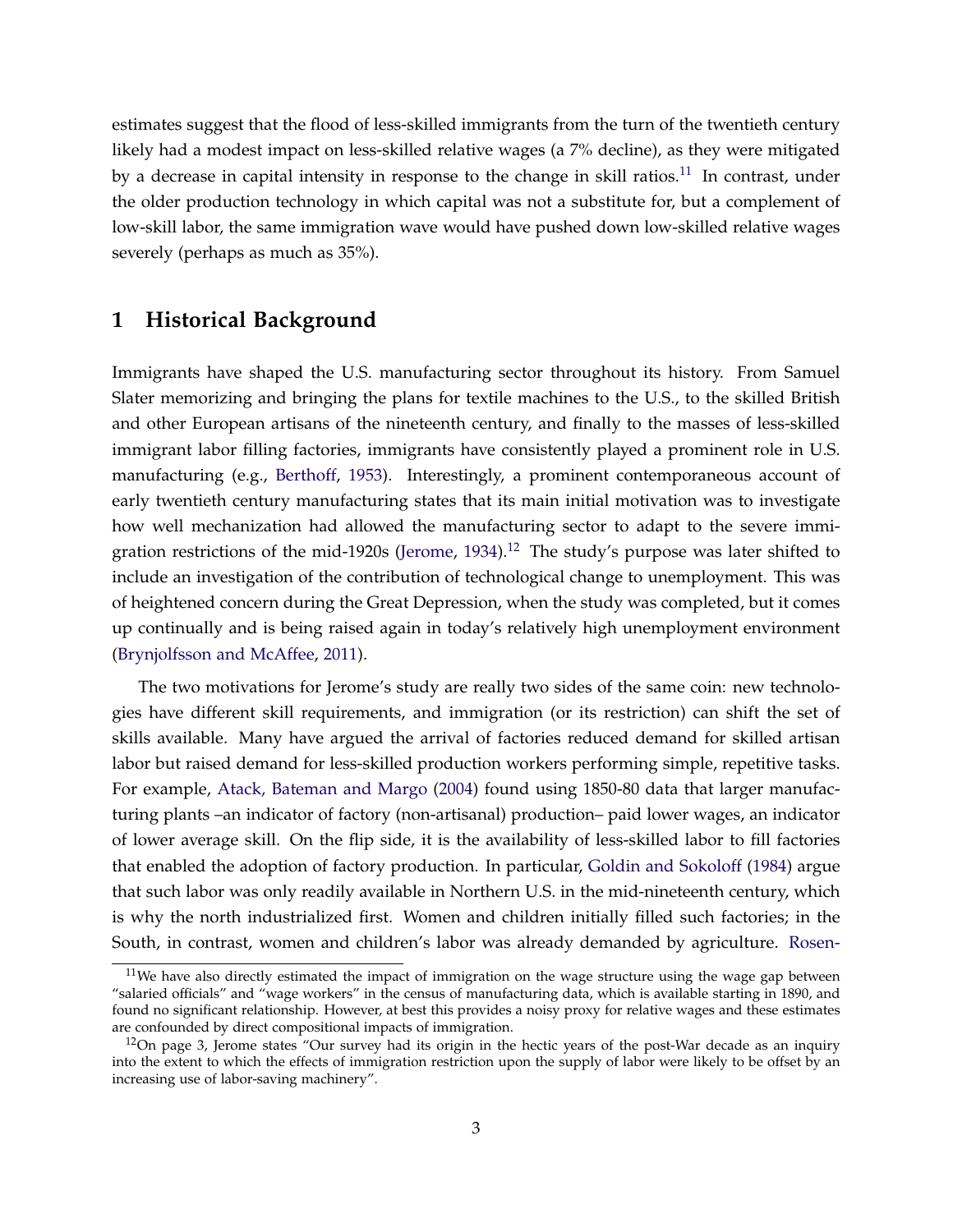[bloom](#page-32-0) [\(2002\)](#page-32-0) makes a similar argument about the latter half of the nineteenth century: he argues a shortage of skilled labor in local markets might have pushed producers towards adopting more labor-intensive methods (e.g., p. 87). [Kim](#page-31-9) [\(2007\)](#page-31-9) shows that in 1850-1880, U.S. counties with higher immigrant density had larger manufacturing establishments. [Chandler](#page-30-9) [\(1977\)](#page-30-9) argues that modern manufacturing required professional management, and you also see evidence of a shift to more "white collar" jobs in the late nineteenth century [\(Katz and Margo,](#page-31-3) [2013\)](#page-31-3).

After the switch to factory production from an artisanal system, manufacturing is thought to have begun, perhaps somewhere around the turn of the twentieth century, a switch to continuous production system relying increasingly on electricity and large (more recently, automated) machinery, which Jerome called "mechanization."<sup>[13](#page-6-0)</sup> The exact timing may have differed by in-dustry, and of particular interest to us, location.<sup>[14](#page-6-1)</sup> [Goldin and Katz](#page-30-0) [\(1998\)](#page-30-0) argue and provide evidence that the latter change is associated with greater skill and capital requirements, and so capital and skill became complementary by the early twentieth century, as they continue to be in modern times (e.g., [Griliches,](#page-30-6) [1969;](#page-30-6) [Lewis,](#page-31-5) [2011\)](#page-31-5). They show that industries with greater capitaland electricity intensity had higher average production wages in 1919 and 1929, and had more educated workers in 1939. There are some different, or perhaps more nuanced, views of what mechanization did to skill requirements. [Gray](#page-30-1) [\(2013\)](#page-30-1) found that states which electrified more saw large relative increases in the employment of non-production workers, but among production workers decreases in the proportion of jobs requiring "dexterity" - which includes craftsman - relative to those requiring manual labor. She argues the overall effect was to "polarize" labor demand, as craftsmen were likely in the middle of the wage distribution. In contrast, [Jerome](#page-31-0) [\(1934\)](#page-31-0) argued that conveyer belts and other handling technologies may have reduced demand for manual labor.

In an earlier era, [Goldin and Katz](#page-30-0) [\(1998\)](#page-30-0) argue that factory output likely substituted for the less capital-intensive artisanal production. This is a sensible view, but it is only directly supported by a solitary study: [James and Skinner](#page-31-10) [\(1985\)](#page-31-10). They show that in 1850 capital and labor were more substitutable in manufacturing sectors that were more skill-intensive than in sectors that were less skill-intensive, though the paper does not describe how the skill intensity of the sectors was assessed.

Many of the studies above use variation in some capital-use measure –the right-hand side variable– to estimate the response of skill mix measures. We examine the other side of the coin: how immigration-induced changes in skill mix are associated with adjustments in various

<span id="page-6-0"></span><sup>&</sup>lt;sup>13</sup>[Goldin and Katz](#page-30-0) [\(1998\)](#page-30-0) present a slightly richer evolution in which the assembly line is another step between factories and mechanized continuous production.

<span id="page-6-1"></span> $14$ As an example of cross-industry heterogeneity, [Berthoff](#page-29-5) [\(1953\)](#page-29-5) describes how machines for weaving cotton textiles were developed much earlier than those for weaving woolen textiles. Similarly, Jerome's surveys suggest that steel and iron adopted mechanized production methods earlier than other industries. In terms of regional heterogeneity, [Jerome](#page-31-0) [\(1934\)](#page-31-0) found considerable cross-state variation in industrial power use, which is also the variation that [Gray](#page-30-1) [\(2013\)](#page-30-1) relies on in her study on the impact of mechanization on skill demand.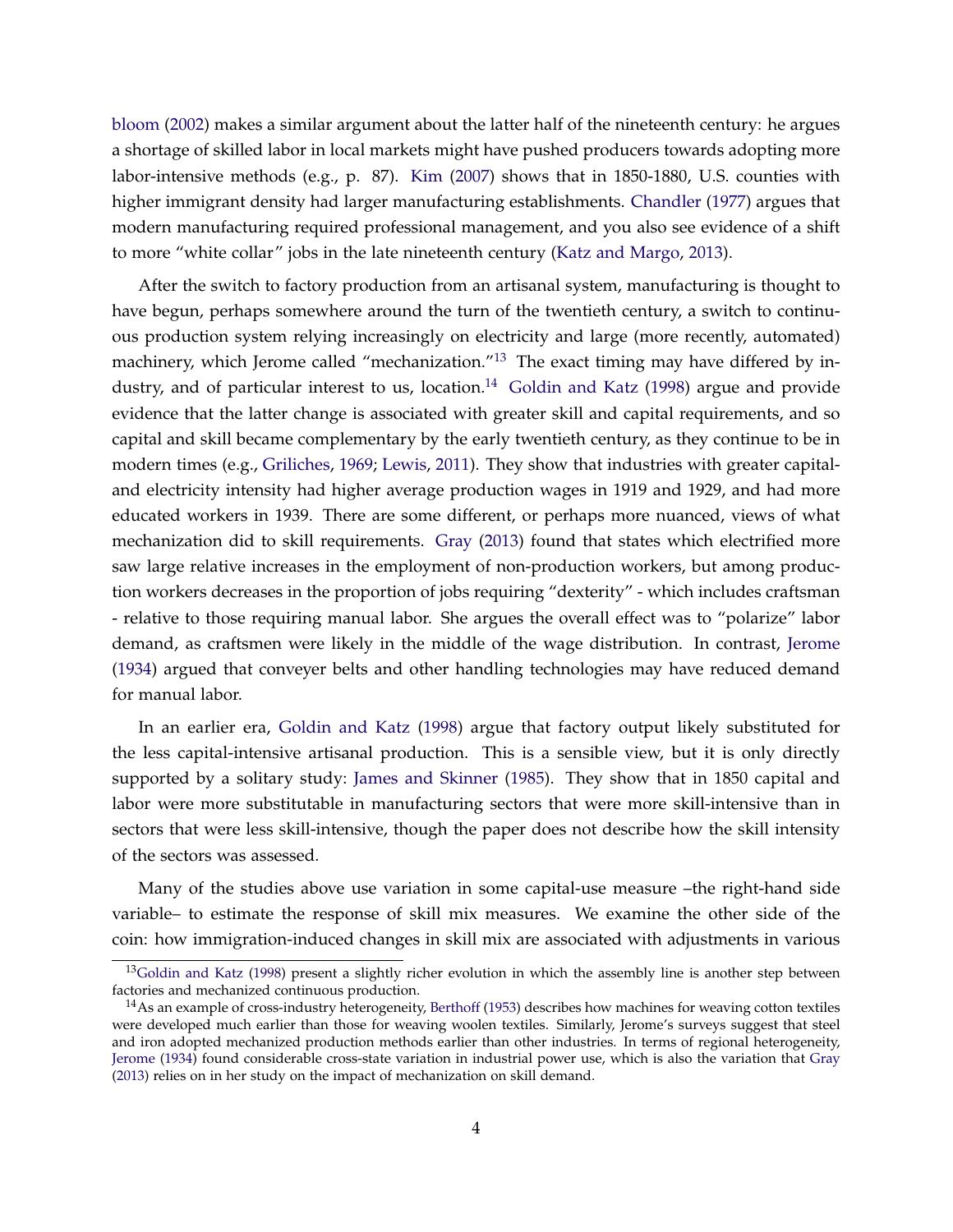measures of capital use. Like the twin motivations for Jerome's study, both approaches should reveal the nature of the complementarity between capital and skills (demonstrated below). Our approach will also give insight in the ability of the economy to "absorb" large immigrant inflows, as adjustments to technology can help mitigate the impact of immigration on the wages of nativeborn workers [\(Lewis,](#page-31-7) [2013\)](#page-31-7).

There is another way in which the economy may have absorbed immigrants: immigrants may shift the industry mix, as Heckscher-Ohlin (HO) trade theory would suggest. In early twentieth century agriculture, for example, [Lafortune et al.](#page-31-6) [\(2013\)](#page-31-6) find evidence that immigration shifted the mix of crops towards more labor-intensive ones. This is interesting per se because, in the extreme case where HO fully holds, an economy can adjust to skill mix changes without any long-run impact on the wage structure; more generally, such adjustments mitigate the wage impact of immigration. In addition, changes in industry mix may confound changes in production technology: to the extent that production technology differs across industries, an impact of immigration on industry mix may make it (spuriously) appear that production technology has shifted at an aggregate level. The solution is to examine changes in production technology within detailed industries –in other words, to hold industry constant– a purpose which motivates our data collection, described below. Before turning to that, however, we describe a theoretical approach will motivate our empirical approach.

#### <span id="page-7-1"></span>**2 Theoretical Framework**

Our work starts from a simple framework that considers a single (aggregate) production function with three production factors: capital (K), high skilled labor (H) and low skilled labor (L), which is a common formulation both in the immigration and the technology adoption literatures (see for example [Lewis,](#page-31-5) [2011,](#page-31-5) [2013\)](#page-31-7), so let  $Y = g(H, L, K)$ , where *Y* is aggregate output.<sup>[15](#page-7-0)</sup> We assume the production function is constant returns to scale and satisfies standard quasi-concavity constraints  $(g<sub>j</sub> < 0$  and  $g<sub>jj</sub> < 0$  ∀  $j \in \{H, L, K\}$ ). Throughout we also assume that the capital is supplied elastically to that production method and that the interest rate is fixed at the economy level.

Under these assumptions, the capital stock adjusts to maintain equality between its marginal product and the cost of capital, which implies that in equilibrium *d* ln  $\left(\frac{\partial Y}{\partial K}\right)$ *∂K*  $= 0$ . Under constant

<span id="page-7-0"></span><sup>&</sup>lt;sup>15</sup>Individual labor markets, *c*, may differ in overall TFP, say  $Y_c = A_c * g(H, L, K)$ , where  $A_c$  is TFP, but otherwise have identical production functions.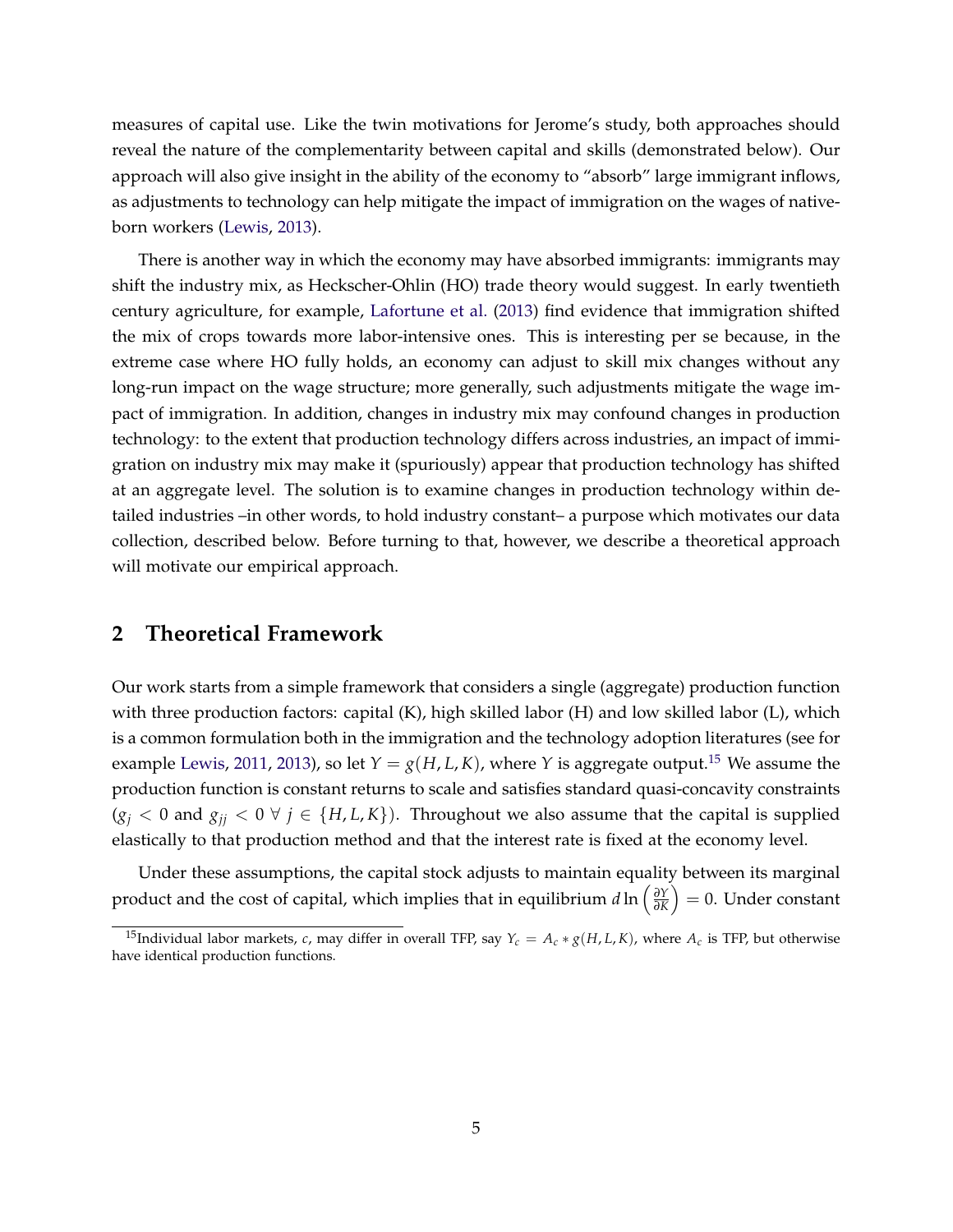returns to scale, this translates into,  $16$ 

$$
d\ln K = \frac{L\frac{\partial^2 Y}{\partial K \partial L}}{H\frac{\partial^2 Y}{\partial K \partial H} + L\frac{\partial^2 Y}{\partial K \partial L}} d\ln L + \frac{H\frac{\partial^2 Y}{\partial K \partial H}}{H\frac{\partial^2 Y}{\partial K \partial H} + L\frac{\partial^2 Y}{\partial K \partial L}} d\ln H
$$
(1)

Substracting *d* ln *L* from both sides of this, we derive the following expression, which describes the impact of a change in the endowment of high-to-low-skilled workers on the capitalto-low-skilled labor ratio:

<span id="page-8-3"></span><span id="page-8-2"></span><span id="page-8-1"></span>
$$
d\ln(K/L) = \frac{H\frac{\partial^2 Y}{\partial K \partial H}}{L\frac{\partial^2 Y}{\partial K \partial L} + H\frac{\partial^2 Y}{\partial K \partial H}} d\ln(H/L)
$$
 (2)

The denominator in equation [\(2\)](#page-8-1) is positive if the production function displays decreasing returns to capital, which was assumed. Therefore, the sign of the numerator indicates input complementarity with high skill labor: capital and high skill labor are "q-complements" if *<sup>∂</sup>* 2*Y <sup>∂</sup>K∂<sup>H</sup>* > 0 and "q-substitutes" if *<sup>∂</sup>* 2*Y <sup>∂</sup>K∂<sup>H</sup>* < 0. One can also subtract *d* ln *H* from both sides to derive a symmetric expression for the complementarity between capital and low skill labor from the response of the capital-to-high-skill labor ratio to changes in the relative endowment of high skill workers. The problem with this approach is that it is not robust to mismeasurement of who is high and low skill, which is a serious concern in the economic census data we will use (which at best contains only crude cuts of "skill."). If our empirical definition of "L" in the left-hand side of [\(2\)](#page-8-1) included some high skill workers, what we would get instead is a weighted average of the complementarity between capital and high and capital and low skill labor. What's worse, in the earliest census data we have, we can observe only the total workforce,  $N = L + H$ . Defining  $\phi_h = H/N$ , the share of workers who are high skill, the best we can observe in these years is:

$$
d\ln(K/N) = \frac{-\phi_h L \frac{\partial^2 Y}{\partial K \partial L} + (1 - \phi_h) H \frac{\partial^2 Y}{\partial K \partial H}}{L \frac{\partial^2 Y}{\partial K \partial L} + H \frac{\partial^2 Y}{\partial K \partial H}} d\ln(H/L) = \left(\frac{H \frac{\partial^2 Y}{\partial K \partial H}}{L \frac{\partial^2 Y}{\partial K \partial L} + H \frac{\partial^2 Y}{\partial K \partial H}} - \phi_h\right) d\ln(H/L) \quad (3)
$$

Note that the relationship between *K*/*N* and *H*/*L* is not dispositive, on its own, of the level of complementarity between capital and either type of labor. However, comparing it with *φ<sup>h</sup>* indicates whether capital and high-skill labor are complementary or substitutes and the relative degree of that relationship compared to that of low-skill workers.

We can also obtain similar information simply by evaluating the response of the capital-

<span id="page-8-0"></span><sup>&</sup>lt;sup>16</sup>The total derivative  $d\ln\left(\frac{\partial Y}{\partial K}\right)=d\ln g_K$  can be written out as  $\frac{Hg_{KH}}{g_K}d\ln H+\frac{Lg_{KL}}{g_K}d\ln L+\frac{Kg_{KK}}{g_K}d\ln K$ . Set this equal to zero and solve for  $d\ln K = -\frac{Hg_{KH}}{Kg_{KK}}d\ln H - \frac{Lg_{KL}}{Kg_{KK}}d\ln L$ . By homogeneity  $-Kg_{KK} = Hg_{KH} + Lg_{KL}$ , which when substituted in produces expression [\(1\)](#page-8-2). Also, as it is assumed that  $g_{KK} < 0$ , the denominator is positive.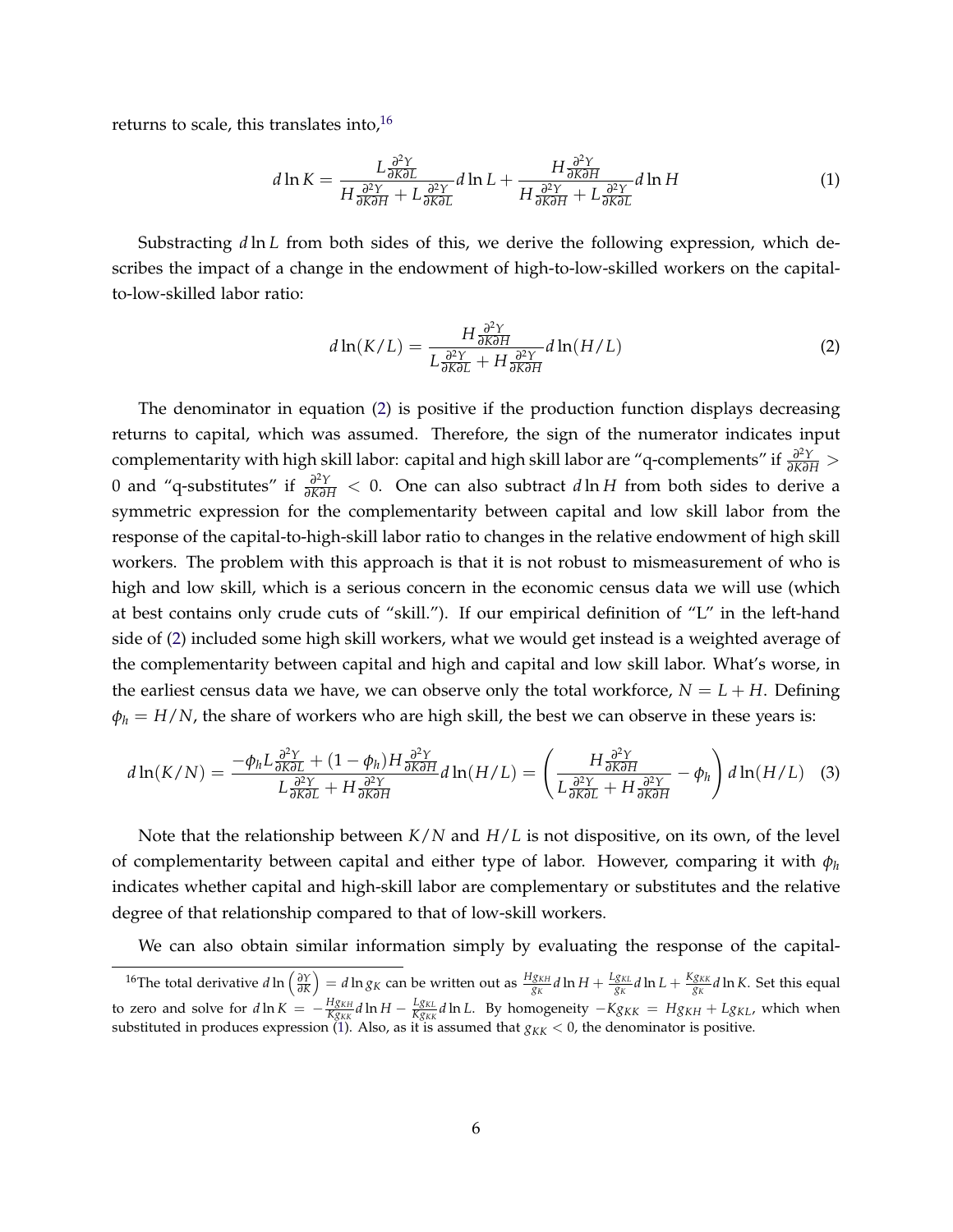output ratio, given by:

<span id="page-9-0"></span>
$$
d\ln(K/Y) = \frac{s_L H \frac{\partial^2 Y}{\partial K \partial H} - s_H L \frac{\partial^2 Y}{\partial K \partial L}}{L \frac{\partial^2 Y}{\partial K \partial L} + H \frac{\partial^2 Y}{\partial K \partial H}} d\ln(H/L)
$$
(4)

where  $s_H = H \frac{\partial Y}{\partial H}$ *∂*<sup>*Y*</sup> is high-skill labor's output share and  $s_L = L\frac{\partial Y}{\partial L}$ *∂L* /Y is the low-skill's share. If capital is particularly complementary to low-skill labor, we would thus anticipate a negative response of the capital-output ratio to an increase in the skill ratio.

The relationship of capital intensity to skill ratios is important in understanding how changes in capital affect relative skill demand. This can be seen explicitly by rewriting [\(4\)](#page-9-0) as

<span id="page-9-1"></span>
$$
d\ln(K/Y) = Ys_Hs_L \frac{\frac{\partial \ln(W_H/W_L)}{\partial K}}{H \frac{\partial^2 Y}{\partial K \partial H} + L \frac{\partial^2 Y}{\partial K \partial L}} d\ln(H/L)
$$
(5)

The numerator of [\(5\)](#page-9-1) contains the response of high-skill relative wages (with  $W_H = \partial Y/\partial H$  and *W<sup>L</sup>* = *∂Y*/*∂L*), assuming workers are paid their marginal product, to capital, which has the same sign as the response of capital-output ratios to increases in high-skill relative supply.<sup>[17](#page-9-2)</sup> [\(5\)](#page-9-1) is an explicit reminder us that complementarities work in both directions: the estimated response of the capital-to-output ratio to changes in relative skill supply also reveals the other side of the coin, how capital adoption affects relative skill demand. This is useful, as measures of the wage structure are quite crude during this era.

Indeed, our estimates of the relationships above could also be used to learn something about the likely magnitude of the response of relative wage to changes in skill endowments. A simple derivative identity reveals that

$$
\frac{d\ln(W_H/W_L)}{d\ln(H/L)} = \frac{\partial \ln(W_H/W_L)}{\partial \ln(H/L)} + \frac{\partial \ln(W_H/W_L)}{\partial \ln(K)} \frac{\partial \ln(K)}{\partial \ln(H/L)},
$$
(6)

*√ a* ln(*W<sub>H</sub>*/*W<sub>L</sub>*) eepresents the short-run (capital fixed) relative wage adjustment to a change in relative skill supply, which is negative. Note that this expression implies that the long-run relative wage impacts of a change in skill ratios (say, induced by immigration) may be smaller or larger than this depending on the relative complementarity of capital with skill. If capital complements skilled labor relative to unskilled labor – if the response in [\(5\)](#page-9-1) is positive, so that  $\frac{\partial \ln(W_H/W_L)}{\partial \ln K} > 0$ and  $\frac{\partial \ln K}{\partial \ln(H/L)} > 0$  – then the long-run response of relative wages to immigration is diminished by the adjustment of capital.<sup>[18](#page-9-3)</sup> Relative wage impacts are larger than this when capital is skill

<span id="page-9-2"></span> $17$ Indeed, as will describe again in Section [5,](#page-17-0) a positive response to capital of the marginal product of skilled labor that is larger in proportional terms than the response of unskilled labor is often what is called "capital-skill complementarity" (e.g., [Krusell et al.,](#page-31-4) [2000\)](#page-31-4). We will instead attempt to describe this more precisely by saying "capital is a (q-)complement of skilled labor relative to unskilled labor."

<span id="page-9-3"></span><sup>&</sup>lt;sup>18</sup>While for this to be true it is necessary that capital be not just a relative, but an absolute complement of skill  $-$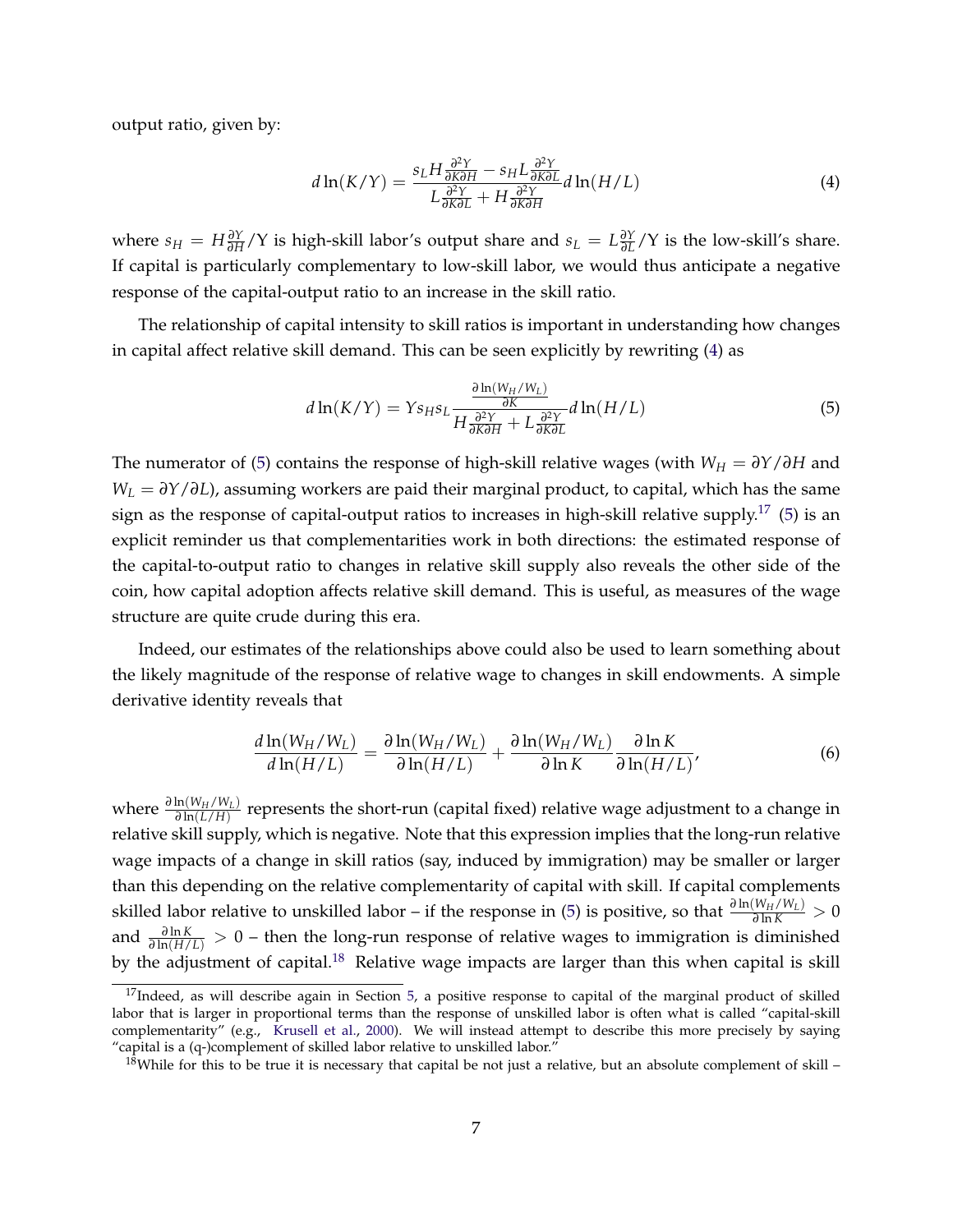neutral. Two specific contrasting examples of prominently used production functions may be helpful in delineating this point. It is common for studies of the modern-day labor market impact of immigration to model labor demand using a constant elasticity of substitution (CES) *production function featuring separable capital, like*  $K^\gamma \left(H^{\frac{\sigma-1}{\sigma}} + L^{\frac{\sigma-1}{\sigma}}\right)^{\frac{(1-\gamma)\sigma}{\sigma-1}}$ *. In such a setup,* capital's share is fixed at *γ* and

$$
\frac{d\ln(W_H/W_L)}{d\ln(H/L)} = \frac{\partial \ln(W_H/W_L)}{\partial \ln(H/L)} = -1/\sigma \tag{7}
$$

Put differently, the response of relative wages to relative supply estimates of the inverse elasticity of substitution between H and L which, more the point, is unaffected by the adjustment of capital. At another extreme, in the CES production function featuring capital-skill complemen-tarity in [Autor et al.](#page-29-1) [\(2003\)](#page-29-1),  $\left((K+L)^{\frac{\sigma-1}{\sigma}}+H^{\frac{\sigma-1}{\sigma}}\right)^{\frac{\sigma}{\sigma-1}}$ , even if the elasticity of substitution between and H and L remains the same ( $\sigma$ ), the long-run relationship  $\frac{d \ln(W_H/W_L)}{d \ln(H/L)} = 0$  as skill mix changes are entirely absorbed by adjustments in capital. Intuitively, fixed rental rates for capital pin down the price of labor inputs, as capital and low-skill labor are perfect substitutes in this extreme form of capital-skill complementarity.

**Alternative Models** Empirically, apparent shifts in capital intensity are potentially confounded by endogenous shifts in industry mix predicted by simple open economy models (so-called "Rybczynski effects"). With one historical exception [\(Lafortune et al.,](#page-31-6) [2013\)](#page-31-6), these have generally been found to be small in response to immigration-induced skill mix shocks (e.g., [Card and](#page-30-10) [Lewis,](#page-30-10) [2007;](#page-30-10) [Gonzales and Ortega,](#page-30-11) [2011;](#page-30-11) [Lewis,](#page-31-11) [2003\)](#page-31-11). The primary way in which we will address this is with industry controls, a key motivation for our data collection.

Up to now we have worked under the assumption that we can represent the economy with an aggregate production function. However, this is not necessarily the only way to model the adjustment to the changes in the relative endowment of high-to-low-skilled labor. In particular, as [Beaudry and Green](#page-29-7) [\(2003\)](#page-29-7) suggest, if there are two modes of production, each of them characterized by different intensities of use of the factors, then the economy can respond to the changes in the relative endowments choosing a different mode of production rather than just moving along the same isoquant as before. In this era, this might be represented by a shift between "artisanal" and "factory" production. Since the latter is thought to be more capital-intensive, this potentially also confounds our estimates. Researchers typically proxy for factor production with plant size (e.g., [Kim,](#page-31-9) [2007\)](#page-31-9), so we will also study plant size as an outcome (in the appendix).

we need the response in [\(2\)](#page-8-1) to be positive so that  $\frac{\partial \ln K}{\partial \ln(H/L)} > 0$  – in this this three-factor setup capital is always an absolute q-complement of skill (*∂* <sup>2</sup>*Y*/*∂K∂H* > 0) whenever it is a relative q-complement of skill (that is, whenever  $\frac{\partial \ln(W_H/W_L)}{\partial \ln K} > 0$ ). As  $H \frac{\partial^2 Y}{\partial K \partial H} + L \frac{\partial^2 Y}{\partial K \partial L} = -K \frac{\partial^2 Y}{\partial K^2} > 0$ , the larger cross derivative must be positive.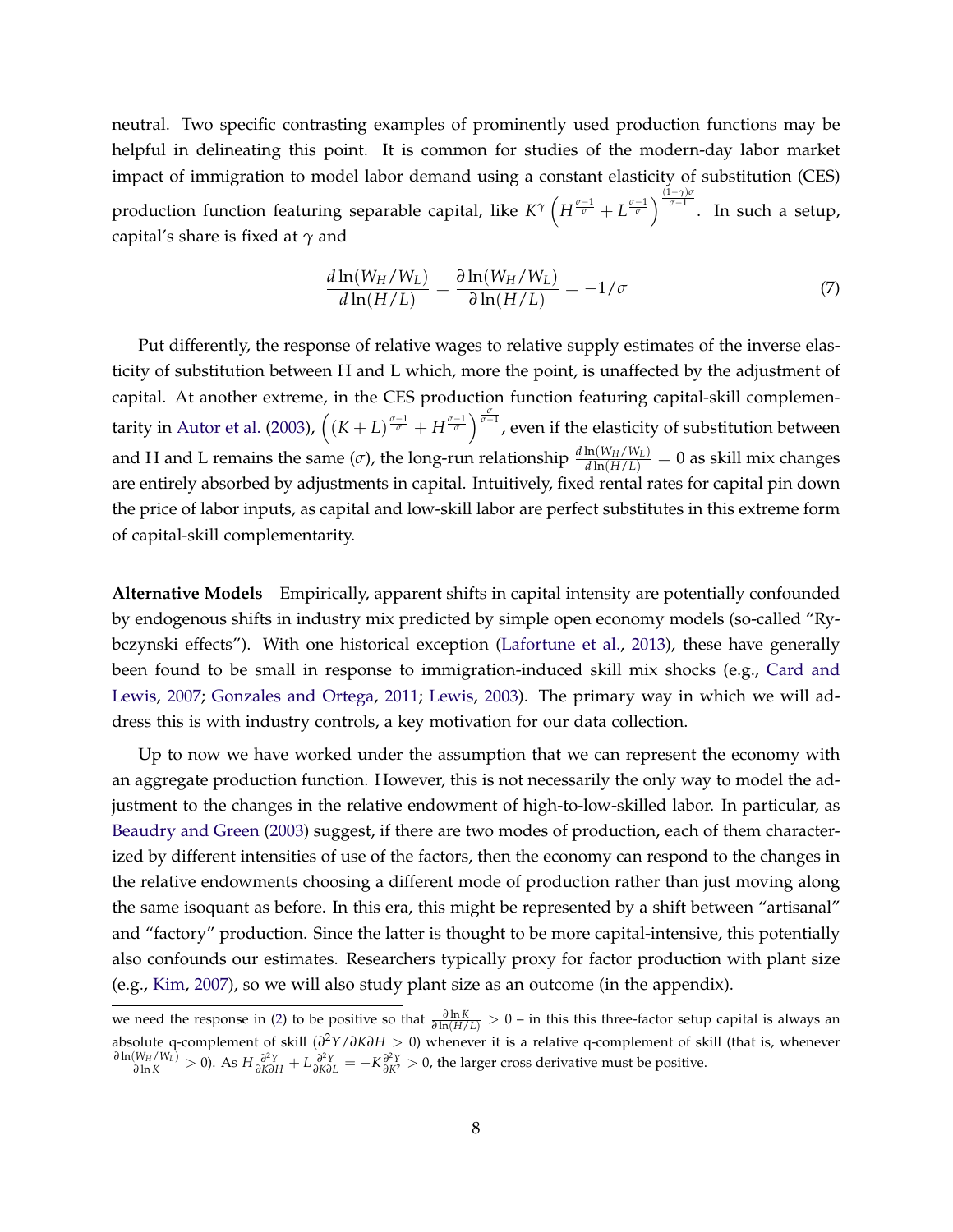## **3 Empirical Methodology**

#### **3.1 Baseline equation**

Following the results from our model, we want to estimate this equation (for  $J = N$ ,  $Y$ )

<span id="page-11-1"></span>
$$
lnK/J_{cit} = \gamma_{early} \ln\left(\frac{H}{L}\right)_{ct} \times \mathbb{1} \left(t \in \{early\}\right) + \gamma_{late} \ln\left(\frac{H}{L}\right)_{ct} \times \mathbb{1} \left(t \in \{late\}\right)
$$
  
+  $\nu_c \times \mathbb{1} \left(t \in \{early\}\right) + \delta_c \times \mathbb{1} \left(t \in \{late\}\right) + \eta_t + \mu_{it} + \epsilon_{cit}$  (8)

where *K*/*J*<sub>*cit*</sub> corresponds to either the capital per worker or the capital-output ratio in industry i in county c at time t,  $(H/L)_{ct}$  is the high-to-low-skilled labor ratio in the county c at time t,  $1 (t \in \{early\})$  and  $1 (t \in \{late\})$  are, respectively, indicators for the first and second half of our sample period (defined below), and *ν<sup>c</sup>* , *δ<sup>c</sup> η<sup>t</sup>* , and *µit* represent country, time and industry-time fixed effects.<sup>[19](#page-11-0)</sup> All standard errors will be clustered at the geographical level and regressions are weighted as to give each geographical location the same weight.

Since our interest lies in comparing the evolution of the production function over our sample, we divide it between an early period and a late period, allowing *γ* to change between the two. We unfortunately do not have sufficient variation to reliably estimate *γ* separately by decade, though we can estimate it with as few as two decades. So what we do instead is move the cut-off points between an "early" and and "late" period to attempt to identify when, if any, changes seem to have occurred in the relationship we attempt to estimate. Since historical analyses by [Chandler](#page-30-9) [\(1977\)](#page-30-9) and [Jerome](#page-31-0) [\(1934\)](#page-31-0) argue that the Second Industrial Revolution transformed the productive process of manufacturing, we will look for a change around the 1880-1890 period, years during which some of the elements of the Second Industrial Revolution took place.

The interpretation of the coefficient  $\gamma$  depends on the relevant outcome that is being estimated (as shown by the equations [\(3\)](#page-8-3) and [\(4\)](#page-9-0)). In equation (4), for example, where  $ln(K/Y)$  is the outcome, it captures the complementarity between capital and skill relative to capital and lowskill: *γ* will be positive if capital complements skilled labor relative to unskilled labor (*γ* > 0 implies that  $\partial \ln(W_H/W_L)/\partial K > 0$ ).

Motivated in part by [Goldin and Katz](#page-30-0) [\(1998\)](#page-30-0)'s argument that capital-skill complementarity arises across sectors (in their model, across the combination of a machine- and goods-producing sectors), we also explore whether county- or city-wide (aggregate) outcomes are influenced by estimating the following equation, which corresponds to equation [\(8\)](#page-11-1) but using data aggregated

<span id="page-11-0"></span> $19$ Results where we keep the break-point of the county fixed effects constant and only alter the break-point for the skill ratios are similar in the industry-by-city regressions and are available upon request. We are also able, in this context, to add one more period to our analysis, namely using as "early" up to 1900 and the results are similar.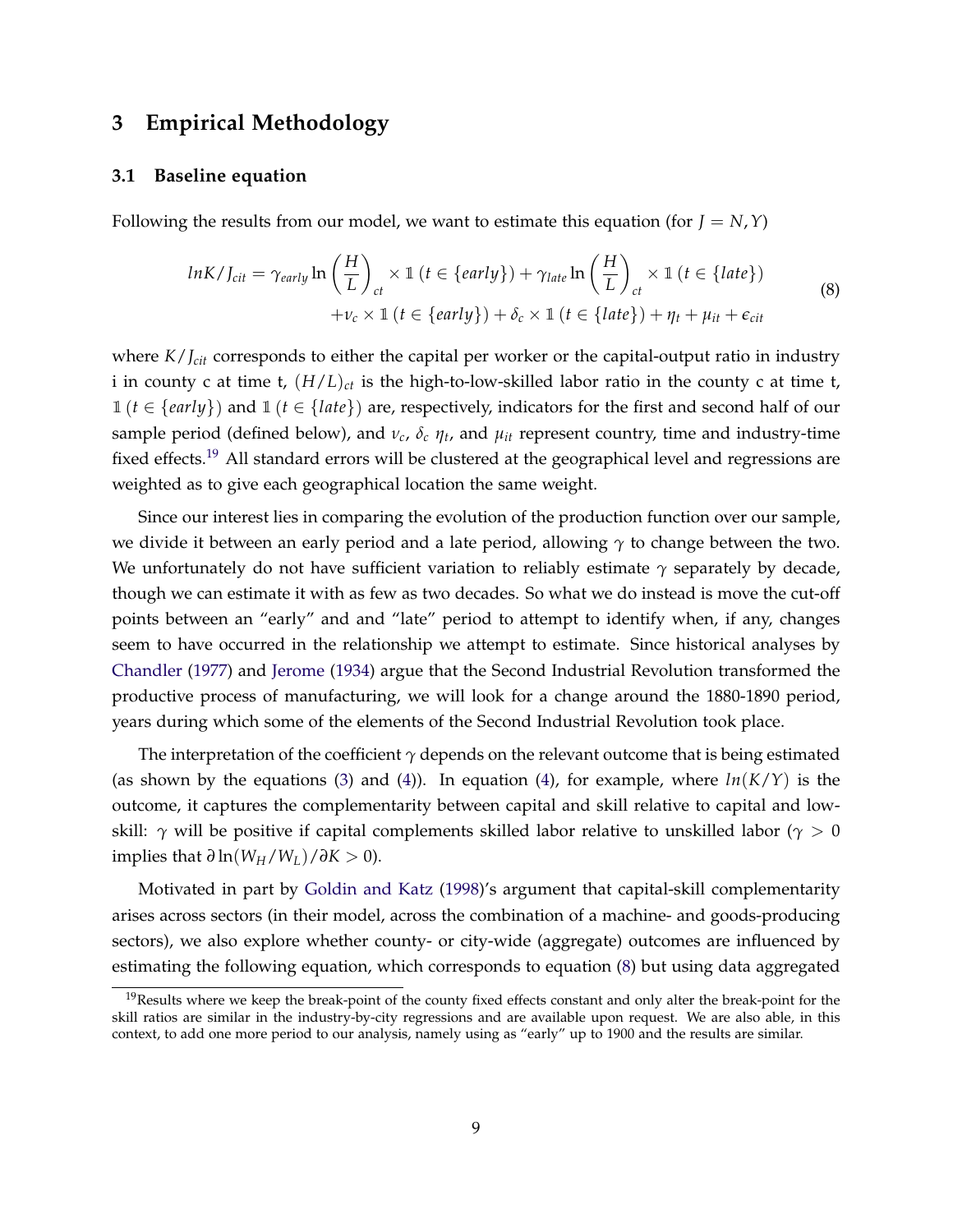at the geographic level,

<span id="page-12-0"></span>
$$
lnK/J_{ct} = \gamma_{early} \ln\left(\frac{H}{L}\right)_{ct} \times \mathbb{1} \ (t \in \{early\}) + \gamma_{late} \ln\left(\frac{H}{L}\right)_{ct} \times \mathbb{1} \ (t \in \{late\})
$$
  
+  $\nu_c \times \mathbb{1} \ (t \in \{early\}) + \delta_c \times \mathbb{1} \ (t \in \{late\}) + \eta_t + \epsilon_{ct}$  (9)

In this specification  $K/I_{ct}$  corresponds to the aggregate outcome variables from the previous estimation equation measured at the county level. Standard errors are again clustered at the county level and regressions are unweighted. In this case we can explore how the county as whole adjusts to the changes in the skill-mix of workers. Estimates of [\(9\)](#page-12-0) may alternatively viewed as suffering from aggregation bias: shifts in output mix towards industries that use a different production technology could confound the results. This is why the industry-city data, which allow us to estimate [\(8\)](#page-11-1) instead, are useful. The difference between Equations [\(8\)](#page-11-1) and [\(9\)](#page-12-0) would be driven by industrial composition shifts that occurred in response to changes in factor endowments. In the appendix, we also test this directly by using as an outcome variable the share of labor in industries that use some factors more intensively.

#### **3.2 Identification strategy**

Although our estimation equation and model are tightly linked, in practice identification is an issue: skill mix is likely to be endogenous, as workers' location (or skill acquisition) decisions are influenced by where their skills are most highly paid. Thus, depending on how our outcomes are correlated with relative wages, we could be over or under-estimating the relationship between our variables of interest. Furthermore, it is important to note that manufacturing is only one sector in the broad economy – a minority of employment – so local demand shocks outside the manufacturing could be an important source of endogeneity.<sup>[20](#page-12-1)</sup> It is thus difficult to sign exactly the bias of the basic correlations. OLS estimates might also be attenuated by error in the measurement of skill ratios due to sample variation.<sup>[21](#page-12-2)</sup>

To solve these problem, we attempt to identify relative skill supply shocks using immigrationdriven shocks to the relative endowment of high-to-low-skilled labor. As immigrants are themselves likely to elect locations based on economic conditions, we use in place of actual immigration, the impact that predicted inflows of immigrants, based on historical regional settlement

<span id="page-12-1"></span><sup>&</sup>lt;sup>20</sup> According to the Census of Population, it ranges from roughly to one quarter to one third of employment in identified cities over the years in our sample, using industry codes constructed by [Ruggles, Alexander, Genadek,](#page-32-1) [Goeken, Schroeder and Sobek](#page-32-1) [\(2010\)](#page-32-1).

<span id="page-12-2"></span> $21$ We can get some sense of the magnitude of this using tabulated data on literacy rates by area [\(Minnesota Popula](#page-32-2)[tion Center,](#page-32-2) [2011\)](#page-32-2), which are available for some (but not all) of the years in our sample. The comparison between our estimated literacy rates and the tabulated ones, conditional on the full set of fixed effects, suggests that OLS estimates might be 10-15% attenuated due to measurement error.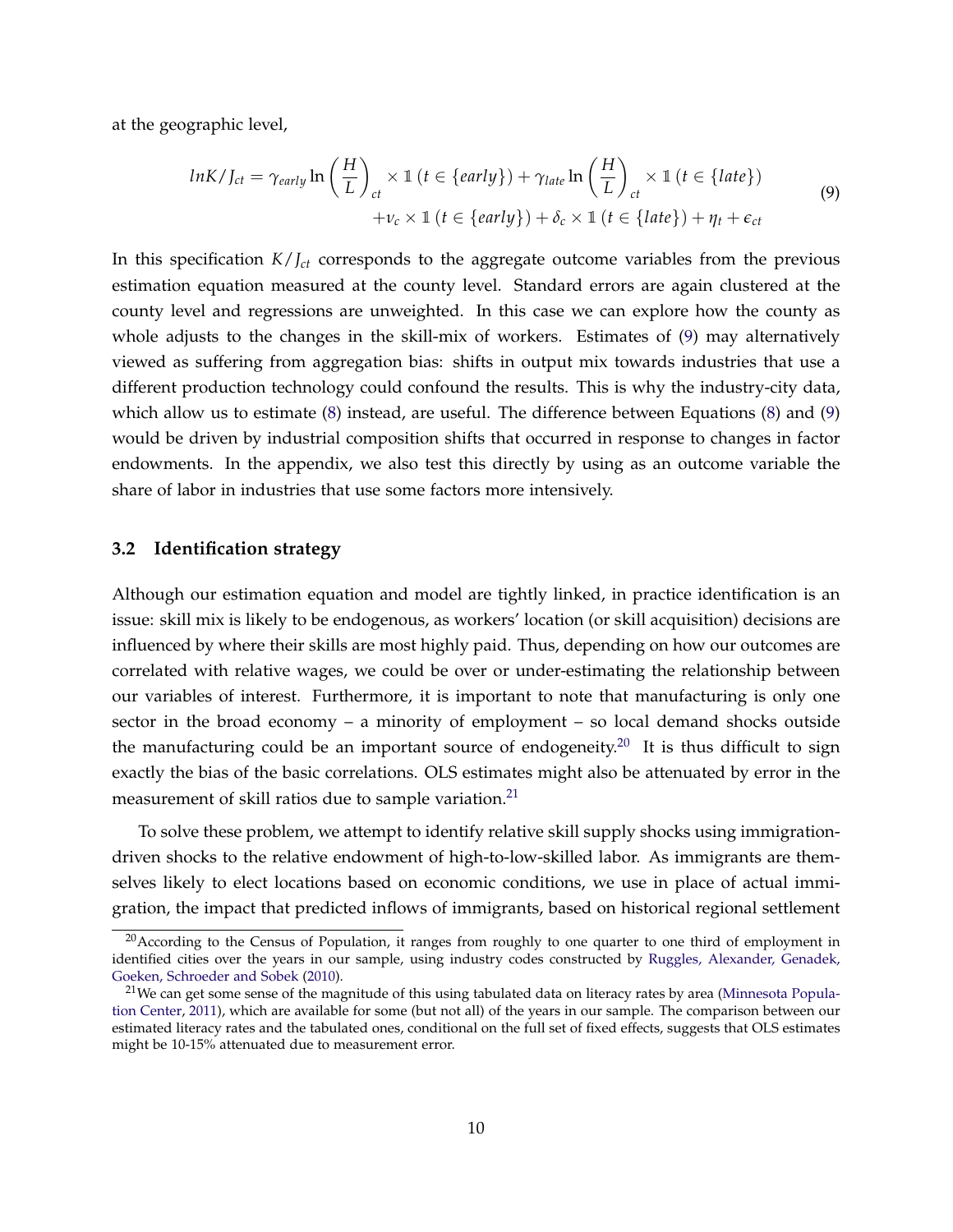patterns, would have on skill ratios. Specifically, the instrument is given by:

<span id="page-13-0"></span>
$$
\ln(\widehat{H/L})_{ct} = \ln\left(\frac{\sum_{j} \left(\frac{N_{j c 0}}{N_{j 0}}\right) HS_{j t}}{\sum_{j} \left(\frac{N_{j c 0}}{N_{j 0}}\right) LS_{j t}}\right)
$$
(10)

where *j* represents each country or state of birth, *c* (US) county, and *t* period; N is the stock of immigrants/natives (not broken out by skill); *HS*\_*jt* and *LS*\_*jt* are the *national* stocks of highskill and low-skill individuals from each country or state in each period *t*, respectively. Note that the numerator and denominator includes  $\frac{N_{j\sigma0}}{N_{j0}}$ , which represents the share of individuals from *j* living in *c* in some base year. This is used to apportion the current stocks of immigrants by country and natives by state of birth to locations within the U.S. Thus, the instrument represents the ratio in the number of high- and low-skill individuals, respectively, that would be living in *c* if immigrants and natives were still apportioned across counties in the same manner as they were in the base year. This style of instrument has been widely used to study modern-day immigration impacts (see, for example [Card,](#page-29-2) [2001;](#page-29-2) [Cortés,](#page-30-2) [2008;](#page-30-2) [Lewis,](#page-31-5) [2011\)](#page-31-5) but until recently has seen limited application in this historical context. It attempts to circumvent the problem of endogenous location choice by allocating individuals to counties based on the location of immigrants from one's country of birth or one's state of birth in previous waves. We use the previous location of all immigrants instead of allowing high- and low-skilled individuals from a given country to be distributed in a distinct way such that these shares are less likely to capture economic conditions particularly suitable for a given skill level. [Lafortune and Tessada](#page-31-12) [\(2013\)](#page-31-12) provided significant evidence of ethnic network's role in the determination of the first location of immigrants arriving to the U.S., which supports the validity of the instrument. This contrasts a bit with [Rosenbloom](#page-32-0) [\(2002\)](#page-32-0)'s argument that labor markets were highly integrated by interregional (at least within the North) and even international migration (from Europe) by the late nineteenth century, although he also provides evidence that explicit international recruiting was a trivial component of factory hires (chapter 3). We return to this argument when we discuss the first stage: if true in the extreme, there would be no first stage relationship and our approach would not be feasible. As immigration patterns evolved over the entire period, we will use two base years: 1850 for 1860-1880 and 1880 for 1890-1940.

We modify the typical instrument by adding migration across states by natives as well. [\(10\)](#page-13-0) including only immigrant groups in the index *j* does quite a good job of predicting immigrant skill ratios. However, we need something which predicts proportional total changes in skill ratios, so we need to normalize it by some defensibly exogenous measure of the skill ratio of natives in the area. The approach we settled on was to treat natives' state of origin as another set of "groups."<sup>[22](#page-13-1)</sup>

<span id="page-13-1"></span><sup>&</sup>lt;sup>22</sup> Another approach we tried was similar to [Smith](#page-32-3) [\(2012\)](#page-32-3)'s approach of obtaining the predicted skills of natives. We used the base year ratio of high- and low-skill natives interacted with the national growth rate of skills among native-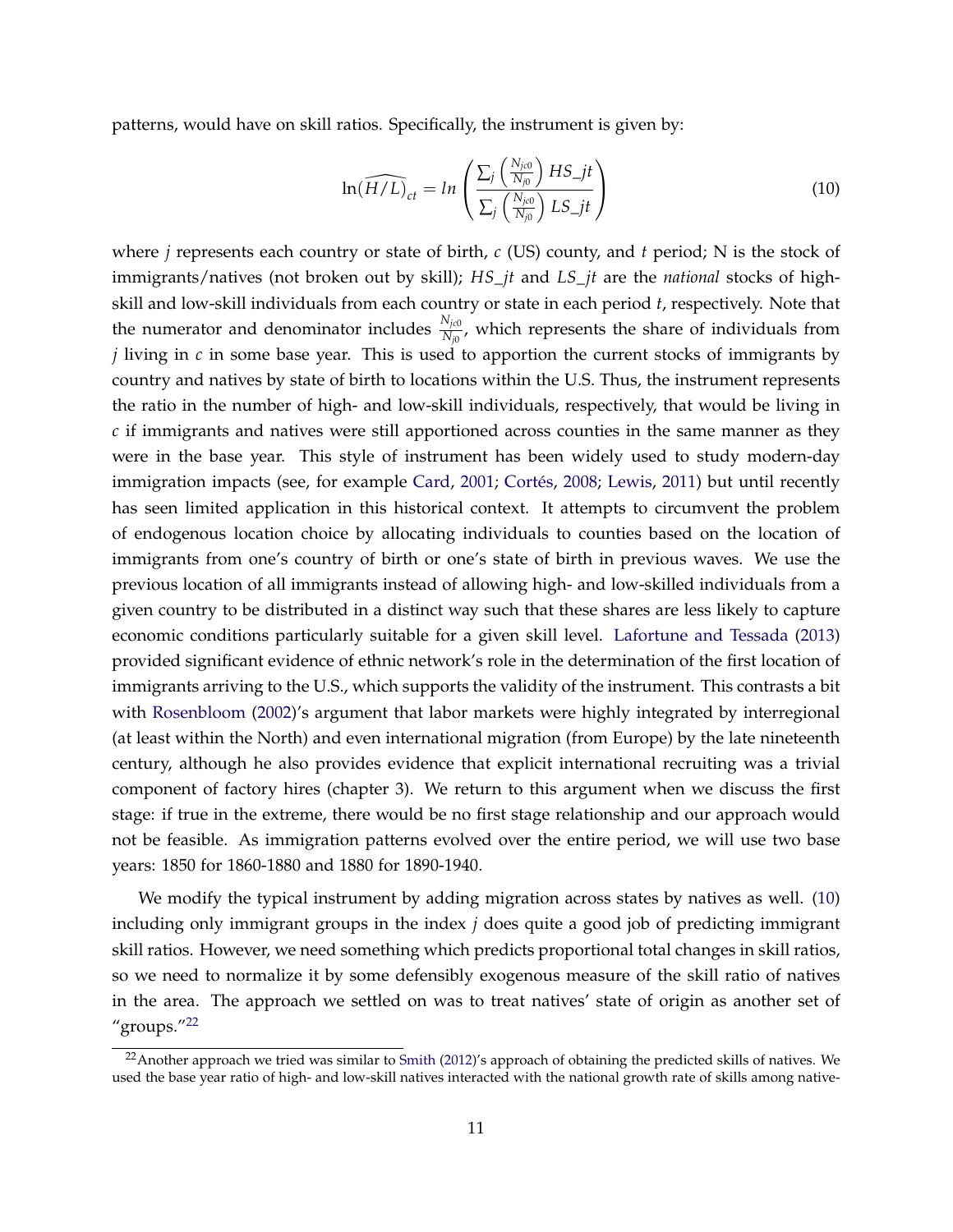The identification strategy has to fulfill the following two requirements to be valid. First, the total national stock of immigrant from a particular country at time *t* must not be correlated with differential shocks to manufacturing industries across counties. Given that few counties include a very large fraction of immigrants from a given country, it is difficult to imagine that the increase in the number of immigrants from a given skill group in a given country is driven by the higher demand for that skill in one or two counties. Second, the location choice made by immigrants in base years among counties should be uncorrelated with differential changes in the manufacturing innovations of the future. Namely, immigrants did not locate in cities where they anticipated that their skills was going to become more valuable in the future. We attenuate the concern regarding this second condition by using the stock of all immigrants (not only the ones of a given skill level) to predict the location of both skilled and unskilled workers in the future. This is preferred because the location choices of skilled versus unskilled workers in the base year may be more related to the anticipated changes in the manufacturing sector than the location choices of their aggregate.

Thus our instrument represents a predicted skill ratio based on the interaction of initial conditions and national changes in the skill and country-composition of workers. Because it is structured like the *actual* skill ratio, a first stage coefficient of one means that predicted immigrationdriven changes in skill mix have a one-for-one impact on the actual skill ratio; coefficients different than one imply that the actual skill mix is offset by either native migratory response or other offsetting demographic changes (for example, if trends in native-born literacy differed in highand low-immigration markets).

## <span id="page-14-1"></span>**4 Data and Descriptive Statistics**

Information regarding the number of high and low-skill individuals in a given locality can be obtained in each decade from IPUMS data [\(Ruggles et al.,](#page-32-1) [2010\)](#page-32-1) from 1860 to 1930 (except in 1890, which are estimated from 100% tabulations in [U.S. Department of Interior, United States Census](#page-32-4) [Office,](#page-32-4) [1897,](#page-32-4) –see [C.4](#page-93-0) in the Data Appendix). There are really two options for defining "skill" in these data: occupation or literacy.<sup>[23](#page-14-0)</sup> An advantage of literacy is that it is something close to a prelabor market skill, whereas occupation-derived measures are a match between workers' skills and local labor market demand conditions. Furthermore, literacy is available uniformly during the period. It also correlates relatively well with the distinction of production and non-production workers where literacy would have been essential for the second type of employment but not for

born workers. Thus, this version of the instrument represented the predicted skill ratio given the initial locations of immigrants and natives and *national* changes in the country mix of immigrants and the skill mix of immigrants and natives. Similar results were obtained and are available upon request.

<span id="page-14-0"></span><sup>&</sup>lt;sup>23</sup>Completed education is not available until 1940; only measures of school enrolment for youth are available prior to that time.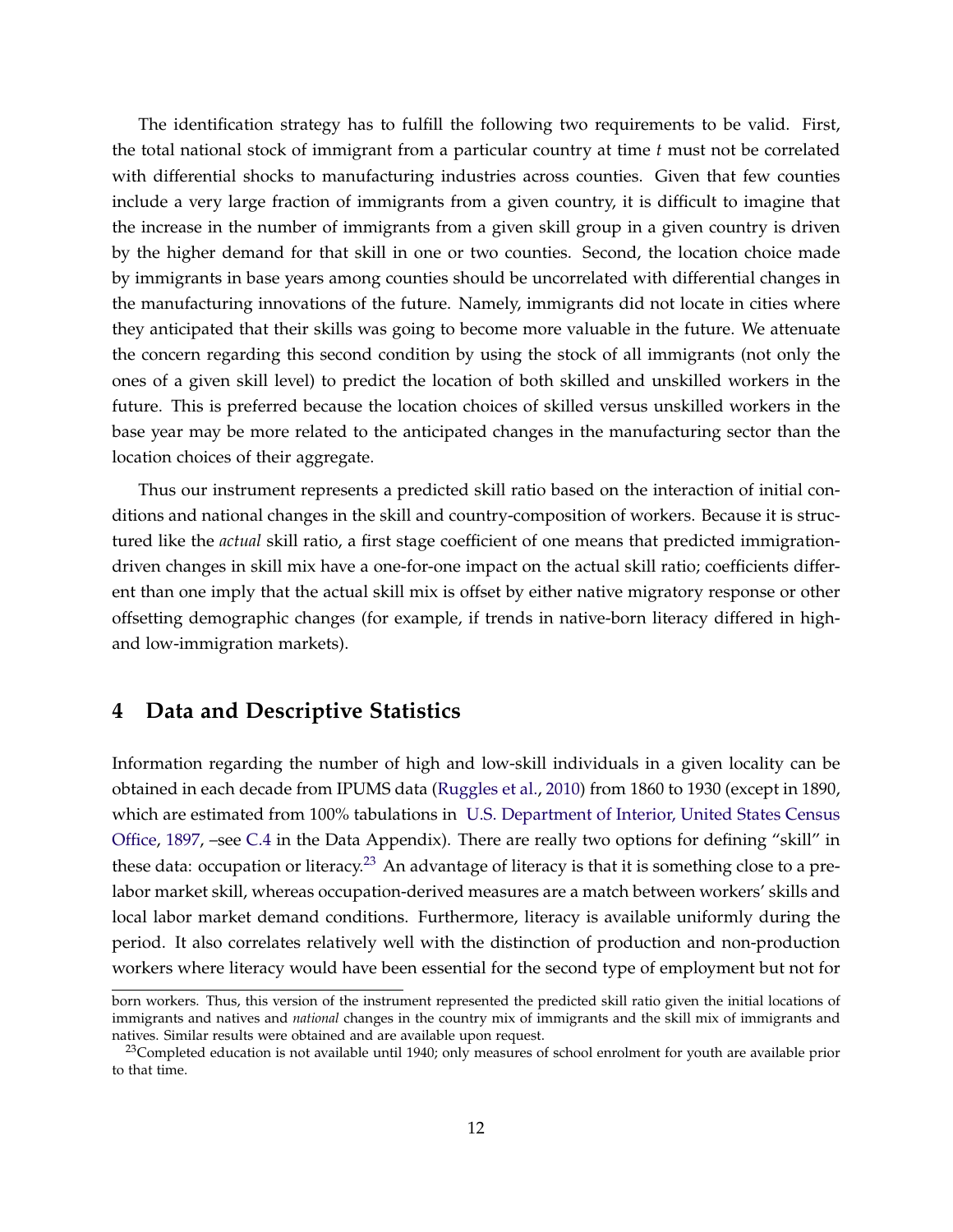the first. Finally, it has also been documented that US natives achieved higher rates of growth in literacy than sending countries, making immigration particularly important in determining the illiteracy of the US labor force.

Recall that we use predicted immigration as a shock to skill mix local labor markets that immigration generates over the period 1860 to 1930. This is a period of great potential for this purpose as immigration flows were very large. It also includes periods of slower immigration driven by potentially exogenous factors (Civil War, First World War) and by a dramatic change in the legal environment (1924's Johnson Act). We propose to use an instrumental variable approach as detailed above in equation [\(10\)](#page-13-0). To construct this instrument, we require a reliable estimate of the location of immigrants of different origins in a "base year" (the  $N_{ic0}/N_{i0}$  in [\(10\)](#page-13-0)). Recall that we use two different base years, 1850 and 1880. For both we obtained 100% samples. For 1850, the data came from the preliminary samples of the North Atlantic Population Project [\(Ruggles et](#page-32-1) [al.,](#page-32-1) [2010\)](#page-32-1) and by querying www.ancestry.com (for states not yet available); and for 1880, we used a 100% sample from IPUMS. We use these 100% tables to alleviate concerns of small-cell biases (see [Aydemir and Borjas,](#page-29-8) [2010\)](#page-29-8). We also need to obtain the national stock of immigrants from each country by country/state of birth and skill. In principle, there are several ways we could have constructed the national number of high and low-skill immigrants arriving after 1850. To be as consistent as possible, we chose to measure the with the stocks from each country (and U.S. state) in 1860 to 1930 by aggregating IPUMS data. The 1890 data had to again be constructed from tabulations, and in some cases by interpolating between 1880 and 1900 data (see Data Appendix).

Our outcome variables focus on the adjustment mechanisms in the manufacturing sector over this period. Our conceptual framework calls for data at the level of the labor market x industry. These can be obtained from published Manufacturing Census tabulations. Conveniently for our analysis, manufacturing censuses occurred roughly concurrently with the Census of Population over this entire period. Unfortunately, the tabulations are available only in paper format but we have digitalized them.<sup>[24](#page-15-0)</sup>

One issue in covering such a long time series is that the unit of geography reported in these tables changes over time. We merged counties over time to ensure that borders were very similar between years. In 1860 and 1870, the data are only available by county while in 1880 and later, the main geographic tabulations are for largest cities, occasionally supplemented by tabulations for selected urban counties. Because of this change of geography, and because, with rare exception, cities are within county boundaries, we have chosen to make "county" the unit of analysis for our skill ratio measure, matching each city to the county they correspond to. $25$ 

<span id="page-15-1"></span><span id="page-15-0"></span> $24$ See Data Appendix for an exact description of all tables we entered for this project.

<sup>&</sup>lt;sup>25</sup>The only significant exception to this is New York City, which spans multiple counties and whose county composition changes over time. We therefore construct New York City to cover the five "boroughs" (counties) that make it up at the end of the period throughout the entire 1860-1930 period. This aggregates together Brooklyn and New York City, which reported as separate cities in earlier years.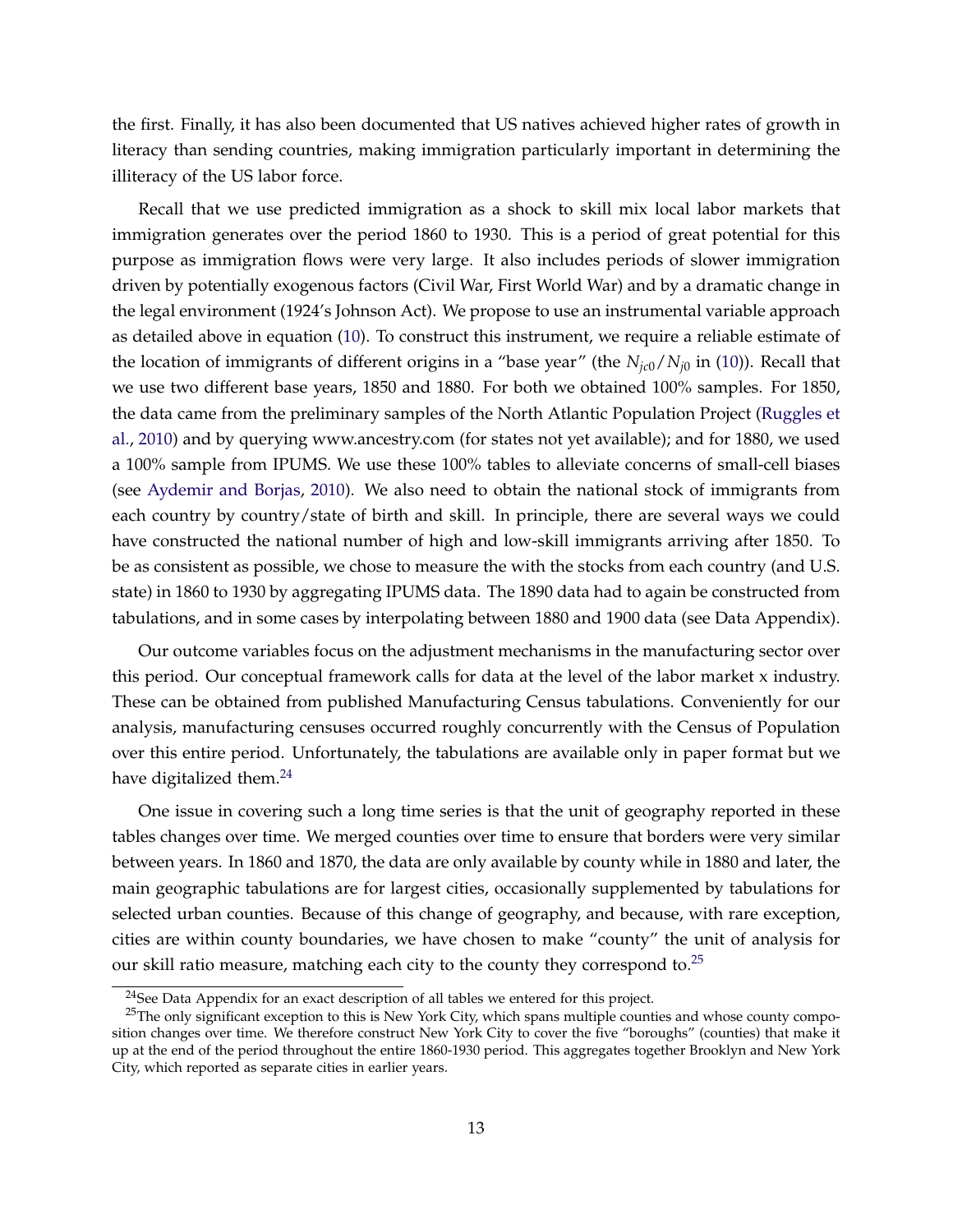In later years there is a minimum "cell size" to be included (often, at least 3 establishments) while in 1860 and 1870, it appears that almost all establishments were tabulated.<sup>[26](#page-16-0)</sup> However, even with these reporting restrictions, there is "balancedness" in the sense that the industries detailed for each city often repeat, allowing us to use panel methods as detailed in the empirical methods section.<sup>[27](#page-16-1)</sup>

While we obtained measures for a variety of outcomes, we here focus on capital, labor and output, which are the ingredients of our theoretical framework. Value of products and costs are available for the full period, which allows us to define value-added as our measure of output (*Y*). To measure labor (*N*), we use the measure of all workers. Value of capital, our key variable, is only available from 1860 to 1920. However, in 1910, 1920 and 1930, we have a measure of horsepower which we use to obtain a proxy measure of capital for 1930 based on the relationship between horsepower and capital in the two previous decades.<sup>[28](#page-16-2)</sup> Since this measure of capital includes all forms of capital (land, buildings, machinery and equipment), we may also wish to look at a measure that focuses a bit more directly on machines instead of land. We first propose to use horsepower directly. As we discussed before, this variable is available for 1910- 1930. Before 1910, we impute horsepower from machinery capital for 1890 and 1900, which is separately reported in these two years.<sup>[29](#page-16-3)</sup> Before 1890, we were unable to obtain any similar measures but from the sample data of [Atack and Bateman](#page-29-9) [\(1999\)](#page-29-9), we were able to find evidence that very few firms had positive horsepower in 1860. We thus replace our measure of horsepower with 0.1 for 1860 for all industries and counties.<sup>[30](#page-16-4)</sup> Finally, capital utilization may also respond to skill ratios so we use expenditure on fuel and rent of power (in some years it is a single category while in others, it was decomposed) as an alternative measure of capital which may capture more utilization than purchase of capital. Again, since that variable is only available from 1890 onwards, we used micro-data from [Atack and Bateman](#page-29-9) [\(1999\)](#page-29-9) to determine that few firms devoted large amounts to fuel and power in 1860 and we thus proxy it with 0.1 for all industries and counties in that year.

From 1890 onwards, we can also distinguish between wage earners and salaried officials, something that we will use to proxy for production and non-production workers, following [Goldin and Katz](#page-30-0) [\(1998\)](#page-30-0). We use IPUMS data to estimate  $\phi_H = 0.85$ , the fraction of workers in manufacturing that were literate. From there, we can impute production shares, *s<sup>L</sup>* and *sH*, by allocating the wage-bill of each worker type (production/nonproduction) to literate and illiterate

<span id="page-16-0"></span> $26$ Home industries, which may have been important in these early years, were not included; there was also a sales threshold for inclusion.

<span id="page-16-1"></span> $27$ Industries were matched by hand by the authors, aggregating where necessary to create consistency over time. Census reports were used from 1900 onwards where merging and disaggregation were detailed. For periods previous to that, some comparative tables were used as a guide. Details are provided in the Data Appendix.

<span id="page-16-3"></span><span id="page-16-2"></span> $28\overline{ln(K)} = 0.77839346ln(Horsepower)$  – see data Appendix

<span id="page-16-4"></span><sup>29</sup>The estimated relationship from state-level tabulations is *Horsepower* \ <sup>=</sup> 0.004 <sup>∗</sup> *<sup>M</sup>*&*ECapital* –see Data Appendix.  $30$ Including this does little to alter the results of our "late" period but does allow us to estimate a parameter for the "early" period which is why we chose to make this assumption.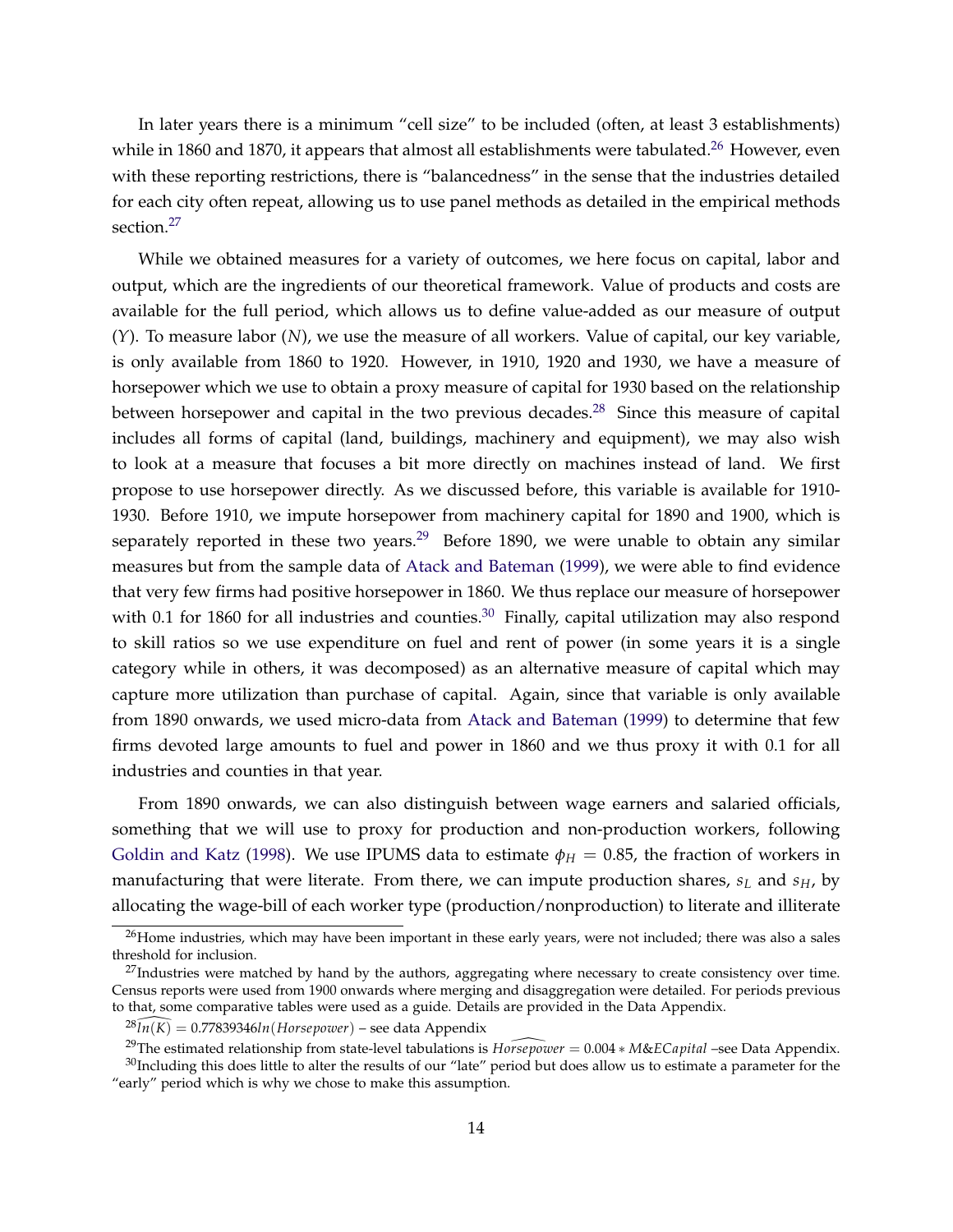workers according to their representation in each type. This is likely a lower-bound estimate of *s<sup>H</sup>* since it assumes no return to skill within production or non-production workers. We obtain estimates of  $s_L = 0.0787$  and  $s_H = 0.5085$ , implying that the capital share was around 40 percent, consistent with [Taylor and Williamson](#page-32-5) [\(1997\)](#page-32-5).

We restrict our sample of analysis to any county that was included in Census of Manufactures tabulations over this period in at least three different years. In the aggregate analysis, we include all industries for a given city/county. In the industry by area analysis, we exclude the residual "All other industries" cells, as they are not comparable across years or areas and also exclude industry-year cells where the industry appeared in no more than 2 areas in that year.<sup>[31](#page-17-1)</sup> Merged all together, we obtain a very rich panel including 37,278 industry-city-year observations. This includes a total 175 areas (more in some years than in others) and 137 industries (our classification over time generated 150 separate industries but 13 of them were eliminated due to the fact that they had too few observations in a given year –see Data Appendix for a list). These areas cover on average 58 percent of the U.S. immigrant population, and the industry division is very detailed.

The means of our sample are shown in Table [1](#page-34-0) in which we present the two different distinctions we will make between early and late period. In the first panel, we call "early" 1860-1880 and the rest as late. In the second panel, we move our window by 10 years, implying that all observations from the 19th century are called "early". What we can observe is that there is capital deepening over the full period, as can be seen from the change in values as we alter the cut-off points. Literacy in the US was also relatively high over this period with the logarithm of skilled per unskilled worker of around 2 in the 19th century and growing to about 3 in the early 20th century (implying a change from about 80 percent of the workers being literate to almost everybody being literate by 1930). Our predicted measure seems to be slightly lower than the actual one, suggesting that endogenous migration exacerbated existing differences.

#### <span id="page-17-0"></span>**5 Results**

#### **5.1 First stage**

Our identification strategy relies on the impact regional clustering of immigrants has on skill ratios as the origin composition of immigrants shifts over time, an approach which has seen a lot of use in modern studies of the labor market impact of immigration. To demonstrate visually how the instrument functions, we present, in Figure [1,](#page-33-0) the actual and instrumented skill ratio for two cities in our sample: Chicago and New Orleans. Chicago was particularly receiving immigrants of German origin and New Orleans, of Italian and Russian origins. Since German immigrants were very highly literate but that their flow stopped by about 1910, Chicago is predicted to have

<span id="page-17-1"></span> $31$ The latter is essential to the construction of our standard errors.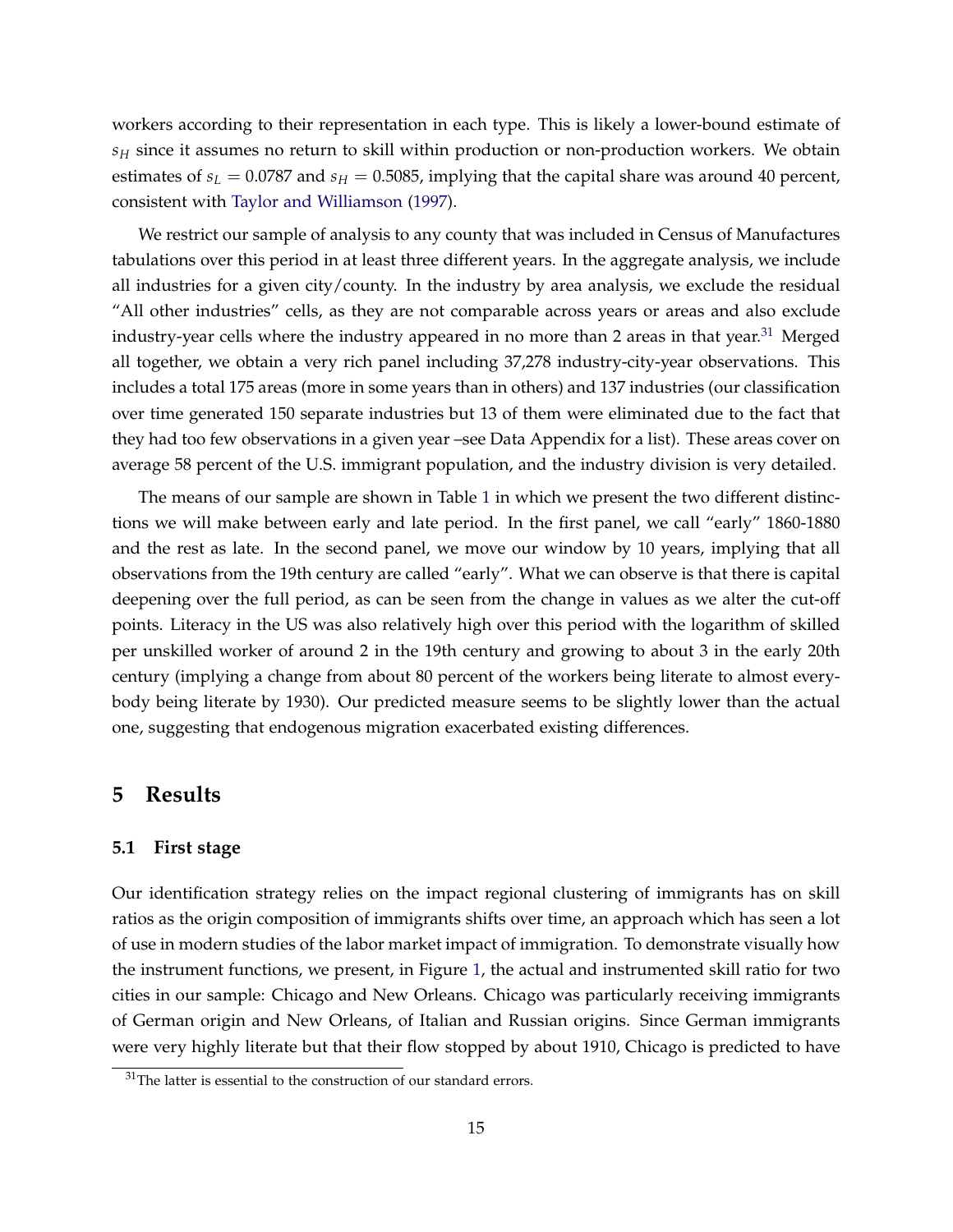first an increase in its literacy rate and then a slowdown by the later part of our sample. New Orleans, on the other hand, received migrants that had lower levels of literacy, particularly after 1880, and thus faced a decrease in its skill ratio right until immigration slowdowns in 1930. The predictions generated by our instruments are indicative of the trends we find in the actual data.

Appendix Table [B.1](#page-46-0) shows the first stage regressions estimated in the industry x county level data combining all years of data. To both account for the fact there are multiple "copies" of county within a year and for the fact that the errors are likely autocorrelated over time, we cluster standard errors by county. In addition, we weight by the inverse of the number of industries represented in a county (to give each county equal weight).<sup>[32](#page-18-0)</sup> As we move from column (1) to (3), we explore increasingly demanding controls for industry, which will parallel our analysis below: with no industry effects, with industry effects, and with industry x year effects. In Appendix Table [B.1,](#page-46-0) the only reason they should make any difference is because of small changes in the composition of areas which identify the relationship (since the instrument and skill mix measure do not vary by industry). The results suggest that these added controls change little the first stage which remains very highly significant and almost unmoved in terms of magnitude. The results suggest that a change in 1 percent in our predict skill ratio translates into about a 0.75 percent change in the actual skill ratio of a county. This could be consistent with endogenous location choice by natives and immigrants, some deterioration of the settlement patterns from historical patterns, or both.

Recall that our skill ratio will be interacted with a period-indicator for "early" or "late". Thus, we will not only have one first stage but two first stages for each of these interactions. However, [Wooldridge](#page-32-6) [\(1997\)](#page-32-6) suggests that it is more efficient not to interact the instrument with such an indicator variable but instead to use the first stage we presented in Appendix Table [B.1,](#page-46-0) obtain the predicted values and interact them with our indicator dummies. We do this and obtain a very strong first stage for each sub-period of analysis as can be seen in Table [2.](#page-35-0) Skill mix tends to load onto the instrument from the appropriate period, and the confidence interval usually includes one. We do find that the period with most immigration ("early") also seems to have a stronger first stage than the "late" one.

#### **5.2 Responses of capital**

Having shown that our instrument is capable of generating significant variation in the endogenous variable, we now turn to exploring how capital intensity responded to the change in the skill ratio generated by immigration. Table [3](#page-36-0) shows results at the "aggregate" level, that is using only variation across areas, not accounting for potential differences in industry mix. Columns (1) and (3) examine capital per worker and columns (2) and (4) capital per dollar of output. The

<span id="page-18-0"></span> $32$ The standard errors are larger if we do not make this weighting adjustment, but the F-stat remains above 10.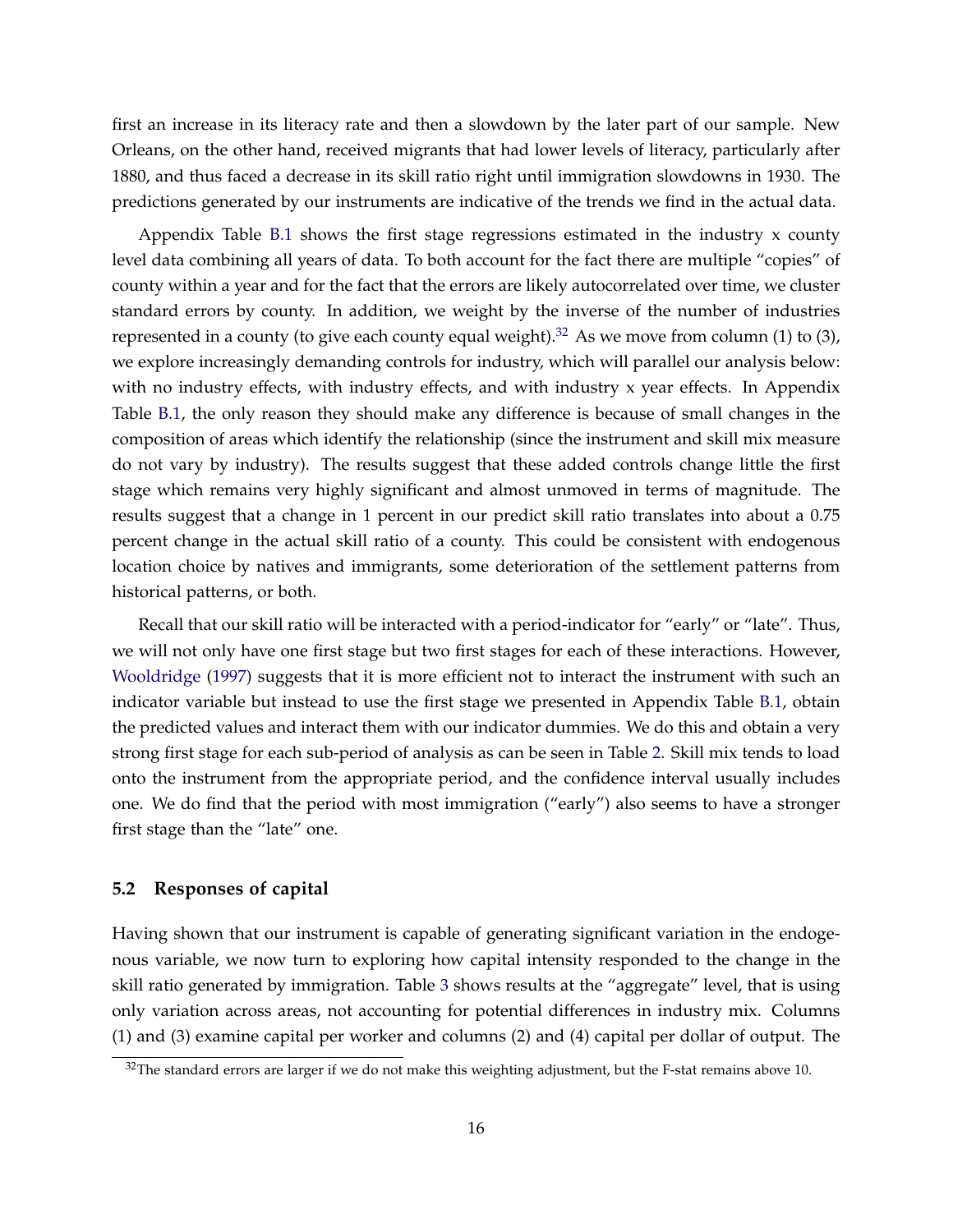first two columns present the OLS while the last two show the IV estimates. OLS seems to show limited responses of capital ratios to change in skill ratios: there is a positive correlation between capital intensity and skill ratio in the "early" period and a negative but not significant correlation in the "late". The IV estimates, on the other hand, suggest that capital per worker positively responded to an immigration-induced increase in skill ratios in both "late" periods. The impact for the early part of the sample is positive but not significantly different from zero. The impact on capital-output ratios, on the other hand, is negative and significant for the "early" period and positive and significant for the "late" period when we use 1880 as the last year of the early period. From these aggregate results, we would thus conclude that capital-skill complementarity strengthened over the period and that capital and low-skill workers were q-complements in the early part of our sample.

A concern with results in Table [3](#page-36-0) is that they are potentially driven by shifts in industry mix: that is, more less skilled workers may attract less capital intensive industries (e.g., [Goldin and](#page-30-0) [Katz,](#page-30-0) [1998;](#page-30-0) [James and Skinner,](#page-31-10) [1985\)](#page-31-10) and this would alter capital ratios. To address this, we now turn to estimates that allow us to examine *within* industry responses to aggregate skill mix changes, using our data on production techniques detailed by area and industry.

Table [4](#page-37-0) shows ordinary least squares (OLS), and Table [5](#page-38-0) shows instrumental variables (IV) estimates of the relationship between skill mix and capital measures at the industry x area level. The first 3 columns of each table focus on the capital per worker while the last 3 columns present the results for the capital-output ratios. The panels are organized as previously depending on the moment in which our sample is split between "early" and "late" periods. For each outcome and period, we successively increase the number of fixed effects, starting from none, to fixed effects for industries and finally for industry-year fixed effects.

We first consider the results of the OLS regressions in Table [4.](#page-37-0) We find that an increase in skill mix is positively associated with capital per worker measure throughout the period and relatively similarly in magnitude between the late and early periods. Capital per output is also positively associated with an increase in the skill ratio but less so than for capital per worker.

Let us now consider the IV estimates in Table [5.](#page-38-0) In that case, we tend to observe a negative impact of skill ratio on capital per worker and capital per output in the early period for both cut-offs, particularly significant for capital-output. The results for capital-output are robust to the inclusion of various fixed-effects but those for capital per worker lose their significance once larger sets of fixed effects are introduced. In the later period, we find some weak evidence that the skill-ratio increased significantly the capital per worker, result that is not robust to the inclusion of multiple fixed effects. From the model, this suggests that capital-skill complementarity used to be much weaker in the "early" period than in the late period. Using our framework, this would imply that in the early period, capital was relatively more complementary with low- than high-skill workers, but its relative complementary with low-skilled workers fell (and its relative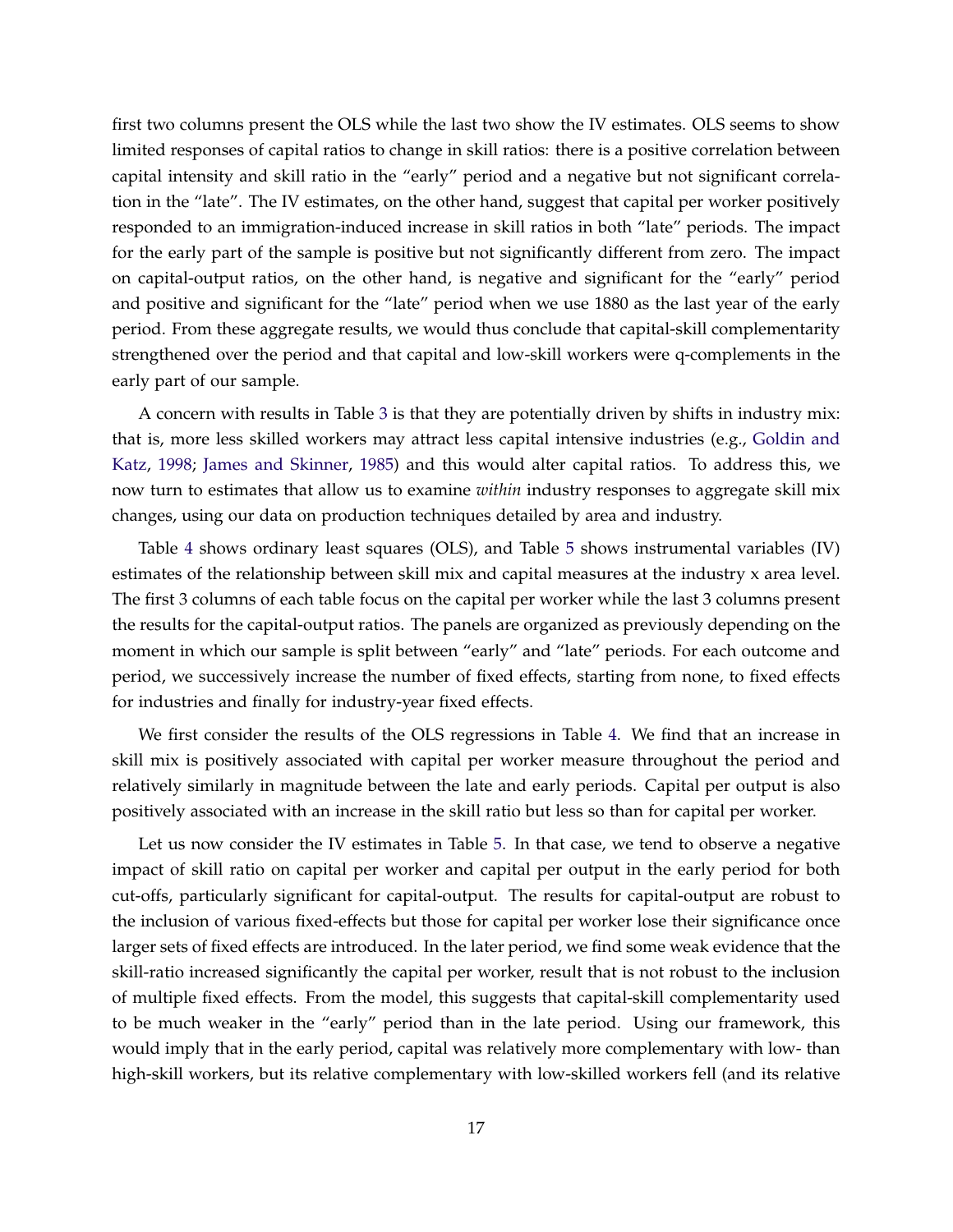complementarity with skilled labor increased) as time passed. As we will discover below, the magnitudes of the positive coefficient in the "late" period may even suggest that capital and low-skill workers became q-substitutes.

Our estimates were, in some cases, sensitive to industry mix controls. In the appendix we ask directly if industry mix responds to changes in skill ratios in Table [B.2,](#page-48-0) and find that it largely does not.

Thus, while the statistical significance of some late period results is weaker than one would hope, the magnitudes are clearly suggestive of a change in the relationship of capital with skilled and unskilled labor as time went by. This is consistent with what some historians have previously argued, that in the nineteenth century capital was a relative substitute of skilled labor, and became a relative complement of skilled labor only some time later in the nineteenth or early twentieth century. The argument is that early factories were low-skill and capital-intensive relative to the alternative, artisanal production. In light of this, it is interesting that we do not find a significant association between skill supplies and establishment size in the early period (See results in Table [B.3\)](#page-49-0).<sup>[33](#page-20-0)</sup> While not entirely ruling out that capital's response is due to a shift between "modes" of production, this is not consistent with the being driven by shift between artisanal and factory production. Another way to see it as providing reassurance that results are really being driven by changes in production technique, as, for example, [Katz and Margo](#page-31-3) [\(2013\)](#page-31-3) argue establishment size can significantly confound estimates of the changes in capital usage.

OLS estimates would have not been able to tell us this as they implied that capital-skill complementary was present since the beginning although maybe increasing over time. A standard story would be that OLS estimates are attenuated by measurement error. This seems a plausible contributor to bias in this context, with a crude self-reported measure of skill conditional on a large number of fixed effects. However, there may also be other sources of bias. A key unobservable might be the local outside (non-manufacturing) option of low-skill workers. For instance, to take a [Goldin and Sokoloff](#page-30-8) [\(1984\)](#page-30-8) type of story, certain areas may have very productive agricultural land. In such areas, low-skill workers might drawn to the area but away from manufacturing, which could reduce the adoption of capital- and low skill-intensive production techniques.

One may be worried that our measure of the value of capital may not be as close as to what we wish to measure since it includes land and buildings. We thus turn to our two alternative measures of capital, namely horsepower (which in some years is predicted from value of machinery and equipment) and fuel expenditures and rent of power. These two measures are only available from 1890 on but we extrapolated their value for 1860 as well. However, since our instrument requires at least 2 years within each sub-period, this implies that we cannot get an

<span id="page-20-0"></span> $33$ This contrasts with [Kim](#page-31-9) [\(2007\)](#page-31-9), who finds an association between immigration, not parameterized by skill, and plant size.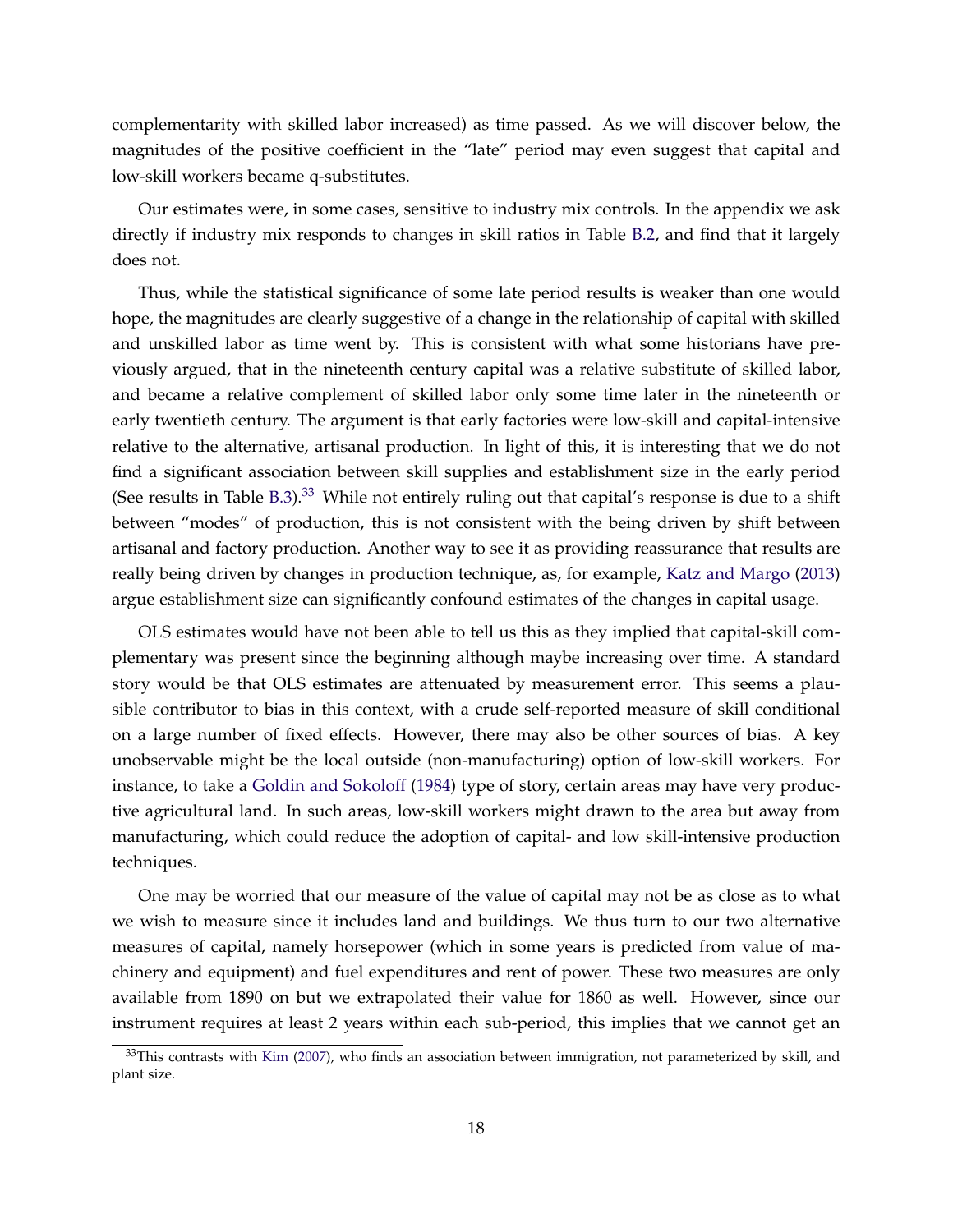estimate of the causal effect of a change in the skill ratio when the early period only includes 1860-1880. Thus, Table [6](#page-39-0) includes only one panel instead of two for that reason. The format of the table mirrors that of the previous one except that for each outcome, we now have two different measures. Columns (1)-(3) and (7)-(9) measure capital from fuel expenditure and the others from horsepower and its proxy. A difference to keep in mind between this table and the previous one is that we have limited information in the "early" period –it is essentially an 1890 cross section– thus limiting our capacity to make comparisons. This may explain why in this table, we do not estimate a significant negative coefficient as we found previously for the "early" period. For both measures, we find strong, positive and robust effects of the skill ratio on capital per worker in the late period, suggesting that the exogenous arrival of more skilled workers increased the use of these measures of capital. The results for capital-output ratios are also positive.

If we use our theoretical framework, we would again draw a similar analysis than before: fuel expenditures and horsepower became more and more complementary to high-skill workers around the turn of the twentieth century. There is some indication that both these measures of capital had similar cross-partials with high-skill than low-skill workers in the early period of analysis but that the relationship between these form of capital and literate workers became much more complementary as time went by.

Conducting our analysis separately may be penalizing us since we are estimating the same fundamental relationship using two different capital-ratios. If we assume that our framework is correct, then we can combine the two equations to potentially improve the precisions of our estimates. One can note from our theoretical framework that

$$
\frac{\partial \ln(K/N)}{\partial \ln(H/L)} = -\phi(1-\kappa) + (1-\phi)\kappa = -\phi + \kappa
$$

$$
\frac{\partial \ln(K/Y)}{\partial \ln(H/L)} = s_L(\kappa) - s_H(1-\kappa) = -s_H + (s_L + s_H)\kappa
$$

where

$$
\kappa = \frac{H \frac{\partial^2 Y}{\partial K \partial H}}{H \frac{\partial^2 Y}{\partial K \partial H} + L \frac{\partial^2 Y}{\partial K \partial L}}
$$

This system is over-identified as there are two equations and one unknown parameter, which is *κ*. Formally, we can estimate a system of two equations given by:

$$
\ln(K/N) + \phi \ln(H/L) = \beta(\ln(H/L))
$$
  

$$
ln(K/Y) + s_H \ln(H/L) = \beta((s_L + s_H) \ln(H/L))
$$

and impose that the coefficients  $\beta$ , which is an estimate of  $\kappa$ , be identical in both equations.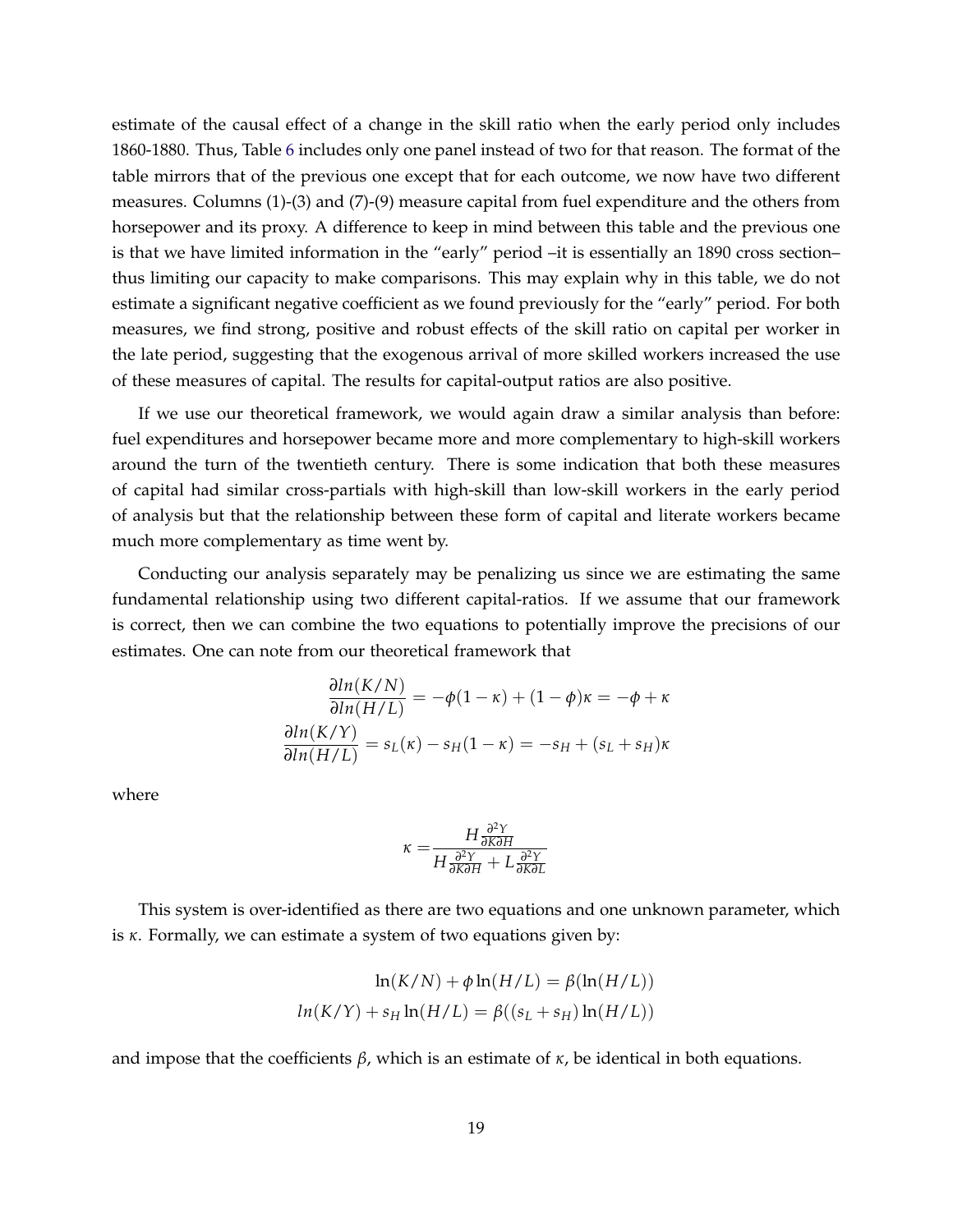*κ* measures absolute q-complementarity between capital and skills. To interpret it, recall from [\(5\)](#page-9-1), that *<sup>∂</sup>ln*(*K*/*Y*) *<sup>∂</sup>ln*(*H*/*L*) > 0 defines what is often called capital-skill complementarity (e.g., [Goldin](#page-30-0) [and Katz,](#page-30-0) [1998;](#page-30-0) [Krusell et al.,](#page-31-4) [2000\)](#page-31-4), a condition under which capital proportionately raises the marginal product of skilled labor more than unskilled. From above, the two are related by  $-s_H + (s_L + s_H)\kappa > 0$ , or  $\kappa > \frac{s_H}{s_L + s_H}$ . Thus, this joint estimation of  $\kappa$  allows us to draw simple conclusions about the relationship between inputs:

- If *κ* < 0, then capital and skills are q-substitutes and capital and low-skill are q-complements
- If  $\frac{s_H}{s_L+s_H} > \kappa > 0$ , then capital and both types of labor are q-complements with capital but capital is more complementary to low-skill labor than high-skill labor
- If  $1 > \kappa > \frac{s_H}{s_L + s_H}$ , then capital and both types of labor are q-complements with capital but capital is more complementary to high-skill labor than low-skill labor
- If *κ* > 1, then capital and high-skill labor are q-complements and capital and low-skill labor are q-substitutes

Recall in section [4](#page-14-1) we calculated that  $s_L = 0.0787$  and  $s_H = 0.5085$ , which produces a cutoff of about  $\frac{s_H}{s_L+s_H}=0.866$ . We perform this estimation and report the results in Table [7](#page-40-0) where we report a different estimate of *κ* for early and late periods using two different cut-offs in each panel, as before. The first three columns use our regressions of the value of capital, the next three our fuel expenditures and the last three, our horsepower measure. For each of these outcomes, we also explore the impact of controlling for fixed effects.

We can see that we do gain some statistical power by imposing some structure on our estimates. We can now argue that capital increased the marginal productivity of low-skill labor in the early period when using the value of capital or fuel expenditures as our measure of *K*. Our measure of  $\kappa$  is statistically larger than 0 in all cases and for capital and fuel expenditures, it is also less than 1. It is also smaller than 0.866, although not statistically so. This would suggest that for the early period, capital was q-complements of both types of labor but capital was slightly more complementary to low-skill than to high-skill labor. For 1890-1930, we find a *κ* which is slightly larger than one, implying that capital would have not altered the marginal productivity of lowskill workers or if anything, may have lowered it. When we divide our late period to include only 1900-1930, we find even larger values for *κ*, suggesting that capital became q-substitute to lowskill labor around 1900. For horsepower, we see a very similar pattern when we do not include fixed effects by industry but these are not robust to the inclusion of additional controls. Once we include industry-time fixed effects, we would argue that horsepower was q-complement with both types of labor and more complementary to high-skill than low-skill workers but this would not be different in either period. This may be because horsepower measures a type of capital that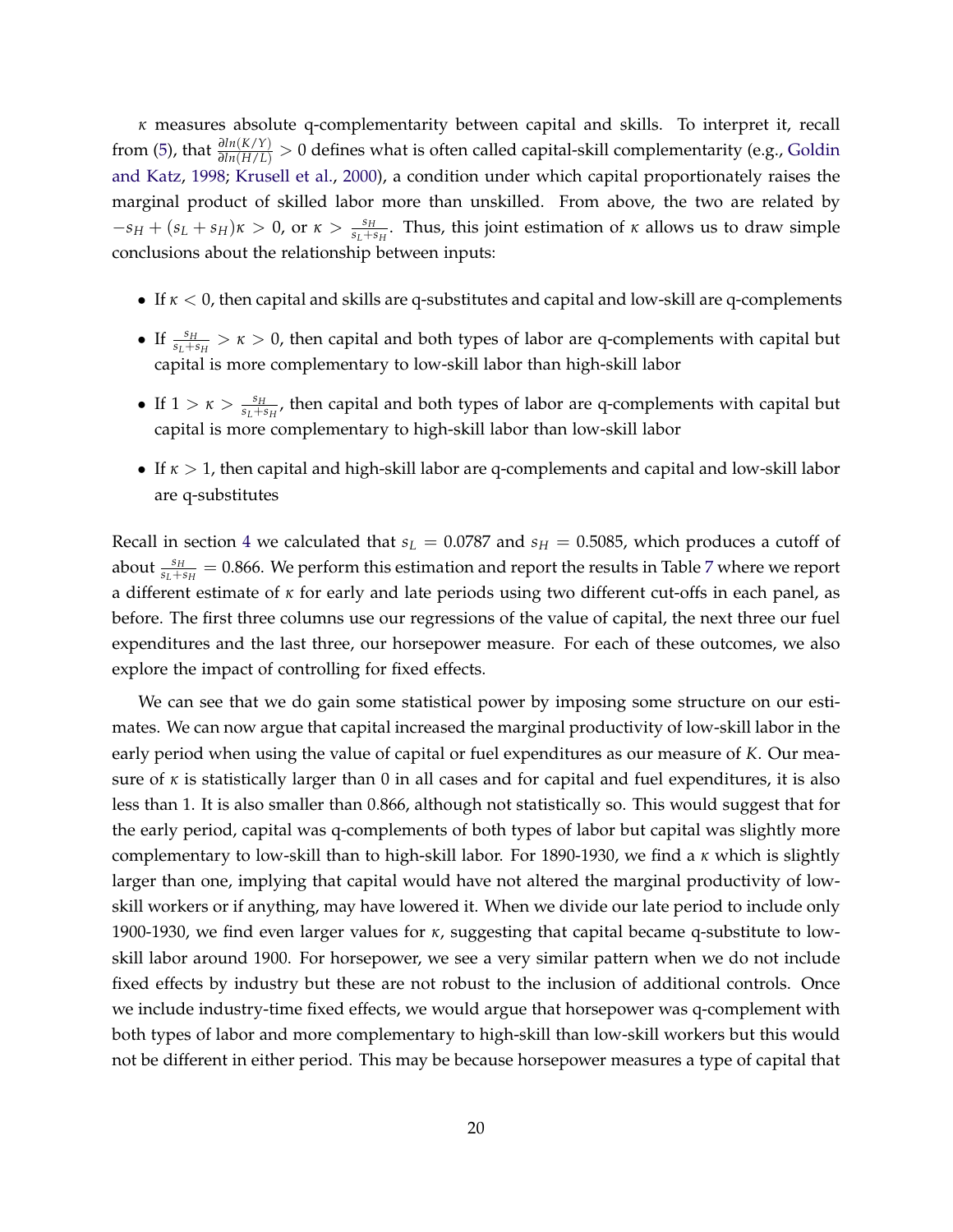is exactly the core of the Second Industrial Revolution and thus would not experience this break over time as other types of capital we presented.

Overall, these "structural" results suggest that capital and high-skill labor (as measured by literacy) have been consistently q-complementary in manufacturing since at least the 1860 but that this relationship was strengthened substantially around 1890-1900 when, in some of our estimates, it became so complementary that low-skill workers became substitutes for capital. This also seems to vary by type of capital where technologies using horsepower appear to have been more complementary with high-skill workers than other types of capital. Furthermore, we have explored how sensitive our results are to our assumptions and have found little reason to believe that the results we present would look different if we had used the estimates of parameters for any other years.<sup>[34](#page-23-0)</sup> In particular, given that the share accrued to low-skill workers was shrinking over time, the results we present are potentially an understatement in terms of the change we measure in *κ*.

## **6 Parametric Specifications, Calibration and Simulation**

Having estimated that the relationship between capital and skill has strongly changed over our period of study and being limited by data to study directly the wage effects of the policies, we now take a more parametric specification to explore how this changing relationship may have affected how the US economy was able to absorb changes in skill mix generated by migration.

#### **6.1 Setup**

In order to simulate the wage and capital accumulation impacts of immigration, we turn to a parametric form for our single-good model of production in section [2.](#page-7-1) Capital-skill complementarity is generally modeled using a nested CES structure, which can either group together capital and skilled labor (e.g., [Goldin and Katz,](#page-30-0) [1998;](#page-30-0) [Krusell et al.,](#page-31-4) [2000\)](#page-31-4), or capital and unskilled labor (e.g., [Autor et al.,](#page-29-1) [2003;](#page-29-1) [Lewis,](#page-31-5) [2011\)](#page-31-5) in the inner nest. For example, the general form of the production function used in [Goldin and Katz](#page-30-0) [\(1998\)](#page-30-0) is

<span id="page-23-1"></span>
$$
Y = A \left( \alpha (\beta K^{\theta} + (1 - \beta)H^{\theta})^{\rho/\theta} + (1 - \alpha)L^{\rho} \right)^{1/\rho}, \tag{11}
$$

where *ρ* > *θ* implies capital is more complementary with high- than low-skill labor (*ρ* < *θ* implies the opposite). [Goldin and Katz](#page-30-0) [\(1998\)](#page-30-0) model the shift between different manufacturing production technologies – from hand production, to factory and assembly line and later to continuous and batch processes – as shifts in the parameters *A*, *α*, and *β* over time. Alternatively,

<span id="page-23-0"></span><sup>&</sup>lt;sup>34</sup>Results not presented but available upon request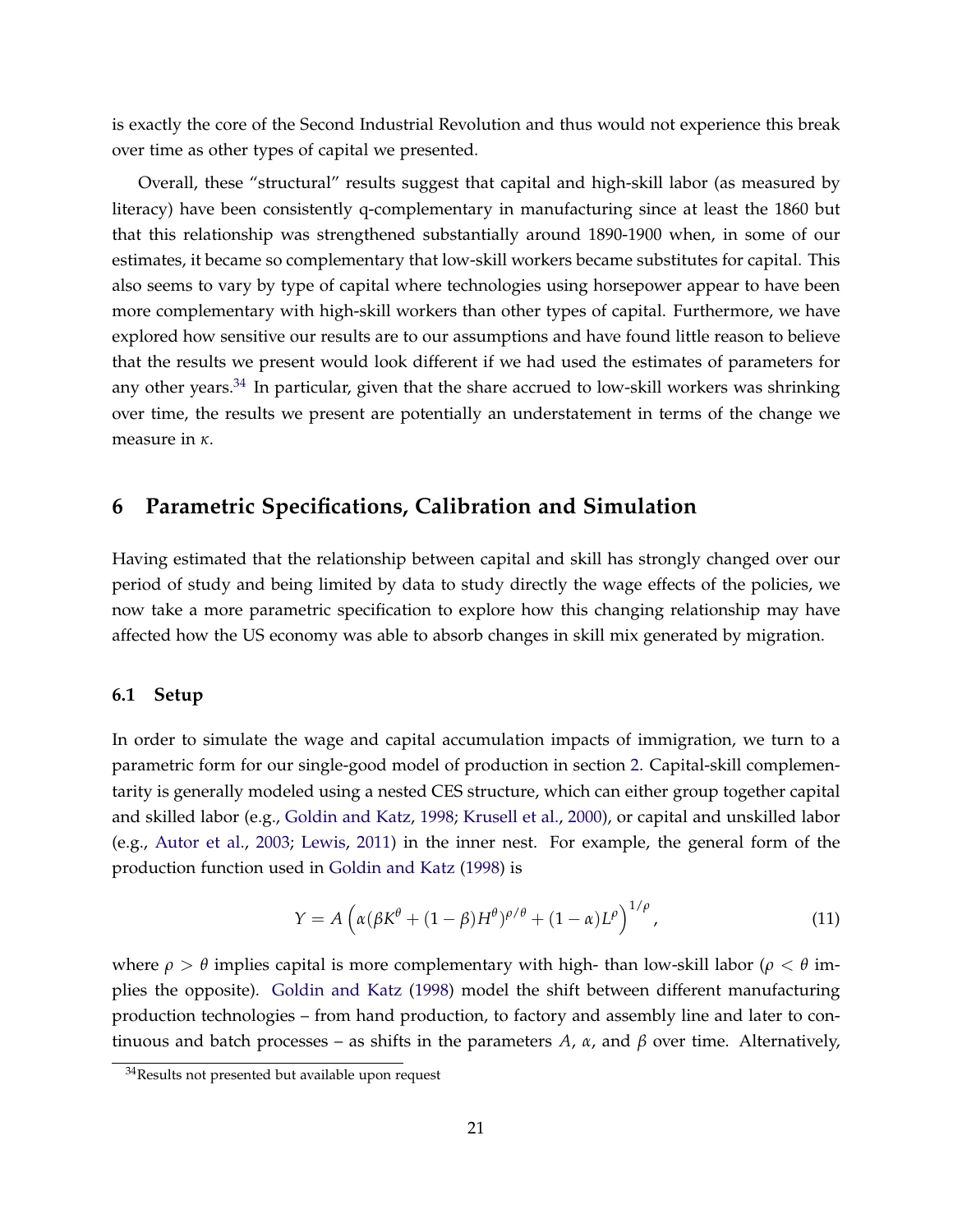[Lewis](#page-31-7) [\(2013\)](#page-31-7) runs simulations using the function

$$
Y = A \left( \alpha (\beta K^{\theta} + (1 - \beta)L^{\theta})^{\rho/\theta} + (1 - \alpha)H^{\rho} \right)^{1/\rho}.
$$
 (12)

The only difference from [\(11\)](#page-23-1) is in the position of H and L. In [\(12\)](#page-24-0),  $\theta > \rho$  instead implies relative capital-skill complementarity. Since there is not consensus on the "right" way to nest the production function, we will try it both ways, and see which fits the data better. Under [\(11\)](#page-23-1):

<span id="page-24-1"></span><span id="page-24-0"></span>
$$
\kappa = \frac{(1 - \rho)s_L(1 - s_L)}{(1 - \rho)s_L(1 - s_L - s_H) + (1 - \theta)s_H} \tag{13}
$$

while under [\(12\)](#page-24-0)

<span id="page-24-4"></span><span id="page-24-3"></span><span id="page-24-2"></span>
$$
\kappa = \frac{-(1-\rho)s_L s_H + (1-\theta)s_L}{(1-\rho)s_H(1-s_L-s_H) + (1-\theta)s_L} \tag{14}
$$

On top of this, we can show that the wage impact will depend on *κ* such that

$$
\frac{d\ln(W_H/W_L)}{d\ln(H/L)} = \rho - 1 + \frac{(\rho - \theta)(1 - s_L - s_H)(-\kappa)}{1 - s_L} \tag{15}
$$

under [\(11\)](#page-23-1) and

$$
\frac{d\ln(W_H/W_L)}{d\ln(H/L)} = \rho - 1 + \frac{(\theta - \rho)(1 - s_L - s_H)(1 - \kappa)}{1 - s_H}.
$$
\n(16)

under [\(12\)](#page-24-0). Again, when capital is more complementary to skills the second term is positive. So like in section [2,](#page-7-1) the magnitude of the relative wage response to changes in skill mix is smaller than predicted by the short-run inverse elasticity of substitution (that is,  $\rho - 1 < 0$ ). The appendix provides all the demonstration of the above equations.

#### **6.2 Parameter Values**

To estimate the impact on wages, we must first estimate [\(13\)](#page-24-1) and [\(14\)](#page-24-2). We have estimates of  $s_L$ and *s<sup>H</sup>* described earlier (in section [4\)](#page-14-1) as well as *κ* for different periods of our data but we do not have parameter estimates of *ρ* or *θ*. Obtaining estimates of *ρ* is especially problematic due to a lack of disaggregated wage data, which means we do not have good, direct estimates of [\(15\)](#page-24-3) and [\(16\)](#page-24-4). To deal with this, we will assume different values of the parameter  $\rho$ , where  $(1-\rho)^{-1}$ represents the short-run elasticity of substitution between high and low-skill labor (and, as a check, we will compare our simulations to estimates in [Goldin](#page-30-3) [\(1994\)](#page-30-3) below). We will then set *θ* to be consistent with our estimates of [\(13\)](#page-24-1) and [\(14\)](#page-24-2), subject to assumed values of capital and skilled labor's share.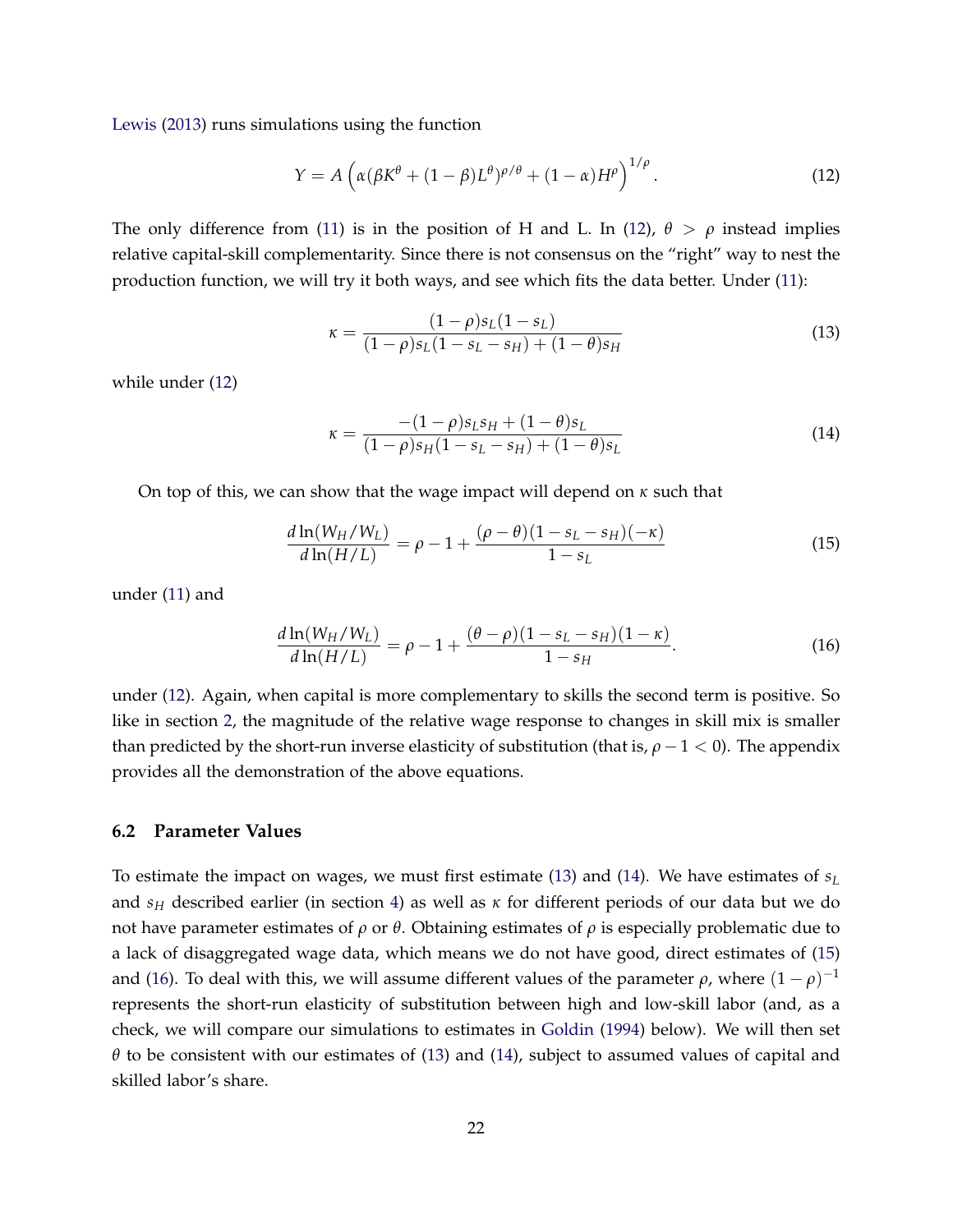To see this, Table [8](#page-41-0) maps out the parameter estimates and relative wage impact of a one unit change in ln(*H*/*L*) implied by various assumed parameter estimates, using, alternatively, model [\(12\)](#page-24-0) (in columns 4-5) or model  $(11).^{35}$  $(11).^{35}$  $(11).^{35}$  $(11).^{35}$  The top panel assumes, as [Goldin and Katz](#page-30-0) [\(1998\)](#page-30-0) did, that the outer nest is Cobb-Douglas ( $\rho = 0$ ). As a benchmark, we will start by assuming that capital is not more or less complementary to skill, i.e. is "skill neutral," by setting  $\theta = \rho = 0$ , shown in row 1. This implies that relative wages fall one-for-one as skill ratios rise. (More generally, the relative wage impact of a one unit increase in  $ln(H/L)$  is given by  $\rho - 1$  in the skill neutral case  $\theta = \rho$  – see [\(15\)](#page-24-3) and [\(16\)](#page-24-4)).

Next, let us turn to choosing parameters consistent with our estimate of *κ* for 1860-80 of 0.7, shown in row 2 of the table. This implies a negative value of  $\theta = -0.85$  when capital is nested with unskilled labor and a positive value of  $\theta = 0.58$  when capital is nested with skilled labor. In both cases, this implies that capital is q-complementary with both skilled and unskilled labor but more so with unskilled than skilled labor. In the capital-unskilled nesting, wage impacts are *larger* than the capital neutral benchmark in row (1), as capital adjustments magnify the relative productivity impact of changes in skill supply. This does not happen here when capital is nested with skilled labor.

In contrast, as noted in section [2,](#page-7-1) if the response of capital output ratios to skill mix is positive (and so  $\kappa > \frac{s_H}{s_L+s_H} \approx 0.866$ ) –so that capital and skill are relative complements – then the relative wage impacts are smaller than the benchmark case. Our estimate of  $\kappa = 1.1$  for 1890-1930 from Table [7](#page-40-0) implies the impossible  $\theta > 1$  when capital is nested with skilled labor, which casts some doubt on the appropriateness of this nesting. However, when we nest capital with unskilled labor, row 3 of Table [8](#page-41-0) shows we obtain a large positive estimate of  $\theta = 0.77$  that is in the admissible range below one. In that case, the impact of the change in skill ratio on the relative wage is strongly attenuated by the response of capital, with magnitudes about one third that of the "skill-neutral" benchmark case in the table's first row. Interestingly in modern data and using a similar approach, [Lewis](#page-31-5) [\(2011\)](#page-31-5) estimates a *κ* only slightly more positive (albeit for different skill categories, high school dropouts and completers) than the one we obtain for the "late period," potentially consistent with [Goldin and Katz](#page-30-0) [\(1998\)](#page-30-0)'s argument that modern capital-skill complementarity is a continuation of similar relationship between labor and nonlabor inputs in this earlier era. Rows 4 and 5 show that larger estimates of *κ* would imply even smaller wage impacts (such as the extreme case of [Autor et al.,](#page-29-1) [2003\)](#page-29-1).

How sensitive are these relationships to different parameter choices? The pattern of relative magnitudes are not sensitive to the choice of our least well justified parameter *ρ*, the one which governs the elasticity of substitution between skill types. For example, the bottom panel shows the same set of simulations with instead *ρ* set at 0.33, which is roughly what you would need to get to the consensus value for the elasticity of substitution between college and non-college

<span id="page-25-0"></span><sup>35</sup>This is generalized from a similar table in [Lewis](#page-31-7) [\(2013\)](#page-31-7).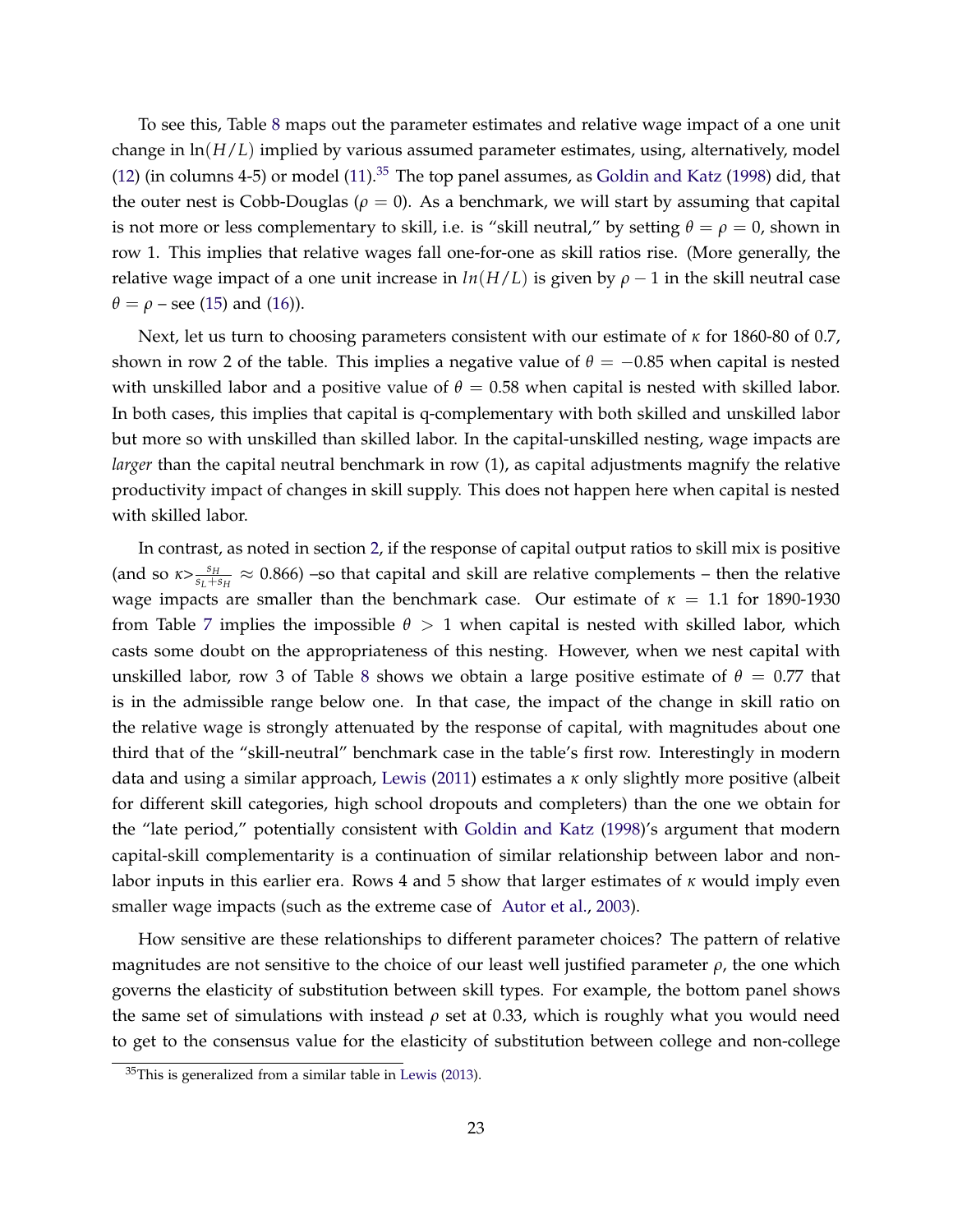labor in the modern U.S. labor market (e.g., [Hamermesh,](#page-31-13) [1993\)](#page-31-13). The absolute wage impacts are smaller in this panel (by design of the larger elasticity), but the proportional difference across rows varies in nearly the same way as the upper panel (for example, the estimates in row 8 are about one-third those of row 6). The estimated wage impact would also be even smaller if, realistically, the capital or skill share were even larger in the later period.<sup>[36](#page-26-0)</sup>

Interestingly, the estimates in the lower panel of Table [8](#page-41-0) are also roughly in line with the reduced form elasticity of substitution between artisans and laborers implied by estimates in [Goldin](#page-30-3) [\(1994\)](#page-30-3), whose estimates come from the middle of our period of study.<sup>[37](#page-26-1)</sup> Given the large differences in methodology, perhaps not too much should be made of this; nevertheless, because of this similarity, the estimates in the lower panel will be used to simulate the impact of counterfactual immigration flows in the next section.

#### **6.3 Simulating the Impact of Immigration**

The one unit increase in  $ln(H/L)$  used in the Table [8](#page-41-0) simulations may not be typical of the impact of immigration. So now we turn to simulations based on the actual experience of the U.S. economy with immigration during the period of our estimates. Table [9](#page-42-0) shows estimates of the impact of immigration on wage ratios in manufacturing under various counterfactual immigration scenarios, using the estimated capital responses from the period under study to generate the parameter values, under the continuing assumptions that  $\rho = 0.33$ ,  $s_L = 0.08$ , and  $s_H = 0.51$ . Since nesting capital and unskilled labor seems to fit the data better, we will focus on simulations using that nesting.

Panel A of Table [9](#page-42-0) simulates the impact of net immigration between 1860 and 1880 using the production function we estimated for that period. Comparing the "actual" to counterfactual ratios of literate to non-literate population, columns 1 and 2 reveal that absent of net immigration in this period, skill ratios would actually have been about 8 percent lower. $38$  During this

<span id="page-26-2"></span> $38$ This calculation is made imposing that the same number of literate and illiterate immigrants present in the U.S.

<span id="page-26-1"></span><span id="page-26-0"></span><sup>36</sup>Additional discussion appears in the appendix [B.](#page-46-1)

<sup>&</sup>lt;sup>37</sup>[Goldin](#page-30-3) [\(1994\)](#page-30-3) combines wage data by broad occupation in several cities from 1890-1907 with percent foreign born estimated from the Census of Population to estimate the regression  $\Delta \ln w_{oc} = a + b_o \Delta F_c + \mu_c$ , where  $\Delta \ln w_{oc}$  is the ln change in the wage in occupation *o* and city *c* and ∆*F<sup>c</sup>* is the change in the share foreign-born in the city. Her estimates tend to be more negative for laborers than artisans, consistent with a relative wage impact of an increase in the relative supply of less-skilled labor induced by immigration. To convert her estimates to a reduced-form relative wage impact of the sort shown in columns (5) and (7), we use the fact that  $\frac{d \ln(W_H/W_L)}{d \ln(H/L)} = \left(\frac{d \ln W_H}{dF} - \frac{d \ln W_L}{dF}\right) \left(\frac{d \ln(H/L)}{dp}\right)$  $\left(\frac{dp}{dF}\right)^{-1}$ ≈  $(b_{artisans} - b_{laborers})[p(1 - p)]/(p_F - p_D)$ , where  $b_{artisans} - b_{laborers}$  represents Goldin's slope estimates for artisans

relative to laborers,  $p = \frac{H}{H+L}$  represents the share "skilled" (artisan), and  $p_F$ , and  $p_D$  represent the share skilled for foreigners and domestic workers, respectively. In the upper panel of [Goldin](#page-30-3) [\(1994\)](#page-30-3)'s table 7.8, *bartisans* − *blaborers* ranges from 0.481 to 1.465 depending on time period. (Caveats: each of *bartisans* and *blaborers* was estimated in a different sample of cities; the estimates are also possibly confounded by the direct compositional impacts of immigration.) If *p* is 0.9 (the non-laborer share in manufacturing and construction in 1900) and  $p<sub>F</sub> − p<sub>D</sub>$  is about -0.2 (the gap in this share between immigrants who arrived in the 1890s and natives) then the reduced form relative wage impact will be in the range of -.66 to -0.22, which overlaps with the wage impacts in rows 6-9 of the lower panel of Table [8.](#page-41-0)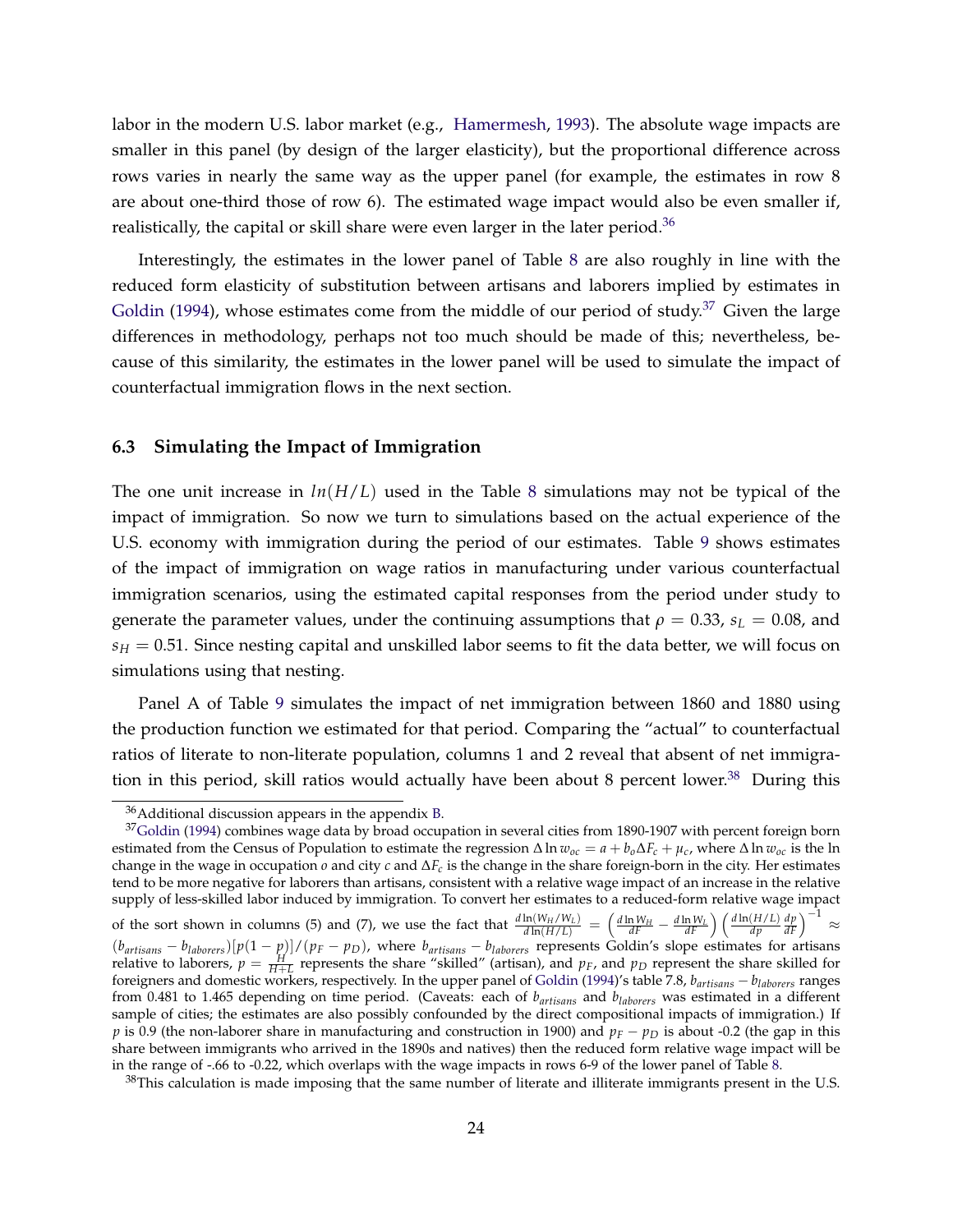era – at least nationally – immigrants had higher literacy rates than natives. According to the parameterization in Table [8](#page-41-0) row 7, column 5, removing immigrants who came between 1860 and 1880 would have raised skilled relative wages by about 8 percent, which is equivalent to saying net immigration during that era raised unskilled wages by roughly 8 percent. Capital intensity was also rising during this era, and our complementarity estimates suggest this also would have raised unskilled relative wages. Thus both immigration and technological change during this era likely had the effect of compressing the wage distribution of natives.

The remaining rows of Table [9](#page-42-0) examines what would have happened if the U.S. Congress had succeeded in passing a literacy test in  $1897<sup>39</sup>$  $1897<sup>39</sup>$  $1897<sup>39</sup>$  This is done under under two different scenarios: first, using the production function we estimated for 1890-30 in the aggregate (panel B); and second, using the production function we estimated for 1860-80 (panel C). The panel C asks, therefore, what would the impact of the wave of southern and eastern European immigration have been if the production technology had not changed?

To implement this simulation, we drop from the census of population sample [\(Ruggles et](#page-32-1) [al.,](#page-32-1) [2010\)](#page-32-1) any illiterate immigrants who arrived after 1897, and compute the counterfactual skill ratios. Column (2) of Table [9](#page-42-0) shows that this raises skill ratios over time, by 1920 substantially, about 35 percent. To do the middle panel simulations, we take the wage elasticity in row 8 of Table [8.](#page-41-0) Column (4) shows that the literacy test might have lowered skilled relative wages by 7 percent; put differently, the illiterate arrivals who stayed in the U.S. after 1897 appear to have lowered unskilled relative wages by 7 percent. This is quite a modest wage impact given the magnitude of arrivals over this period and the related outcry. The adverse labor market impacts of immigration thus may have been a weak justification for the ultimate passage of a literacy test in 1917, although the sensitivity analysis in the previous section suggests the wage impacts might have been larger than this. However, even these alternatives are quite modest compared to what the relative wage impact would have been true had the production technology in use in the early twentieth century remained the same as it had been 1860-80: using that wage elasticity, the relative wage impacts would have been over 30 percent. Thus, the new role of capital in production may have played an important role in the absorbtion of large waves of immigrants at the turn of the twentieth century.

We would like to test this more directly by estimating how much immigration-induced changes in the skill ratio affected relative wages in manufacturing. Measuring relative wages directly is challenging, however, as individual-level wage data are not available until 1940 in IPUMS. Wage data by "skill" – salaried officials and wage workers – only becomes available in the Census of Manufactures starting in 1890. Thus, at best we are only able to analyze the "late"

in 1860 would have been present in 1880 and native skill mix would have remained the same.

<span id="page-27-0"></span> $39$ [Goldin](#page-30-3) [\(1994\)](#page-30-3) investigates the history of attempts to pass immigration restrictions in the U.S. According to her research, 1897 was the first credible attempt to impose a literacy test. In that year, a bill made it through Congress but was vetoed by President Cleveland.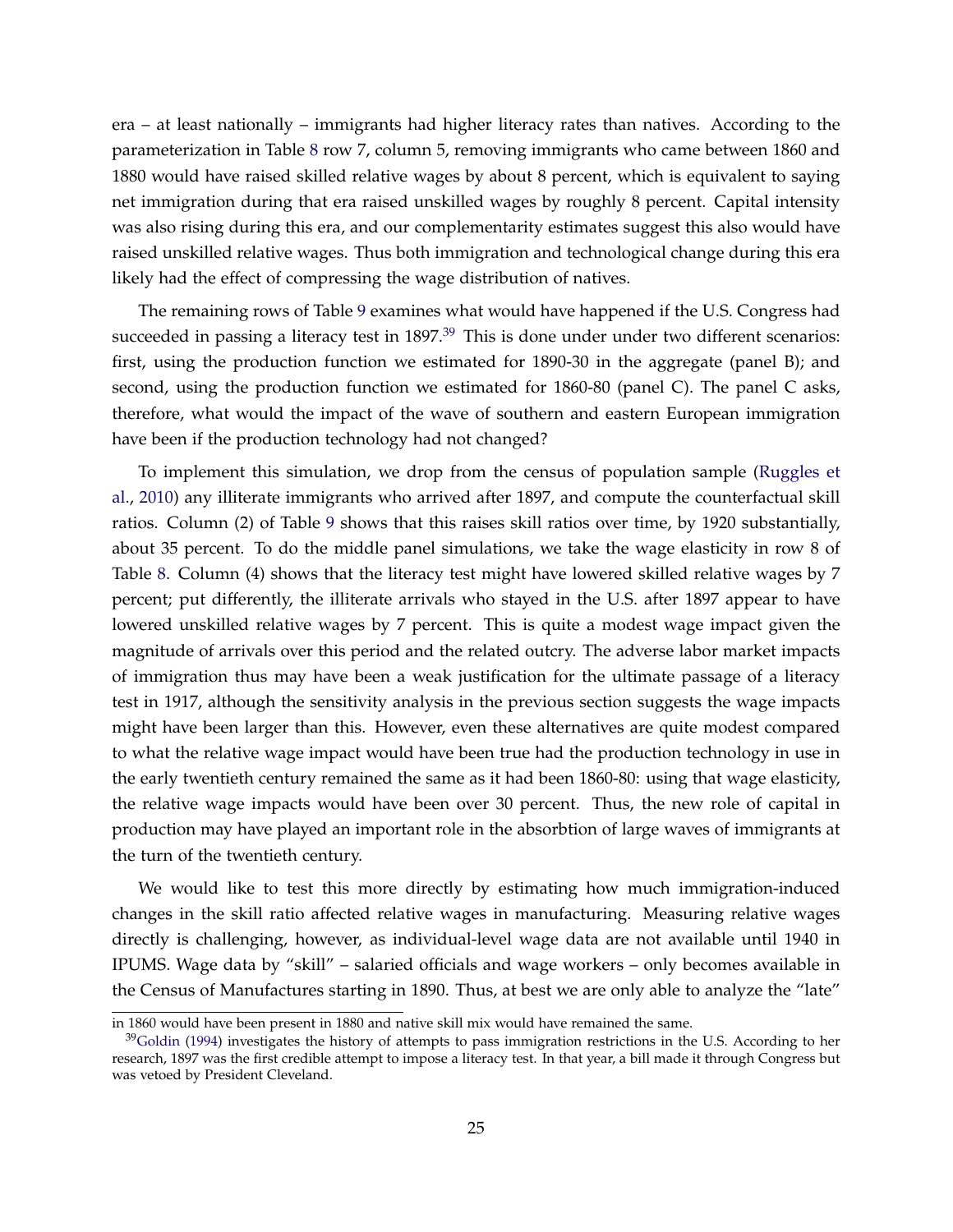period. We have used these data to construct a crude proxy for the relative wage of literate workers (by assuming, as above, that within production category there is no return to literacy). Using this proxy, we estimate that changes in skill ratios have a small, positive and not significant effect on wage ratios in all specifications. $40$  This may be because the approximation of the wage ratio is just too crude and may be confounded by compositional changes in who makes up salaried officials and wage workers as literacy rates change. However, they are also consistent with the effect of the skill ratio on wages being muted by changes in capital-ratios.

## **7 Conclusions**

Our analysis suggests that immigration between 1860 and 1930 was a sufficiently important shock to the local labor force to alter skill ratios in urban counties. It also suggests that manfacturing capital intensity responded to immigration-induced changes in skill ratios (a relationship which holds *within* industry).<sup>[41](#page-28-1)</sup> The estimated responses support the notion that capital relatively substituted for skilled labor in in nineteenth century manufacturing. This appears to have dramatically changed around the turn of the century, when low-skill workers became substitutes for capital and ushering in the level of capital-skill complementarity we see in modern times. This shift appears to coincide with the Second Industrial Revolution suggesting that something in that new way of production altered the relationship between capital and skill.

Our analysis potentially suffers from several limitations. First, we have examined a very crude measure of skill composition based on literacy. Not only might this not be a very relevant skill margin – especially towards the end of our period – but it may obscure more subtle relationship between skills and technology, such as the notion that technological advance throughout this period were raising demand for skills as the "poles" of the skill distribution relative to the middle (including [Gray,](#page-30-1) [2013;](#page-30-1) [Katz and Margo,](#page-31-3) [2013\)](#page-31-3). Some these changes may have taken place outside of the manufacturing sector, the only sector we have data on in this study. Our measure of capital stocks is also very broad, though the same is true of many of the existing U.S. historical studies on manufacturing; we attempted to address this with alternative proxies for machinery use.

We are also only able to directly estimate relative wage impacts using a crude proxy for relative wages; these estimates show little impact. However, simulations based on fitting our estimates to a parametric production function suggest that the small wage impacts we do find are consistent with the adjustments in capital-intensity that we observe. These simulations suggest the importance of the early twentieth century production technology in allowing the U.S. economy to absorb the wave of southern and eastern European migrants with only a modest decline

<span id="page-28-1"></span><span id="page-28-0"></span><sup>40</sup>Results available upon request.

 $41$ We find little support for the idea that shifts in industry mix helped absorb immigrant inflows during the nineteenth and early twentieth centuries.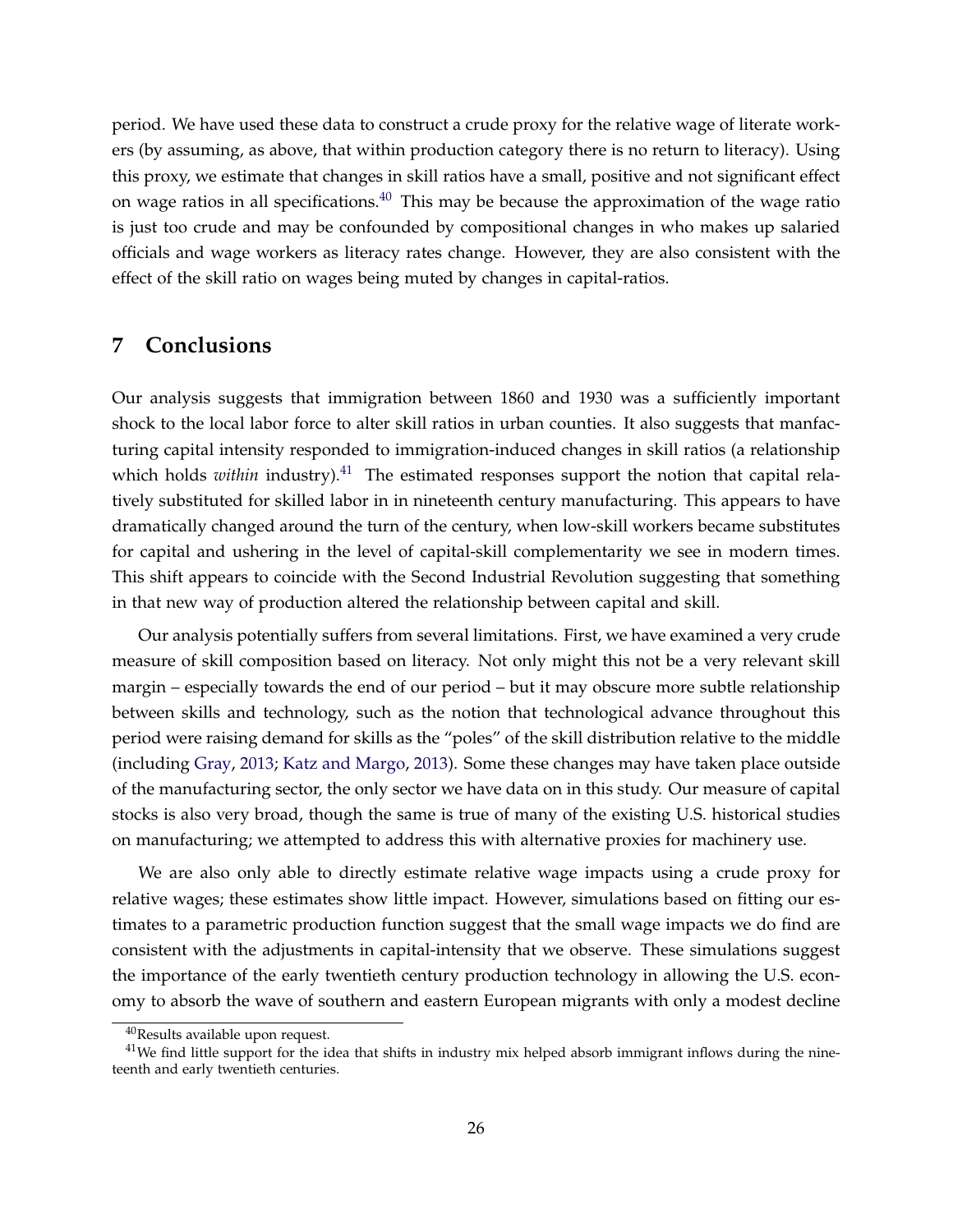in less-skilled wages. This was possible because the production technology allowed a sufficient rate of substitution away from capital (at a fixed rental rate) in response to the less-skilled labor shock. Under the older production technology in which capital complemented low-skill labor, this would not have been possible. This historical context thus reveals that the way in which non-labor inputs adjust to labor mix shocks can play a critical role in the economy's ability to adapt to such shocks.

### **References**

- <span id="page-29-3"></span>**Acemoglu, Daron and David H. Autor**, "Skills, Tasks, and Technologies: Implications for Employment and Earnings," in Orley Ashenfelter and David E. Card, eds., *Handbook of Labor Economics*, Vol. 4B Elsevier 2011, pp. 1043–1171.
- <span id="page-29-9"></span>**Atack, Jeremy and Fred Bateman**, "Nineteenth-Century U.S. Industrial Development through the Eyes of the Census of Manufactures," *Historical Methods*, 1999, *32* (4), 177–188.
- <span id="page-29-6"></span>**, , and Robert A. Margo**, "Skill Intensity and Rising Wage Dispersion in Nineteenth-Century American Manufacturing," *Journal of Economic History*, March 2004, *64* (1), 172–192.
- <span id="page-29-1"></span>**Autor, David H., Frank Levy, and Richard J. Murnane**, "The Skill Content of Recent Technological Change: An Empirical Exploration," *Quarterly Journal of Economics*, November 2003, *118* (4), 1279–1334.
- <span id="page-29-8"></span>**Aydemir, Abdurrahman and George J. Borjas**, "Attenuation Bias in Measuring the Wage Impact of Immigration," Working Paper 16229, NBER July 2010.
- <span id="page-29-7"></span>**Beaudry, Paul and David Green**, "Wages and Employment in the United States and Germany: What Explains the Differences?," *American Economic Review*, June 2003, *93* (3), 573–602.
- <span id="page-29-4"></span>**, Mark Doms, and Ethan Lewis**, "Should the PC be Considered a Technological Revolution? Evidence from US Metrpolitan Areas," *Journal fo Political Economy*, October 2010, *118* (5), 988– 1036.
- <span id="page-29-5"></span>**Berthoff, Rowland Tappan**, *British Immigrants in Industrial America*, Cambridge, MA: Harvard University Press, 1953.
- <span id="page-29-0"></span>**Brynjolfsson, Erik and Andrew McAffee**, *Race Against the Machine: How the Digital Revolution is Accelerating Innovation and Irreversibly Transforming Employment and the Economy*, Lexington: Digital Frontier Press, 2011.
- <span id="page-29-2"></span>**Card, David**, "Immigrant Inflows, Native Outflows, and the Local Labor Market Impacts of Higher Immigration," *Journal of Labor Economics*, January 2001, *19* (1), 22–64.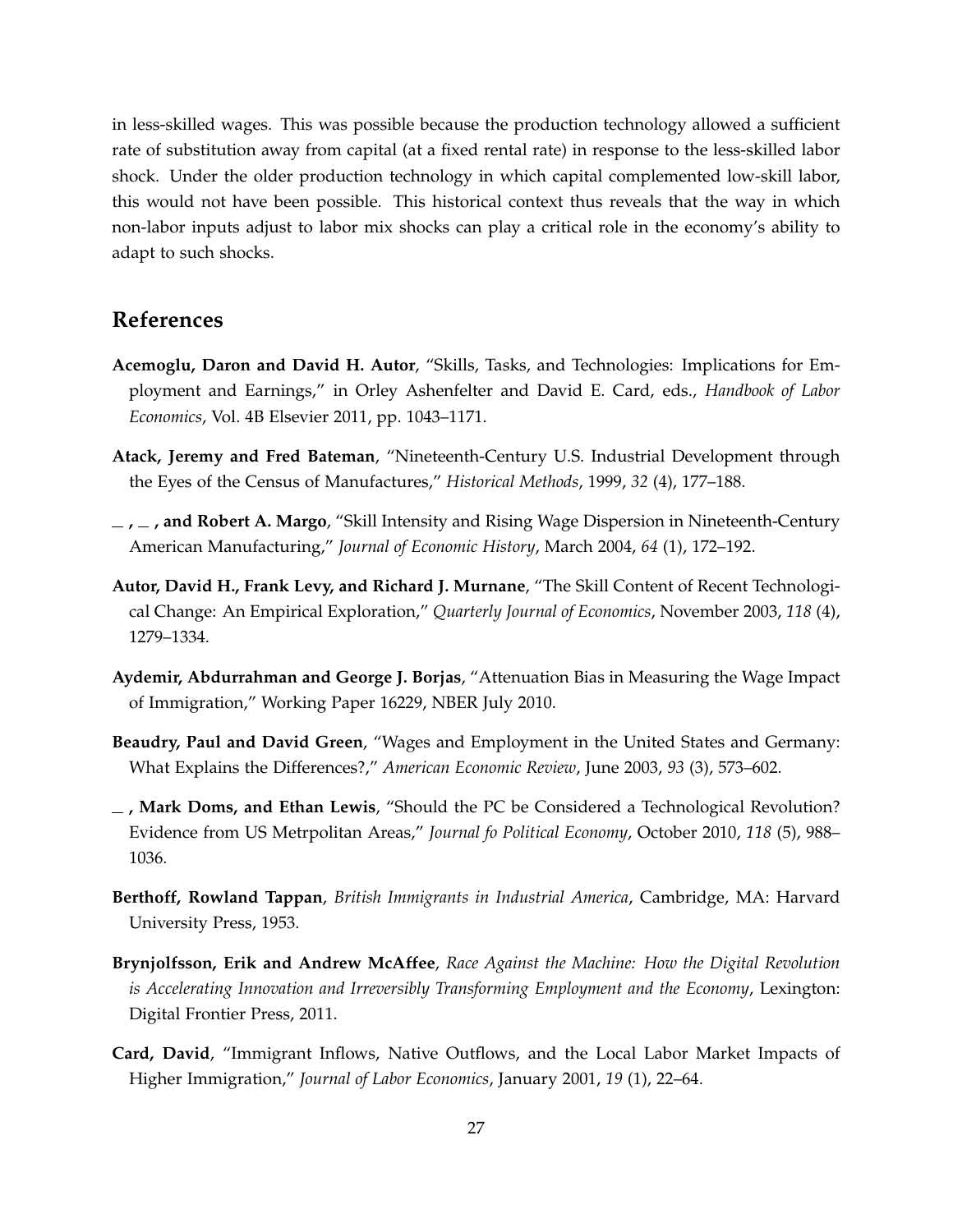- <span id="page-30-10"></span>**and Ethan Lewis**, "The Diffusion of Mexican Immigrants During the 1990s: Explanations and Impacts," in George J. Borjas, ed., *Mexican Immigration to the United States*, Univ 2007, pp. 193–228.
- <span id="page-30-7"></span>**Caselli, Francesco and Wilbur J. II Coleman**, "The World Technology Frontier," *American Economic Review*, June 2006, *96* (3), 499–522.
- <span id="page-30-9"></span>**Chandler, Alfred D. Jr.**, *The Visible Hand: The Managerial Revolution in American Business*, Harvard University Press, 1977.
- <span id="page-30-2"></span>**Cortés, Patricia**, "The Effect of Low-Skilled Immigration on U.S. Prices: Evidence from CPI Data," *Journal of Political Economy*, June 2008, *116* (3), 381–422.
- <span id="page-30-3"></span>**Goldin, Claudia**, "The Political Economy of Immigration Restriction in the U.S.," in Claudia Goldin and Gary Libecap, eds., *The Regulated Economy*, University of Chicago Press Chicago 1994.
- <span id="page-30-8"></span>**and Kenneth Sokoloff**, "The Relative Productivity Hypothesis of Industrialization: The American Case, 1820 to 1850," *Quarterly Journal of Economics*, August 1984, *99* (3), 461–487.
- <span id="page-30-0"></span>**and Lawrence F. Katz**, "The Origins of Technology-Skill Complementarity," *Quarterly Journal of Economics*, August 1998, *113* (3), 693–732.
- <span id="page-30-4"></span>**and** , *The Race Between Education and Technology*, Cambridge, MA: Harvard University Press, 2008.
- $\mu$  **and**  $\mu$ , "The 1915 Iowa State Census Project. ICPSR28501-v1.," Ann Arbor, MI: Inter-university Consortium for Bibliographic Citation: Political and Social Research [distributor], December 2010.
- <span id="page-30-11"></span>**Gonzales, Libertad and Francesc Ortega**, "How do very open economies absorb large immigration flows? Recent evidence from Spanish regions.," *Labour Economics*, January 2011, *18* (1), 57–70.
- <span id="page-30-5"></span>**Goos, Maarten and Alan Manning**, "Lousy and Lovely Jobs: The Rising Polarization of Work in Britain," *The Review of Economics and Statistics*, February 2007, *89* (1), 120–135.
- <span id="page-30-1"></span>**Gray, Rowena**, "Taking Technology to the Task: The Skill Content of Technological Change in the Early Twentieth Century United States," *Explorations in Economic History*, July 2013, *50* (3), 351–367.
- <span id="page-30-6"></span>**Griliches, Zvi**, "Capital-Skill Complementarity," *Review of Economics and Statistics*, November 1969, *51* (4), 465–468.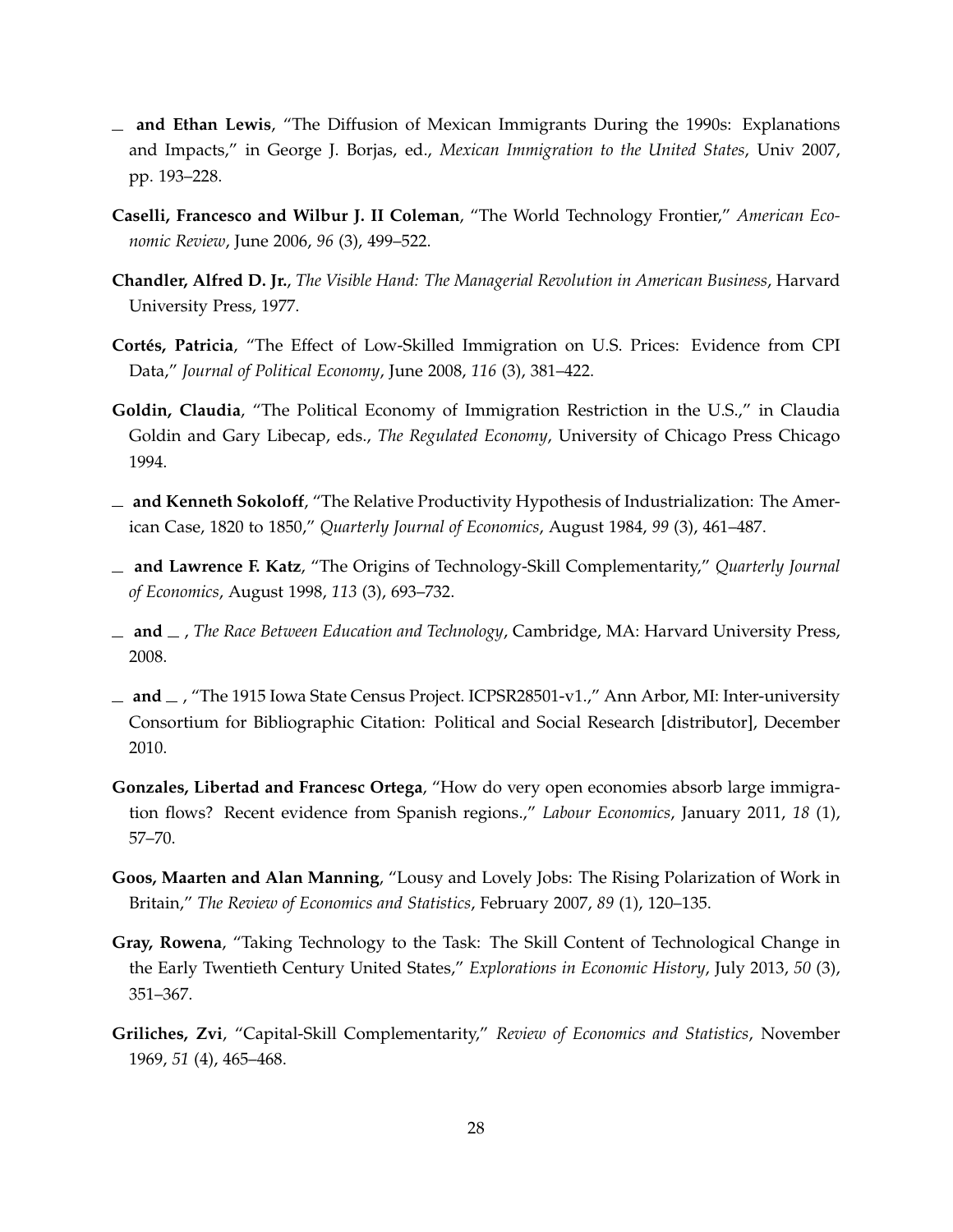<span id="page-31-13"></span>**Hamermesh, Daniel**, *Labor Demand*, Princeton University Press, 1993.

- <span id="page-31-10"></span>**James, John A. and Jonathan S. Skinner**, "The Resolution of the Labor-Scarcity Paradox," *Journal of Economic History*, September 1985, *45* (3), 513–540.
- <span id="page-31-0"></span>**Jerome, Harry**, *Mechanization in Industry*, Cambridge, MA: National Bureau of Economic Research, 1934.
- <span id="page-31-3"></span>**Katz, Lawrence F. and Robert A. Margo**, "Technical Change and the Relative Demand for Skilled Labor: The United States in Historical Perspective," Working Paper 18752, NBER February 2013.
- <span id="page-31-1"></span>**Keynes, John Maynard**, "Economic Possibilities for Our Grandchildren," in Lorenzo Pecchi and Gustavo Piga, eds., *Revisiting Keynes: Economic Possibilities for Our Grandchildren*, Cambridge, MA: MIT Press, 2008, chapter 1, pp. 17–26.
- <span id="page-31-9"></span>**Kim, Sukkoo**, "Immigration, Industrial Revolution and Urban Growth in the United States, 1820- 1920: Factor Endowments, Technology and Geography," Working Paper 12900, NBER February 2007.
- <span id="page-31-4"></span>**Krusell, P., L.E. Ohanian, J-V Rios-Rull, and G.L. Violante.**, "Capital-Skill Complementarity and Inequality: A Macroeconomic Analysis," *Econometrica*, September 2000, *68* (5), 1029–53.
- <span id="page-31-12"></span>**Lafortune, Jeanne and José Tessada**, "Smooth(er) Landing? The Role of Networks in the Location and Occupational Choice of Immigrants," Mimeo, Instituto de Economía, Pontificia Universidad Católica de Chile September 2013.
- <span id="page-31-6"></span>**, , and Carolina Gonzalez-Velosa**, "More Hands, More Power? The Impact of Immigration on Farming and Technology Choices in US Agriculture in the Early Twentieth Century," Working Paper 431, Instituto de Economía, Pontificia Universidad Católica de Chile March 2013.
- <span id="page-31-8"></span>**Leamer, Edward**, "The Heckscher-Ohlin Model in Theory and Practice," *Princeton Studies in International Finance*, 1995, *77.*
- <span id="page-31-11"></span>**Lewis, Ethan**, "Local, Open Economies Within the U.S.: How Do Industries Respond to Immigration?," Working Paper 04-01, Federal Reserve Bank of Philadelphia 2003.
- <span id="page-31-5"></span>, "Immigration, Skill Mix, and Capital-Skill Complementarity," *Quarterly Journal of Economics*, May 2011, *126* (2), 1029–1069.
- <span id="page-31-7"></span>, "Immigration and Production Technology," *Annual Review of Economics*, 2013, *5* (1), 165–191.

<span id="page-31-2"></span>**Marx, Karl**, *Capital: A Critique of Political Economy*, Chicago: C.H. Kerr and Company, 1932.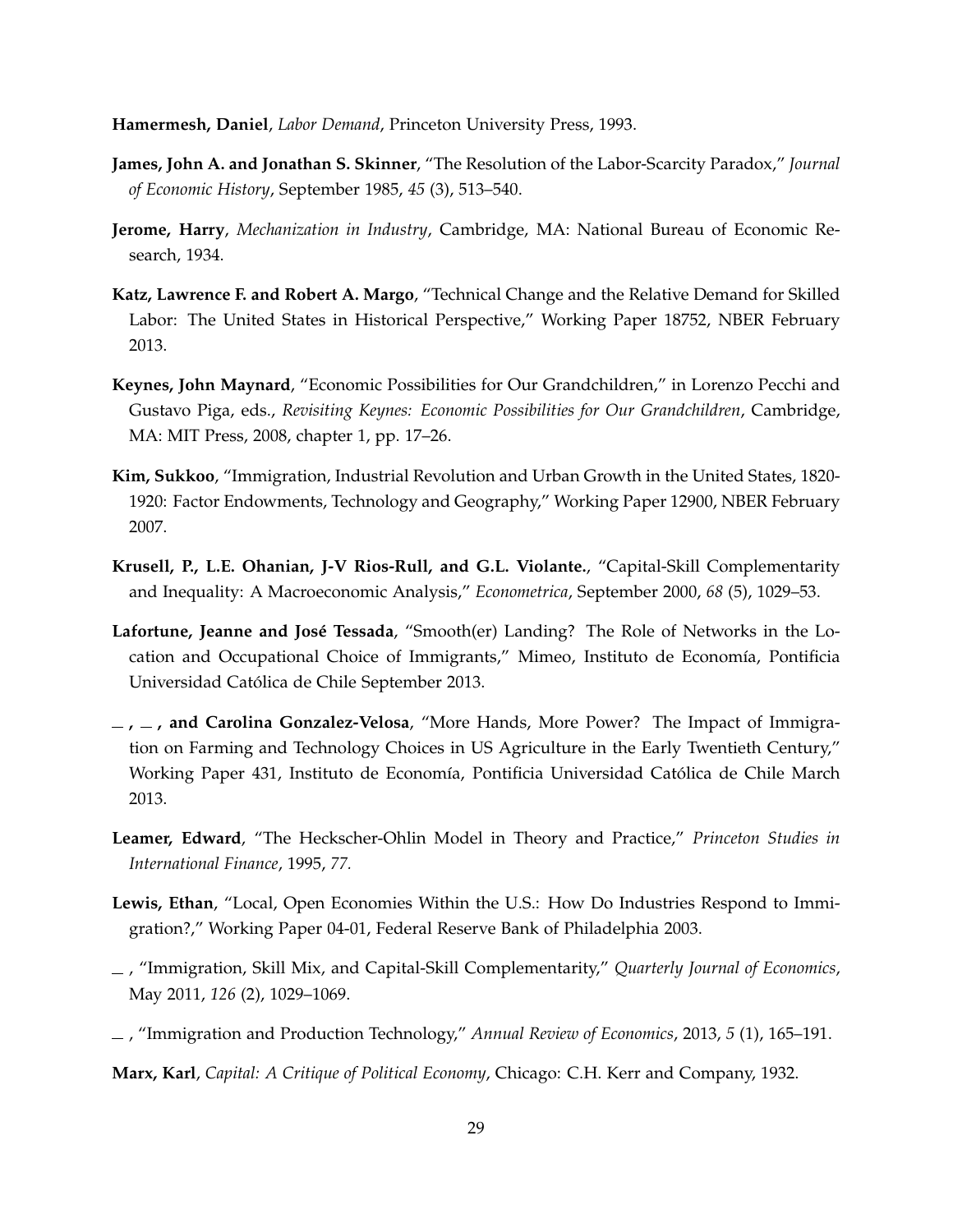- <span id="page-32-2"></span>**Minnesota Population Center**, "National Historical Geographic Information System: Version 2.0," Technical Report, University of Minnesota, Minneapolis, MN 2011.
- <span id="page-32-0"></span>**Rosenbloom, Joshua L.**, *Looking for Work, Searching for Workers*, Cambridge University Press, 2002.
- <span id="page-32-1"></span>**Ruggles, Steven, J. Trent Alexander, Katie Genadek, Ronald Goeken, Matthew B. Schroeder, and Matthew Sobek**, "Integrated Public Use Microdata Series: Version 5.0 [Machine-readable database]," Technical Report, University of Minnesota, Minneapolis, MN 2010.
- <span id="page-32-3"></span>**Smith, Christopher**, "The Impact of Low-Skilled Immigration on the Youth Labor Market," *Journal of Labor Economics*, 2012, *30* (1), 55–89.
- <span id="page-32-5"></span>**Taylor, Alan M. and Jefferey G. Williamson**, "Convergence in the Age of Mass Migration," *European Review of Economic History*, April 1997, *1* (1), 27–63.
- **U.S. Department of Commerce, Bureau of the Census**, *Manufactures 1909: General Report and Analytical Tables*, Vol. VIII of *Thirteenth Census of the United States Taken in the Year 1910*, Washington, DC: Government Printing Office, 1913.
- , *Manufacrtures 1919: General Report and Analytical Tables*, Vol. VIII of *Fourtheenth Census of the United States*, Washington, DC: Government Printing Office, 1923.
- , *Manufactures: 1929 Volume I, General Report Statistics by Subjects*, Vol. Volume I of *Fifteenth Census of the United States: 1930*, Washington, DC: Government Printing Office, 1933.
- **U.S. Department of Interior, United States Census Office**, *The Statistics of the Wealth and Industry of the United States*, Vol. III of *Ninth Census*, Washington, DC: Government Printing Office, 1872.
- <span id="page-32-4"></span>, *Report on the Population of the United States at the Eleventh Census: 1890, Part II*, Washington, DC: Government Printing Office, 1897.
- , *Manufactures Part I: United States by Industries*, Vol. VII of *Twelfth Census of the United States: 1900*, Washington, DC: Government Printing Office, 1902.
- <span id="page-32-6"></span>**Wooldridge, Jeffrey M.**, "On two stage least squares estimation of the average treatment effect in a random coefficient model," *Economics Letters*, October 1997, *56* (2), 129–133.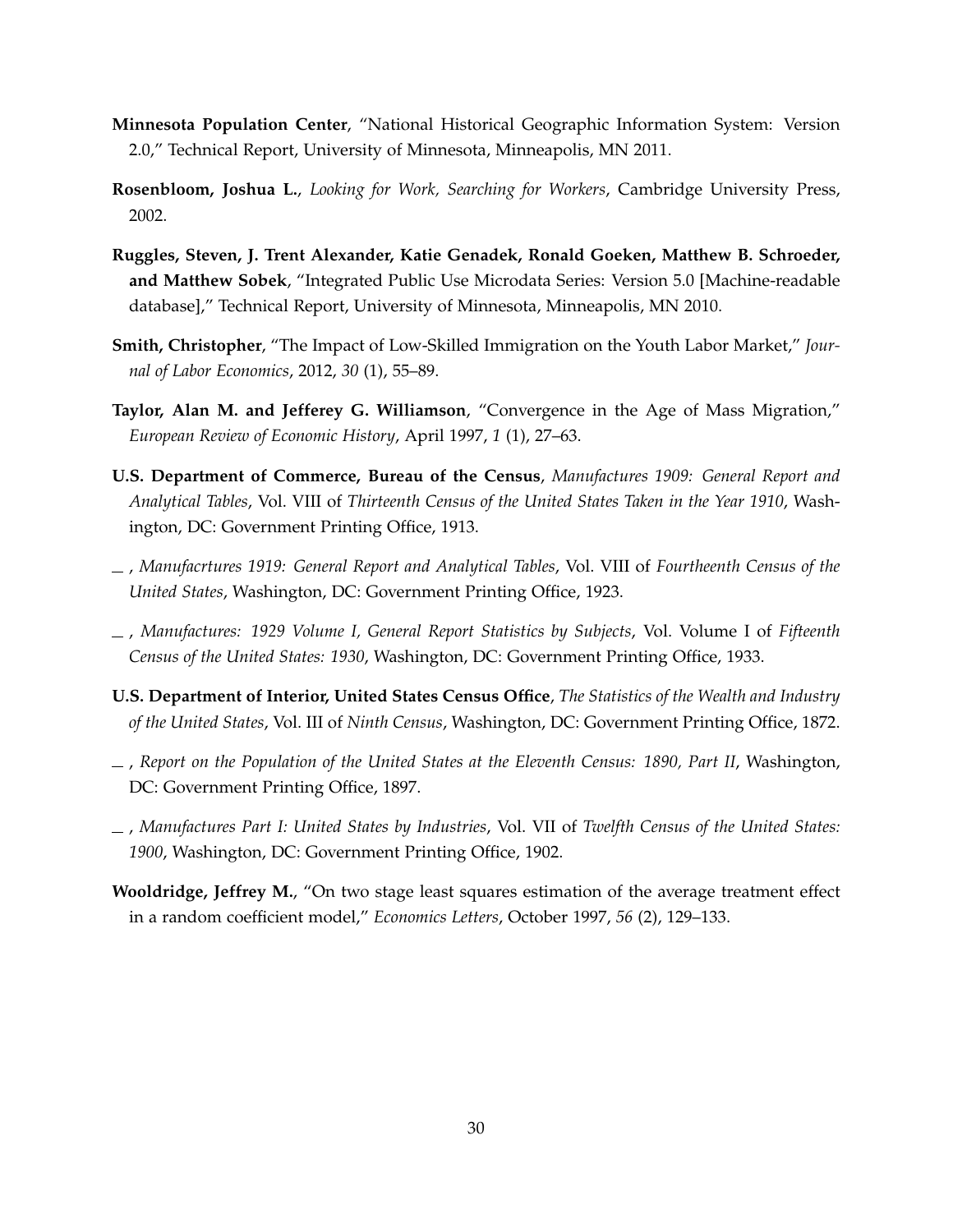<span id="page-33-0"></span>

**Figure 1.** Instrument: Graphical Example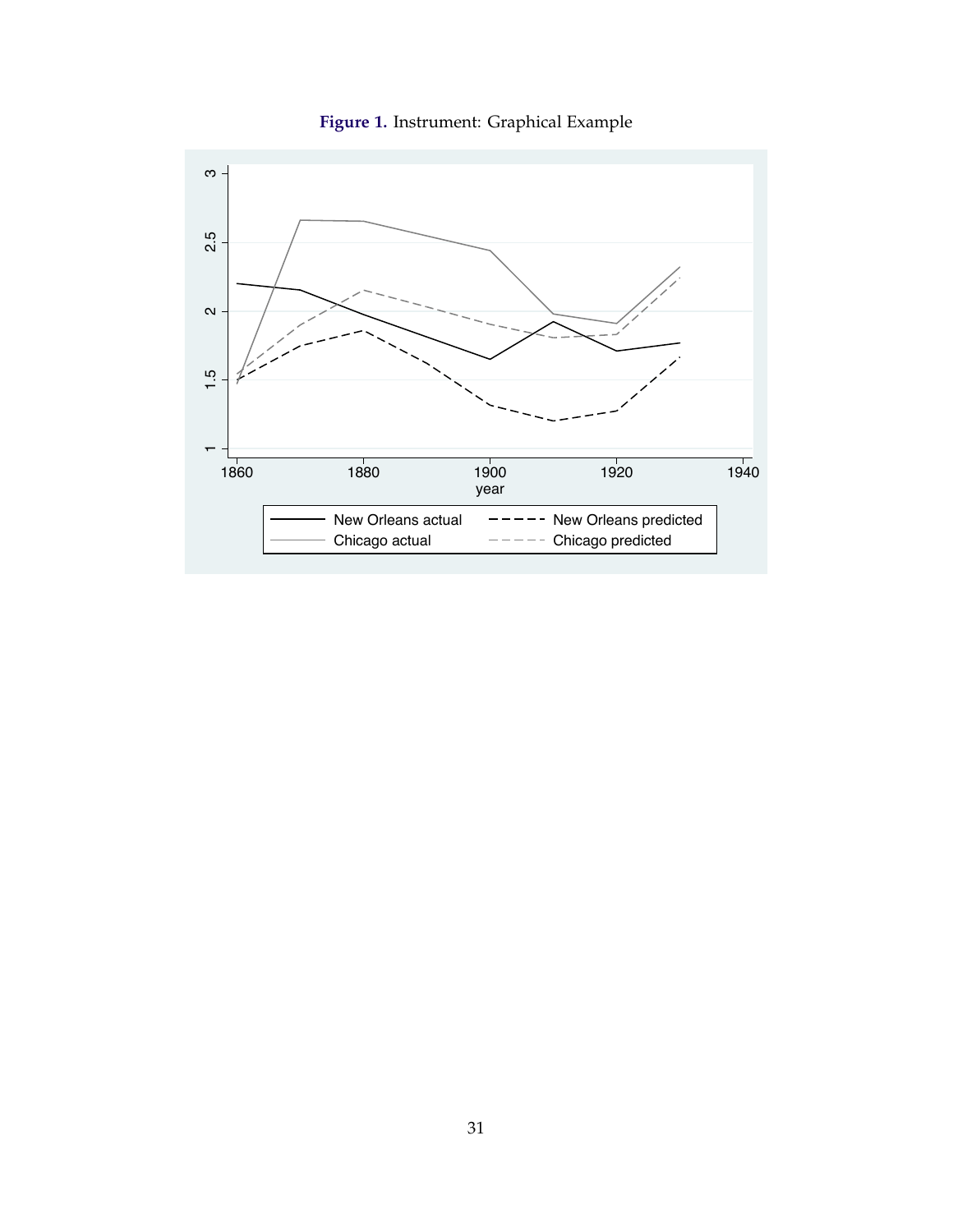<span id="page-34-0"></span>

|                          | Early period |           |           | Late period |          |           |  |  |  |  |  |
|--------------------------|--------------|-----------|-----------|-------------|----------|-----------|--|--|--|--|--|
| Variable                 | # cells      | Mean      | Std. Dev. | # cells     | Mean     | Std. Dev. |  |  |  |  |  |
| Panel A: Cut-off in 1880 |              |           |           |             |          |           |  |  |  |  |  |
| ln(K/N)                  | 16668        | 6.650     | 0.984     | 20635       | 7.217    | 0.991     |  |  |  |  |  |
| ln(K/Y)                  | 16667        | $-0.105$  | 0.827     | 20613       | 0.032    | 0.724     |  |  |  |  |  |
| ln(Fuel/N)               | 6750         | $-5.277$  | 1.678     | 19542       | 2.916    | 1.417     |  |  |  |  |  |
| ln(Fuel/Y)               | 6750         | $-11.907$ | 1.765     | 19558       | $-4.288$ | 1.189     |  |  |  |  |  |
| ln(Horspower/N)          | 6750         | $-5.277$  | 1.678     | 20497       | $-0.260$ | 1.242     |  |  |  |  |  |
| ln(Horspower/Y)          | 6750         | $-11.907$ | 1.765     | 20516       | $-7.441$ | 1.119     |  |  |  |  |  |
| ln(H/L)                  | 16713        | 1.921     | 0.783     | 23541       | 2.980    | 0.687     |  |  |  |  |  |
| ln(H/L)                  | 16713        | 1.335     | 0.223     | 23541       | 2.204    | 0.442     |  |  |  |  |  |
| Panel B: Cut-off in 1890 |              |           |           |             |          |           |  |  |  |  |  |
| ln(K/N)                  | 22454        | 6.673     | 0.960     | 14849       | 7.405    | 0.966     |  |  |  |  |  |
| ln(K/Y)                  | 22453        | $-0.100$  | 0.796     | 14827       | 0.077    | 0.729     |  |  |  |  |  |
| ln(Fuel/N)               | 11784        | $-2.158$  | 3.953     | 14508       | 3.225    | 1.243     |  |  |  |  |  |
| ln(Fuel/Y)               | 11784        | $-8.878$  | 3.865     | 14524       | $-4.105$ | 1.038     |  |  |  |  |  |
| ln(Horspower/N)          | 12528        | $-3.143$  | 2.737     | 14719       | $-0.107$ | 1.229     |  |  |  |  |  |
| ln(Horspower/Y)          | 12528        | $-9.860$  | 2.662     | 14738       | $-7.430$ | 1.143     |  |  |  |  |  |
| ln(H/L)                  | 22500        | 2.126     | 0.840     | 17754       | 3.065    | 0.660     |  |  |  |  |  |
| ln(H/L)                  | 22500        | 1.439     | 0.264     | 17754       | 2.357    | 0.403     |  |  |  |  |  |

**Table 1.** Descriptive Statistics on Area x Industry Sample

Unweighted means. Skill Ratio is literate/non literate population older than 15, except 1890, which uses published tabulations of the age 10+ population of the area. *K* includes capital imputed for 1930 from horsepower and *Horsepower* includes imputed horsepower for 1880 and 1890 using machinery and equipment. See Data Appendix.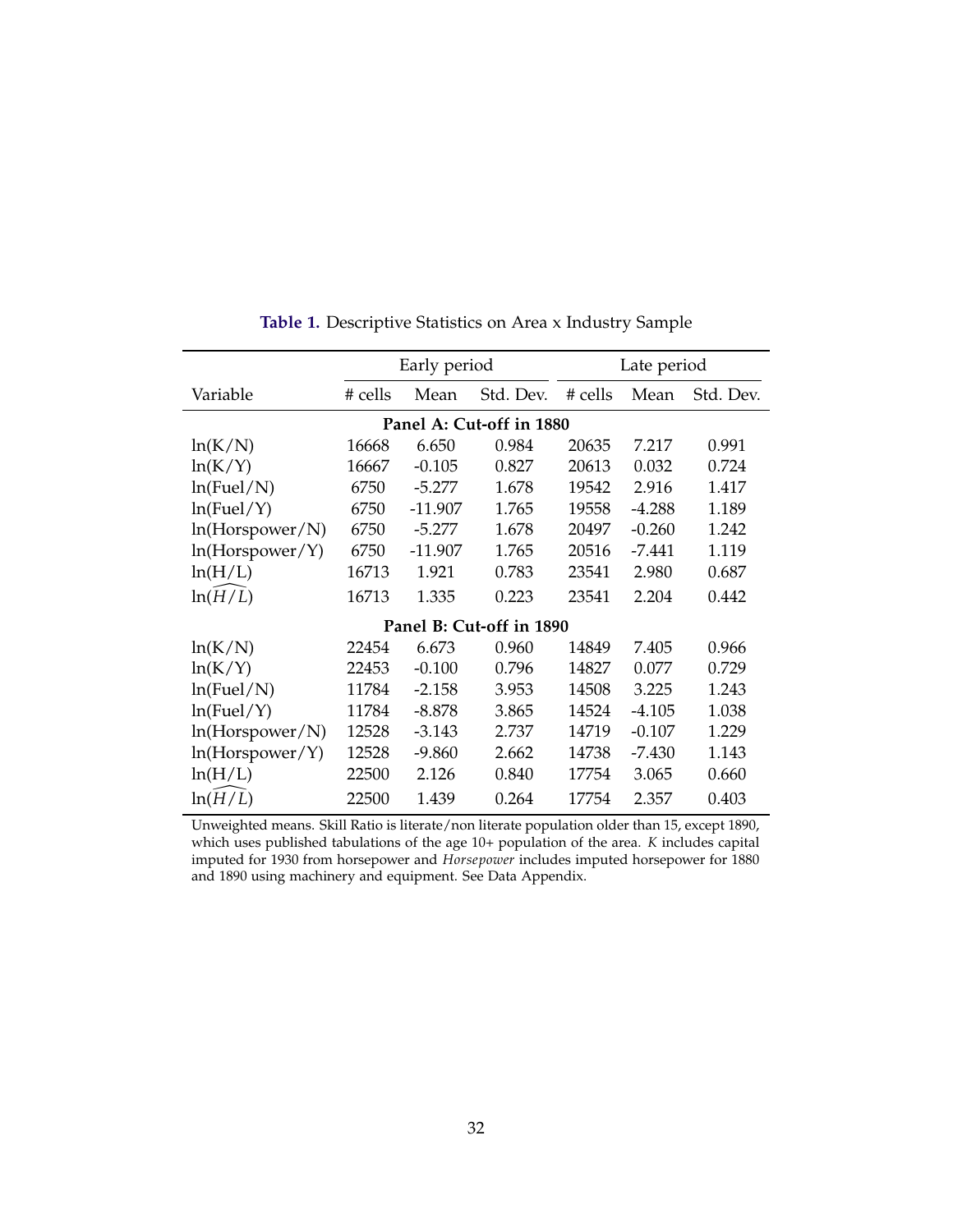<span id="page-35-0"></span>

|                       | Early           |            |           | Late       |            |             |  |  |  |  |
|-----------------------|-----------------|------------|-----------|------------|------------|-------------|--|--|--|--|
|                       | (1)             | (2)        | (3)       | (4)        | (5)        | (6)         |  |  |  |  |
|                       | Cut-off in 1880 |            |           |            |            |             |  |  |  |  |
| $\hat{X}^*$ Early     | 2.802***        | 2.782***   | 2.862***  | $-0.000*$  | 0.000      | 0.000       |  |  |  |  |
|                       | (0.942)         | (0.918)    | (0.914)   | (0.000)    | (0.006)    | (0.000)     |  |  |  |  |
| $\hat{X}^*$ Late      | $-0.000**$      | $-0.001$   | $-0.000*$ | $0.645**$  | $0.653**$  | $0.639**$   |  |  |  |  |
|                       | (0.000)         | (0.003)    | (0.000)   | (0.282)    | (0.283)    | (0.289)     |  |  |  |  |
| $R^2$                 | 0.934           | 0.935      | 0.937     | 0.977      | 0.977      | 0.978       |  |  |  |  |
|                       | Cut-off in 1890 |            |           |            |            |             |  |  |  |  |
| $\hat{X}^*$ Early     | 1.266***        | $1.260***$ | 1.263***  | $0.000***$ | 0.000      | $-0.000***$ |  |  |  |  |
|                       | (0.366)         | (0.356)    | (0.348)   | (0.000)    | (0.001)    | (0.000)     |  |  |  |  |
| $\hat{X}^*$ Late      | $-0.000***$     | 0.001      | 0.000     | $0.672***$ | $0.679***$ | $0.671***$  |  |  |  |  |
|                       | (0.000)         | (0.003)    | (0.000)   | (0.229)    | (0.229)    | (0.232)     |  |  |  |  |
| $R^2$                 | 0.933           | 0.933      | 0.935     | 0.990      | 0.990      | 0.991       |  |  |  |  |
| <b>Fixed Effects:</b> |                 |            |           |            |            |             |  |  |  |  |
| Year                  | Υ               | Υ          | Y         | Y          | Y          | Y           |  |  |  |  |
| Area                  | Y               | Υ          | Y         | Y          | Y          | Υ           |  |  |  |  |
| Industry              | N               | Y          | Y         | N          | Y          | Y           |  |  |  |  |
| Ind. x Year           | N               | N          | Y         | N          | N          | Y           |  |  |  |  |

#### **Table 2.** First stage regressions-by period

Outcome is ln(literate/not literate) in the age 15+ population from IPUMS, except 1890, which uses published tabulations of the age 10+ population of the area.  $\hat{X}$  represents the predicted value of this of this ln skill ratio based on the average relationship between it and the instruments, which apportions immigrants to counties by country of birth (and natives by state of birth) based on their locations in an earlier base year (1850 or 1880) – see text and table [B.1.](#page-46-0) Standard errors in parentheses, calculated to be robust to arbitrary error correlation with area. Sample is restricted to industry-years where at least 2 cities in that year reported a given industry. N=37,278. Significance levels: \* 10%, \*\* 5%, \*\*\*1%.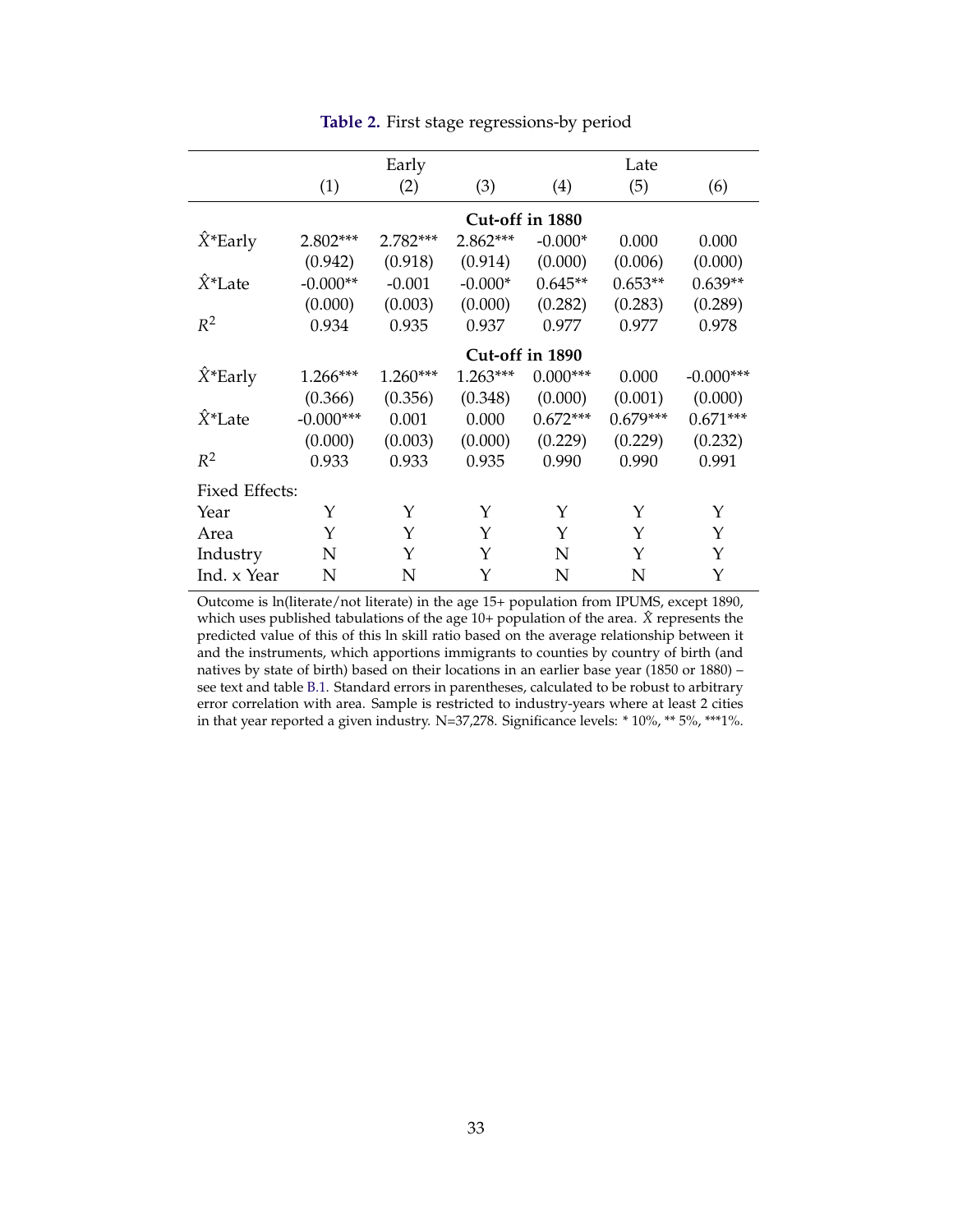<span id="page-36-0"></span>

|                  |           | OLS      |                 | IV          |
|------------------|-----------|----------|-----------------|-------------|
|                  | K/N       | K/Y      | K/N             | K/Y         |
|                  | (1)       | (2)      | (3)             | (4)         |
|                  |           |          | Cut-off in 1880 |             |
| $ln(H/L)$ *Early | $0.093**$ | 0.020    | 0.280           | $-0.292**$  |
|                  | (0.044)   | (0.049)  | (0.240)         | (0.117)     |
| $ln(H/L)*$ Late  | 0.037     | $-0.150$ | $1.242**$       | $0.913*$    |
|                  | (0.062)   | (0.203)  | (0.533)         | (0.470)     |
| $R^2$            | 0.907     | 0.935    | 0.890           | 0.923       |
| RootMSE          | 0.800     | 0.721    | 0.722           | 0.652       |
|                  |           |          | Cut-off in 1890 |             |
| $ln(H/L)$ *Early | $0.079**$ | 0.013    | 0.046           | $-0.385***$ |
|                  | (0.038)   | (0.042)  | (0.142)         | (0.137)     |
| $ln(H/L)*$ Late  | -0.077    | $-0.385$ | $1.166**$       | 0.556       |
|                  | (0.144)   | (0.334)  | (0.553)         | (0.469)     |
| $R^2$            | 0.908     | 0.937    | 0.900           | 0.930       |
| RootMSE          | 0.803     | 0.718    | 0.689           | 0.621       |

**Table 3.** Estimation with Aggregate Data

All outcomes in logs. All regressions include fixed effects by area and by year and are unweighted. Right-hand side variable is ln(literate/not literate) in the age 15+ population (except 1890, which uses published tabulations of the age 10+ population of the area). Standard errors in parentheses, calculated to be robust to arbitrary error correlation with area. N=991. Significance levels: \* 10%, \*\* 5%, \*\*\*1%. *K* includes capital imputed for 1930 from horsepower. See Data Appendix.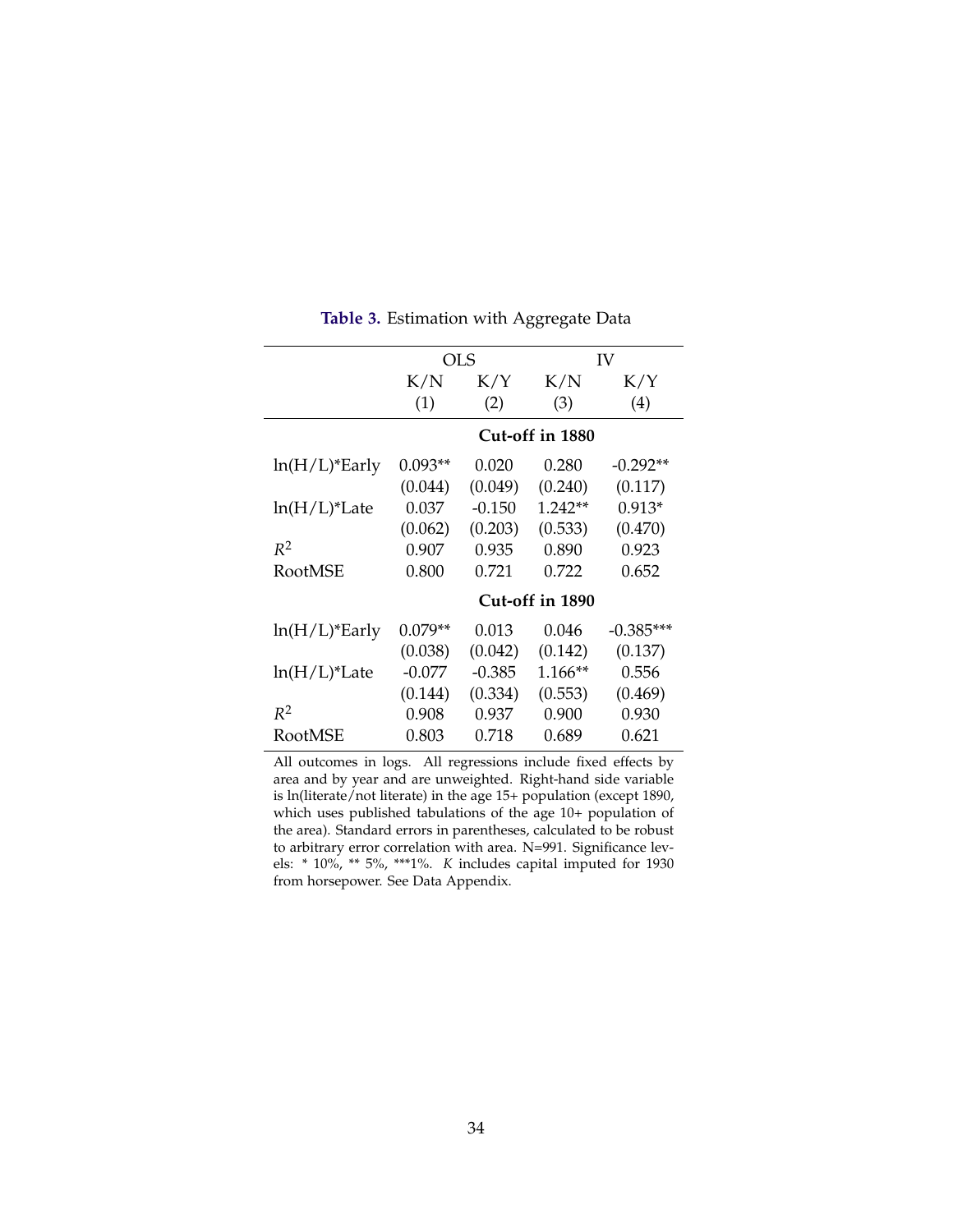|                       |            | Capital/Workers |                 |           | Capital/Output |         |
|-----------------------|------------|-----------------|-----------------|-----------|----------------|---------|
|                       | (1)        | (2)             | (3)             | (4)       | (5)            | (6)     |
|                       |            |                 | Cut-off in 1880 |           |                |         |
| $ln(H/L)$ *Early      | $0.073**$  | $0.078**$       | $0.075**$       | 0.022     | 0.024          | 0.018   |
|                       | (0.036)    | (0.034)         | (0.033)         | (0.045)   | (0.045)        | (0.043) |
| $ln(H/L)*$ Late       | $0.066***$ | 0.035           | 0.037           | $0.052**$ | $0.034*$       | 0.032   |
|                       | (0.025)    | (0.023)         | (0.023)         | (0.022)   | (0.021)        | (0.021) |
| $R^2$                 | 0.300      | 0.561           | 0.610           | 0.102     | 0.284          | 0.353   |
| <b>RootMSE</b>        | 0.872      | 0.692           | 0.658           | 0.751     | 0.672          | 0.644   |
|                       |            |                 | Cut-off in 1890 |           |                |         |
| $ln(H/L)$ *Early      | $0.071**$  | $0.079***$      | $0.076***$      | 0.035     | 0.039          | 0.035   |
|                       | (0.030)    | (0.027)         | (0.026)         | (0.035)   | (0.035)        | (0.033) |
| $ln(H/L)*$ Late       | $0.069*$   | 0.040           | 0.051           | 0.037     | 0.023          | 0.029   |
|                       | (0.035)    | (0.034)         | (0.032)         | (0.032)   | (0.031)        | (0.029) |
| $R^2$                 | 0.299      | 0.561           | 0.610           | 0.101     | 0.284          | 0.353   |
| RootMSE               | 0.872      | 0.692           | 0.658           | 0.752     | 0.672          | 0.645   |
| <b>Fixed Effects:</b> |            |                 |                 |           |                |         |
| Industry              | N          | Υ               | Υ               | N         | Y              | Υ       |
| Ind. x Year           | N          | N               | Υ               | N         | N              | Y       |

**Table 4.** Manufacturing outcomes, **Ordinary Least Squares Estimates**

All outcomes in logs. All regressions include fixed effects by area and by year and are weighted such that each area-year is given the same weight. Right-hand side variable is ln(literate/not literate) in the age 15+ population (except 1890, which uses published tabulations of the age 10+ population of the area). Standard errors in parentheses, calculated to be robust to arbitrary error correlation with area. Sample is restricted to industry-years where at least 2 cities in that year reported a given industry. N=37,278. Significance levels: \* 10%, \*\* 5%, \*\*\*1%. *K* includes capital imputed for 1930 from horsepower. See Data Appendix.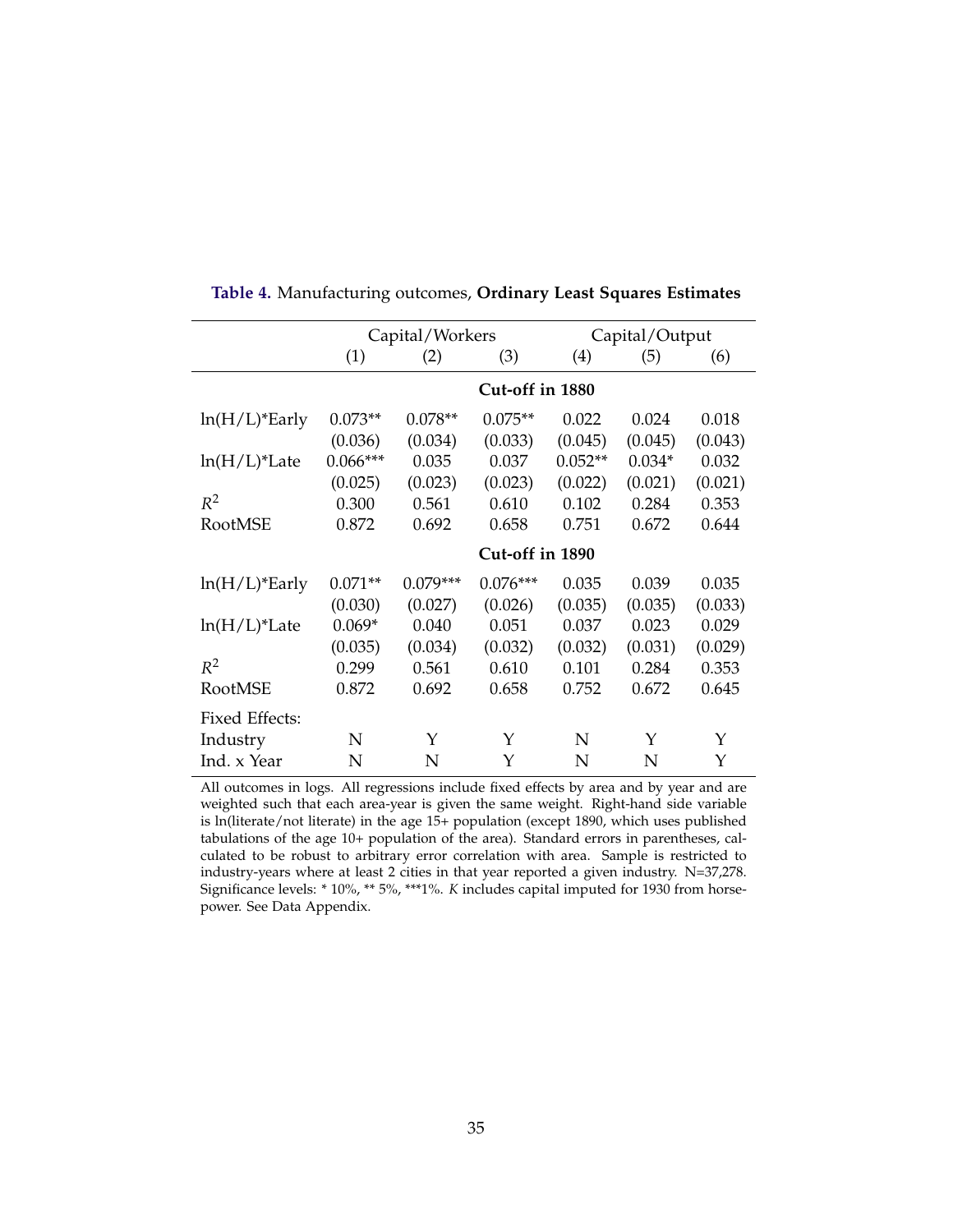|                          |           | Capital/Worker |          |                 | Capital/Output |            |
|--------------------------|-----------|----------------|----------|-----------------|----------------|------------|
|                          | (1)       | (2)            | (3)      | (4)             | (5)            | (6)        |
|                          |           |                |          | Cut-off in 1880 |                |            |
| $ln(H/L)*Early$          | $-0.028$  | $-0.035$       | $-0.008$ | $-0.360**$      | $-0.406**$     | $-0.377**$ |
|                          | (0.104)   | (0.152)        | (0.154)  | (0.168)         | (0.180)        | (0.187)    |
| $ln(H/L)*$ Late          | $0.689*$  | 0.250          | 0.227    | 0.366           | 0.071          | 0.073      |
|                          | (0.376)   | (0.268)        | (0.274)  | (0.324)         | (0.284)        | (0.301)    |
| $R^2$                    | 0.279     | 0.557          | 0.607    | 0.075           | 0.261          | 0.334      |
| <b>RootMSE</b>           | 0.881     | 0.690          | 0.650    | 0.759           | 0.679          | 0.644      |
| Red. Form F-Stat (early) | 0.068     | 0.048          | 0.002    | 5.168           | 4.286          | 3.856      |
| Red. Form F-Stat (late)  | 7.269     | 1.056          | 0.827    | 1.606           | 0.064          | 0.059      |
|                          |           |                |          | Cut-off in 1890 |                |            |
| $ln(H/L)$ *Early         | $-0.136*$ | $-0.032$       | $-0.011$ | $-0.344***$     | $-0.286**$     | $-0.259*$  |
|                          | (0.079)   | (0.103)        | (0.103)  | (0.119)         | (0.137)        | (0.135)    |
| $ln(H/L)*$ Late          | 0.516     | 0.229          | 0.217    | 0.472           | 0.291          | 0.281      |
|                          | (0.334)   | (0.289)        | (0.287)  | (0.345)         | (0.315)        | (0.324)    |
| $R^2$                    | 0.290     | 0.558          | 0.608    | 0.069           | 0.262          | 0.336      |
| <b>RootMSE</b>           | 0.874     | 0.689          | 0.649    | 0.762           | 0.678          | 0.643      |
| Red. Form F-Stat (early) | 2.628     | 0.089          | 0.011    | 6.796           | 3.259          | 3.132      |
| Red. Form F-Stat (late)  | 3.849     | 0.734          | 0.680    | 2.729           | 1.033          | 0.929      |
| Fixed Effects:           |           |                |          |                 |                |            |
| Industry                 | N         | Υ              | Υ        | N               | Y              | Υ          |
| Ind. x Year              | N         | N              | Υ        | N               | N              | Υ          |

**Table 5.** Manufacturing outcomes, **Instrumental Variable Estimates**

All outcomes in logs. All regressions include fixed effects by area and by year and are weighted such that each area-year is given the same weight. Right-hand side variable is ln(literate/not literate) in the age 15+ population (except 1890, which uses published tabulations of the age 10+ population of the area). Standard errors in parentheses, calculated to be robust to arbitrary error correlation with area. Sample is restricted to industry-years where at least 2 cities in that year reported a given industry. N=37,278. Significance levels: \* 10%, \*\* 5%, \*\*\*1%. *K* includes capital imputed for 1930 from horsepower. See Data Appendix.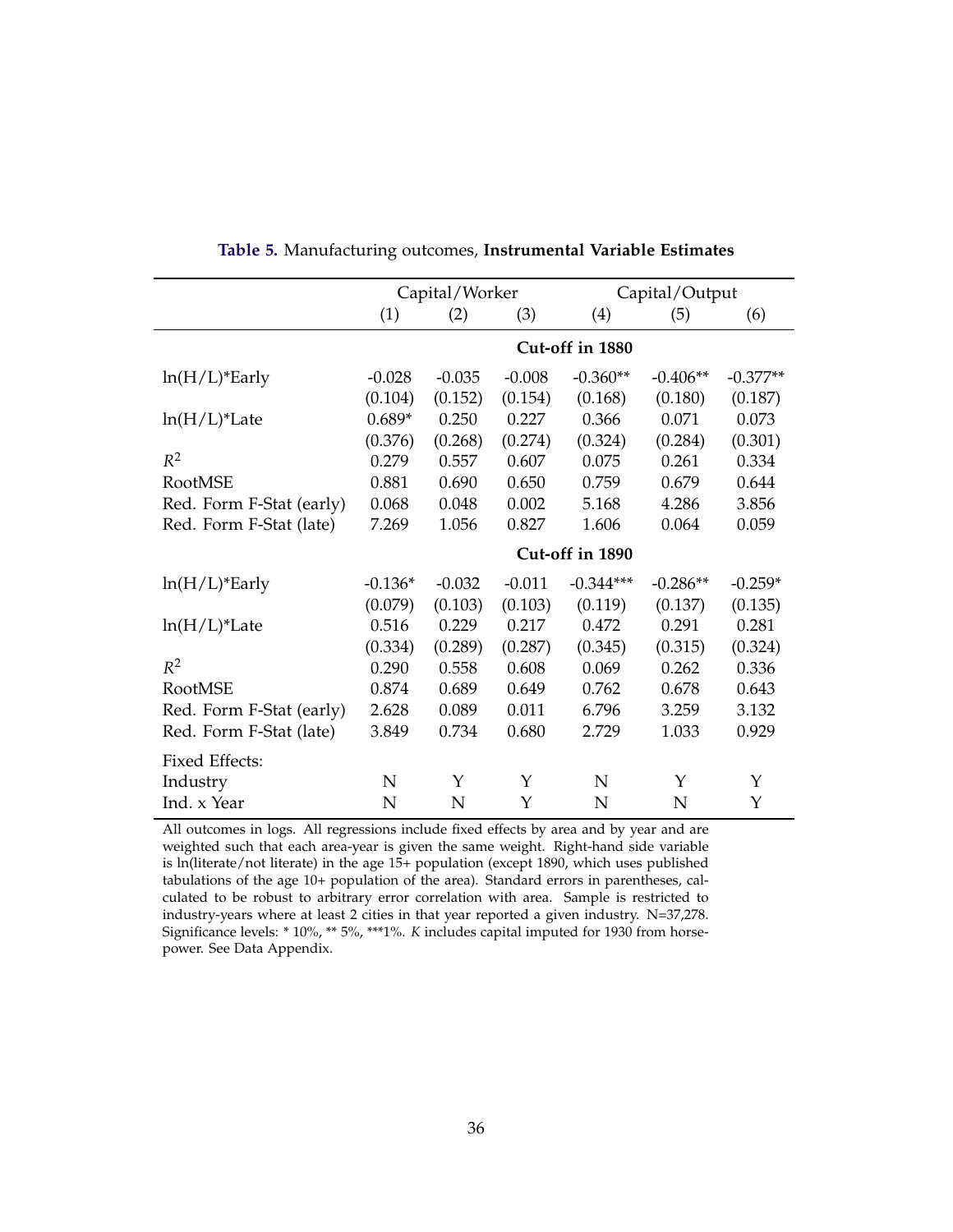Table 6. Alternative capital measures, Instrumental Variable Estimates **Table 6.** Alternative capital measures, **Instrumental Variable Estimates**

|                                                                                                                                                                                                                                                                                                                                                   |                 |               | Capital/Worker                                                             |                        |                                                          |                                                                                         |                         |                                                                                                                                                                                                      | Capital/Output                                                                                                                                                                                                                 |                                            |                                                                                       |                                                |
|---------------------------------------------------------------------------------------------------------------------------------------------------------------------------------------------------------------------------------------------------------------------------------------------------------------------------------------------------|-----------------|---------------|----------------------------------------------------------------------------|------------------------|----------------------------------------------------------|-----------------------------------------------------------------------------------------|-------------------------|------------------------------------------------------------------------------------------------------------------------------------------------------------------------------------------------------|--------------------------------------------------------------------------------------------------------------------------------------------------------------------------------------------------------------------------------|--------------------------------------------|---------------------------------------------------------------------------------------|------------------------------------------------|
|                                                                                                                                                                                                                                                                                                                                                   |                 | Fuel exp.     |                                                                            |                        | Horsepower                                               |                                                                                         |                         | Fuel exp                                                                                                                                                                                             |                                                                                                                                                                                                                                |                                            | Horsepower                                                                            |                                                |
|                                                                                                                                                                                                                                                                                                                                                   | $\widehat{\Xi}$ | $\widehat{c}$ | $\bigodot$                                                                 | $\bigoplus$            | $\widehat{\Theta}$                                       | $\odot$                                                                                 | $\widehat{\mathcal{C}}$ | $\circledS$                                                                                                                                                                                          | $\widehat{\mathfrak{G}}$                                                                                                                                                                                                       | (10)                                       | (11)                                                                                  | (12)                                           |
|                                                                                                                                                                                                                                                                                                                                                   |                 |               |                                                                            |                        |                                                          |                                                                                         | Cut-off in $1890$       |                                                                                                                                                                                                      |                                                                                                                                                                                                                                |                                            |                                                                                       |                                                |
| $ln(H/L)*Early$                                                                                                                                                                                                                                                                                                                                   | $-0.192$        | $-0.030$      |                                                                            | 0.104                  |                                                          |                                                                                         | $-0.289$                | $-0.165$                                                                                                                                                                                             | $-0.188$                                                                                                                                                                                                                       | $-0.011$                                   | 0.050                                                                                 | $-0.019$                                       |
|                                                                                                                                                                                                                                                                                                                                                   | (0.201)         | (0.184)       | $-0.031$<br>$(0.211)$<br>$0.716**$                                         | $(0.271)$<br>$0.852**$ | $\begin{array}{c} 0.170 \\ (0.259) \\ 0.097 \end{array}$ | $\begin{array}{c} 0.119 \\ 0.273) \\ 0.042 \\ 0.0846 \\ 0.8374 \\ 0.874 \\ \end{array}$ |                         |                                                                                                                                                                                                      |                                                                                                                                                                                                                                | $(0.299)$<br>$0.795*$                      | $\begin{array}{c} (0.282) \\ 0.159 \\ (0.323) \\ 0.727 \\ 1.045 \\ 0.031 \end{array}$ |                                                |
| $ln(H/L)*Late$                                                                                                                                                                                                                                                                                                                                    | $1.257**$       | $0.691**$     |                                                                            |                        |                                                          |                                                                                         | $(0.239)$<br>1.207**    | $(0.224)$<br>$0.756**$<br>$(0.328)$<br>$0.884$<br>$1.063$                                                                                                                                            | $(0.233)$<br>0.795**                                                                                                                                                                                                           |                                            |                                                                                       | $(0.288)$<br>0.106<br>0.310)<br>0.914<br>0.004 |
|                                                                                                                                                                                                                                                                                                                                                   | (0.495)         | (0.309)       | $\begin{array}{c} (0.316) \\ 0.924 \\ 0.937 \\ 0.020 \\ 0.020 \end{array}$ |                        | $\begin{array}{c} (0.289) \\ 0.795 \\ 1.009 \end{array}$ |                                                                                         | $(0.493)$<br>0.849      |                                                                                                                                                                                                      | $\begin{array}{c} (0.348) \\ 0.902 \\ 0.978 \\ 0.571 \end{array}$                                                                                                                                                              | $(0.424)$<br>$0.626$<br>$1.224$<br>$1.224$ |                                                                                       |                                                |
| R <sup>2</sup>                                                                                                                                                                                                                                                                                                                                    | 0.866           | 0.909         |                                                                            | $(0.407)$<br>$0.680$   |                                                          |                                                                                         |                         |                                                                                                                                                                                                      |                                                                                                                                                                                                                                |                                            |                                                                                       |                                                |
| RootMSE                                                                                                                                                                                                                                                                                                                                           | 1.245           | 1.027         |                                                                            | 1.260<br>0.165         |                                                          |                                                                                         | 1.215                   |                                                                                                                                                                                                      |                                                                                                                                                                                                                                |                                            |                                                                                       |                                                |
| Red. Form F-stat (early)                                                                                                                                                                                                                                                                                                                          | 0.713           | 0.024         |                                                                            |                        | 0.525                                                    |                                                                                         | 1.312                   | 0.505                                                                                                                                                                                                |                                                                                                                                                                                                                                |                                            |                                                                                       |                                                |
| Red. Form F-stat (late)                                                                                                                                                                                                                                                                                                                           | 22.668          | 11.787        | 11.912                                                                     | 4.956                  | 0.105                                                    | 0.021                                                                                   | 19.959                  | 14.860                                                                                                                                                                                               | 14.037                                                                                                                                                                                                                         | 3.837                                      | 0.227                                                                                 | 0.112                                          |
| <b>Fixed Effects:</b>                                                                                                                                                                                                                                                                                                                             |                 |               |                                                                            |                        |                                                          |                                                                                         |                         |                                                                                                                                                                                                      |                                                                                                                                                                                                                                |                                            |                                                                                       |                                                |
| Industry                                                                                                                                                                                                                                                                                                                                          |                 |               |                                                                            |                        |                                                          |                                                                                         |                         |                                                                                                                                                                                                      |                                                                                                                                                                                                                                |                                            |                                                                                       |                                                |
| Ind. x Year                                                                                                                                                                                                                                                                                                                                       | $\overline{Z}$  |               |                                                                            |                        |                                                          |                                                                                         |                         |                                                                                                                                                                                                      |                                                                                                                                                                                                                                |                                            |                                                                                       |                                                |
| ile Les Creations in the leading case is a less contracted in the contracted of the contracted in the contracted in the contracted in the contracted in the contracted in the contracted in the contracted in the contracted i<br>All outcomes in logs. All regressions include fixed<br>Right-hand side variable is ln(literate/not literate) in |                 |               | للملدم مفقصيهامسمما                                                        |                        |                                                          |                                                                                         |                         | the age 15+ population (except 1890, which uses published tabulations of the age 10+ population of<br>effects by area and by year and are weighted such that each area-year is given the same weight | e service and all control of the control of the control of the control of the control of the control of the control of the control of the control of the control of the control of the control of the control of the control o |                                            |                                                                                       |                                                |

the area). Standard errors in parentheses, calculated to be robust to arbitrary error correlation with area. Sample is restricted to industry-years where at<br>least 2 cities in that year reported a given industry. N=26,292 the area). Standard errors in parentheses, calculated to be robust to arbitrary error correlation with area. Sample is restricted to industry-years where at least 2 cities in that year reported a given industry. N=26,292 for fuel expenditures and N=27,247 for horsepower. Significance levels: \* 10%, \*\* 5%, \*\*\*1%. *Horsepower* includes imputed measures for 1880 and 1890 from machinery and equipment. See Data Appendix.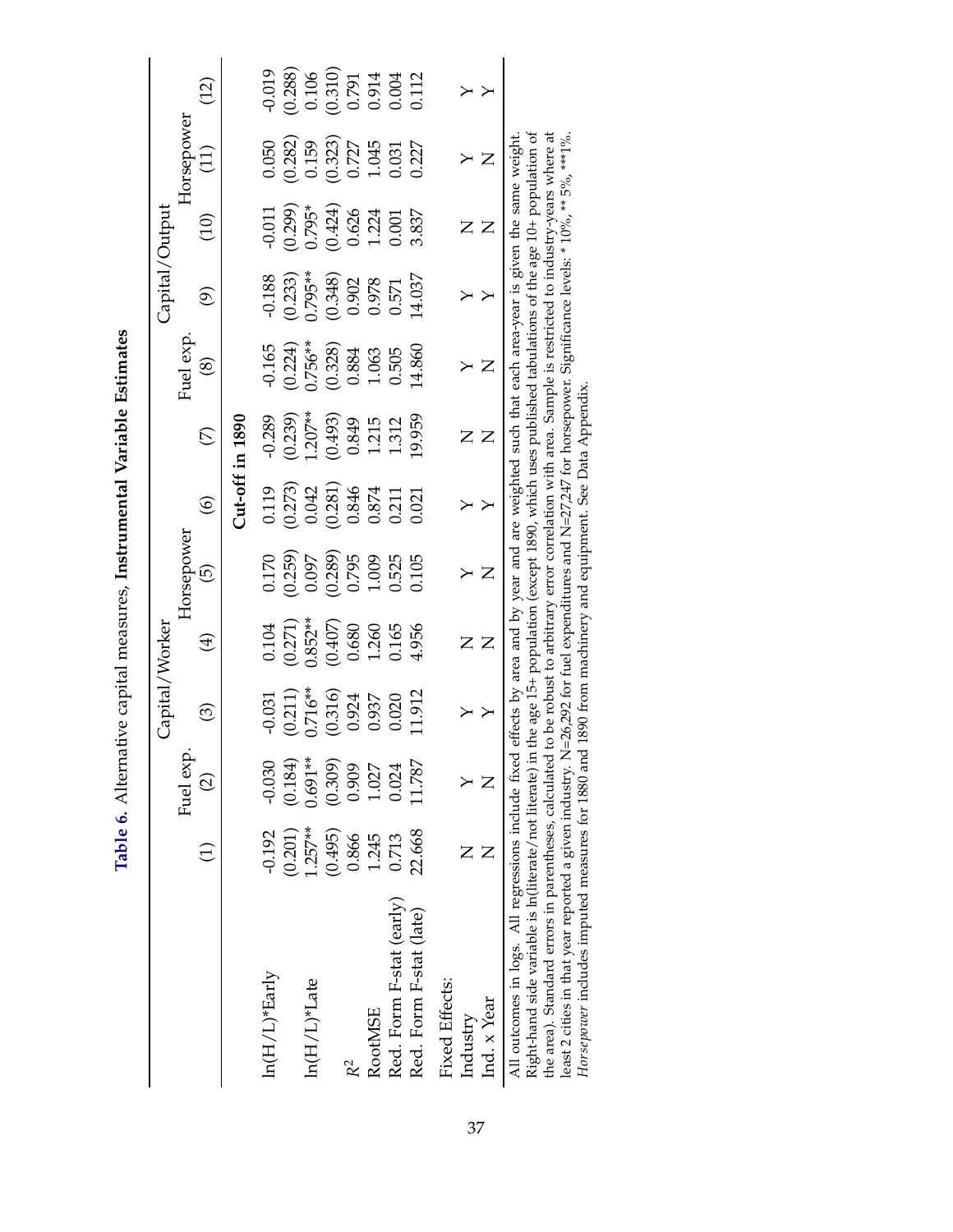|                            |                                           | ${\rm Capital}$                  |                       |                | Fuel expenditures |                    |                | Horsepower     |                          |
|----------------------------|-------------------------------------------|----------------------------------|-----------------------|----------------|-------------------|--------------------|----------------|----------------|--------------------------|
|                            | $\widehat{\Xi}$                           | $\widehat{\infty}$               | $\odot$               | $\bigoplus$    | $\odot$           | $\widehat{\Theta}$ | E              | $\circledS$    | $\widehat{\mathfrak{S}}$ |
|                            |                                           |                                  |                       |                | Cut-off in 1880   |                    |                |                |                          |
| $\kappa^*$ Early           | $0.684***$                                | $0.658***$                       | $0.691***$<br>(0.177) |                |                   |                    |                |                |                          |
| $\kappa^*$ Late            | 1.534***<br>(0.137)<br>(804, 1)<br>$\cup$ | $1.079***$<br>(0.173)<br>(0.308) | $-062***$<br>(0.320)  |                |                   |                    |                |                |                          |
|                            |                                           |                                  |                       |                | Cut-off in 1890   |                    |                |                |                          |
| $\kappa^*$ Early           | $0.611***$                                | $0.713***$                       | $0.740***$            | $0.593**$      | $0.768***$        | $0.756***$         | $0.934***$     | $1.010***$     | $0.942***$               |
|                            | (0.100)                                   | (0.130)                          | (0.128)               | (0.233)        | (0.212)           | (0.240)            | (0.317)        | (0.301)        |                          |
| $\kappa$ <sup>*</sup> Late | <b>151***</b><br>$\frac{4}{1}$            | 1.159***                         | .146***               | 2.321***       | $1.703***$        | $1.740***$         | 1.839***       | $1.001***$     | $(0.314)$<br>0.936***    |
|                            | (0.392)                                   | (0.344)                          | (0.345)               | (0.577)        | (0.363)           | (0.376)            | (0.483)        | (0.349)        | (0.335)                  |
| <b>Fixed Effects:</b>      |                                           |                                  |                       |                |                   |                    |                |                |                          |
| Industry                   | $\mathsf{Z}$                              |                                  |                       |                |                   |                    |                |                |                          |
| Ind. x Year                |                                           | $\overline{Z}$                   |                       | $\overline{Z}$ | $\overline{Z}$    |                    | $\overline{Z}$ | $\overline{Z}$ |                          |

<span id="page-40-0"></span>Table 7. Structural estimate of relative capital-skill complementarity **Table 7.** Structural estimate of relative capital-skill complementarity the sum of the cross-partial derivatives with respect to capital and each type of labor. Standard errors in parentheses, calculated to be robust to arbitrary error correlation with area. Sample is restricted to industry-y the sum of the cross-partial derivatives with respect to capital and each type of labor. Standard errors in parentheses, calculated to be robust to arbitrary error correlation with area. Sample is restricted to industry-years where at least 2 cities in that year reported a given industry. N=37,278. Significance levels: \* 10%, \*\* 5%, \*\*\*1%. *K* includes capital imputed for 1930 from horsepower and *Horsepower* includes imputed values for 1880-1890 from machinery and equipment. See Data Appendix.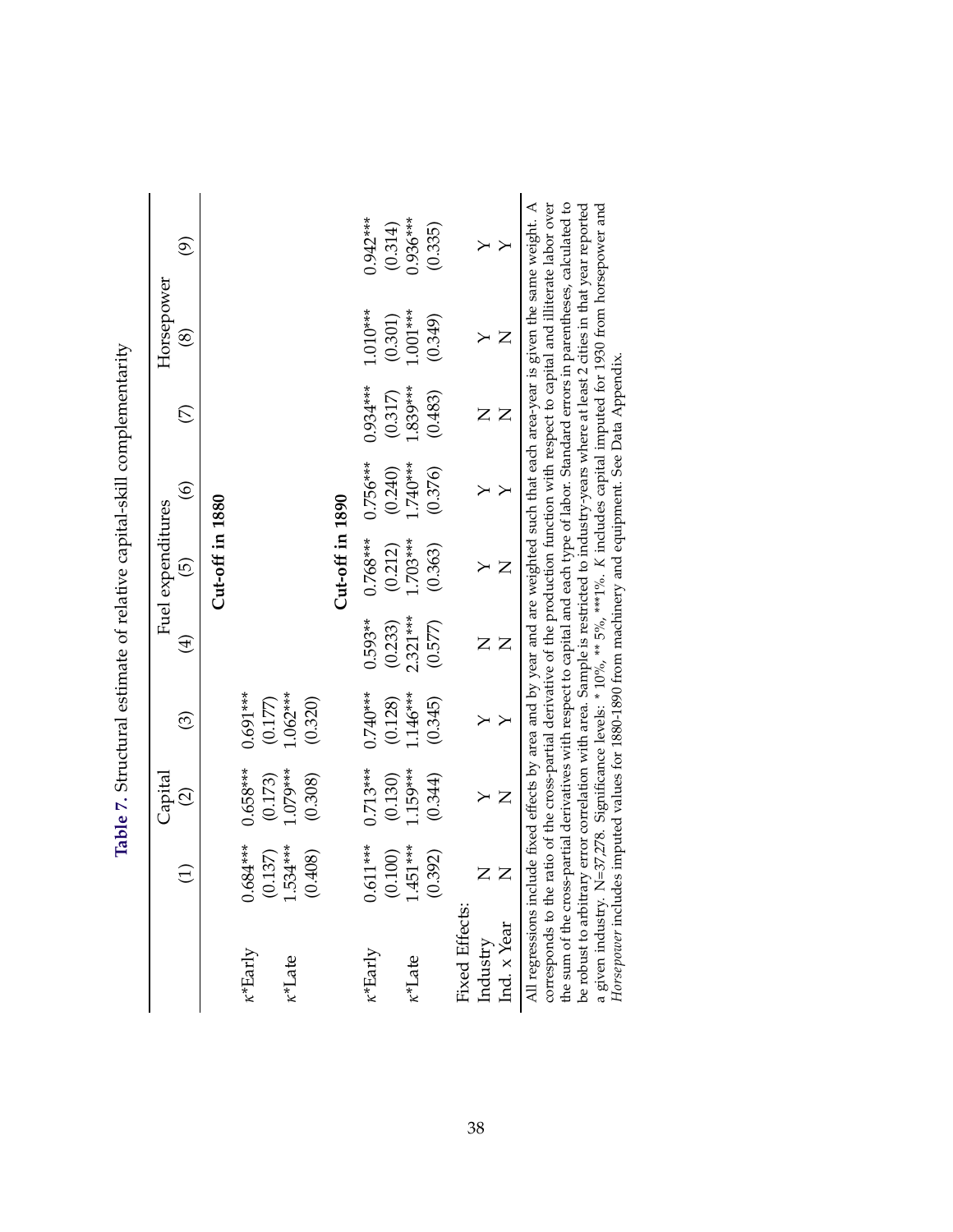<span id="page-41-0"></span>

|                                                                                                                                                                                                                                                                                      | Assumed Parameter Values                    |                    |             |                          | K Nested w/Unskilled                |                | K Nested w/Skilled   |
|--------------------------------------------------------------------------------------------------------------------------------------------------------------------------------------------------------------------------------------------------------------------------------------|---------------------------------------------|--------------------|-------------|--------------------------|-------------------------------------|----------------|----------------------|
|                                                                                                                                                                                                                                                                                      |                                             |                    |             |                          | %Impact on                          |                | %Impact on           |
|                                                                                                                                                                                                                                                                                      |                                             |                    |             | Implied                  | skilled wg                          | Implied        | skilled wg           |
| Source for Parameter Choices:                                                                                                                                                                                                                                                        | $\kappa \oplus$                             | $_{15}$            | 1s          | $\theta$                 | premium $^a$                        | Φ              | premium <sup>a</sup> |
|                                                                                                                                                                                                                                                                                      |                                             | $\widehat{\Omega}$ | ල           | $\bigoplus$              | $\widehat{\Theta}$                  | $\circledcirc$ | E                    |
|                                                                                                                                                                                                                                                                                      |                                             |                    |             | Panel A: Assuming $\rho$ | $\circ$<br>$\overline{\mathcal{H}}$ |                |                      |
| (1) Benchmark, $\rho = \theta$                                                                                                                                                                                                                                                       | $(s_H/(s_H+s_L))$                           | $\in (0,1)$        | $\in (0,1)$ | 0.00                     | $-1.00$                             | 0.00           | $-1.00$              |
| (2) This Paper, 1860-1880                                                                                                                                                                                                                                                            | 0.70                                        | 0.51               | 0.08        | $-0.85$                  | $-1.50$                             | 0.58           | $-0.92$              |
| (3) This Paper, 1890-1930                                                                                                                                                                                                                                                            |                                             | 0.51               | 0.08        | 0.77                     | $-0.29$                             |                | $N/A^d$              |
| (4) Lewis $(2011a)^c$ 1980-2000                                                                                                                                                                                                                                                      | $\begin{array}{c} 1.10 \\ 1.15 \end{array}$ | 0.51               | 0.08        | 0.90                     | $-0.14$                             |                | $N/A^d$              |
| (5) Autor, Levy, Murnane (2003)                                                                                                                                                                                                                                                      | N/A                                         | $\in (0,1)$        | $\in (0,1)$ | 1.00                     | 0.00                                | 1.00           | 0.00                 |
|                                                                                                                                                                                                                                                                                      |                                             |                    |             | Panel A: Assuming $\rho$ | 0.33<br>$\vert\vert$                |                |                      |
| (6) Benchmark, $\rho = \theta$                                                                                                                                                                                                                                                       | $(s_H/(s_H+s_L))$                           | $\in (0,1)$        | $\in (0,1)$ | 0.33                     | $-0.67$                             | 0.00           | $-0.67$              |
| (7) This Paper, 1860-80                                                                                                                                                                                                                                                              | 0.70                                        | 0.51               | 0.08        | $-0.24$                  | $-1.00$                             | 0.72           | $-0.62$              |
|                                                                                                                                                                                                                                                                                      | $\begin{array}{c} 1.10 \\ 1.15 \end{array}$ | 0.51               | 0.08        | 0.85                     | $-0.19$                             |                | $N/A^d$              |
| (8) This Paper, 1890-30<br>(9) Lewis (2011a) <sup>c</sup> 1980-2000                                                                                                                                                                                                                  |                                             | 0.51               | 0.08        | 0.93                     | $-0.09$                             |                | $N/A^d$              |
| $(10)$ Variant of $(5)$                                                                                                                                                                                                                                                              | N/A                                         | $\in (0,1)$        | $\in (0,1)$ | 1.00                     | 0.00                                | 1.00           | 0.00                 |
| Notes: "Simulated impact of a one unit increase in $ln(H/L)$ , where H represents skilled (literate) and L unskilled (illiterate)                                                                                                                                                    |                                             |                    |             |                          |                                     |                |                      |
| labor, on the returns to literacy (skilled-unskilled log wage gap) in a competitive single-good economy represented by the                                                                                                                                                           |                                             |                    |             |                          |                                     |                |                      |
| production function (12) in column (5) and (11) in column (7), where K represent capital. This impact is approximated                                                                                                                                                                |                                             |                    |             |                          |                                     |                |                      |
| represents the relative cross partial of low-skill labor, estimated in table 7. $^b$ Estimates of $\kappa$ from Table 7 are converted to an<br>as (16) in column (5) and (15) in column (7) where $s_L$ represents low-skill and $s_H$ skilled labor's share of output, and $\kappa$ |                                             |                    |             |                          |                                     |                |                      |
| estimate of $\theta$ (for the given value of $\rho$ , $s_H$ and $s_L$ ) using (14) when capital is nested with unskilled labor and (13) when capital                                                                                                                                 |                                             |                    |             |                          |                                     |                |                      |
| is nested with skilled labor. <sup>c</sup> Lewis estimates $dln(K/Y)/d(L/H) = -0.56$ , (with L, H high school dropouts and completers,                                                                                                                                               |                                             |                    |             |                          |                                     |                |                      |
| respectively) which evaluated at the mean $L/H$ of 0.3 (in Lewis's sample) converts to an elasticity of about $\varepsilon = 0.17$ , which                                                                                                                                           |                                             |                    |             |                          |                                     |                |                      |
| is converted to an estimate of $\kappa$ using that $\kappa = -(\varepsilon - s_L)/(s_L + s_H)$ . $d\kappa > 1$ is not feasible under this parameterization, as it                                                                                                                    |                                             |                    |             |                          |                                     |                |                      |
| would require $\theta > 1$ .                                                                                                                                                                                                                                                         |                                             |                    |             |                          |                                     |                |                      |

would require  $\theta > 1$ .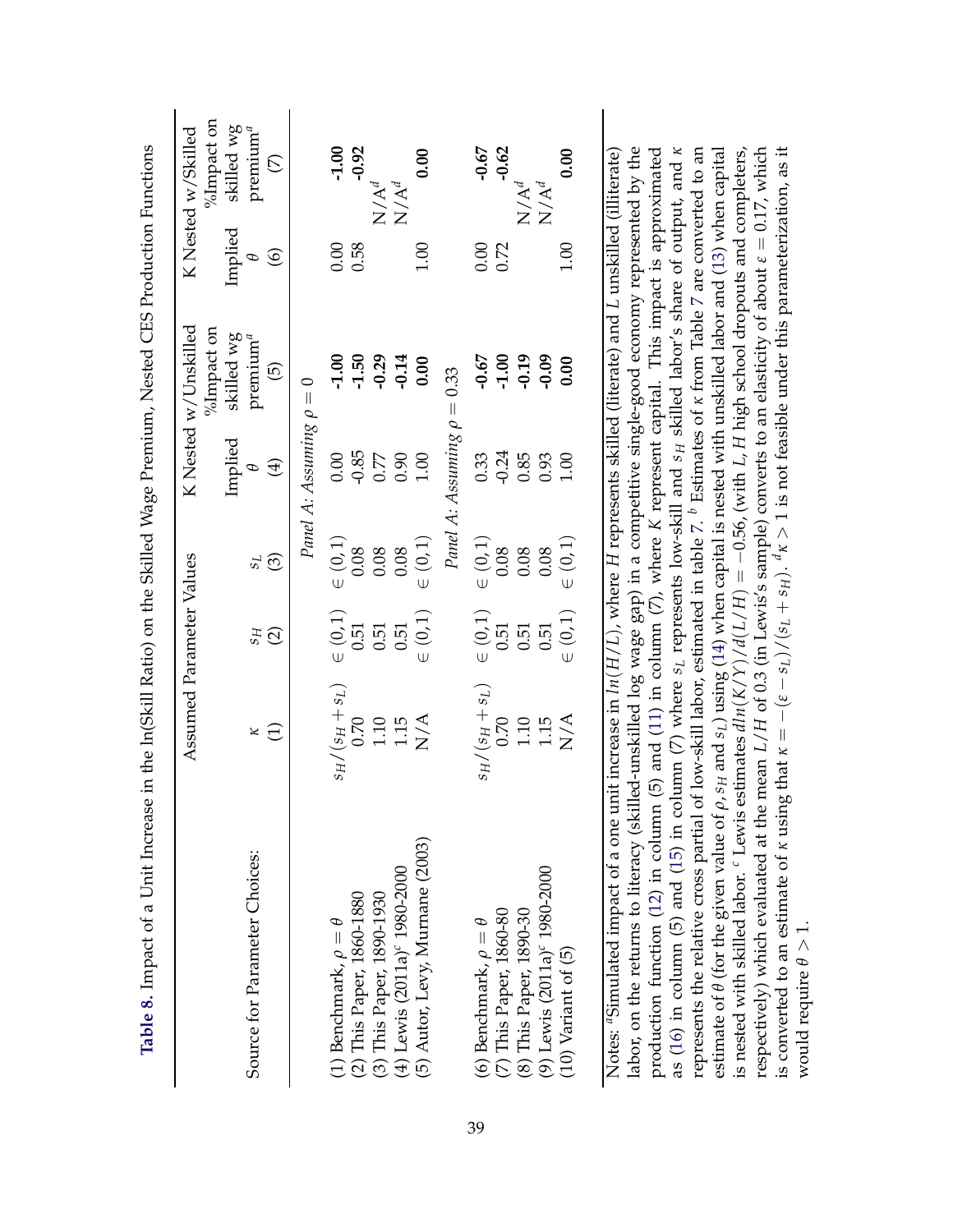|      |                                                                                                                               |                           | Counter-                            | Literate/Not Literate Ratio      | $\%$ Impact on<br>Skilled Rel- | Wage Elas-<br>Table 8             |
|------|-------------------------------------------------------------------------------------------------------------------------------|---------------------------|-------------------------------------|----------------------------------|--------------------------------|-----------------------------------|
| Year | Counterfactual Scenario                                                                                                       | Actual<br>$\widehat{\Xi}$ | Factual<br>$\widehat{\mathfrak{Q}}$ | Gap (in ln)<br>$\widehat{\odot}$ | ative Wage<br>$\bigoplus$      | ticity Used<br>$\widehat{\Theta}$ |
| 1880 | No net immigration 1860-80<br>A. Using 1860-80 Estimated Production Function                                                  | 5.06                      | 4.67                                | $-0.08$                          | 8.15%                          | Row 7, Col 5                      |
| 1900 | B. Using 1890-1930 Estimated Aggregate Production Function<br>Literacy Test Imposed in 1897                                   | 7.94                      | 8.25                                | 0.04                             | $-0.75\%$                      | Row 8, Col 5                      |
| 1910 | Literacy Test Imposed in 1897                                                                                                 | 10.17                     | 12.72                               | 0.22                             | $-4.31\%$                      | Row 8, Col 5                      |
| 1920 | Literacy Test Imposed in 1897                                                                                                 | 13.58                     | 19.18                               | 0.35                             | $-6.65%$                       | Row 8, Col 5                      |
| 1930 | Literacy Test Imposed in 1897                                                                                                 | 21.03                     | 29.76                               | 0.35                             | $-6.69%$                       | Row 8, Col 5                      |
|      | C. Using 1860-80 Estimated Production Function                                                                                |                           |                                     |                                  |                                |                                   |
| 1900 | Literacy Test Imposed in 1897                                                                                                 | 7.94                      | 8.25                                | 0.04                             | $-3.88%$                       | Row 7, Col 5                      |
| 1910 | Literacy Test Imposed in 1897                                                                                                 | 10.17                     | 12.72                               | 0.22                             | $-22.43%$                      | Row 7, Col 5                      |
| 1920 | Literacy Test Imposed in 1897                                                                                                 | 13.58                     | 19.18                               | 0.35                             | $-34.62\%$                     | Row 7, Col 5                      |
| 1930 | Literacy Test Imposed in 1897                                                                                                 | 21.03                     | 29.76                               | 0.35                             | $-34.84%$                      | Row 7, Col 5                      |
|      | Census of Population (Ruggles et. al 2008). Literacy rates computed for all those (both<br>Data source for Skill Ratios: U.S. |                           |                                     |                                  |                                |                                   |
|      | men and women) who were at least age 15. Counterfactual in panel A constructed by adding together natives present             |                           |                                     |                                  |                                |                                   |

| ;                                                  |
|----------------------------------------------------|
|                                                    |
|                                                    |
|                                                    |
|                                                    |
| - 1 - 1 - 1 - 1                                    |
|                                                    |
|                                                    |
| <b>A TIME AND STATES OF THE COLLECTED FOR FIRE</b> |
|                                                    |
|                                                    |
|                                                    |
| í<br>ļ                                             |
|                                                    |
|                                                    |
|                                                    |
|                                                    |
|                                                    |
|                                                    |
|                                                    |
| $-2 - 7 - 7 = 0$                                   |
|                                                    |
|                                                    |
|                                                    |
|                                                    |
|                                                    |
| I                                                  |
|                                                    |
|                                                    |
|                                                    |
| ۱                                                  |
| l                                                  |
| <b>THATLE JO JUNE</b>                              |
|                                                    |
|                                                    |
| r<br>E                                             |

mari and womany with we were a ready ago. The Panels B and C, counterfactuals were constructed by dropping illiterate immigrants who reported a year of immigration after 1897 from the sample. men and women) who were at least age 15. Counterfactual in panel A constructed by adding together natives present in 1880 with immigrants present in 1860. In Panels B and C, counterfactuals were constructed by dropping illiterate immigrants who reported a year of immigration after 1897 from the sample.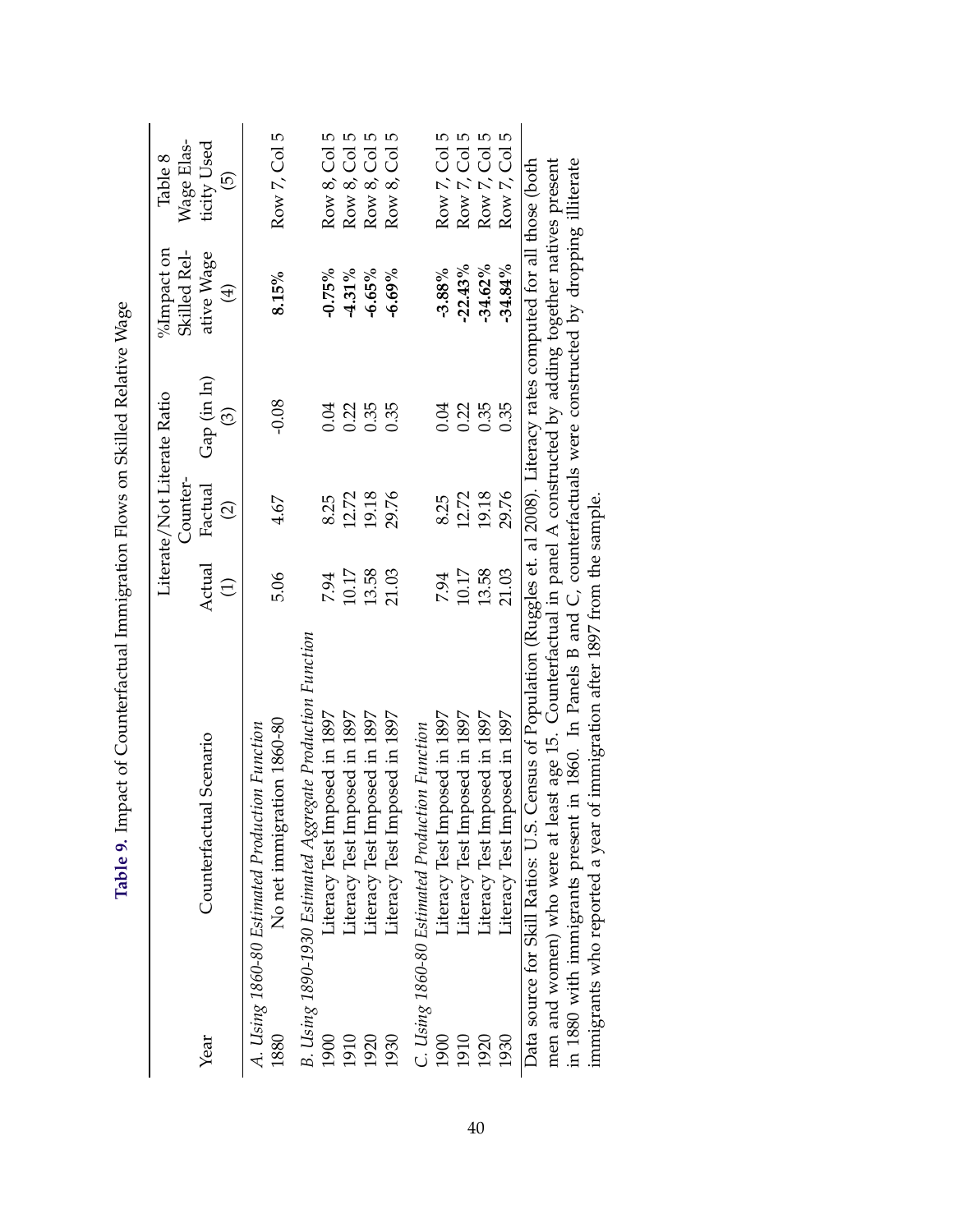# **Online Appendix**

# **A Derivation of Parametric Model**

### **A.1 Deriving Model of Equation (10)**

We know from Equation [\(4\)](#page-9-0) that the impact of the skill ratio on capital intensity will depend on the cross-partial derivatives of the production function. It is relatively straightforward to show that

$$
L\frac{\partial^2 Y}{\partial L \partial K} = (1 - \rho)s_L \frac{\partial Y}{\partial K}
$$
\n(17)

and that

$$
H\frac{\partial^2 Y}{\partial H \partial K} = \frac{\partial Y}{\partial K} \left( (1 - \theta)s_H + \frac{(\rho - \theta)s_L s_H}{1 - s_L} \right) \tag{18}
$$

Combining these, we obtain that *κ* is given by

$$
\kappa = \frac{(1 - \rho)s_L(1 - s_L)}{(1 - \rho)s_L(1 - s_L - s_H) + (1 - \theta)s_H} \tag{19}
$$

Let us turn to the first order conditions for L and H to get wages. They are:

$$
W_L = A \left( \alpha \left( \beta \left( \frac{K}{H} \right)^{\theta} + (1 - \beta) \right)^{\rho/\theta} + (1 - \alpha) \left( \frac{L}{H} \right)^{\rho} \right)^{1/\rho - 1} (1 - \alpha) \left( \frac{L}{H} \right)^{\rho - 1}
$$
(20)

and

$$
W_H = A \left( \alpha \left( \beta \left( \frac{K}{H} \right)^{\theta} + (1 - \beta) \right)^{\rho/\theta} + (1 - \alpha) \left( \frac{L}{H} \right)^{\rho} \right)^{1/\rho - 1} \alpha \left( \beta \left( \frac{K}{H} \right)^{\theta} + (1 - \beta) \right)^{\rho/\theta - 1} (1 - \beta).
$$
\n(21)

$$
\frac{W_H}{W_L} = \frac{\alpha(1-\beta)}{(1-\alpha)} \left( \beta \left( \frac{K}{H} \right)^{\theta} + (1-\beta) \right)^{\rho/\theta - 1} \left( \frac{H}{L} \right)^{\rho - 1}.
$$
 (22)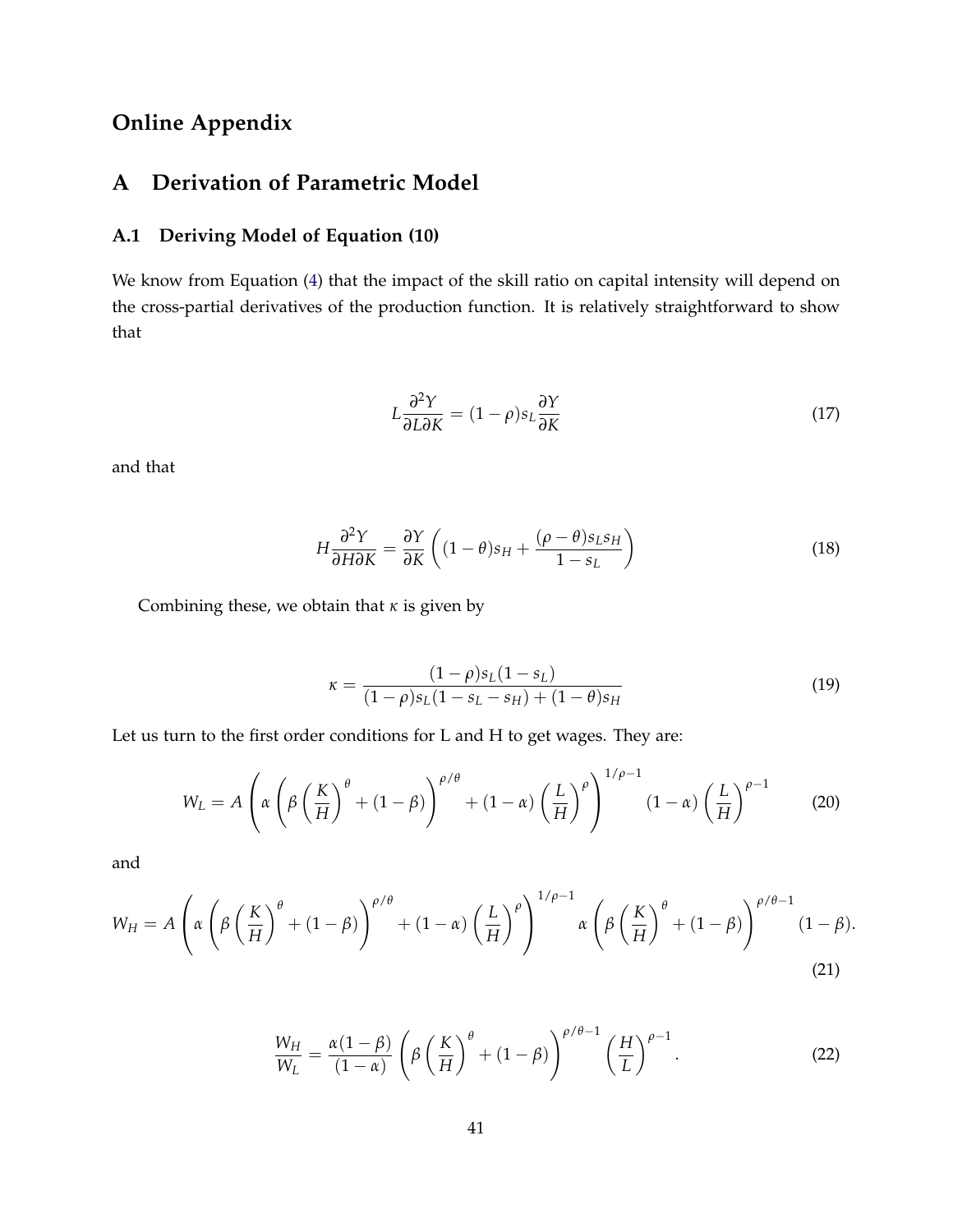This has the log differential form  $d \ln(W_H/W_L) = (\rho - \theta) \frac{1 - s_L - sH}{1 - s_L}$  $\frac{1}{1-s_L}$  d ln(*K*/*H*) + (ρ − 1)*d* ln(*H*/*L*). Substituting in for *d* ln(*K*/*H*) for −*κd* ln(*H*/*L*) produces

$$
\frac{d\ln(W_H/W_L)}{d\ln(H/L)} = (\rho - \theta)(-\kappa)\frac{1 - s_L - sH}{1 - s_L} + \rho - 1.
$$
\n(23)

### **A.2 Derivation Model Version 2**

In this case:

$$
L\frac{\partial^2 Y}{\partial L \partial K} = \frac{(1-\theta)s_L(1-s_H) + (\rho-\theta)s_Hs_L}{1-s_H} \frac{\partial Y}{\partial K}
$$
(24)

and that

$$
H\frac{\partial^2 Y}{\partial H \partial K} = \frac{\partial Y}{\partial K} \left( (1 - \rho)s_H \right) \tag{25}
$$

Combining these, we obtain that *κ* is given by

$$
\kappa = \frac{(1-\theta)s_L - (1-\rho)s_H s_L}{(1-\rho)s_H(1-s_L-s_H) + (1-\theta)s_L} \tag{26}
$$

Going back to the firm's problem, the first order conditions for high and low skill labor are

$$
W_H = A \left( \alpha \left( \beta \left( \frac{K}{L} \right)^{\theta} + (1 - \beta) \right)^{\rho/\theta} + (1 - \alpha) \left( \frac{H}{L} \right)^{\rho} \right)^{1/\rho - 1} (1 - \alpha) \left( \frac{H}{L} \right)^{\rho - 1}
$$
  

$$
W_L = A \left( \alpha \left( \beta \left( \frac{K}{L} \right)^{\theta} + (1 - \beta) \right)^{\rho/\theta} + (1 - \alpha) \left( \frac{H}{L} \right)^{\rho} \right)^{1/\rho - 1} \alpha \left( \beta \left( \frac{K}{L} \right)^{\theta} + (1 - \beta) \right)^{\rho/\theta - 1} (1 - \beta)
$$

so relative wages are

$$
\frac{W_H}{W_L} = \frac{1-\alpha}{\alpha(1-\beta)} \left( \beta \left( \frac{K}{L} \right)^{\theta} + (1-\beta) \right)^{1-\rho/\theta} \left( \frac{H}{L} \right)^{\rho-1}.
$$
 (27)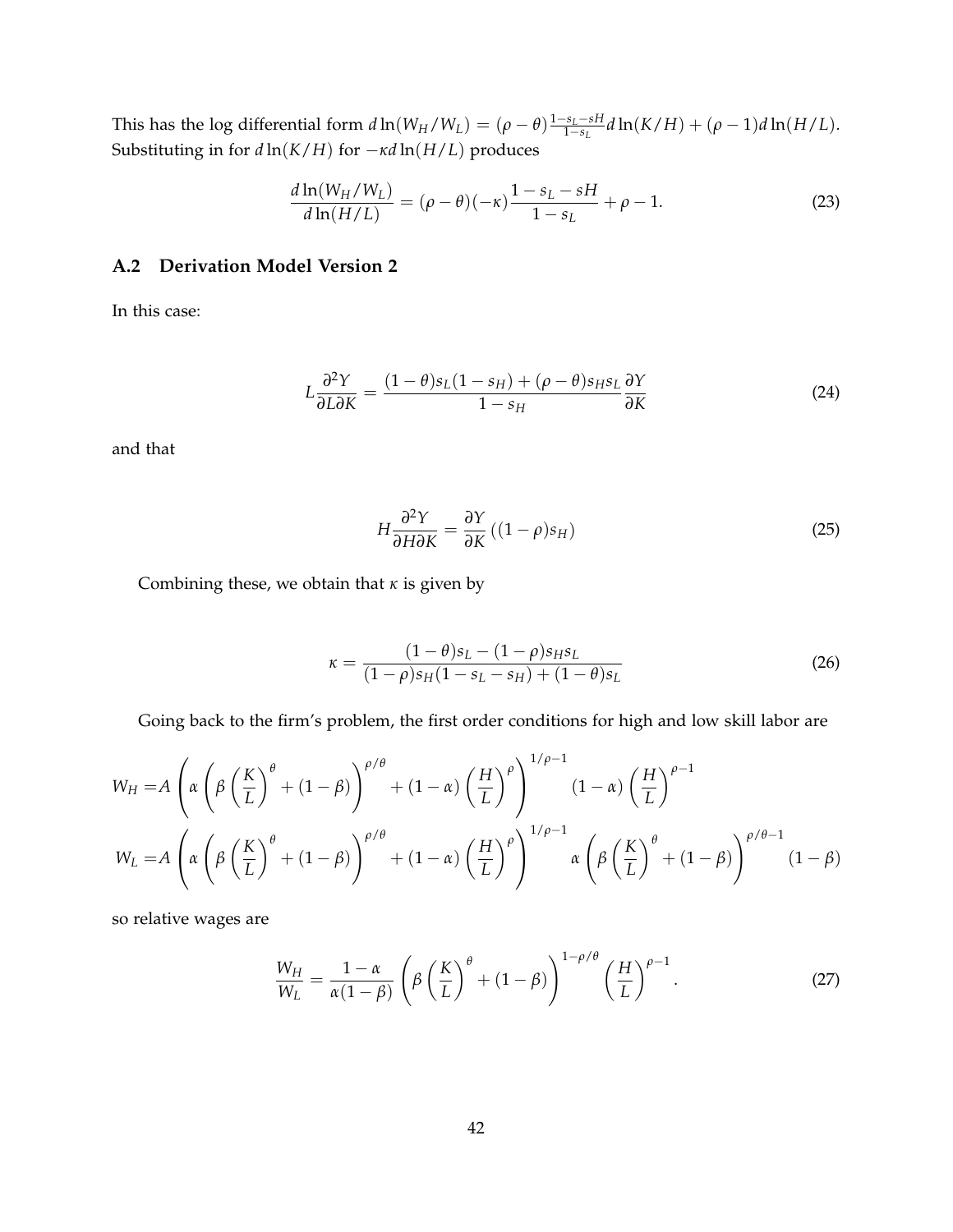Taking the log differential of this expression we obtain

$$
d\ln(W_H/W_L) = (\theta - \rho) \frac{(1 - s_L - s_H)}{1 - s_H} d\ln(K/L) + (\rho - 1) d\ln(H/L)
$$

which, after substituting for  $d \ln(K/L) = (1 - \kappa) d \ln(H/L)$ , becomes

$$
d\ln(W_H/W_L) = \left( (\theta - \rho)(1 - \kappa)\left(\frac{(1 - s_L - s_H)}{1 - s_H} + (\rho - 1)\right) d\ln(H/L) \right) \tag{28}
$$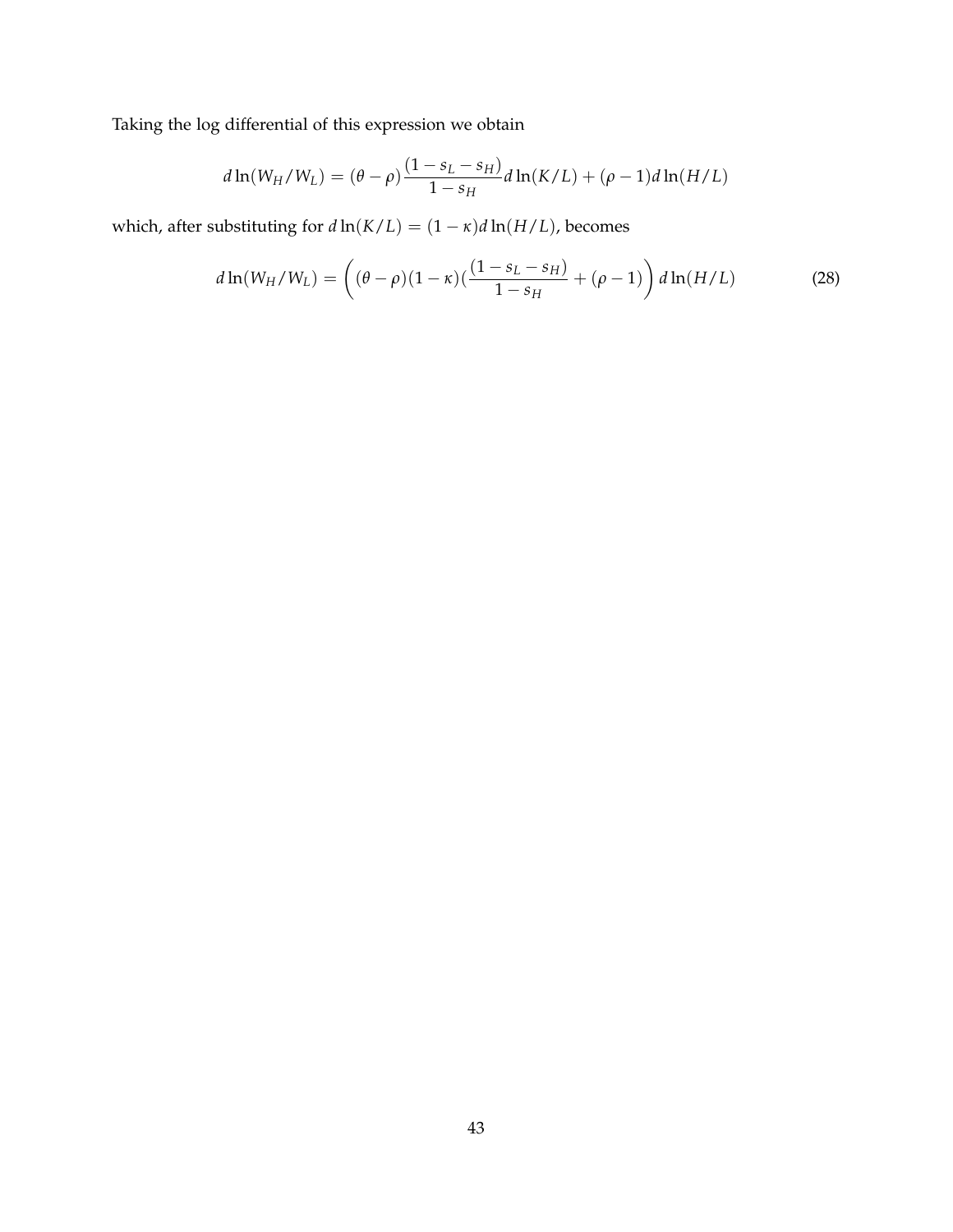### **B Additional Results**

#### **B.1 Restricted First Stage**

<span id="page-46-0"></span>In table [B.1](#page-46-0) we present the first stage regressions which restrict the coefficients to be the same in the early and late period. As is referenced in section [5,](#page-17-0) the predicted values from this are what are actually used in the construction of the instrument interacted with period, following [Wooldridge](#page-32-0) [\(1997\)](#page-32-0).

|                | (1)        | (2)             | (3)        |
|----------------|------------|-----------------|------------|
|                |            | Cut-off in 1880 |            |
| ln(H/L)        | $0.548***$ | $0.543***$      | $0.517***$ |
|                | (0.171)    | (0.167)         | (0.157)    |
| $R^2$          | 0.874      | 0.874           | 0.879      |
|                |            | Cut-off in 1890 |            |
| ln(H/L)        | $0.789***$ | $0.784***$      | $0.765***$ |
|                | (0.166)    | (0.159)         | (0.149)    |
| $R^2$          | 0.874      | 0.875           | 0.879      |
| Fixed Effects: |            |                 |            |
| Year           | Y          | Y               | Y          |
| Area           | Y          | Y               | Y          |
| Industry       | N          | Y               | Y          |
| Ind. x Year    | N          | N               |            |

**Table B.1.** First stage regressions

Outcome is ln(literate/not literate) in the age 15+ population from IPUMS, except 1890, which uses published tabulations of the age 10+ population of the area. Standard errors in parentheses, calculated to be robust to arbitrary error correlation with area. Sample is restricted to industry-years where at least 2 cities in that year reported a given industry. N=37,278. Significance levels: \* 10%, \*\* 5%, \*\*\*1%.

#### **B.2 Alternative adjustment mechanisms**

Our estimates were, in some cases, sensitive to industry mix controls. So we now directly explore whether the change in skill availability within an area altered the industry mix. The difference between our aggregate results and our industry-level results may indicate that there is some change by industry mix but it is difficult to quantify it. We present, in Table [B.2,](#page-48-0) the IV estimates of a regression of the share of low-skill workers employed in each quartile of the distribution of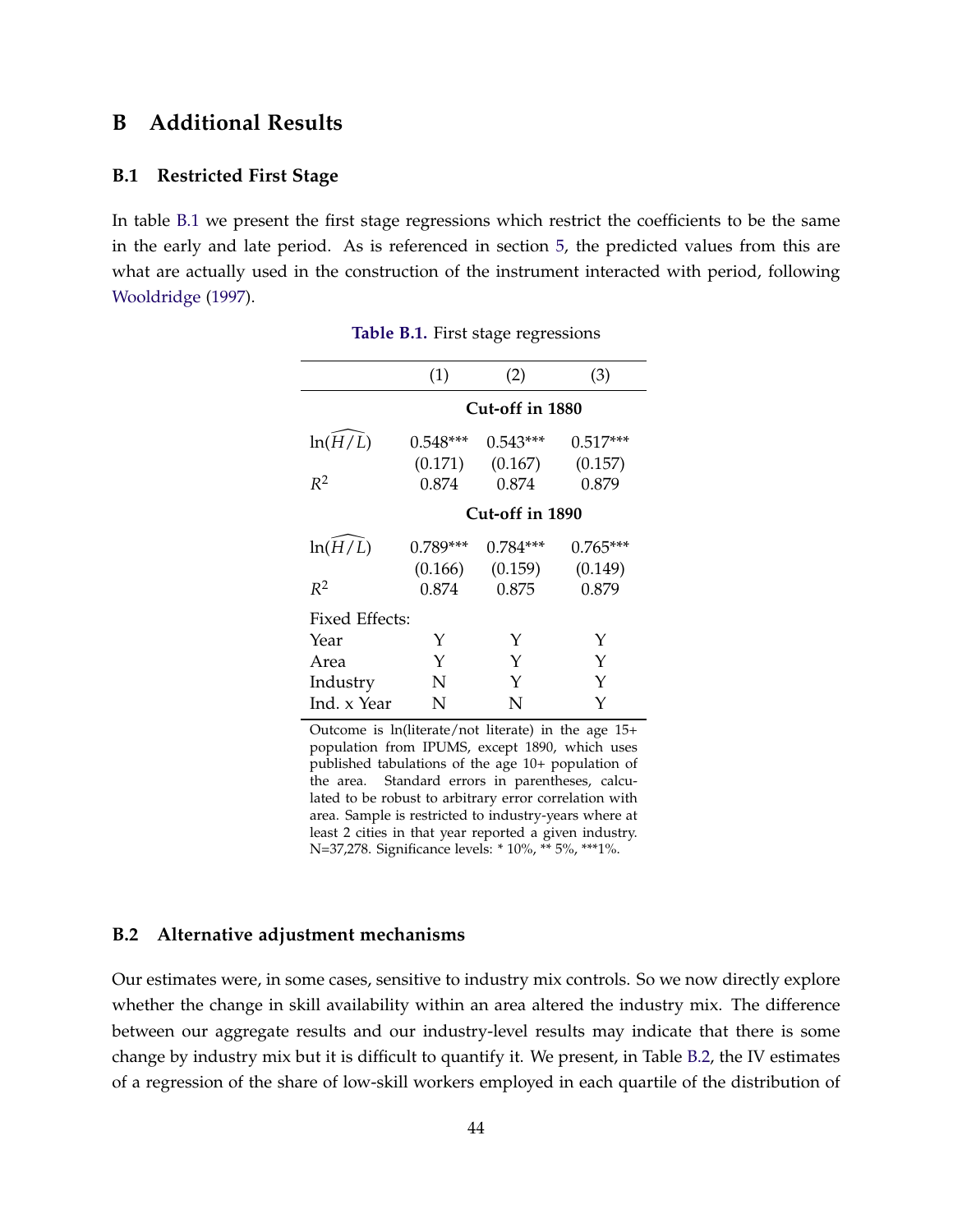firms on the skill ratio in the area. Since these regressions are run by area and not by industry, they only include area and year fixed effects as those in Table [3.](#page-36-0) To measure industry shift, we need to divide our industries in categories as running the share of each industry separately would be too lengthy and difficult to interpret. As a first approximation, we separated industries based on their capital/labor and literate/non-literate workers ratios at the national level in the first year that variable was provided in the data (namely 1860 for  $K/N$  and 1890 for  $H/L$ ).<sup>[42](#page-47-0)</sup>. We find no strong evidence indicating that the aggregate skills ratio influenced significantly industry composition and the allocation of low-skill workers to different industries. We find only one significant coefficient which suggests that industries in the second quartile of the *H*/*L* distribution expanded more in the 1860-1890 period in response to an increase in the local *H*/*L* ratio, at the expense of all other quartiles.

Combining these with the difference in factor intensity of each industry, we find very limited evidence overall that these shifts allowed the economy to absorb the area-level shift in skills availability. What we do here is we multiply the response in terms of size of industry by the factor-ratio in each of these quantiles and sum them up. By dividing that sum by the average factor ratio in the economy, we then obtain what is the change in percent that would have been generated through shifts of industries alone. We find that in all periods, except 1860-1880, taking the coefficients as face value, the change in industry composition would have actually lowered the capital per worker in each county. The estimates range from 5 percent decrease in 1860-1890 to 28 percent decrease in 1890-1930. In 1860-1880, the results would suggest an increase of 17 percent. Given that, if anything, the results we obtain here go in the opposite direction as our estimated impacts at the disaggregated results, this suggest limited role for industry-shift responses. These are simply averages and given the fact that none of the coefficients are significant, should not be perceived as in any way precise. Nevertheless, they suggest little role for the pattern we observe in aggregate to be driven by shifts across industries.

The results for the skill ratio are all extremely small, suggesting that the manufacturing sector did not absorb the change in skill ratios by altering its industry mix. Furthermore, we do not see much evidence of a change as time goes by suggesting that we cannot justify the pattern we identify as time passes.

Overall, these results seem to suggest little role for within-manufacturing sectoral reallocations in response to the skill shock. Finally, while not reported here, we also find that areas which experienced an increase in their skill ratio over the later period did observe a lower growth in manufacturing employment than other areas and the coefficient for the earlier period is positive and not significant.<sup>[43](#page-47-1)</sup>

<span id="page-47-0"></span> $42$ We also used the average value for all years where the information was available with very similar results, available upon request

<span id="page-47-1"></span><sup>43</sup>Results available upon request.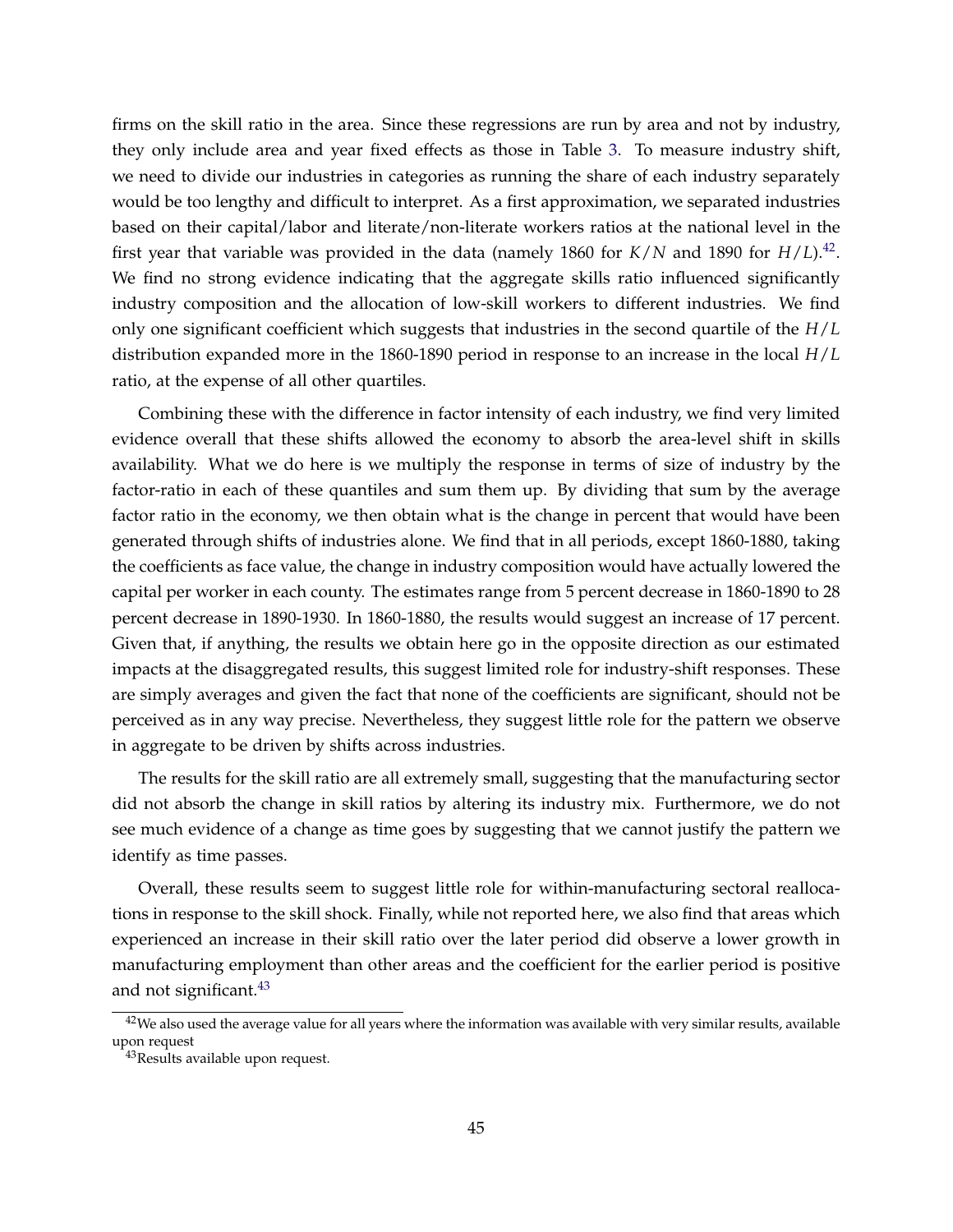|                              |         | Ranked by their $K/L$ |                 |          | Ranked by their $H/L$ |          |
|------------------------------|---------|-----------------------|-----------------|----------|-----------------------|----------|
|                              |         |                       | Cut-off in 1880 |          |                       |          |
| $ln(H/L)$ <sup>*</sup> Early | 0.014   | $-0.113$              | $-0.016$        | $-0.050$ | 0.087                 | $-0.071$ |
|                              | (0.097) | (0.071)               | (0.198)         | (0.063)  | (0.087)               | (0.067)  |
| $ln(H/L)*$ Late              | 0.181   | $-0.055$              | 0.021           | $-0.074$ | 0.161                 | 0.111    |
|                              | (0.178) | (0.162)               | (0.177)         | (0.204)  | (0.161)               | (0.134)  |
| Red. Form F-stat (early)     | 0.014   | 1.029                 | 0.005           | 0.481    | 0.523                 | 1.026    |
| Red. Form F-stat (late)      | 0.917   | 0.140                 | 0.021           | 0.066    | 0.746                 | 0.587    |
|                              |         |                       | Cut-off in 1890 |          |                       |          |
| $ln(H/L)$ <sup>*</sup> Early | 0.017   | $-0.029$              | 0.053           | $-0.022$ | $0.163***$            | $-0.073$ |
|                              | (0.084) | (0.064)               | (0.119)         | (0.057)  | (0.059)               | (0.079)  |
| $ln(H/L)*$ Late              | 0.093   | 0.000                 | $-0.055$        | $-0.055$ | 0.072                 | 0.073    |
|                              | (0.152) | (0.151)               | (0.148)         | (0.171)  | (0.117)               | (0.109)  |
| Red. Form F-stat (early)     | 0.027   | 0.112                 | 0.107           | 0.090    | 3.037                 | 0.474    |
| Red. Form F-stat (late)      | 0.264   | 0.000                 | 0.087           | 0.071    | 0.247                 | 0.316    |
| Average $K/L$ or $H/L$       | 335.006 | 620.050               | 955.658         | 5.627    | 5.749                 | 5.917    |

<span id="page-48-0"></span>**Table B.2.** Impact on industry composition (share of low-skill workers employed)

All outcomes in share of low-skill workers employed in each quartile of the distribution of industries. All regressions include fixed effects by area and by year and are unweighted. Right-hand side variable is ln(literate/not literate) in the age 15+ population except 1890, which uses published tabulations of the age 10+ population of the area. Standard errors in parentheses, calculated to be robust to arbitrary error correlation with area. N=884. Significance levels: \* 10%, \*\* 5%, \*\*\*1%.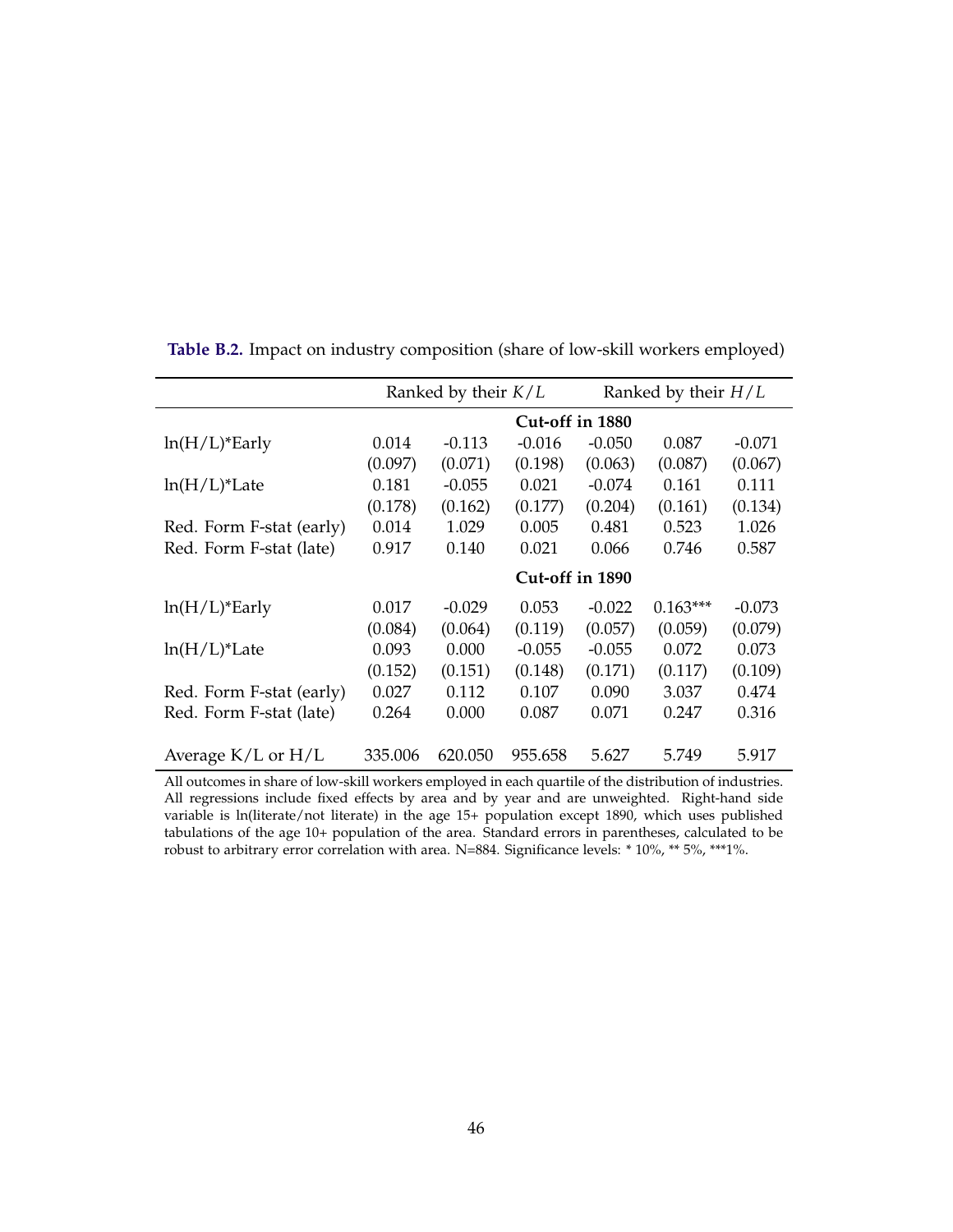We also test whether there is a relation to firm size, which can be considered a proxy of factory and modern production rather than artisan installations. Our instrumental variable estimates suggest that the effect of the skill ratio is more positive in the second half, but none of our estimates is statistically different from  $0.44$  $0.44$ 

<span id="page-49-1"></span>

|                              |            | <b>Ordinary Least Squares</b> |                 |          | <b>Instrumental Variables</b> |          |
|------------------------------|------------|-------------------------------|-----------------|----------|-------------------------------|----------|
|                              | (1)        | (2)                           | (3)             | (4)      | (5)                           | (6)      |
|                              |            |                               | Cut-off in 1880 |          |                               |          |
| $ln(H/L)$ <sup>*</sup> Early | $0.145***$ | $0.148***$                    | $0.141***$      | 0.300    | 0.170                         | 0.237    |
|                              | (0.042)    | (0.034)                       | (0.035)         | (0.247)  | (0.197)                       | (0.210)  |
| $ln(H/L)*$ Late              | 0.036      | 0.047                         | $0.065**$       | 0.553    | 0.324                         | 0.515    |
|                              | (0.034)    | (0.030)                       | (0.027)         | (0.350)  | (0.282)                       | (0.337)  |
| $R^2$                        | 0.158      | 0.369                         | 0.471           | 0.148    | 0.366                         | 0.464    |
| RootMSE                      | 1.232      | 1.069                         | 0.987           | 1.234    | 1.064                         | 0.979    |
|                              |            |                               | Cut-off in 1890 |          |                               |          |
| $ln(H/L)$ *Early             | $-0.039$   | $0.146***$                    | $0.134***$      | $-0.039$ | $-0.025$                      | $-0.062$ |
|                              | (0.208)    | (0.031)                       | (0.030)         | (0.208)  | (0.119)                       | (0.132)  |
| $ln(H/L)*$ Late              | 0.368      | 0.019                         | 0.032           | 0.368    | 0.336                         | 0.364    |
|                              | (0.311)    | (0.044)                       | (0.042)         | (0.311)  | (0.310)                       | (0.328)  |
| $R^2$                        | 0.151      | 0.368                         | 0.470           | 0.151    | 0.364                         | 0.466    |
| RootMSE                      | 1.232      | 1.070                         | 0.989           | 1.232    | 1.066                         | 0.977    |
| Fixed Effects:               |            |                               |                 |          |                               |          |
| Industry                     | N          | Y                             | Y               | N        | Y                             | Y        |
| Ind. x Year                  | N          | N                             | Y               | N        | N                             | Y        |

**Table B.3.** Firm size and skill ratios

All outcomes in logs. All regressions include fixed effects by area and by year and are weighted such that each area-year is given the same weight. Right-hand side variable is ln(literate/not literate) in the age 15+ population (except 1890, which uses published tabulations of the age 10+ population of the area). Standard errors in parentheses, calculated to be robust to arbitrary error correlation with area. Sample is restricted to industry-years where at least 2 cities in that year reported a given industry. N=37,408. Significance levels: \* 10%, \*\* 5%, \*\*\*1%.

#### **B.3 Robustness checks for simulations**

In the simulations in section [6,](#page-23-1) the estimates of *s<sup>H</sup>* and *s<sup>L</sup>* used were calculated from aggregate data assuming that within occupational groups, there are no "return" to literacy, that is, within each of production and non-production status that each worker received the same wage. In fact, to the best of our ability to measure it, the "return" to literacy, that is  $ln(w_H/w_L)$  may have been around 50% over most of the years of our sample. We estimated this using the Iowa

<span id="page-49-0"></span><sup>44</sup>Results are available in Table [B.3.](#page-49-1)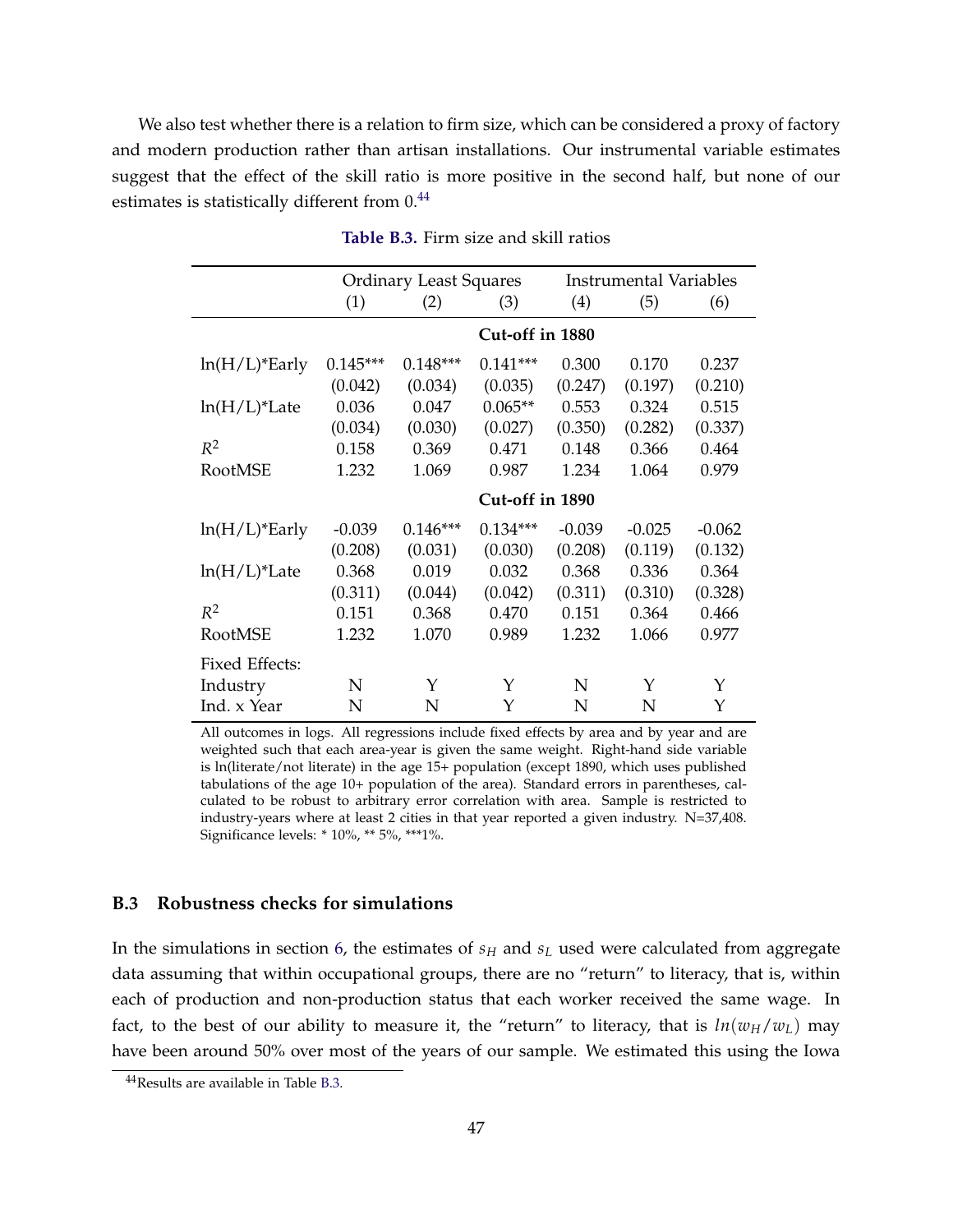Census [\(Goldin and Katz,](#page-30-0) [2010\)](#page-30-0), which has actual data on earnings, and in the U.S. Censuses of Population [\(Ruggles et al.,](#page-32-1) [2010\)](#page-32-1), using 1950 "occupation score" (that is, the mean wages in the person's reported occupation in the 1950 census). We limited to the sample to urban native-born who are at least age 20. Figure [B.1](#page-50-0) shows our estimates of the return to literacy by year. $45$ 

<span id="page-50-0"></span>

**Figure B.1.** Estimates of returns to literacy, by Census year

We are using that  $\phi_H = 0.85$  and  $ln(w_H/w_L) = 0.5$ , which means that that  $H/L = 5.7$  and that the relative wage bills  $\frac{H}{L} \frac{w_H}{w_L}$  $\frac{w_H}{w_L} = e^{0.5} * 5.7 = 9.34$ . Given this, we could think that estimates of *s*<sup>H</sup> and *s*<sup>L</sup> that would be potentially more realistic would be  $s$ <sup>H</sup> = 0.53 and  $s$ <sup>L</sup> = 0.06, which is not that different than what we are using. The results for our estimates of *κ* are robust to these changes; if anything, sensitivity of wage responses to the level of *κ* was shown in in Table [8](#page-41-0) with these alternative share parameters.

<span id="page-50-1"></span><sup>&</sup>lt;sup>45</sup>There is insufficient data to estimate the returns to literacy in Iowa in 1860. Even in the Iowa Census, there are only 116 illiterate individuals who meet our sample criteria.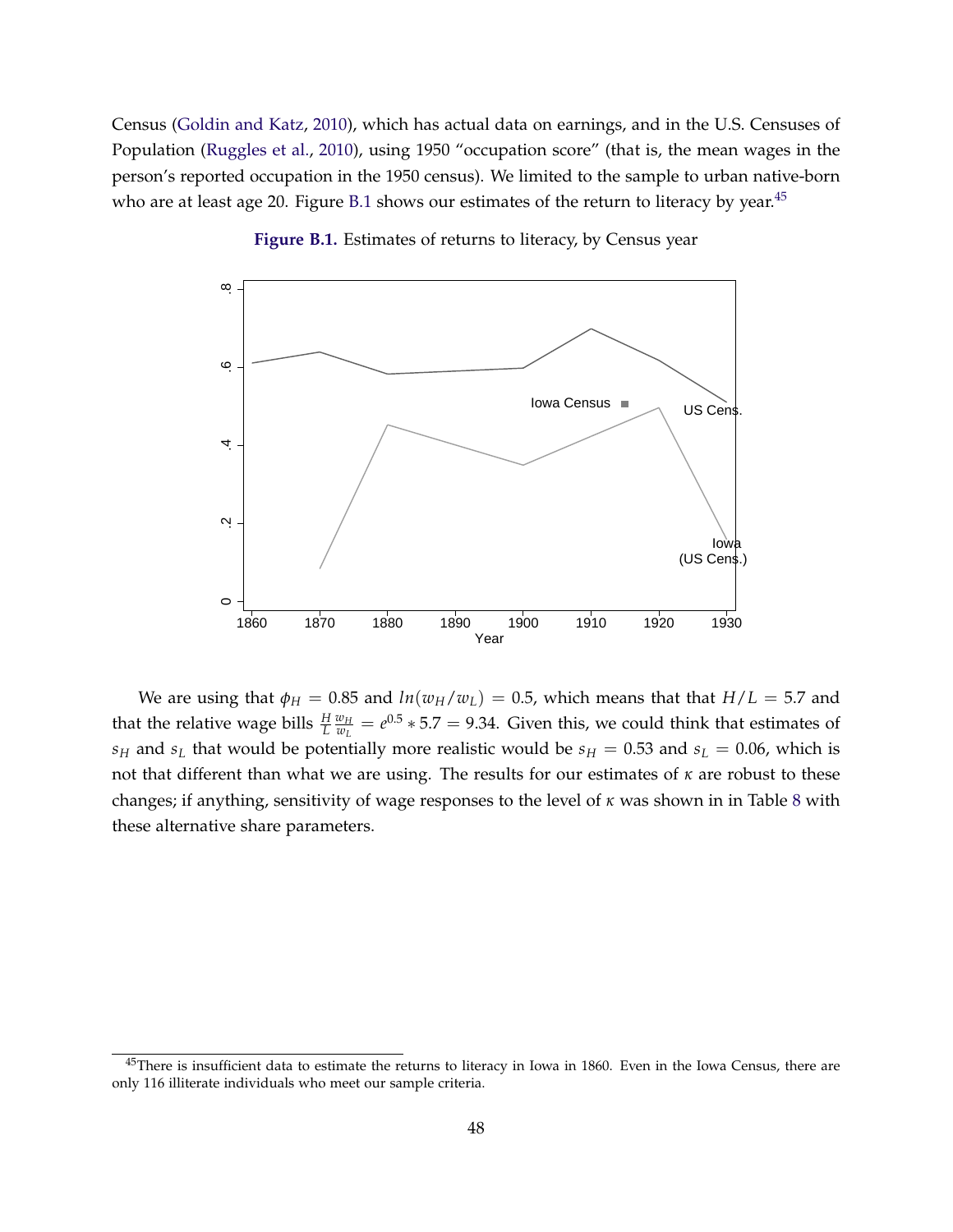### **C Data Appendix**

This section covers some more of the details of the data sources and construction for the manufacturing data, and for the right-hand side variables (literacy ratio and the instrument).

#### **C.1 Data Sources by Decade**

The exact location of the tables used to construct our manufacturing outcomes are shown below.

#### **C.1.1 1870 and covers 1850-1870**

Table VIII(B), pp. 394-408 in [Volume III, 1870 Census.](#page-32-2)

#### **C.1.2 1900 and covers 1880-1900**

Table 1, pp. 3-17 in [Volume VII, 1900 Census.](#page-32-3)

#### **C.1.3 1910**

Table I, pp. 507-517 in [Volume VIII, 1910 Census.](#page-32-4)

#### **C.1.4 1920**

Table 52, pp. 278-295 in [Volume VIII, 1920 Census.](#page-32-5)

#### **C.1.5 1930**

Table 1, pp. 310-322 in [Volume I, 1930 Census.](#page-32-6)

#### **C.2 Imputed Capital Stock**

Table [C.4](#page-52-0) shows the availability of variables in the manufacturing census tabulations by year. Not all variables are tabulated in all available years (even if they were in the underlying surveys). For example, data on capital stocks has always been collected, but was never tabulated after 1920. Employment and value added are always available.

To extend our main outcome to 1930, we used the 1910-1920 samples to run a regression of ln(Capital) on ln(Horsepower), controlling for year, area, and industry effects. From these estimates we imputed that  $ln(capital) = 0.77839346 * ln(Horsepower)$ . The relationship between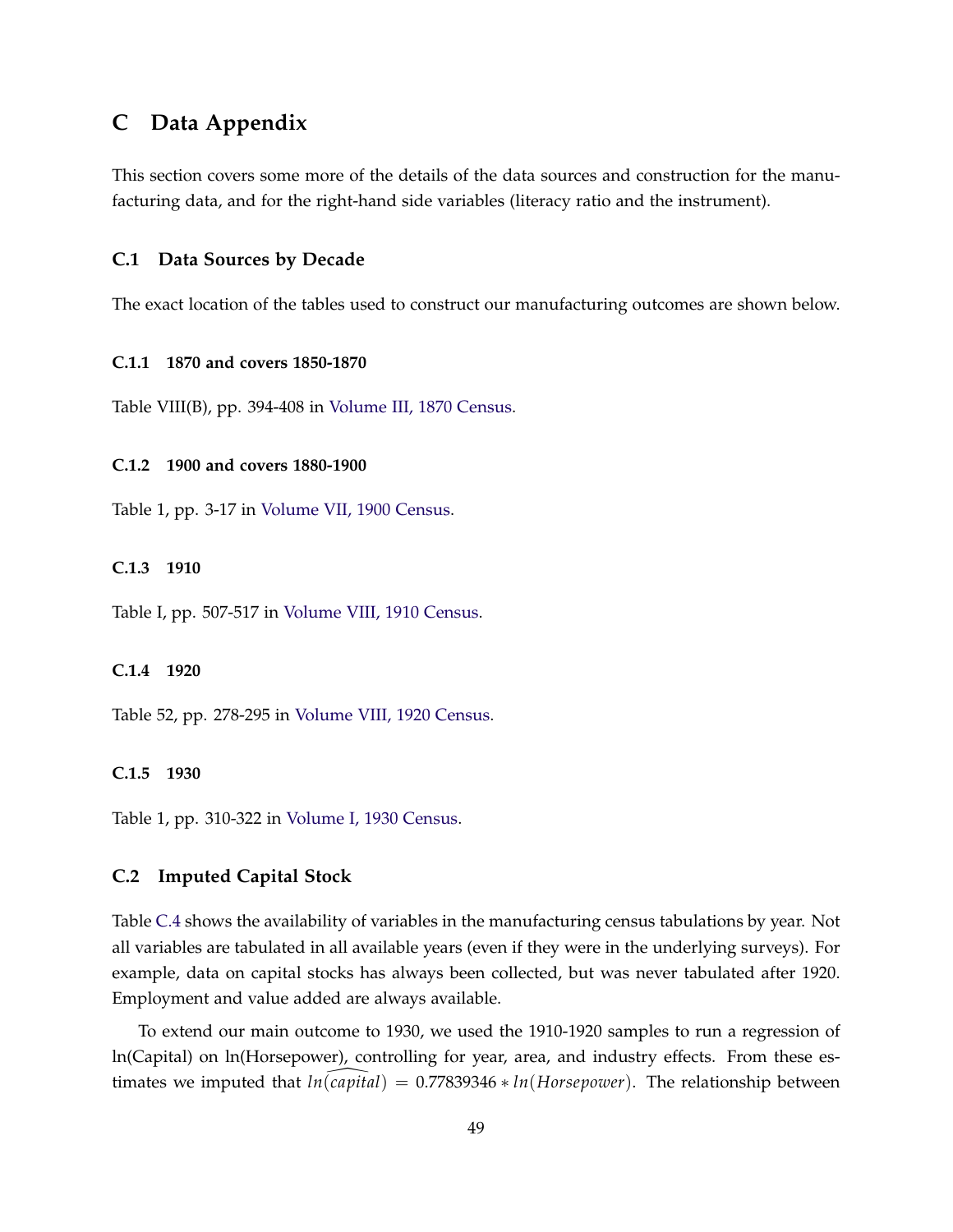| Variables          | Years     |
|--------------------|-----------|
| Capital            | 1860-1920 |
| Value of Machinery | 1890-1900 |
| Horsepower         | 1910-1930 |
| Fuel expenditures  | 1890-1930 |
| Number of Workers  | 1860-1930 |
| Value added        | 1860-1930 |

<span id="page-52-0"></span>**Table C.4.** Manufacturing Variables by Year

horsepower and capital is very strong; the predicted values from 1910 and 1920 from this regression are quite close to the actual values.

Recall that we also examine horsepower variable directly. It represents the horsepower of rated machinery, which is likely closer to the capital variable of interest in terms of replacing manual labor. Unfortunately, the tabulated series on this is quite short, running just 1910-1930. To extend the series backwards, we would like to use the closest variable to it, the value of machinery, which was tabulated 1890 and 1900. So, unfortunately, there is no overlap in the city-level tabulations of these variables from which to do the imputations. To address this, we turn to a 1900 *state* level (aggregate) tabulation which included both the value of machinery and horsepower. The relationship between these two at this level is *horsepower* \ <sup>=</sup> 0.004 <sup>∗</sup> *Machinery*, which was applied to the 1890 and 1900 data to extend the horsepower variable back to 1890.

We also examine fuel expenditures as a third outcome. In each case, the regression outcome variable is the natural log of the capital variable divided by either the number of workers or value added. Horsepower and fuel expenditures only begin in 1890. To get some kind of estimates for the "early" period using these variables, we essentially put in blank cells for 1860 (and just for 1860: there remains no data for 1870 or 1880 in the regressions which use these variables). Specifically, we enter 0.1 for the value of horsepower and fuel expenditures in all 1860 cells. This is motivated by the microdata available for 1860 suggest that fuel expenditures and machinery horsepower in this era was trivial – see [Atack and Bateman](#page-29-0) [\(1999\)](#page-29-0) for a description of these microdata.

#### **C.3 Industry Matches**

Industries were matched across census tabulations using tabulated crosswalks in years in after 1900, and by hand before that. Table [C.5](#page-53-0) gives our final set of industry crosswalks.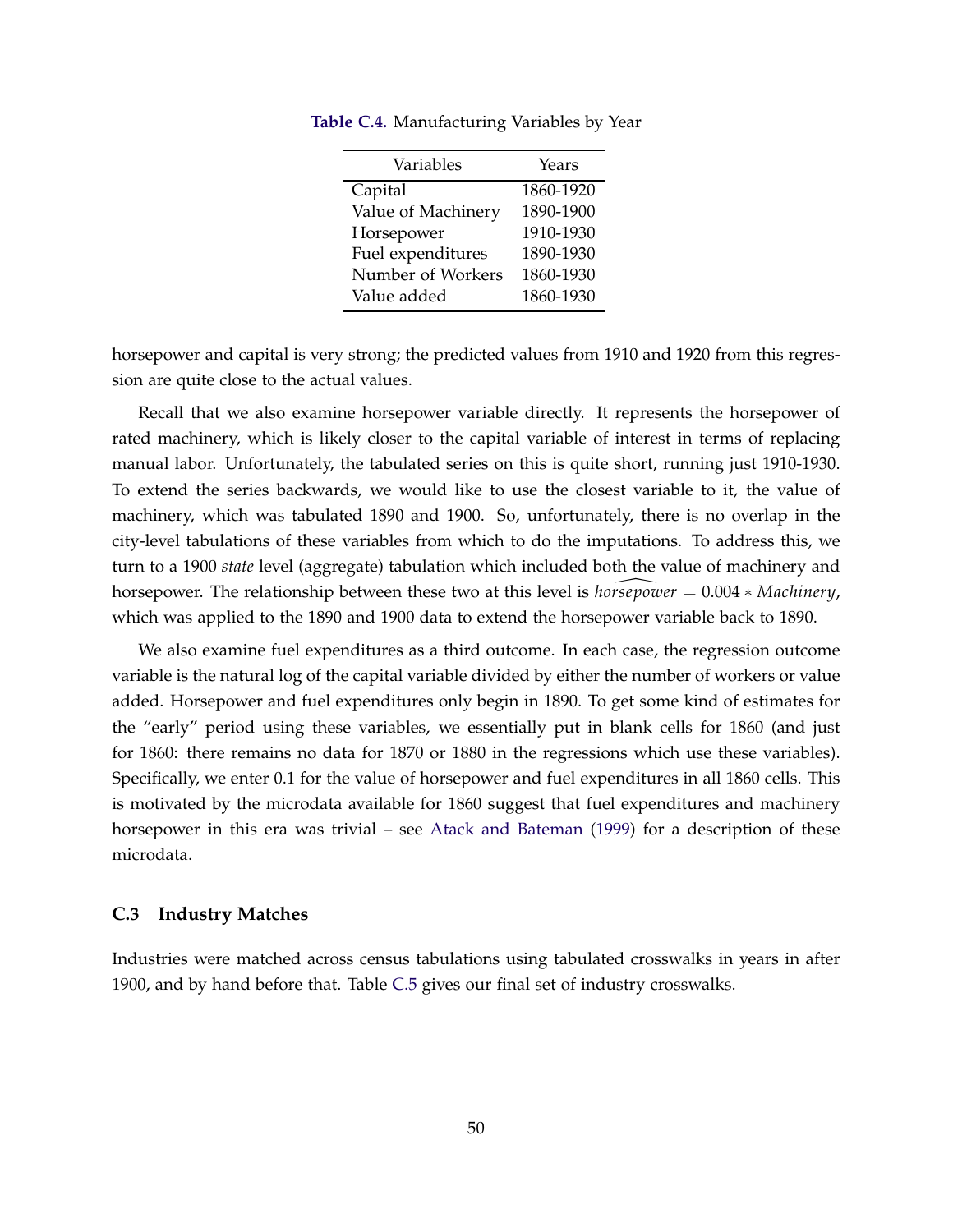#### <span id="page-53-0"></span>Industry "Aggregate" and Census Industries Included **Industry 1** Biscuit, crackers, and pretzels Confectionery and ice cream Meat packed pork Blended and prepared flour made from purchased flour Cooking and other edible fats and oils, not elsewhere classified Meat packing, wholesale Bread and crackers **Cured fish** Cured fish Mustard Bread and other bakery products Feeds, prepared, for animals and fowls Mustard, ground Bread and other bakery products (except biscuit, crackers, and pretzels) Fish and oysters, canned Oysters, canning and preserving Bread, crackers, and other bakery products Fish cured and packed Pickled fruits and vegetables and vegetable sauces and seasonings Candy and other confectionery products Fish, canning and preserving Pickles, preserves, and sauces Canned and dried fruits and vegetables (including canned soups) Food preparations Prepared feeds (including mineral) for animals and fowls Canned fish, crustacea, and mollusks Food preparations animal Preserves and sauces Canning and preserving Food preparations vegetable Preserves, jams, jellies, and fruit butters Canning and preserving, fish Food preparations vermicelli & macaroni Provisions Canning and preserving, fruits and vegetables Food preparations, not elsewhere classified Salad dressings Canning and preserving: Fish, crabs, shrimps, oysters, and clams Food preparations, not elsewhere specified Sausage Canning and preserving: Fruits and vegetables: pickles, jellies, preserves, and sauces Fruits & vegetables, canned & preserved Sausage casings—not made in meat-packing establishments Cereal preparations Fruits and vegetables, canning and preserving Sausage, meat puddings, headcheese, etc., and sausage casings, not made in meat-packing

#### **Table C.5.** Detailed Industry Matching

establishments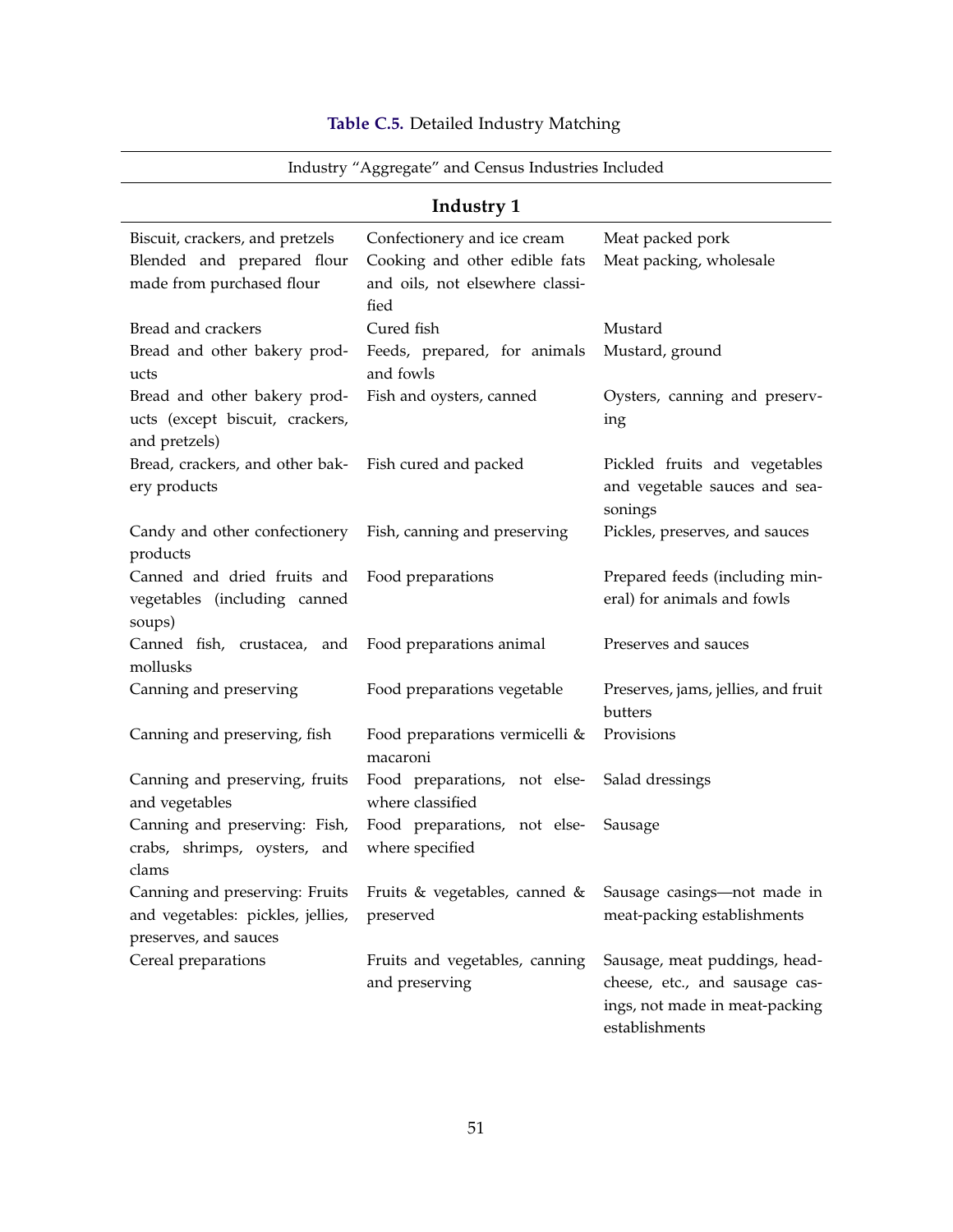| Industry "Aggregate" and Census Industries Included |                                                      |                                                                                                 |  |
|-----------------------------------------------------|------------------------------------------------------|-------------------------------------------------------------------------------------------------|--|
| Chewing gum                                         | Hominy                                               | Sausage, not made in slaughter-<br>ing and meat-packing establish-<br>ments                     |  |
| Coffee and spice, roasting and<br>grinding          | Ice cream                                            | Sausages, prepared meats, and<br>other meat products-not made<br>in meat-packing establishments |  |
| Coffee and spices, ground                           | Ice cream and ices                                   | Slaughtering and meat packing                                                                   |  |
| Coffee and spices, roasted and<br>ground            | Lard, refined                                        | Slaughtering and meat packing,<br>not including retail butchering                               |  |
| Coffee essence of                                   | Macaroni and vermicelli                              | Slaughtering and meat packing,<br>wholesale                                                     |  |
| Coffee roasters                                     | Macaroni, spaghetti, vermicelli,<br>and noodles      | Slaughtering<br>and<br>meat-<br>packing, wholesale                                              |  |
| Coffee roasting                                     | Meat cured and packed (not<br>specified)             | Slaughtering, wholesale, not in-<br>cluding meat packing                                        |  |
| Confectionery                                       | Meat packed beef                                     |                                                                                                 |  |
|                                                     | Industry 2                                           |                                                                                                 |  |
| Poultry dressing and packing,<br>wholesale          | Poultry killing, dressing, and<br>packing, wholesale | Poultry, killing and dressing,<br>not done in slaughtering and<br>meatpacking establishments    |  |
| Industry 3                                          |                                                      |                                                                                                 |  |
| <b>Butter</b>                                       | Cheese                                               | Condensed<br>evaporated<br>and<br>milk                                                          |  |
| Butter, cheese, and condensed<br>milk               | Cheese, butter, and condensed<br>milk                | Creamery butter                                                                                 |  |
|                                                     | Industry 4                                           |                                                                                                 |  |
| Barley, pearl                                       | Flour-mill and gristmill prod-<br>ucts               | Rice flour                                                                                      |  |
| Flour and meal                                      | Flouring and grist mill products                     |                                                                                                 |  |
| and other<br>grain-mill<br>Flour<br>products        | Husks, prepared                                      |                                                                                                 |  |
|                                                     | Industry 5                                           |                                                                                                 |  |
| Rice cleaning                                       | Rice cleaning and polishing                          | Rice, cleaning and polishing                                                                    |  |
|                                                     | Industry 6                                           |                                                                                                 |  |
| Cane-sugar refining                                 | Sugar and molasses refined<br>cane                   | Sugar refining                                                                                  |  |
| Sugar and molasses                                  | Sugar and molasses, refining                         | Sugar, refining, not including<br>beet sugar                                                    |  |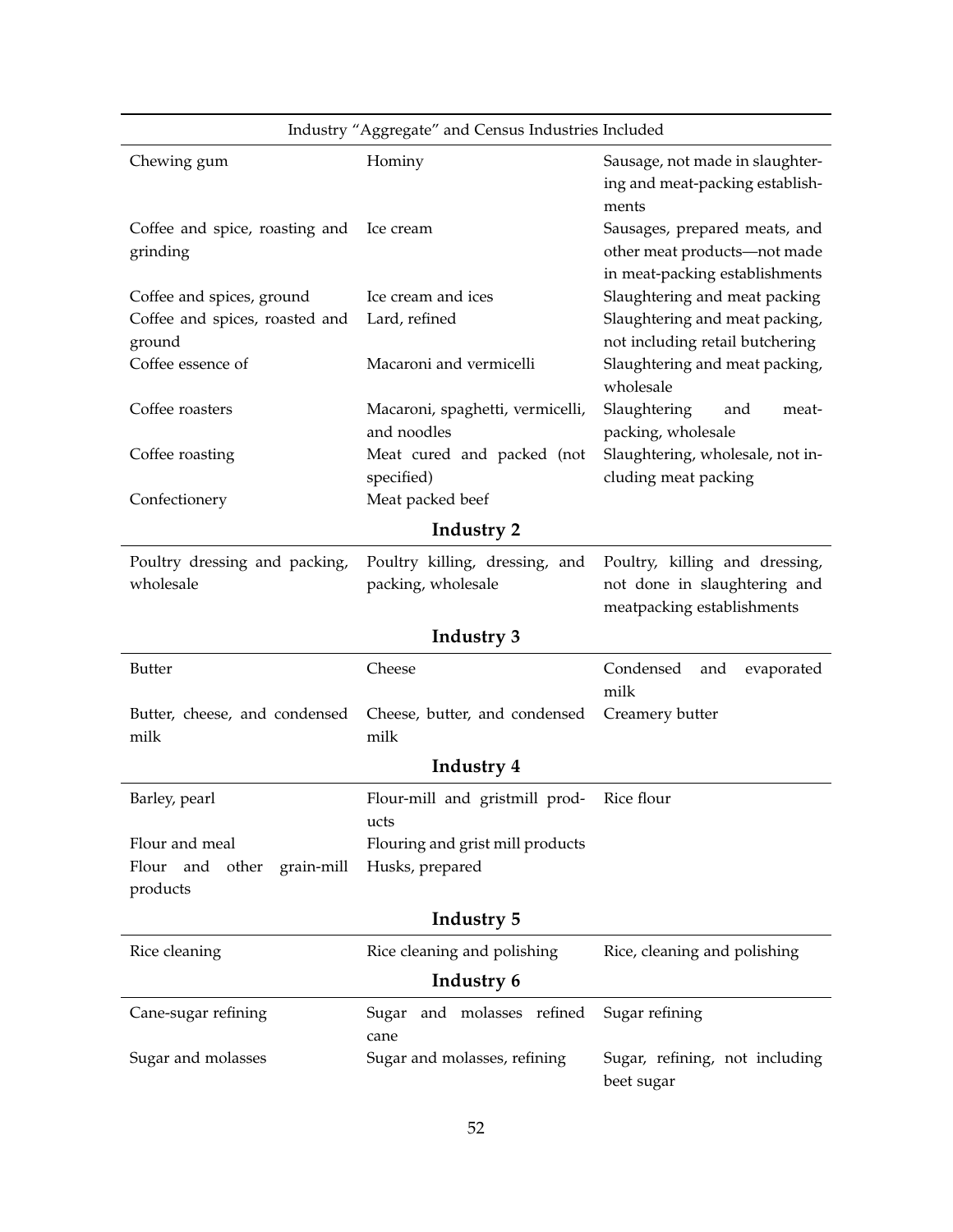| Industry "Aggregate" and Census Industries Included |                                                         |                               |  |
|-----------------------------------------------------|---------------------------------------------------------|-------------------------------|--|
| Sugar and molasses beet and<br>grape                | Sugar molds                                             |                               |  |
|                                                     | <b>Industry 7</b>                                       |                               |  |
| Chocolate                                           | Chocolate and cocoa products,                           |                               |  |
|                                                     | not including confectionery                             |                               |  |
| Chocolate and cocoa products                        | Cocoa                                                   |                               |  |
|                                                     | <b>Industry 8</b>                                       |                               |  |
| Beverages                                           | Mineral water                                           | Water lime                    |  |
| Mineral and soda waters                             | Nonalcohclic beverages                                  |                               |  |
|                                                     | Industry 9                                              |                               |  |
| Liquors bottled                                     | Liquors vinous                                          | Liquors, rectified or blended |  |
| Liquors distilled                                   | Liquors wine                                            | Liquors, vinous               |  |
| Liquors malt                                        | Liquors, distilled                                      | Malt liquors                  |  |
| Liquors rectified                                   | Liquors, malt                                           | Wines                         |  |
|                                                     |                                                         |                               |  |
|                                                     | Industry 10                                             |                               |  |
| Malt                                                | Malt kilns                                              | Small beer                    |  |
|                                                     |                                                         |                               |  |
|                                                     | Industry 11                                             |                               |  |
| Baking and yeast powders                            | Baking powders, yeast, and<br>other leavening compounds | Baking-powders                |  |
| Baking powders and yeast                            | Baking, and yeast cakes and                             | Saleratus                     |  |
|                                                     | powders                                                 |                               |  |
|                                                     |                                                         |                               |  |
| Industry 12                                         |                                                         |                               |  |
| Oleomargarine                                       | Oleomargarine and other butter                          |                               |  |
|                                                     | substitutes                                             |                               |  |
|                                                     |                                                         |                               |  |
|                                                     | Industry 13                                             |                               |  |
| Glucose                                             | Starch                                                  | Sugar and molasses sorghum    |  |
|                                                     | Industry 14                                             |                               |  |
| Cordials and flavoring sirups                       | Flavoring extracts and flavoring                        | Liquors cordials              |  |
|                                                     | sirups                                                  |                               |  |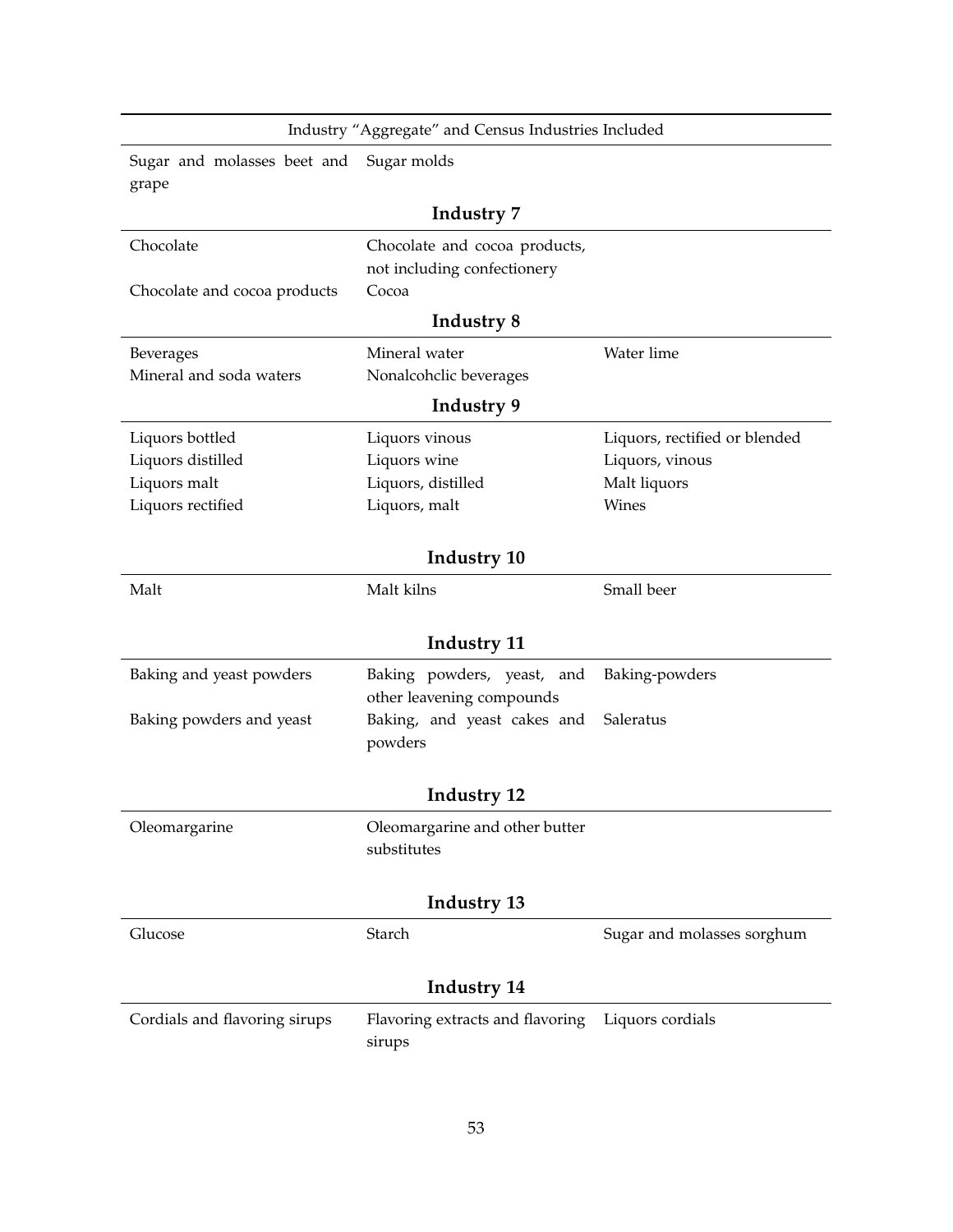|                                                       | Industry "Aggregate" and Census Industries Included             |                                                        |
|-------------------------------------------------------|-----------------------------------------------------------------|--------------------------------------------------------|
| Cordials and sirups                                   | Flavoring extracts and flavoring                                | Molasses, refined                                      |
|                                                       | sirups, not elsewhere classified                                |                                                        |
| Flavoring extracts                                    | Liquor-coloring                                                 | Sirups, other than sorghum                             |
|                                                       | Industry 15                                                     |                                                        |
| Cider                                                 | Vinegar                                                         |                                                        |
| Cider refined                                         | Vinegar and cider                                               |                                                        |
|                                                       | Industry 16                                                     |                                                        |
| Ice                                                   | Ice, (by patented process)                                      | Ice, manufactured                                      |
|                                                       | <b>Industry 17</b>                                              |                                                        |
| Cigarettes                                            | Tobacco and cigars chewing                                      | Tobacco,<br>chewing,<br>smoking,                       |
|                                                       | and smoking, and snuff                                          | and snuff                                              |
| Cigars                                                | Tobacco and cigars cigars                                       | Tobacco, cigars and cigarettes                         |
| Cigars and cigarettes                                 | Tobacco and snuff                                               | Tobacco, cigars, and cigarettes                        |
| Tobacco (chewing and smok-                            | Tobacco manufactures                                            |                                                        |
| ing) and snuff                                        |                                                                 |                                                        |
| Tobacco and cigars                                    | Tobacco, chewing and smoking,                                   |                                                        |
|                                                       | and snuff                                                       |                                                        |
|                                                       | <b>Industry 18</b>                                              |                                                        |
| Cotton braid,<br>thread,<br>lines,<br>twine, and yarn | Cotton lamp-wick                                                | Cotton thread, twine, and yarns                        |
| Cotton broad woven goods                              | Cotton mosquito-netting                                         | Cotton yarn                                            |
| Cotton flannel carding                                | Cotton narrow fabrics                                           | Cotton, cleaning and rehan-<br>dling                   |
| Cotton goods                                          | Cotton pressing                                                 | Cotton, compressing                                    |
| Cotton goods, (not specified)                         | Cotton small wares                                              | Cotton, ginning                                        |
| Cotton goods, including cotton                        | Cotton table-cloths                                             | Lace goods                                             |
| small wares                                           |                                                                 |                                                        |
| Cotton lace                                           | Cotton thread                                                   |                                                        |
|                                                       | <b>Industry 19</b>                                              |                                                        |
| Combs                                                 | Miscellaneous fabricated prod-<br>ucts not elsewhere classified | Silk<br>broad<br>goods-<br>woven<br>contract factories |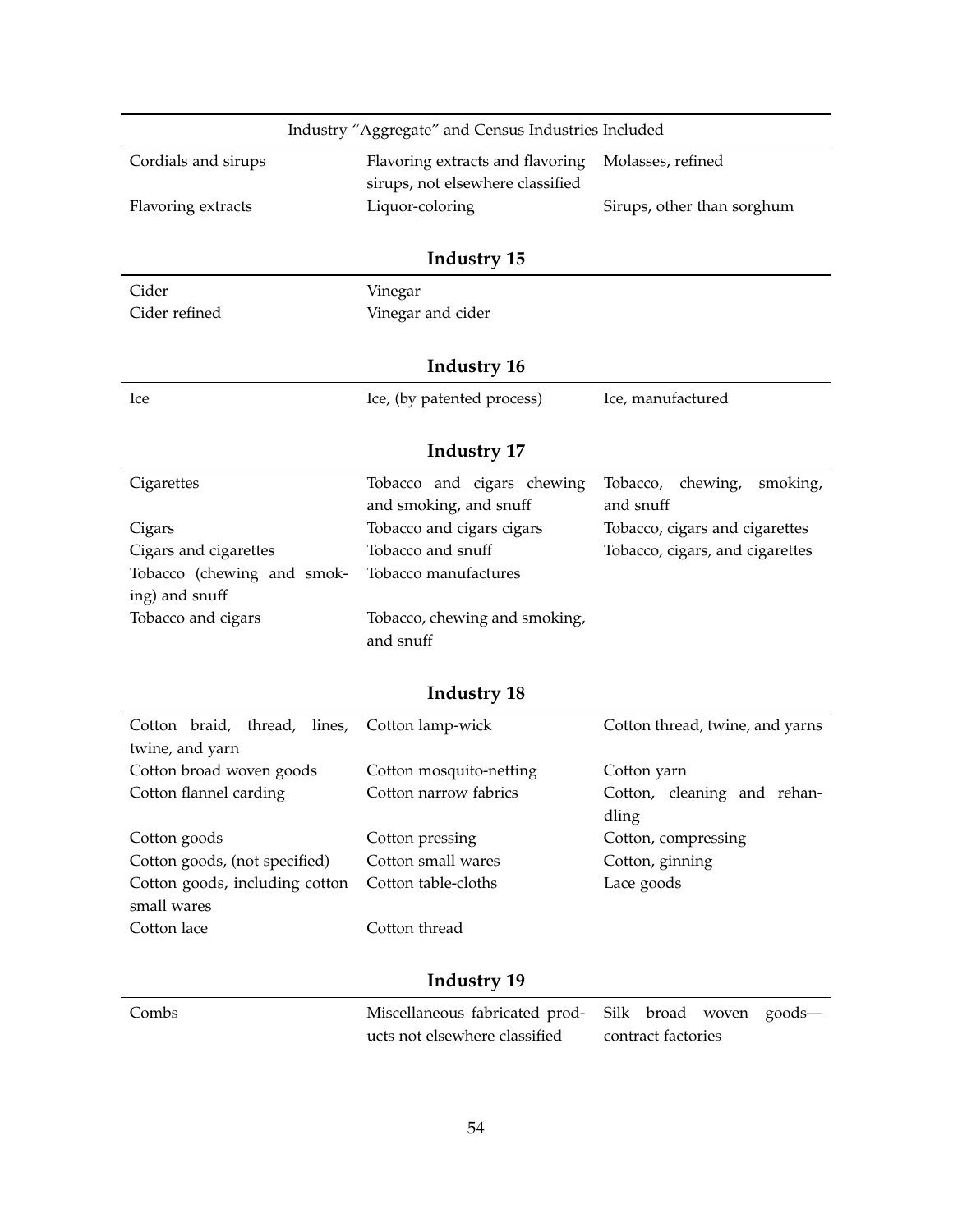|                                  | maustry Aggregate and Census maustries included |                                                   |
|----------------------------------|-------------------------------------------------|---------------------------------------------------|
| Combs and hairpins, not made     | Pins                                            | Silk broad woven<br>$goods$ —                     |
| from metal or rubber             |                                                 | jobbers<br>regular factories or                   |
|                                  |                                                 | engaging contractors                              |
| Combs, shell and other           | Rayon broad woven goods-<br>contract factories  | Silk goods                                        |
| Fancy and miscellaneous arti-    | Rayon broad woven goods-                        | Silk goods (not specified)                        |
| cles, not elsewhere classified   | regular factories or jobbers en-                |                                                   |
|                                  | gaging contractors                              |                                                   |
| Fancy articles                   | Rayon narrow fabrics                            | Silk goods sewing and twist                       |
| Fancy articles, not else where   | Rayon<br>throwing<br>and                        | Silk narrow fabrics                               |
| specified                        | spinning-contract factories                     |                                                   |
| Fancy articles, not elsewhere    | Rayon yarn and thread, spun                     | Silk sewing and twist                             |
| specified                        | or thrown-regular factories or                  |                                                   |
|                                  | jobbers engaging contractors                    |                                                   |
| Fans                             | Rules, ivory and wood                           | Silk throwing and spinning-<br>contract factories |
| Ivory and bone work              | Sewing birds                                    | Theatrical scenery                                |
| Ivory work                       | Silk and fancy goods, fringes,<br>and trimmings | Theatrical scenery and stage<br>equipment         |
| Ivory, shell, and bone work, not | Silk and rayon manufactures                     | Turning ivory and bone                            |
| including buttons, combs, or     |                                                 |                                                   |
| hairpins                         |                                                 |                                                   |
| Ivory, shell, and bone work, not | Silk and silk goods                             |                                                   |
| including combs and hairpins     |                                                 |                                                   |
| Lamp shades                      | Silk and silk goods, including                  |                                                   |
|                                  | throwsters                                      |                                                   |

### Industry "Aggregate" and Census Industries Included

| Artificial and preserved flowers                     | Embroideries,                   | other | than      | Millinery                                               |
|------------------------------------------------------|---------------------------------|-------|-----------|---------------------------------------------------------|
| and plants                                           | Schiffli-machine                |       | products— |                                                         |
|                                                      | contract factories              |       |           |                                                         |
| Artificial feathers and flowers                      | Embroideries, other             |       | than      | Millinery and dressmaking                               |
|                                                      | Schiffli-machine                |       | products— |                                                         |
|                                                      | made in regular factories or by |       |           |                                                         |
|                                                      | jobbers engaging contractors    |       |           |                                                         |
| Artificial feathers, flowers, and                    |                                 |       |           | Embroideries: Schiffli-machine Millinery and lace goods |
| fruits                                               | products                        |       |           |                                                         |
| Artificial flowers                                   | Embroidery                      |       |           | Millinery and lace goods, not                           |
|                                                      |                                 |       |           | elsewhere specified                                     |
| Artificial flowers, feathers and Feathers and plumes |                                 |       |           | Millinery goods                                         |
| plumes                                               |                                 |       |           |                                                         |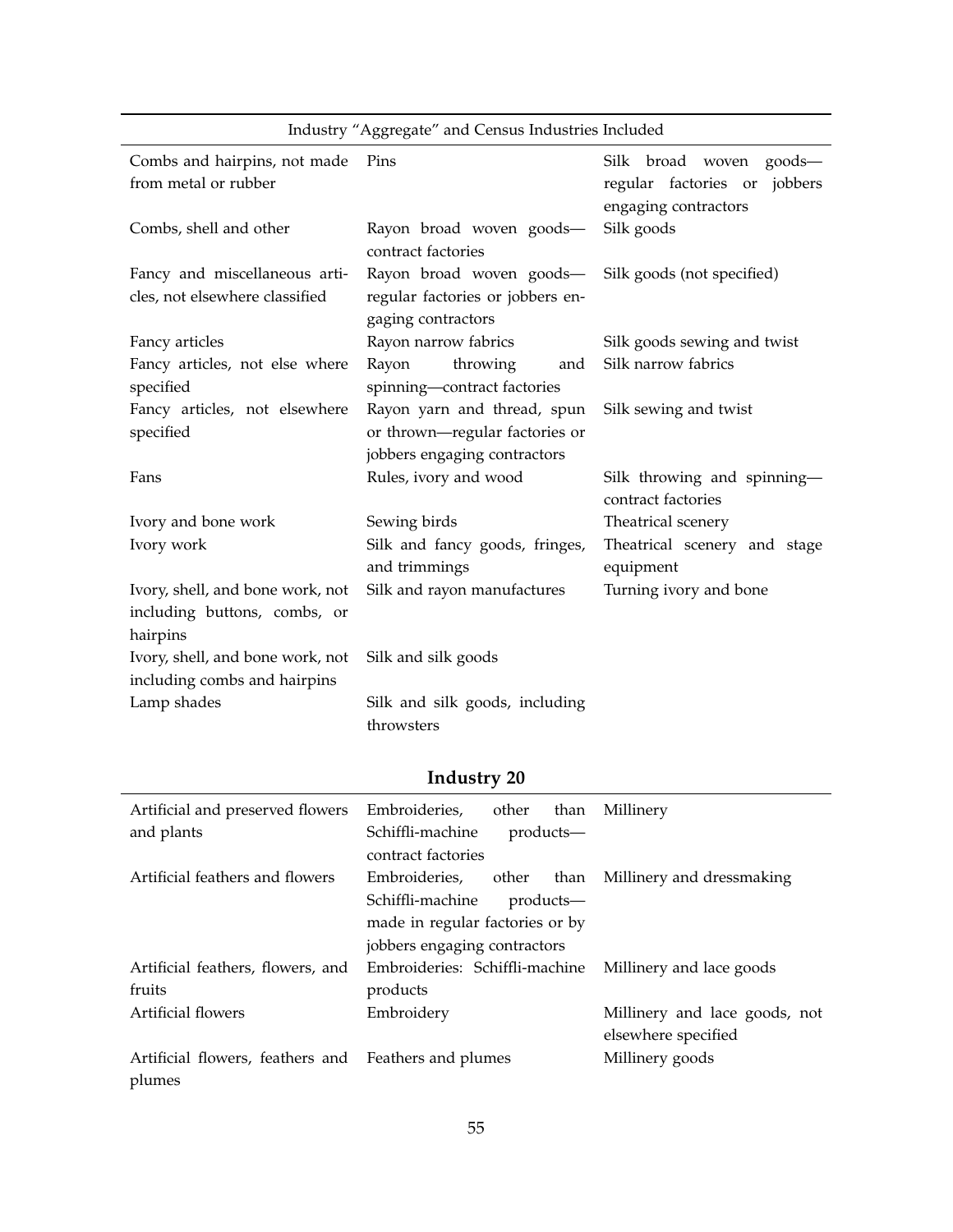| Industry "Aggregate" and Census Industries Included                                                                        |                                                                           |                                                                                                            |
|----------------------------------------------------------------------------------------------------------------------------|---------------------------------------------------------------------------|------------------------------------------------------------------------------------------------------------|
| Belting and hose, rubber                                                                                                   | Feathers, cleaned, dressed, and<br>dyed                                   | Millinery, custom work                                                                                     |
| Belting and hose, woven and<br>rubber                                                                                      | Feathers, plumes, and artificial<br>flowers                               | Raincoats and other waterproof<br>garments (except oiled cotton)                                           |
| Belting and hose, woven, other<br>than rubber                                                                              | Feathers, plumes, and manufac-<br>tures thereof                           | Robes, lounging garments, and<br>dressing gowns                                                            |
| Bleaching straw-goods                                                                                                      | Finishing of men's and boys'<br>hats of fur-felt, wool-felt, and<br>straw | Rubber and elastic goods                                                                                   |
| Boot and shoe findings                                                                                                     | Flowers                                                                   | Rubber goods other than tires,<br>inner tubes, and boots and<br>shoes                                      |
| Boots and shoes, custom work<br>and repairing                                                                              | Fur hats                                                                  | Rubber goods, not elsewhere<br>specified                                                                   |
| Boots and shoes, factory prod-<br>uct                                                                                      | Furnishing goods, men's                                                   | Rubber products not elsewhere<br>classified                                                                |
| Boots and shoes, not including<br>rubber boots and shoes<br>Boots and shoes, rubber                                        | Furnishing goods, men's not<br>elsewhere classified<br>Gloves and mittens | Rubber tires, tubes, and rubber<br>goods, not elsewhere specified<br>Shirts                                |
| Cap fronts                                                                                                                 | Gloves and mittens, cloth                                                 | Straw bonnet bleaching                                                                                     |
| Children's and infants' wear<br>not elsewhere classified-made<br>in inside factories or by jobbers<br>engaging contractors | Gloves and mittens, leather                                               | Straw goods                                                                                                |
| Children's coats-made in con-<br>tract factories                                                                           | Gutta-percha goods                                                        | Straw goods, not elsewhere<br>specified                                                                    |
| Children's coats-made in inside<br>factories or by jobbers engaging<br>contractors                                         | Hair cloth                                                                | Suspenders                                                                                                 |
| Children's<br>dresses-made<br>in<br>contract factories                                                                     | Hat and bonnet blocks                                                     | Suspenders, garters, and elastic<br>woven goods                                                            |
| Children's dresses-made in in-<br>side factories or by jobbers en-<br>gaging contractors                                   | Hat and cap materials                                                     | Trimmings (not made in textile<br>mills) and stamped art goods<br>for embroidering                         |
| Clothing                                                                                                                   | Hat and cap materials, men's                                              | Trimmings (not made in textile<br>mills), stamped art goods, and<br>art needlework-contract facto-<br>ries |

56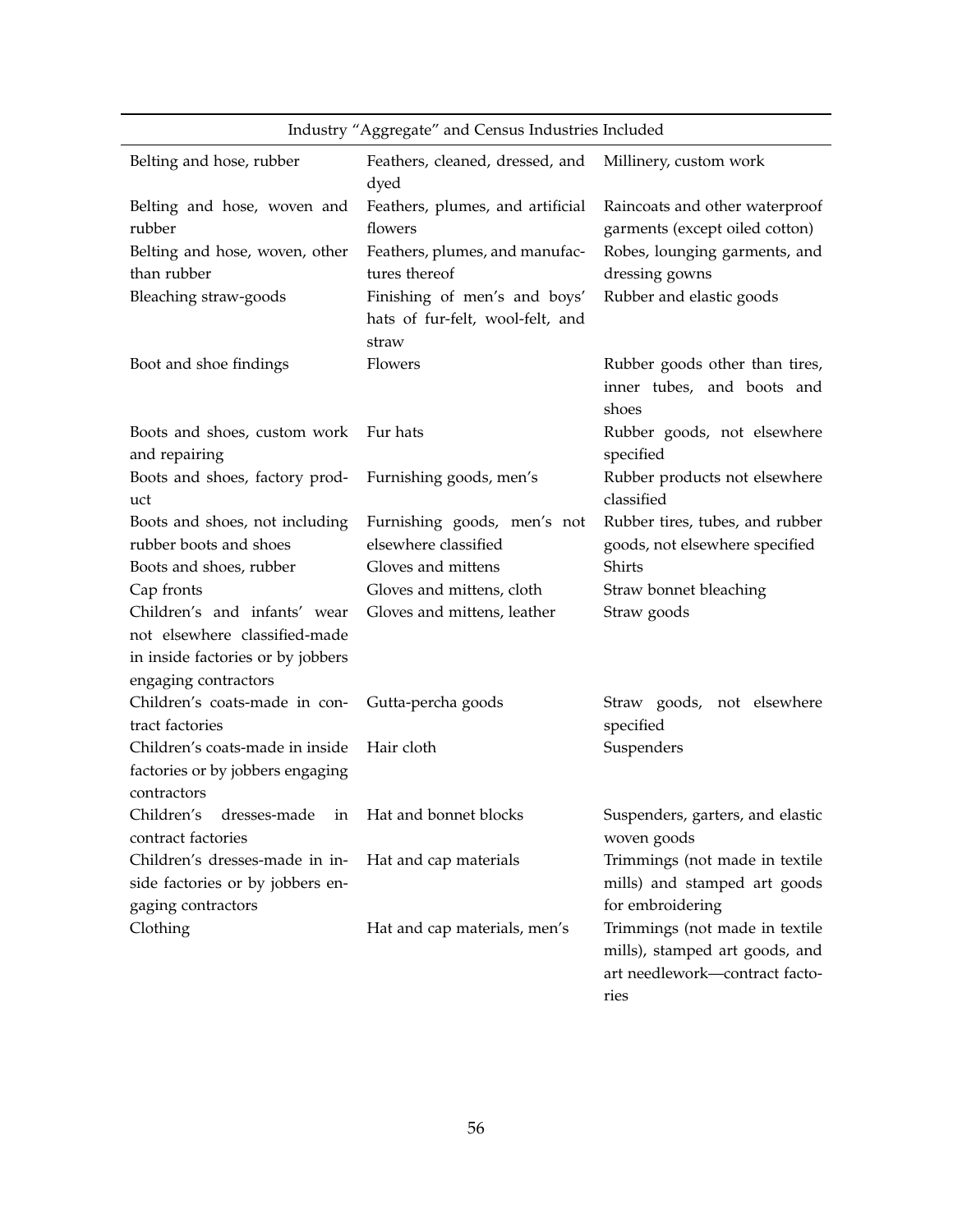|                                                                                              | maustry Aggregate and Census maustries included        |                                                                                                                                                           |
|----------------------------------------------------------------------------------------------|--------------------------------------------------------|-----------------------------------------------------------------------------------------------------------------------------------------------------------|
| Clothing (except work cloth-<br>ing), men's, youths', and boys',<br>not elsewhere classified | Hat and cap materials; trim-<br>mings, etc             | Trimmings (not made in textile<br>mills), stamped art goods, and<br>art needlework-made in reg-<br>ular factories or by jobbers en-<br>gaging contractors |
| Clothing children's                                                                          | Hat and cap, except felt and<br>straw men's            | Trousers<br>(semidress),<br>wash<br>suits, and washable service<br>apparel                                                                                |
| Clothing ladies'                                                                             | Hat bodies                                             | Trusses, bandages, and sup-<br>porters                                                                                                                    |
| Clothing men's                                                                               | Hat materials                                          | Women's and misses' blouses<br>and waists-made in contract<br>factories                                                                                   |
| Clothing men's, custom work Hat tips<br>and repairing                                        |                                                        | Women's and misses' blouses<br>and waists-made in inside fac-<br>tories or by jobbers engaging<br>contractors                                             |
| Clothing men's, factory prod-<br>ucts                                                        | Hats and caps                                          | Women's and misses' clothing,<br>not elsewhere classfied-made<br>in contract factories                                                                    |
| Clothing men's, factory prod-<br>ucts buttonholes                                            | Hats and caps, not including<br>fur hats and wool hats | Women's and misses' clothing,<br>not elsewhere classified-made<br>in inside factories or by jobbers<br>engaging contractors                               |
| Clothing women's                                                                             | Hats and caps, other than felt,<br>straw, and wool     | Women's and misses' dresses<br>(except house dresses)-made<br>in contract factories                                                                       |
| Clothing, leather and sheep-<br>lined                                                        | Hats, fur-felt                                         | Women's and misses' dresses<br>(except house dresses)-made<br>in inside factories or by jobbers<br>engaging contractors                                   |
| Clothing, men's                                                                              | Hats, straw                                            | Women's,<br>children's<br>and<br>infants'<br>underwear<br>and<br>nightwear<br>of<br>cotton<br>and<br>flannelette woven fabrics                            |
| Clothing, men's, buttonholes                                                                 | Hats, straw, men's                                     | children's,<br>Women's,<br>and<br>infants'<br>underwear<br>and<br>nightwear of knitted fabrics                                                            |

Industry "Aggregate" and Census Industries Included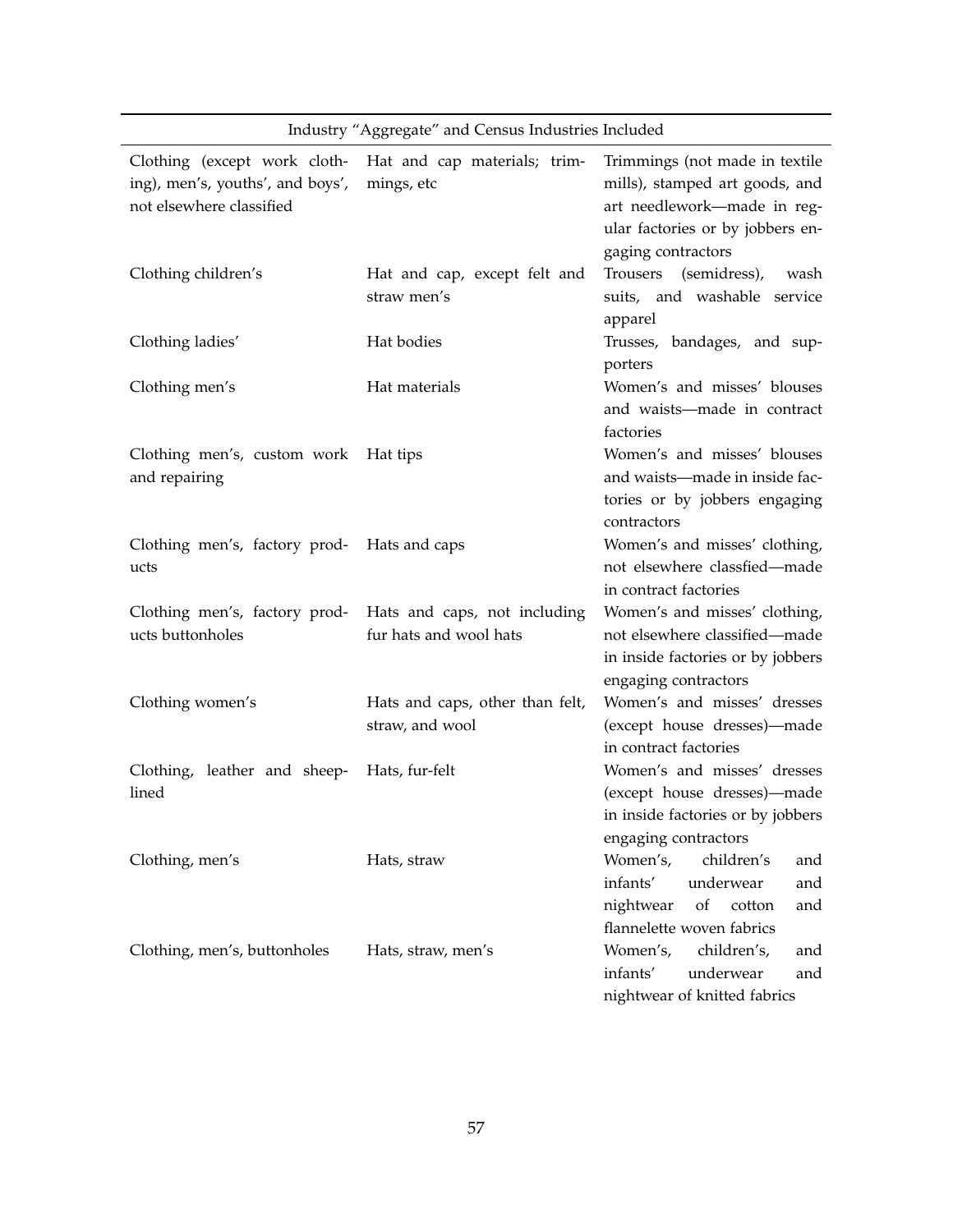|                                                                                                                      | ີີວີີວີ                                                                                                                                    |                                                                                                                                              |
|----------------------------------------------------------------------------------------------------------------------|--------------------------------------------------------------------------------------------------------------------------------------------|----------------------------------------------------------------------------------------------------------------------------------------------|
| Clothing, men's, custom work Hats, wool-felt<br>and repairing                                                        |                                                                                                                                            | Women's, children's,<br>and<br>infants'<br>underwear<br>and<br>nightwear of silk and rayon<br>woven fabrics                                  |
| Clothing, men's, factory prod-<br>uct                                                                                | Hatsand caps, not including<br>wool hats                                                                                                   | Women's, neckwear, scarfs, etc                                                                                                               |
| Clothing, men's, factory prod-<br>uct, buttonholes                                                                   | Hatters' trimmings                                                                                                                         | Wool hats                                                                                                                                    |
| Clothing, men's,<br>including<br>shirts                                                                              | House dresses, uniforms, and<br>aprons-made in contract fac-<br>tories                                                                     | Wool scouring                                                                                                                                |
| Clothing, women's                                                                                                    | House dresses, uniforms, and<br>aprons-made in inside facto-<br>ries or by jobbers engaging con-<br>tractors                               | Woolen and worsted goods                                                                                                                     |
| Clothing, women's, dressmak-<br>ing                                                                                  | India-rubber and elastic goods                                                                                                             | Woolen<br>and<br>worsted<br>manufactures-contract facto-<br>ries                                                                             |
| Clothing,<br>product                                                                                                 | women's, factory India-rubber goods                                                                                                        | Woolen<br>worsted<br>and<br>manufactures-regular<br>fac-<br>tories or jobbers engaging<br>contractors                                        |
| Clothing, women's, not else- Leather gloves and mittens<br>where classified                                          |                                                                                                                                            | Woolen goods                                                                                                                                 |
| Clothing, work<br>(including)<br>sheep-lined and blanket-lined<br>work coats but not including<br>shirts), men's     | Men's and boys' hats and caps<br>(except felt and straw)                                                                                   | Woolen yarn                                                                                                                                  |
| Coats, suits, and skirts (except<br>fur coats)-made in contract fac-<br>tories                                       | Men's and boys' shirts (except<br>work shirts), collars, and night-<br>wear made in inside factories or<br>by jobbers engaging contractors | Woolen, worsted, felt goods,<br>and wool hats                                                                                                |
| Coats, suits, and skirts (except<br>fur coats)-made in inside facto-<br>ries or by jobbers engaging con-<br>tractors | Men's and boys' shirts (except<br>work shirts), collars, and night-<br>wear-made in contract facto-<br>ries                                | Work clothing (except work<br>shirts), sport garments (except<br>leather), and other men's and<br>boys' apparel, not elsewhere<br>classified |
| Collars and cuffs, men's                                                                                             | Men's and boys' suits, coats,<br>and overcoats (except work<br>clothing)—made in contract<br>factories                                     | Work gloves and mittens: cloth,<br>cloth and leather combined                                                                                |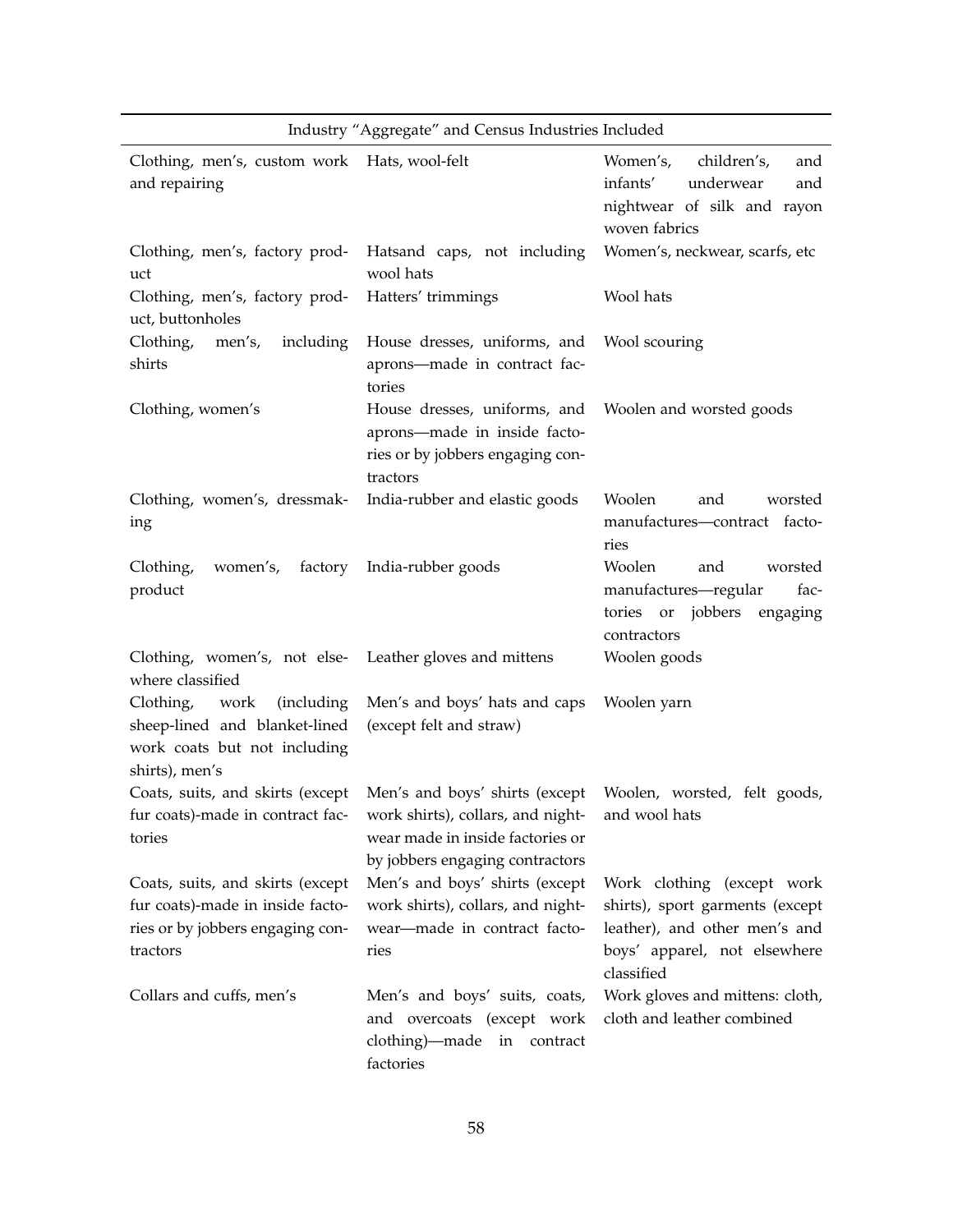| Industry "Aggregate" and Census Industries Included |                                                                                                    |  |
|-----------------------------------------------------|----------------------------------------------------------------------------------------------------|--|
| Collars and cuffs, paper                            | Men's and boys' suits, coats, Work shirts<br>and overcoats (except work                            |  |
|                                                     | clothing)—made in inside fac-<br>tories or by jobbers engaging<br>contractors                      |  |
| Embroideries                                        | Men's neckwear—made in in- Worsted goods<br>side factories or by jobbers en-<br>gaging contractors |  |

| Bleaching and dyeing | Dyeing and finishing cotton, Printing cotton and woolen |                  |
|----------------------|---------------------------------------------------------|------------------|
|                      | rayon, silk, and linen textiles                         | goods            |
| Calico-printing      | Dyeing and finishing textiles                           | Satinet printing |
| Dyeing and bleaching | Dyeing and finishing textiles,                          | Whiting          |
|                      | exclusive of that done in textile                       |                  |
|                      | mills                                                   |                  |
| Dyeing and cleaning  | Dyeing and finishing woolen                             |                  |
|                      | and worsted                                             |                  |

# **Industry 22**

| Hosiery                | Hosiery-seamless | Knitted outerwear (except knit |
|------------------------|------------------|--------------------------------|
|                        |                  | gloves)—contract factories     |
| Hosiery and knit goods | Knit goods       | Knitted outerwear (except knit |
|                        |                  | gloves)—regular factories or   |
|                        |                  | jobbers engaging contractors   |
| Hosiery-full-fashioned | Knitted cloth    | Knitted underwear              |
|                        |                  |                                |

### **Industry 23**

| Cloth sponging and miscella- Cloth, sponging and refinishing |  |
|--------------------------------------------------------------|--|
| neous special finishing                                      |  |
| Cloth sponging and refinishing Cloth-finishing               |  |

| Carpets                                   | Carpets rag | Mats and matting |
|-------------------------------------------|-------------|------------------|
| Carpets and rugs, other than Carpets, rag |             | Mats and rings   |
| rag                                       |             |                  |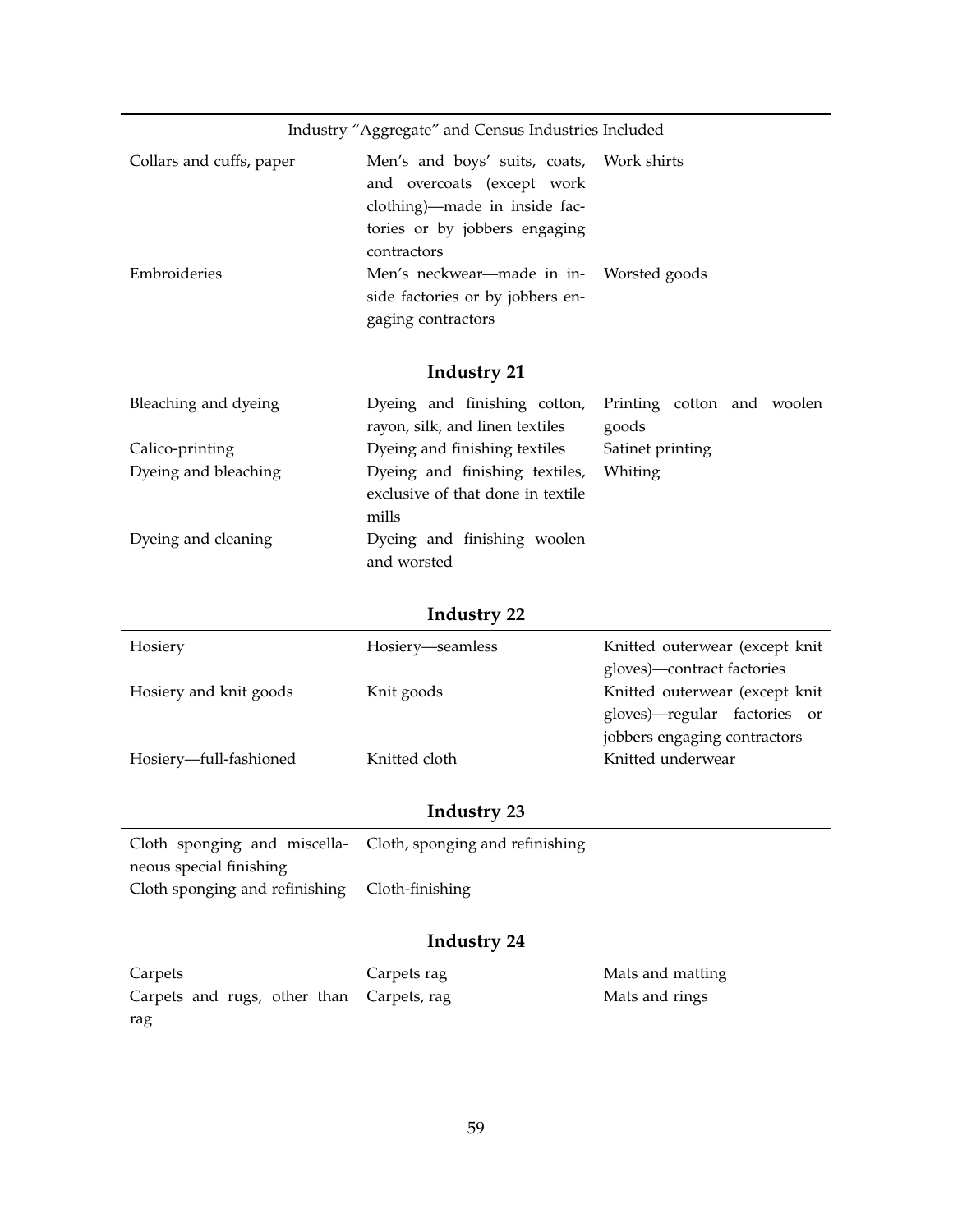|                                                      | Industry "Aggregate" and Census Industries Included                                                                                 |                                                 |  |  |
|------------------------------------------------------|-------------------------------------------------------------------------------------------------------------------------------------|-------------------------------------------------|--|--|
| Carpets other than rag                               | Carpets, rugs, and mats made<br>from such materials as paper<br>fiber, glass, jute, flax, sisal, cot-<br>ton, cocoa fiber, and rags | Mats and rugs                                   |  |  |
|                                                      | Industry 25                                                                                                                         |                                                 |  |  |
| Oil floor cloth                                      | Oil floor-cloth                                                                                                                     | Oilcloth, floor                                 |  |  |
|                                                      | Industry 26                                                                                                                         |                                                 |  |  |
| Felting                                              | Haircloth                                                                                                                           |                                                 |  |  |
|                                                      | <b>Industry 27</b>                                                                                                                  |                                                 |  |  |
| Batting, padding, and wadding:<br>upholstery filling | Upholstering materials                                                                                                              | Upholstery                                      |  |  |
| Cotton batting and wadding                           | Upholstering<br>materials,<br>not<br>elsewhere specified                                                                            | Upholstery materials                            |  |  |
|                                                      | <b>Industry 28</b>                                                                                                                  |                                                 |  |  |
| Cotton waste                                         | Processed waste and recovered<br>wool fibers-regular factories<br>or jobbers engaging contractors                                   | Waste                                           |  |  |
| Oakum                                                | Shoddy                                                                                                                              |                                                 |  |  |
|                                                      | Industry 29                                                                                                                         |                                                 |  |  |
| Artificial leather and oilcloth                      | Oil cloth, silk                                                                                                                     |                                                 |  |  |
| Oil and enameled cloth                               | Oilcloth, enameled                                                                                                                  |                                                 |  |  |
| <b>Industry 30</b>                                   |                                                                                                                                     |                                                 |  |  |
| Bagging                                              | Coach lace                                                                                                                          | Jute goods                                      |  |  |
| Bagging, flax, hemp, and jute                        | Cordage                                                                                                                             | Jute goods (except felt)                        |  |  |
| <b>Bags</b>                                          | Cordage and twine                                                                                                                   | Linen goods                                     |  |  |
| Bags other than paper                                | Cordage and twine and jute                                                                                                          | Paper bags                                      |  |  |
|                                                      | and linen goods                                                                                                                     |                                                 |  |  |
| Bags paper                                           | Cotton bags                                                                                                                         | Paper bags, except those made<br>in paper mills |  |  |
| Bags, other than paper                               | Cotton cordage                                                                                                                      | Textile bags-not made in tex-<br>tile mills     |  |  |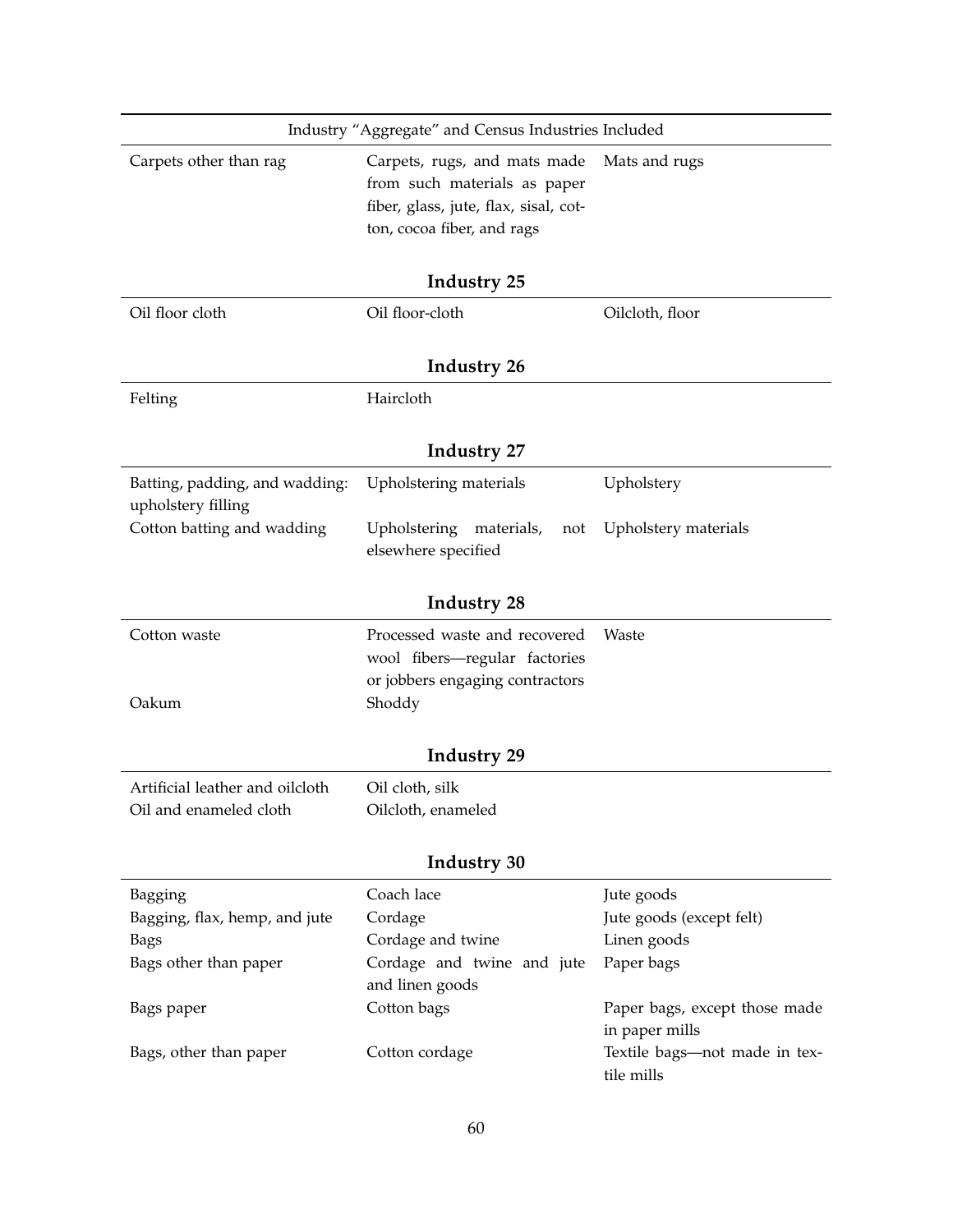| Industry "Aggregate" and Census Industries Included                                  |           |               |  |
|--------------------------------------------------------------------------------------|-----------|---------------|--|
| Bags, other than paper, not in- Filter bags<br>cluding bags made in textile<br>mills |           | Thread, linen |  |
| Bags, other than paper, not Flax and linen goods<br>made in textile mills            |           | Webbing       |  |
| Bags, paper                                                                          | Hemp hose |               |  |
| Bags, paper, exclusive of those Jute and jute goods                                  |           |               |  |
| made in paper mills                                                                  |           |               |  |

| Corsets                     | Hoop-skirts and corsets |
|-----------------------------|-------------------------|
| Corsets and allied garments | Skirt-supporters        |

# **Industry 32**

| Bellows                                          | Pocket-books                                              | Trunks and valises              |
|--------------------------------------------------|-----------------------------------------------------------|---------------------------------|
| Belt clasps and slides                           | Pocket-books, portemonnaies,                              | Trunks carpet-bags, and valises |
|                                                  | and wallets                                               |                                 |
| Belts (apparel), regardless of                   | Pocketbooks, purses, and card Trunks, suitcases, and bags |                                 |
| material                                         | cases                                                     |                                 |
| Belts, children's                                | Razor-strops                                              | Trunks, valises, and satchels   |
| Leather goods                                    | Saddlery and harness                                      | Whips                           |
| Leather goods not elsewhere                      | Saddlery, harness, and whips                              | Whips and canes                 |
| classified                                       |                                                           |                                 |
| Leather goods, not elsewhere Small leather goods |                                                           | Whips, whip-lashes, sockets,    |
| classified                                       |                                                           | and canes                       |
| Leather goods, not elsewhere                     | Suitcases, brief cases, bags,                             | Women's pocketbooks, hand-      |
| specified                                        | trunks, and other luggage                                 | bags, and purses                |
| Pocketbooks                                      | Trunk and carpet-bag frames                               |                                 |
|                                                  |                                                           |                                 |

### **Industry 33**

Fur coats and other fur gar-Fur goods ments, accessories, and trimmings

| Aluminum manufactures | Curtains, | draperies, and Housefurnishings                             |          |  | (except) |
|-----------------------|-----------|-------------------------------------------------------------|----------|--|----------|
|                       |           | bedspreads—contract factories curtains, draperies, and bed- |          |  |          |
|                       |           |                                                             | spreads) |  |          |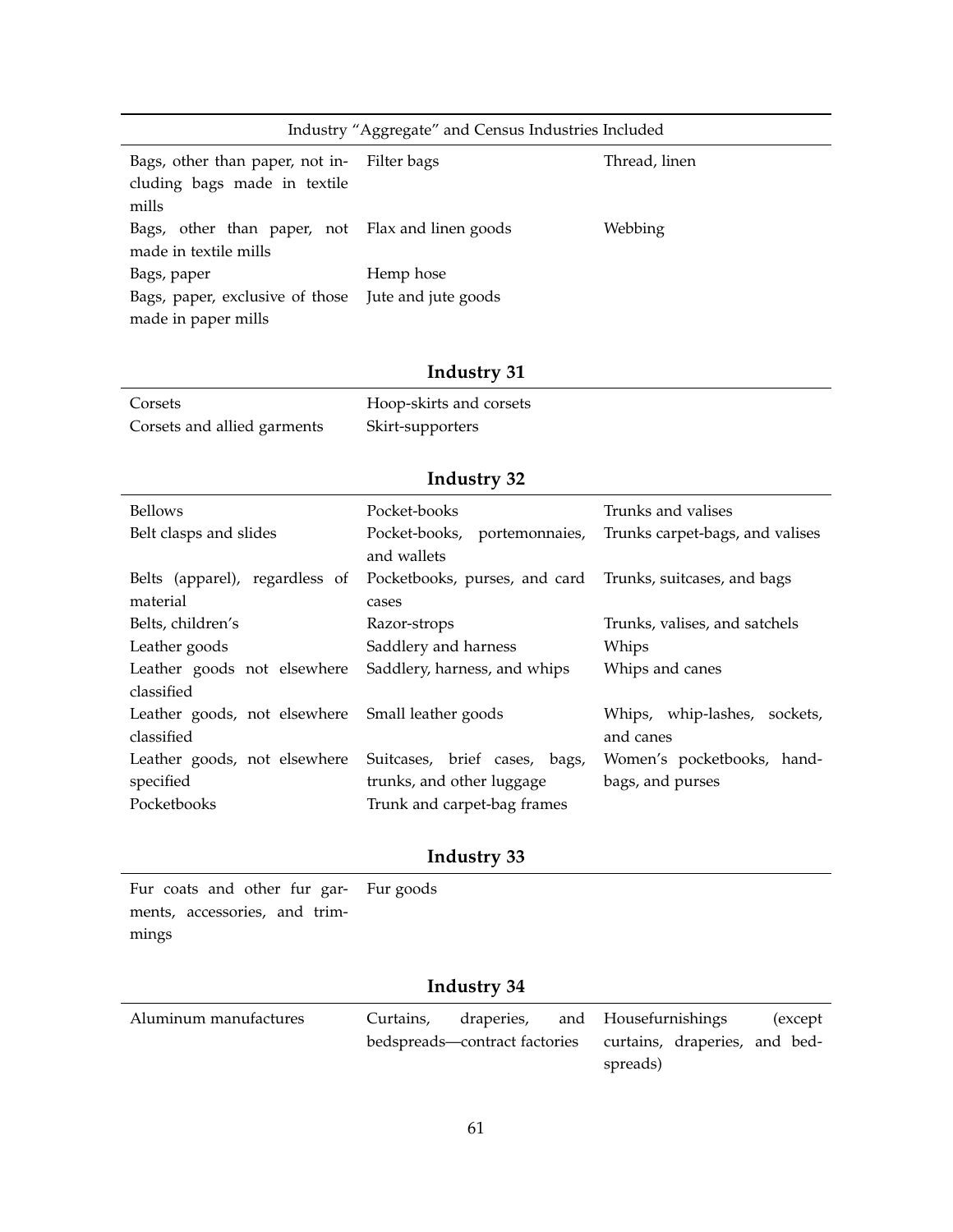| Industry "Aggregate" and Census Industries Included |  |  |  |  |
|-----------------------------------------------------|--|--|--|--|
|-----------------------------------------------------|--|--|--|--|

| Aluminum products (including Curtains, draperies, and Mops and dusters |
|------------------------------------------------------------------------|
| rolling and drawing and ex- bedspreads—made in regular                 |
| truding), not elsewhere classi- factories or by jobbers engaging       |
| contractors                                                            |
| House-furnishing goods, not Quilts                                     |
| elsewhere classified                                                   |
| House-furnishing goods, not                                            |
| elsewhere specified                                                    |
|                                                                        |

| Awnings and tents         | Awnings, tents, sails, and can- Sails |  |
|---------------------------|---------------------------------------|--|
|                           | vas covers                            |  |
| Awnings, tents, and sails | Canvas products (except bags)         |  |

# **Industry 36**

| Clothing, horse                                         | Military goods                                                             | Regalia and society banners<br>and emblems |
|---------------------------------------------------------|----------------------------------------------------------------------------|--------------------------------------------|
| Flags and banners                                       | Miscellaneous fabricated textile<br>products not elsewhere classi-<br>fied | Regalia, and society badges and<br>emblems |
| Flags, banners, regalia, society<br>badges, and emblems | Nets and seines                                                            | Regalia, badges, and emblems               |
| Horse covers                                            | Nets, fish and seine                                                       | Regalias, banners, and flags               |

# **Industry 37**

| operating headings<br>contractors<br>(not<br>sawmills) | Logging camps and logging Lumber staves, shooks, and Timber cutting and timber | hewed     |
|--------------------------------------------------------|--------------------------------------------------------------------------------|-----------|
| Lumber and timber products                             | Lumber, sawed                                                                  | Veneering |
| Lumber and timber products,                            | Sawmills, veneer mills, and Veneers                                            |           |
| not elsewhere classified                               | cooperage-stock mills, includ-                                                 |           |
|                                                        | ing those combined with log-                                                   |           |
|                                                        | ging camps and with planing                                                    |           |
|                                                        | mills                                                                          |           |
| Lumber sawed                                           | Shingles and lath                                                              |           |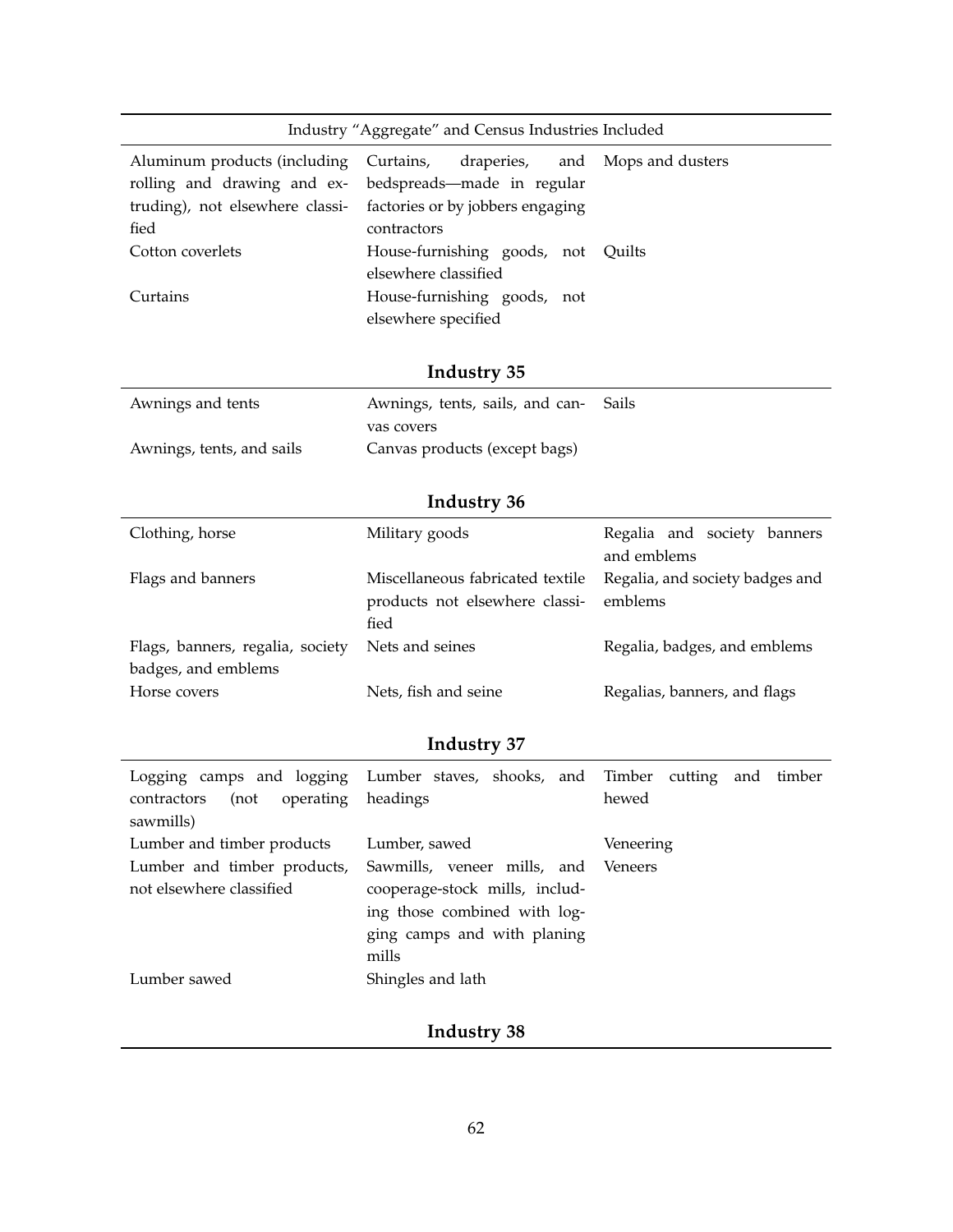| Industry "Aggregate" and Census Industries Included                                        |                                                                                                                                             |                            |  |
|--------------------------------------------------------------------------------------------|---------------------------------------------------------------------------------------------------------------------------------------------|----------------------------|--|
| Lumber planed                                                                              | Planing-mill products (includ- Window blinds and shades<br>ing general millwork), not<br>made in planing mills con-<br>nected with sawmills |                            |  |
| Lumber, planed                                                                             | Sash, doors, and blinds                                                                                                                     | Window shades              |  |
| Lumber, planing mill prod-<br>ucts, including sash, doors, and<br>blinds                   | Venetian blinds                                                                                                                             | Window shades and fixtures |  |
| Lumber, planing-mill products,<br>not including planing mills con-<br>nected with sawmills | Window and door screens and<br>weather strip                                                                                                |                            |  |
| Planing mills not operated in<br>conjunction with sawmills                                 | Window and door screens and<br>weather strips                                                                                               |                            |  |

| Beds, spring                                              | Mattresses and beds | Mattresses and spring beds      |
|-----------------------------------------------------------|---------------------|---------------------------------|
| Mattresses and bed springs, not Mattresses and bedsprings |                     | Mattresses and spring beds, not |
| elsewhere classified                                      |                     | elsewhere specified             |

| Furniture                               | Furniture, including store and Safes cheese<br>office fixtures                                   |                                      |
|-----------------------------------------|--------------------------------------------------------------------------------------------------|--------------------------------------|
| Furniture (not specified)               | Household furniture, except<br>upholstered                                                       | Safes provision                      |
| Furniture and refrigerators             | Laboratory, hospital, and other<br>professional furniture                                        | Sewing machine cases                 |
| Furniture cabinet, school, and<br>other | Medicine-chests                                                                                  | Show cases                           |
| Furniture chairs                        | Office furniture                                                                                 | Show-cases                           |
| Furniture iron bedsteads                | shelving,<br>cabinet<br>Partitions,<br>work, and office and store fix-<br>tures                  | Umbrella furniture                   |
| Furniture polish                        | Public-building furniture                                                                        | Upholstered household furni-<br>ture |
| Furniture refrigerators                 | Refrigerators                                                                                    | Upholstering                         |
| Furniture, chairs                       | Refrigerators and refrigerator<br>cabinets, exclusive of mechani-<br>cal refrigerating equipment | Upholstery                           |
| Furniture, factory products             | Refrigerators and water-coolers                                                                  | Whalebone and rattan                 |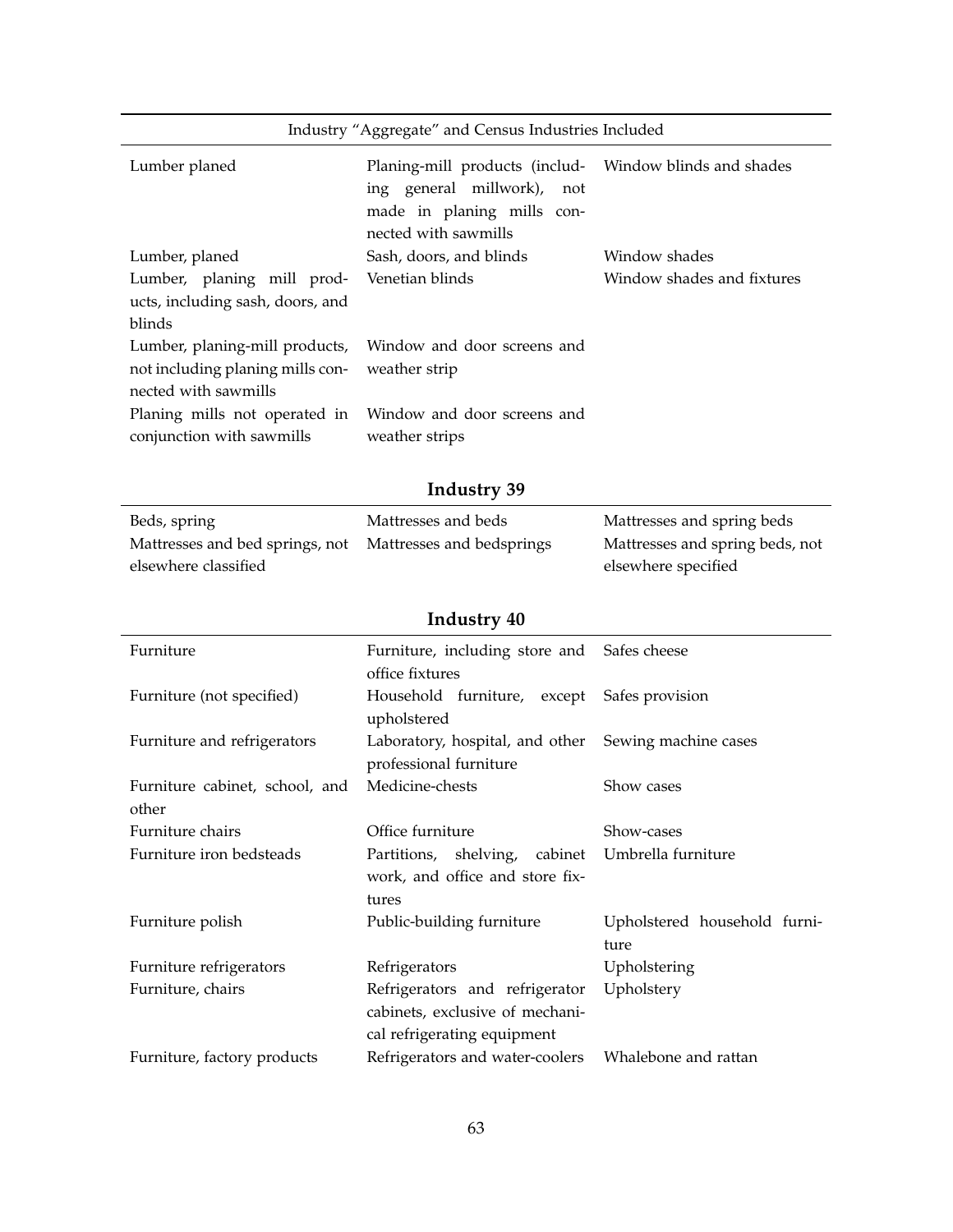|                                                                           | Industry "Aggregate" and Census Industries Included                                                                                                          |                                                                                 |
|---------------------------------------------------------------------------|--------------------------------------------------------------------------------------------------------------------------------------------------------------|---------------------------------------------------------------------------------|
| Furniture, including cabinet-<br>making, repairing, and uphol-<br>stering | Refrigerators, domestic (me-<br>chanical<br>and<br>absorption),<br>refrigeration<br>machinery and<br>equipment,<br>and<br>complete<br>air-conditioning units |                                                                                 |
|                                                                           | Industry 41                                                                                                                                                  |                                                                                 |
| <b>Baskets</b>                                                            | Baskets, and rattan and willow<br>ware                                                                                                                       | Whalebone and rattan, pre-<br>pared                                             |
| Baskets and rattan and willow<br>ware, not including furniture            | Rattan and willowware (except<br>furniture) and baskets other<br>than vegetable and fruit baskets                                                            | Willow furniture and willow<br>ware                                             |
| Baskets for fruits and vegeta-<br>bles                                    | Whalebone and rattan                                                                                                                                         | Willow ware                                                                     |
|                                                                           | Industry 42                                                                                                                                                  |                                                                                 |
| Boxes cigar                                                               | Boxes wooden tobacco                                                                                                                                         | Boxes, cigar, wooden                                                            |
| Boxes tobacco                                                             | Boxes, cigar                                                                                                                                                 | Cigar boxes:<br>wooden, part<br>wooden                                          |
|                                                                           | Industry 43                                                                                                                                                  |                                                                                 |
| Boxes cheese                                                              | Boxes wooden packing                                                                                                                                         | Boxes, wooden packing, except<br>cigar boxes                                    |
| Boxes fancy                                                               | Boxes, fancy and paper                                                                                                                                       | Boxes, wooden, except cigar<br>boxes                                            |
| Boxes packing                                                             | Boxes, paper and other, not<br>elsewhere specified                                                                                                           | Fiber cans, tubes, and similar<br>products                                      |
| Boxes paper                                                               | Boxes, paper, not elsewhere<br>classifled                                                                                                                    | Paperboard<br>containers<br>and<br>boxes not elsewhere classified               |
| Boxes sugar                                                               | Boxes, wooden packing                                                                                                                                        | Wooden boxes except cigar<br>boxes                                              |
|                                                                           | <b>Industry 44</b>                                                                                                                                           |                                                                                 |
| Carving                                                                   | Skewers, wooden, for butchers<br>& packers                                                                                                                   | Wood turned and shaped and<br>other wooden goods, not else-<br>where classified |
| Cooperage                                                                 | Staves, heading, hoops, and<br>shooks                                                                                                                        | Wood work, miscellaneous                                                        |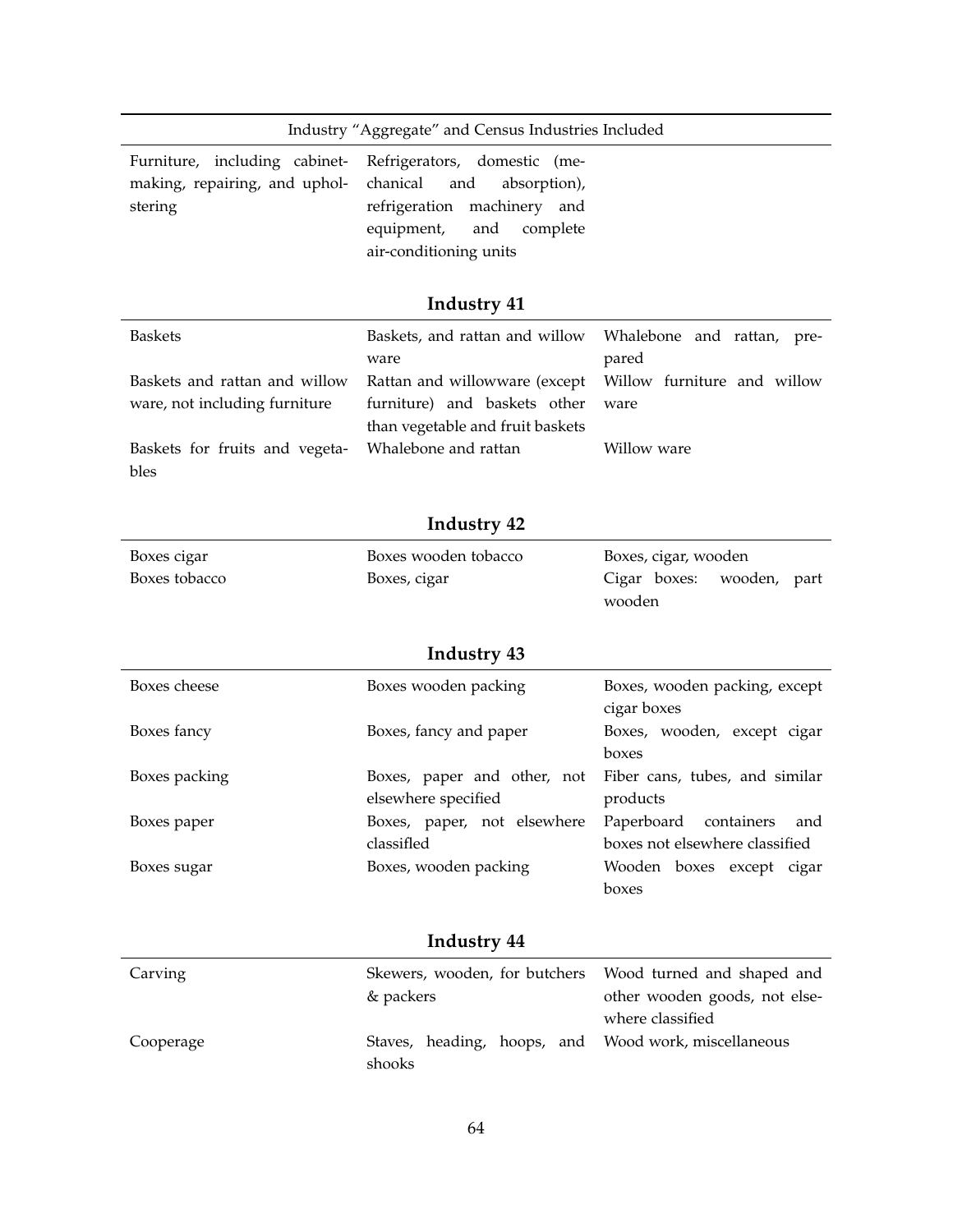| Industry "Aggregate" and Census Industries Included            |                                             |                                                    |
|----------------------------------------------------------------|---------------------------------------------|----------------------------------------------------|
| Cooperage and wooden goods,<br>not elsewhere specified         | Truss hoops                                 | Wood, turned and carved                            |
| Handles                                                        | Turning<br>scroll-sawing,<br>and<br>molding | Wooden door-knobs                                  |
| Handles, wooden                                                | Wood brackets, moldings, and<br>scrolls     | Wooden goods, not elsewhere<br>specified           |
| Kindling wood                                                  | Wood products not elsewhere<br>classified   | Wooden ware                                        |
| Kindling-wood                                                  | Wood pulp miscellaneous arti-<br>cles       | Woodenware,<br>not elsewhere<br>specified          |
| Oars                                                           | Wood pulp turned and carved                 |                                                    |
|                                                                | <b>Industry 45</b>                          |                                                    |
| Caskets, coffins, burial cases,<br>and other morticians' goods | Coffin trimmings                            | Coffins, burial cases, and un-<br>dertakers' goods |
| Coffin screws                                                  | Coffins                                     |                                                    |
|                                                                | Industry 46                                 |                                                    |
| Cork products<br>Cork, cutting                                 | Cork-cutting<br>Corks                       | Life-preservers                                    |
|                                                                | Industry 47                                 |                                                    |
| Matches                                                        |                                             |                                                    |
|                                                                | <b>Industry 48</b>                          |                                                    |
| Wood preserving                                                |                                             |                                                    |
|                                                                | Industry 49                                 |                                                    |
| Boot and shoe patterns<br>Lasts                                | Lasts and boot-trees                        |                                                    |
|                                                                | Lasts and related products                  |                                                    |
| <b>Industry 50</b>                                             |                                             |                                                    |
| Looking-glass<br>picture<br>and<br>frames                      | Mirror and picture frames                   | Mirror<br>frames<br>and<br>picture<br>frames       |
|                                                                | <b>Industry 51</b>                          |                                                    |

### 65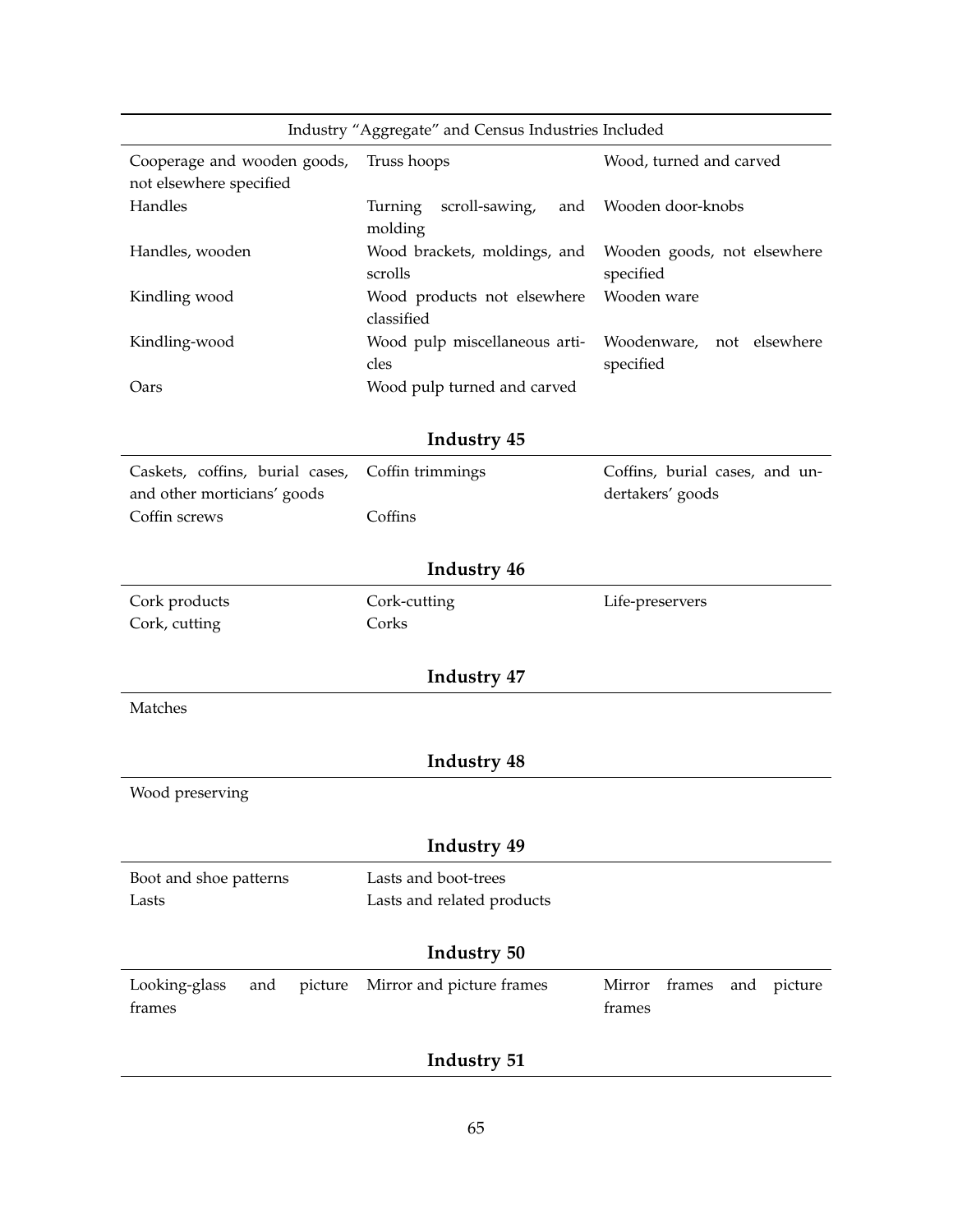|                               | oo o                          |                                 |
|-------------------------------|-------------------------------|---------------------------------|
| Card boards                   | Envelopes and cards, embossed | Paper writing                   |
| Card cutting                  | Greeting cards (except hand-  | Paper, printing and wrapping    |
|                               | painted)                      |                                 |
| Card cutting and designing    | Paper                         | Paper, printing and writing     |
| Cardboard                     | Paper (not specified)         | Patterns and models             |
| Cardboard, not made in paper  | Paper and paperboard mills    | Pencil cases                    |
| mills                         |                               |                                 |
| Cards enameled                | Paper and wood pulp           | Printing materials              |
| Cards hand                    | Paper goods, not elsewhere    | Pulp goods                      |
|                               | classified                    |                                 |
| Cards other than playing      | Paper goods, not elsewhere    | Show cards                      |
|                               | specified                     |                                 |
| Cards playing                 | Paper printing                | Stationery goods, not elsewhere |
|                               |                               | classified                      |
| Coated and glazed paper       | Paper ruling                  | Stationery goods, not elsewhere |
|                               |                               | specified                       |
| Converted paper products not  | Paper shades                  | Tags                            |
| elsewhere classified          |                               |                                 |
| Die-cut paper and paperboard, | Paper staining                | Tapes and binding               |
| and converted cardboard       |                               |                                 |
| Envelopes                     | Paper wrapping                | Valentines                      |

Industry "Aggregate" and Census Industries Included

# **Industry 52**

| Paper hangings | Wall paper                    |
|----------------|-------------------------------|
| Paper-hangings | Wall paper, not made in paper |
|                | mills                         |

| Book binding                                                               | Engraving, steel and copper Paper patterns<br>plate, including plate printing |                                                         |
|----------------------------------------------------------------------------|-------------------------------------------------------------------------------|---------------------------------------------------------|
| Bookbinding and blank book<br>making                                       | Engraving, steel and copper- Patterns and models<br>plate, and plate printing |                                                         |
| Bookbinding and blank books                                                | including<br>Engraving, steel,<br>plate printing                              | Periodicals:<br>publishing and<br>printing              |
| Bookbinding and blank-book<br>making                                       | Engraving, wood                                                               | Periodicals: publishing without<br>printing             |
| Bookbinding and related indus-<br>General commercial (job) print-<br>tries | ing                                                                           | Photo-engraving, not done in<br>printing establishments |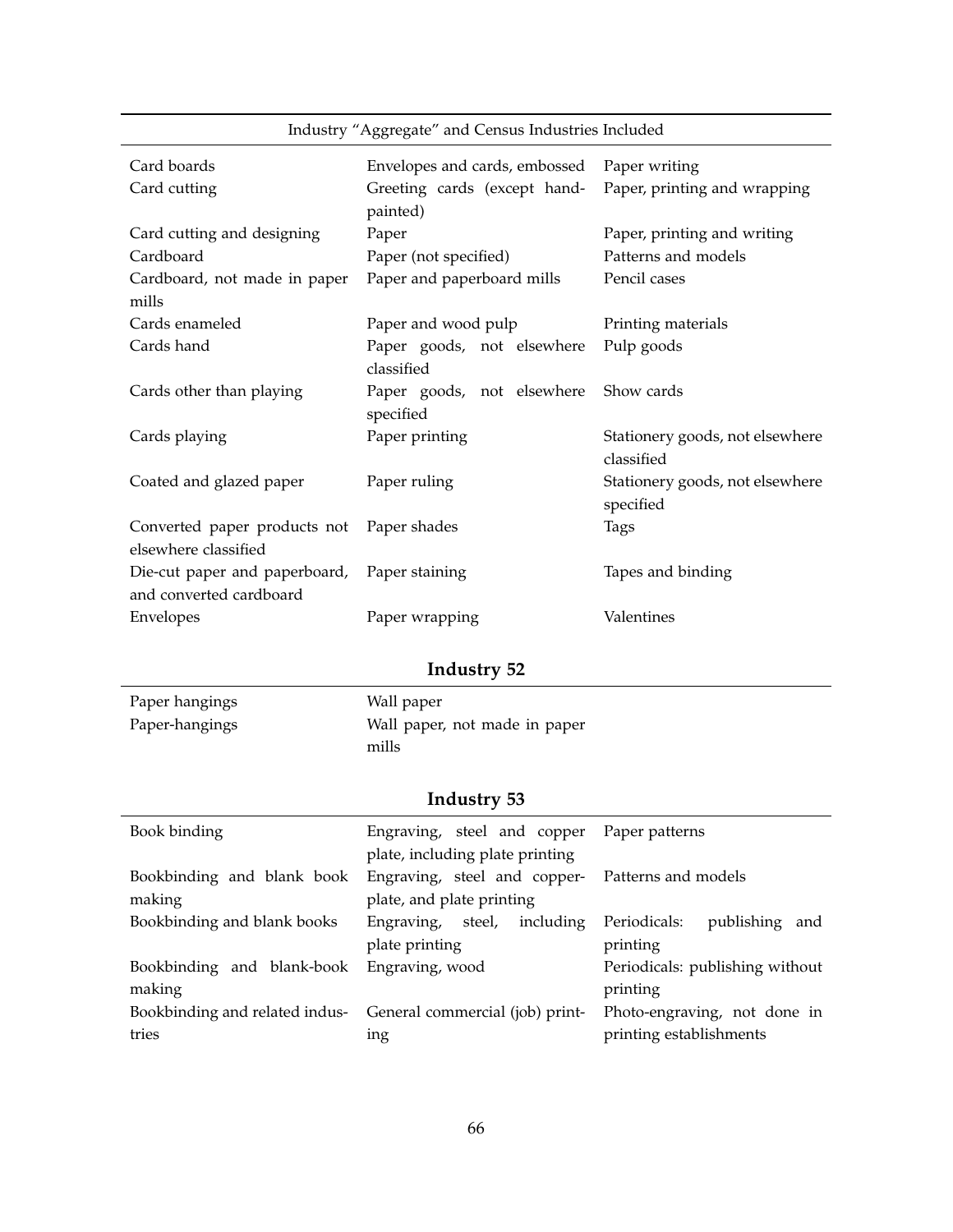| Industry "Aggregate" and Census Industries Included                                        |                                                                                                                        |                                                          |
|--------------------------------------------------------------------------------------------|------------------------------------------------------------------------------------------------------------------------|----------------------------------------------------------|
| Books: printing without pub-<br>lishing                                                    | Gravure, rotogravure, and ro-<br>tary photogravure (including<br>preparation of plates)                                | Printing and publishing                                  |
| Books: publishing and printing                                                             | Labels and tags                                                                                                        | Printing and publishing (not<br>specified)               |
| Books:<br>publishing without<br>printing                                                   | Lithographing                                                                                                          | Printing and publishing book                             |
| Charts, hydrographic                                                                       | Lithographing and engraving                                                                                            | Printing and publishing job                              |
| Chromos and lithographs                                                                    | Lithographing<br>and<br>photo-<br>lithographing<br>(including<br>preparation of stones or plates<br>and dry transfers) | Printing and publishing news-<br>paper                   |
| Engraving                                                                                  | Lithography                                                                                                            | Printing and publishing, book<br>and job                 |
| Engraving (other than steel,<br>copperplate, or wood), chasing,<br>etching, and diesinking | Machine and hand typesetting<br>(including advertisement type-<br>setting)                                             | Printing and publishing, music                           |
| Engraving (steel, copperplate,<br>and wood); plate printing                                | Map mounting and coloring                                                                                              | Printing and publishing, news-<br>paper and periodical   |
| Engraving and diesinking                                                                   | Maps                                                                                                                   | Printing and publishing, news-<br>papers and periodicals |
| Engraving and die-sinking                                                                  | Maps and atlases                                                                                                       | Printing, tip                                            |
| Engraving and stencil-cutting                                                              | Music-printing                                                                                                         | Watch engraving                                          |
| Engraving calico                                                                           | Newspapers: publishing and<br>printing                                                                                 |                                                          |
| Engraving on metal (except for                                                             | Newspapers: publishing with-                                                                                           |                                                          |
| printing purposes)                                                                         | out printing                                                                                                           |                                                          |

| Photo-engraving                                            | Photoengraving, not done in    |
|------------------------------------------------------------|--------------------------------|
|                                                            | printing establishments (in-   |
|                                                            | cluding preparation of plates) |
| Photo-engraving, not done in Photolithographing and photo- |                                |
| printing establishments                                    | engraving                      |

|                                 | Electrotyping and stereotyping, Stereotyping and electrotyping Stereotyping and electrotyping, |                                 |
|---------------------------------|------------------------------------------------------------------------------------------------|---------------------------------|
| not done in printing establish- |                                                                                                | not done in printing establish- |
| ments                           |                                                                                                | ments                           |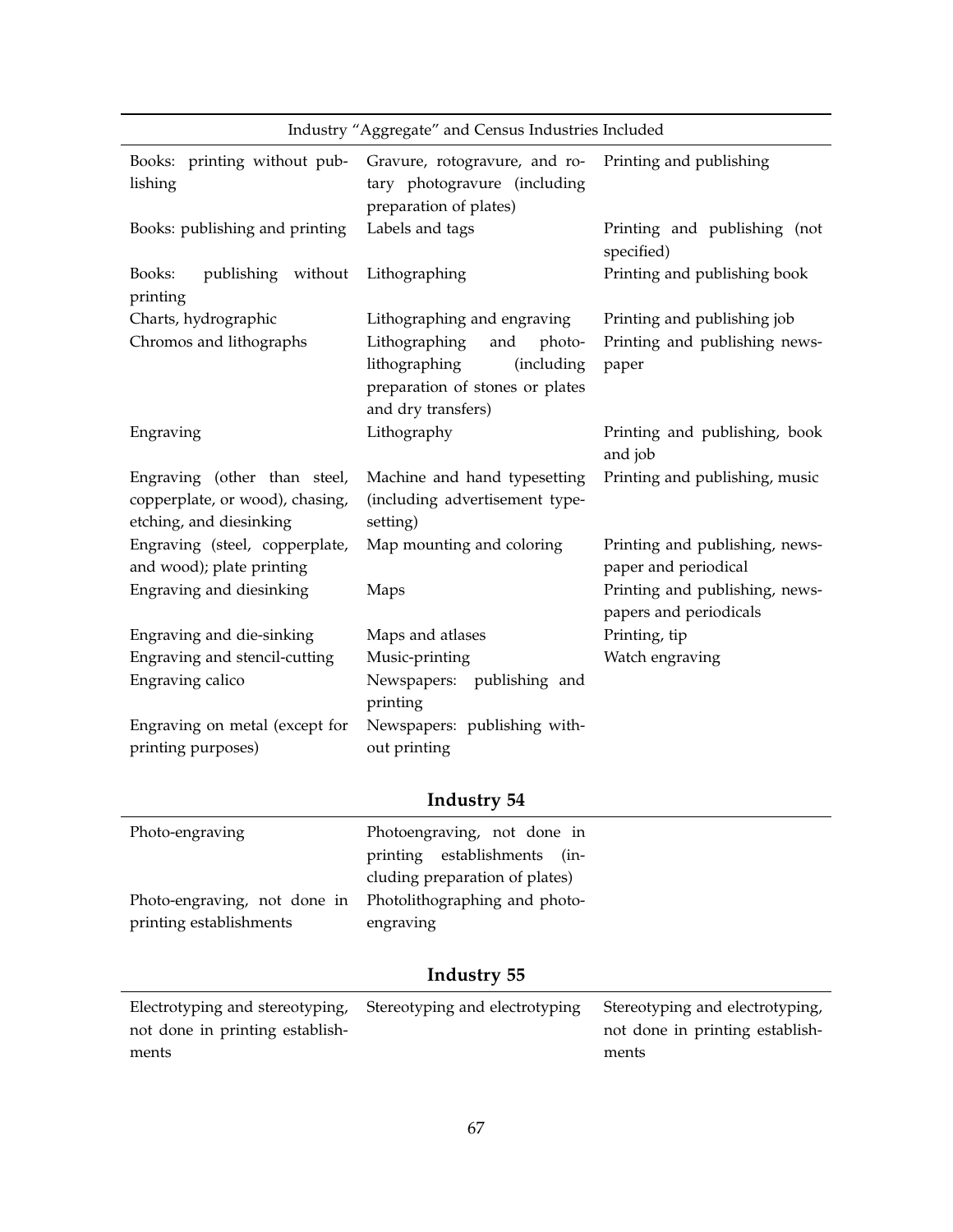|                                 | $\cdots$ where $\cdots$           |                                  |
|---------------------------------|-----------------------------------|----------------------------------|
| Bark ground                     | Dyestuffs and extracts-natural    | Paints, varnishes, and lacquers  |
| Bark sumac, and sumac pre-      | Paint and varnish                 | Sumac, ground                    |
| pared                           |                                   |                                  |
| Bark, ground                    | Paint-mills                       | Tanning<br>materials,<br>natural |
|                                 |                                   | dyestuffs, mordants and assis-   |
|                                 |                                   | tants, and sizes                 |
| Colors and pigments             | Paints                            | Tanning<br>materials,<br>natural |
|                                 |                                   | dyestuffs, mordants, assistants, |
|                                 |                                   | and sizes                        |
| Dye woods, stuffs, and extracts | Paints (not specified)            | Varnish                          |
| Dye-woods and dye-stuffs        | Paints and varnishes              | Varnishes                        |
| Dyestuffs and extracts          | Paints lead and zinc              | White-lead                       |
|                                 |                                   |                                  |
|                                 | Industry 57                       |                                  |
| Cottonseed oil, cake, meal, and | Oil linseed                       | Oil, essential                   |
| linters                         |                                   |                                  |
| Lard, refined                   | Oil neatsfoot                     | Oil, lard                        |
| Oil Resin                       | Oil vegetable (not specified)     | Oil, linseed                     |
| Oil and cake, cottonseed        | Oil vegetable castor              | Oil, lubricating                 |
| Oil animal                      | Oil vegetable cotton-seed         | Oil, not elsewhere specified     |
| Oil castor                      | Oil vegetable essential           | Oil, resin                       |
| Oil cocoa-nut                   | Oil vegetable linseed             | Oils essential                   |
| Oil cotton-seed                 | Oil water                         | Soybean oil, cake, and meal      |
| Oil fish                        | Oil, cake, and meal, cottonseed   | Vegetable and animal oils, not   |
|                                 |                                   | elsewhere classified             |
| Oil fish, whale and other       | Oil, cottonseed and cake          |                                  |
| Oil lard                        | Oil, cottonseed, cake             |                                  |
|                                 |                                   |                                  |
|                                 | <b>Industry 58</b>                |                                  |
| Acid pyroligneous               | Compressed<br>liquefied<br>and    | Patent medicines and com-        |
|                                 | gases-not made in petroleum       | pounds                           |
|                                 | refineries or in natural-gasoline |                                  |
|                                 | plants                            |                                  |
| Acid sulphuric                  | Drug grinding                     | Patent medicines and com-        |
|                                 |                                   | pounds and druggists' prepara-   |

tions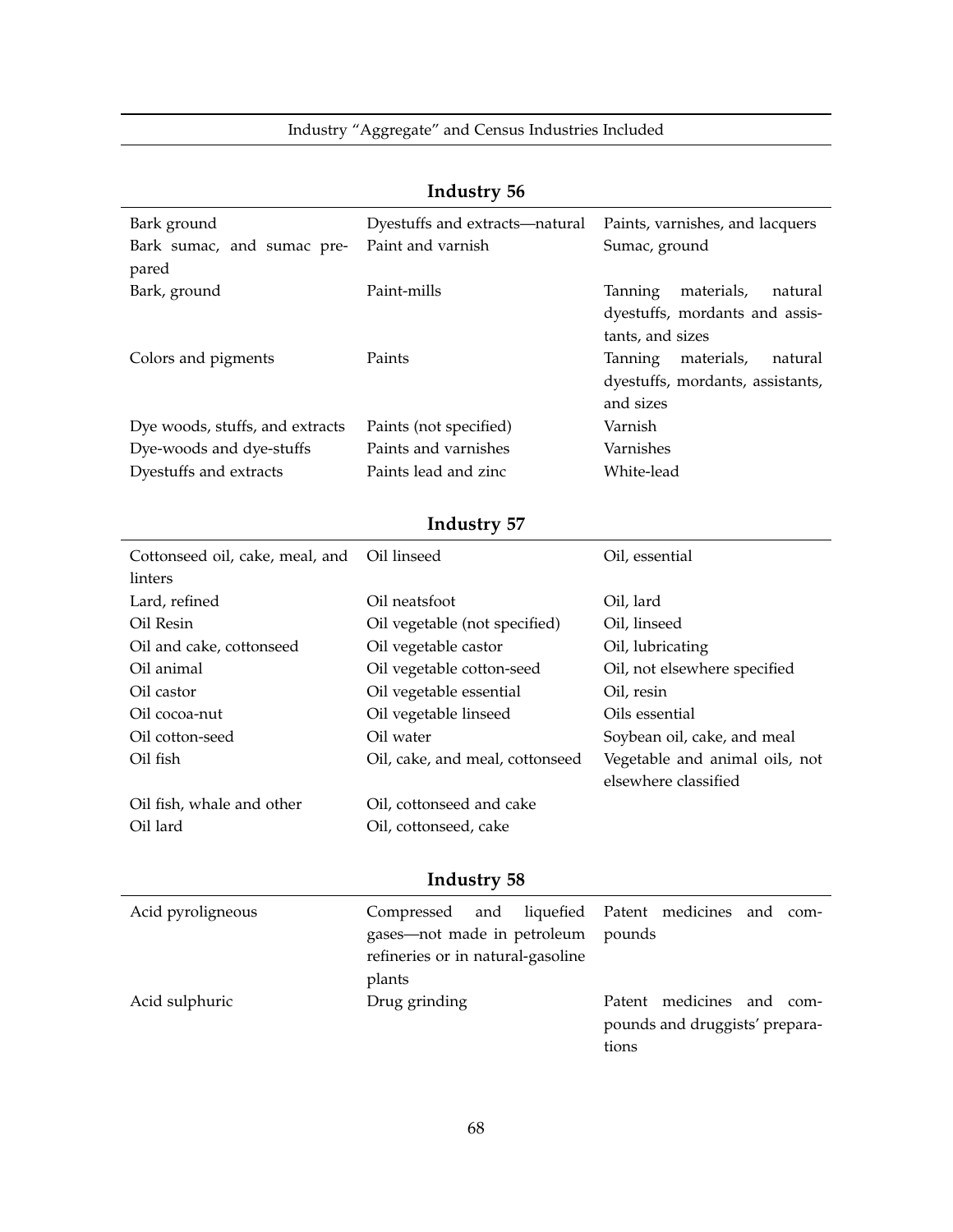| Industry "Aggregate" and Census Industries Included |                                                           |                                                  |
|-----------------------------------------------------|-----------------------------------------------------------|--------------------------------------------------|
| Alcohol                                             | Druggists' preparations                                   | Patent or proprietary medicines<br>and compounds |
| Barilla                                             | Druggists' preparations, not in-<br>cluding prescriptions | Pitch, brewers' and Burgundy                     |
| Celluloid and celluloid goods                       | Druggists' proparations                                   | Sulphur                                          |
| Chemicals                                           | Drugs and chemicals                                       | Tar and turpentine                               |
| Chemicals<br>bichromate<br>of                       | Drugs and medicines (includ-                              | Turpentine and rosin                             |
| potash                                              | ing drug grinding)                                        |                                                  |
| Chemicals not elsewhere classi-                     | Drugs, ground                                             | Turpentine crude                                 |
| fied                                                |                                                           |                                                  |
| Chemicals, not elsewhere clas-                      | Gum and gum cleaning                                      | Turpentine distilled                             |
| sified                                              |                                                           |                                                  |
| Coal-oil, refined                                   | Lye, condensed                                            | Zinc oxide of                                    |
| Coal-tar products                                   | Medicines, extracts and drugs                             |                                                  |
| Compressed<br>liquefied<br>and                      | Oil, illuminating, not including                          |                                                  |
| gases                                               | petroleum refining                                        |                                                  |

| Perfumery and cosmetics   | Perfumery, cosmetics,<br>and   |  |
|---------------------------|--------------------------------|--|
|                           | fancy soaps                    |  |
| Perfumery and fancy soaps | Perfumes, cosmetics, and other |  |
|                           | toilet preparations            |  |

# **Industry 60**

| Blacking and water-proof com- Insecticides, fungicides, and re- |                                |
|-----------------------------------------------------------------|--------------------------------|
| position                                                        | lated industrial and household |
|                                                                 | chemical compounds             |

| Candle adamantine | Candles, adamantine and wax | Soap and candles                 |  |  |
|-------------------|-----------------------------|----------------------------------|--|--|
| Candle wax        | Salt                        | Soap and glycerin                |  |  |
| Candles           | Soap                        | Wax-work                         |  |  |
|                   |                             |                                  |  |  |
| Industry 62       |                             |                                  |  |  |
| Bee-hives         | Charcoal pulverized         | Granular fuel                    |  |  |
| Charcoal          | Coke                        | coke<br>coke-oven<br>and<br>Oven |  |  |
|                   |                             | byproducts                       |  |  |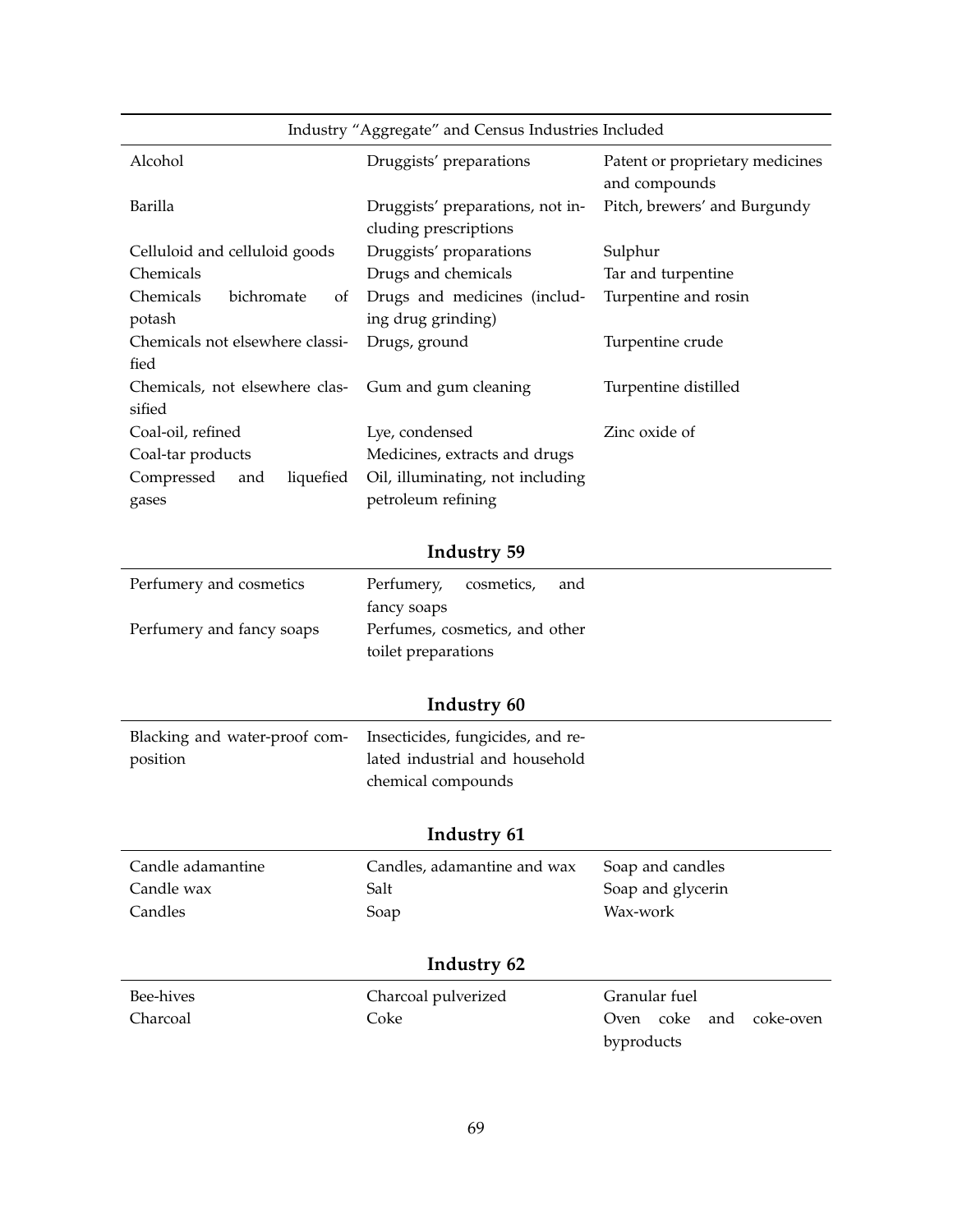| Industry "Aggregate" and Census Industries Included        |                                                                         |                                    |  |  |
|------------------------------------------------------------|-------------------------------------------------------------------------|------------------------------------|--|--|
| Charcoal and coke<br>Coke, not including gas-house<br>coke |                                                                         |                                    |  |  |
|                                                            | Industry 63                                                             |                                    |  |  |
| Ashes, pot and pearl                                       | Fertilizers                                                             | Fertilizers, (not plaster, ground) |  |  |
|                                                            | Industry 64                                                             |                                    |  |  |
| Explosives and fireworks                                   | Gunpowder                                                               | Saltpeter                          |  |  |
| Fireworks                                                  | High explosives                                                         | Torpedoes                          |  |  |
| Fire-works                                                 | Salpeter and nitrate of soda                                            |                                    |  |  |
|                                                            | Industry 65                                                             |                                    |  |  |
| Salt                                                       | Salt ground                                                             |                                    |  |  |
|                                                            |                                                                         |                                    |  |  |
|                                                            | Industry 66                                                             |                                    |  |  |
| Bone black                                                 | Ivory-black                                                             | Lamp-black                         |  |  |
| Bone, ivory, and lamp black                                | Lampblack                                                               |                                    |  |  |
|                                                            | Industry 67                                                             |                                    |  |  |
| Ink                                                        | Ink writing                                                             | Ink, writing                       |  |  |
| Ink printing                                               | Ink, printing                                                           | Printing ink                       |  |  |
|                                                            | Industry 68                                                             |                                    |  |  |
| Ammunition                                                 | Ammunition, cartridges                                                  |                                    |  |  |
|                                                            | Industry 69                                                             |                                    |  |  |
| Blacking                                                   | Cleaning and polishing prepa-<br>rations                                | Polishing preparations             |  |  |
| Blacking and cleansing and pol-<br>ishing preparations     | Cleaning and polishing prepa-<br>rations, blackings, and dress-<br>ings | Stove-polish                       |  |  |
| Blacking, stains, and dressings                            | Cleansing and polishing prepa-<br>rations                               |                                    |  |  |
|                                                            |                                                                         |                                    |  |  |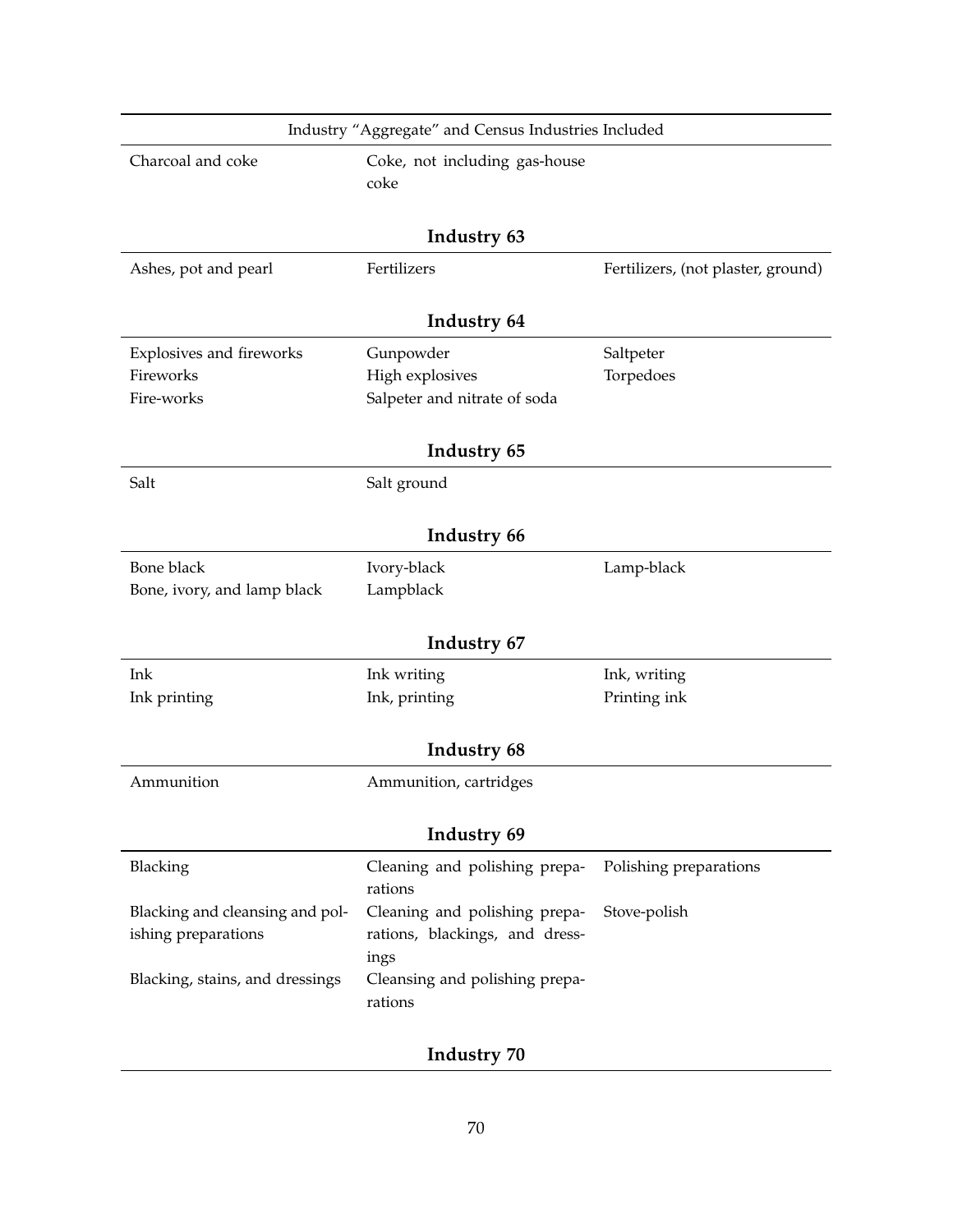| Glue                                                                                                                      | Glue, not elsewhere specified                                          |                     |
|---------------------------------------------------------------------------------------------------------------------------|------------------------------------------------------------------------|---------------------|
| Glue and gelatin                                                                                                          | Isinglass                                                              |                     |
|                                                                                                                           | <b>Industry 71</b>                                                     |                     |
| Bone boiling                                                                                                              | Grease and tallow (except lubri-<br>cating greases)                    | Hides and tallow    |
| Grease                                                                                                                    | Grease and tallow, not includ-<br>ing lubricating greases              |                     |
| Grease and tallow                                                                                                         | Greaso and tallow                                                      |                     |
|                                                                                                                           | Industry 72                                                            |                     |
| Axle grease                                                                                                               | Gas, illuminating and heating                                          | Oil kerosene        |
| Benzoline                                                                                                                 | Lubricating greases                                                    | Oil lubricating     |
| Camphene and burning-fluid                                                                                                | Lubricating oils and greases,<br>not made in petroleum refiner-<br>ies | Petroleum refining  |
| Gas                                                                                                                       | Lubricating oils and greases-<br>not made in petroleum refiner-        | Petroleum, refining |
| Gas illuminating                                                                                                          | ies<br>Oil coal                                                        |                     |
|                                                                                                                           | Industry 73                                                            |                     |
| Blueing                                                                                                                   | Bluing                                                                 | Washing blue        |
|                                                                                                                           | Industry 74                                                            |                     |
| Mucilage and paste                                                                                                        | Mucilage, paste, and other ad-<br>hesives, except glue and rubber      |                     |
| Mucilage, paste and other ad-<br>hesives, not elsewhere specified                                                         | cement<br>Putty                                                        |                     |
|                                                                                                                           | Industry 75                                                            |                     |
| Wallboard and wall plaster (ex-<br>cept gypsum), building insula-<br>tion (except mineral wool), and<br>floor composition |                                                                        |                     |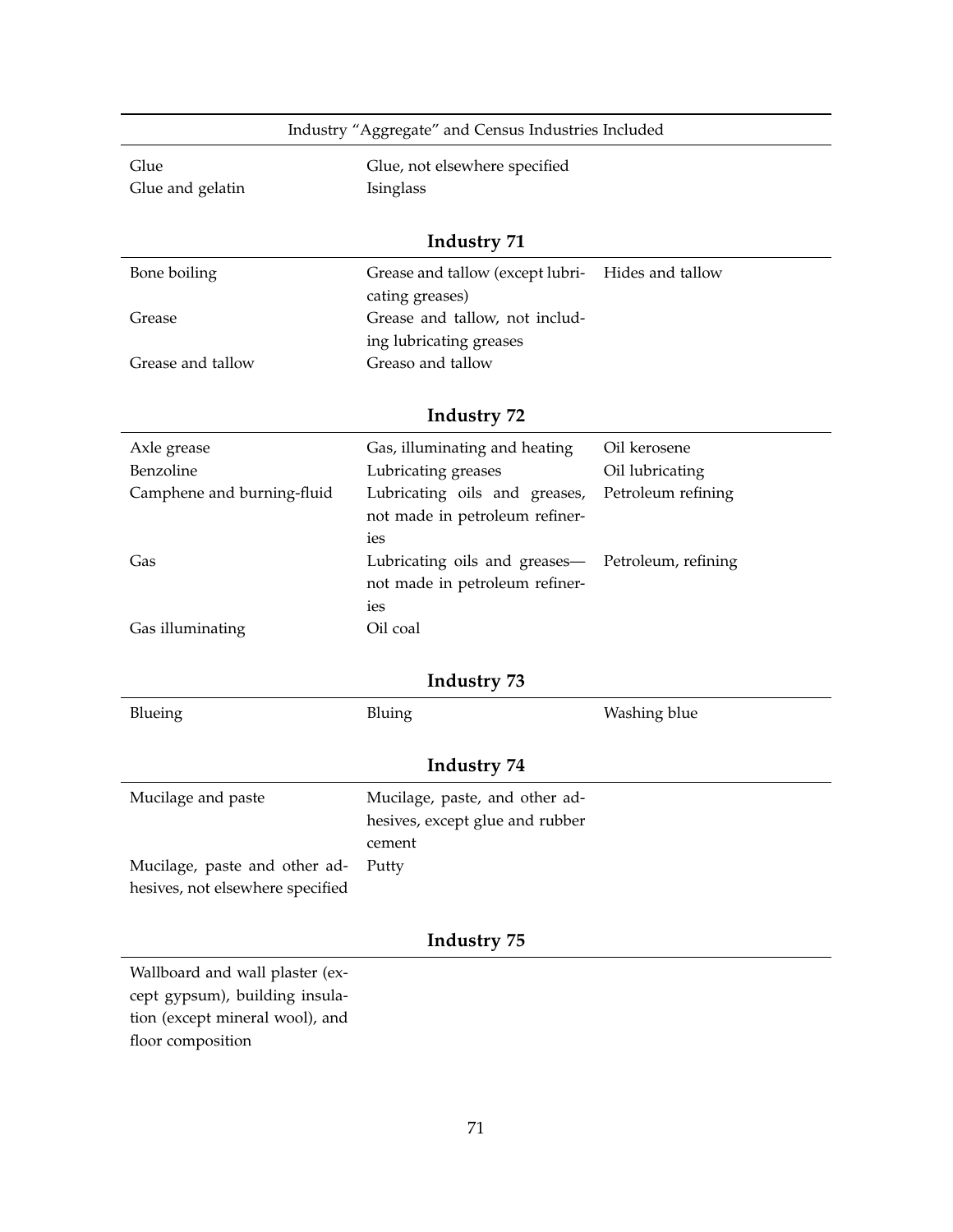|                                                                                 | Industry "Aggregate" and Census Industries Included                                                                                                      |                                                                                                         |  |  |
|---------------------------------------------------------------------------------|----------------------------------------------------------------------------------------------------------------------------------------------------------|---------------------------------------------------------------------------------------------------------|--|--|
|                                                                                 | Industry 76                                                                                                                                              |                                                                                                         |  |  |
| Asphaltum work<br>Paving and paving materials                                   | Paving materials<br>Paving materials: Asphalt, tar,<br>crushed slag, and mixtures                                                                        | Paving-materials<br>Paying blocks and paying mix-<br>tures: asphalt, creosoted wood,<br>and composition |  |  |
|                                                                                 | Industry 77                                                                                                                                              |                                                                                                         |  |  |
| Alloying; and rolling and draw-<br>ing of nonferrous metals, except<br>aluminum | Foundry<br>and<br>machineshop<br>products                                                                                                                | Paper-mill,<br>pulp-mill,<br>and<br>paper-products machinery                                            |  |  |
| Artificial eyes                                                                 | Foundry supplies                                                                                                                                         | Pencils (except mechanical) and<br>crayons                                                              |  |  |
| Artificial limbs                                                                | Pencils lead<br>Furnaces, ranges, registers, and<br>ventilators                                                                                          |                                                                                                         |  |  |
| Artists' materials                                                              | Gas and electric fixtures                                                                                                                                | Pencils, lead (including me-<br>chanical)                                                               |  |  |
| Automotive elcetrical equip-<br>ment                                            | Gas and electric fixtures, lamps<br>and reflectors                                                                                                       | Penholders, wooden                                                                                      |  |  |
| Babbitt metal and solder                                                        | Gas and electric fixtures; lamps,<br>lanterns, and reflectors                                                                                            | Pens and pencils gold                                                                                   |  |  |
| Batteries, storage and primary<br>(dry and wet)                                 | Gas and lamp fixtures                                                                                                                                    | Pens and pencils steel                                                                                  |  |  |
| Beauty-shop and barber-shop<br>equipment                                        | Gas fixtures, lamps, and chan-<br>deliers                                                                                                                | Pens, fountain and stylographic                                                                         |  |  |
| <b>Bells</b>                                                                    | Gas machines and gas and wa-<br>ter meters                                                                                                               | Pens,<br>fountain<br>stylo-<br>and<br>graphic; pen points, gold, steel,<br>and brass                    |  |  |
| Blacksmiths' tools                                                              | Gas machines and meters                                                                                                                                  | Pens, fountain,<br>stylographic<br>and gold                                                             |  |  |
| Blocks, pumps and spars                                                         | Gas machines, gas meters, and<br>water and other liquid meters                                                                                           | Pens, gold                                                                                              |  |  |
| Blocks, pumps, and spars                                                        | Gasometers                                                                                                                                               | Pens, mechanical pencils, and<br>pen points                                                             |  |  |
| Blowers; exhaust and ventilat-<br>ing fans                                      | Gasometers and tanks                                                                                                                                     | Phonographs                                                                                             |  |  |
| Bookbinders' machinery                                                          | Generating, distribution, and<br>industrial apparatus, and appa-<br>ratus for incorporation in man-<br>ufactured products, not else-<br>where classified | Phonographs<br>grapho-<br>and<br>phones                                                                 |  |  |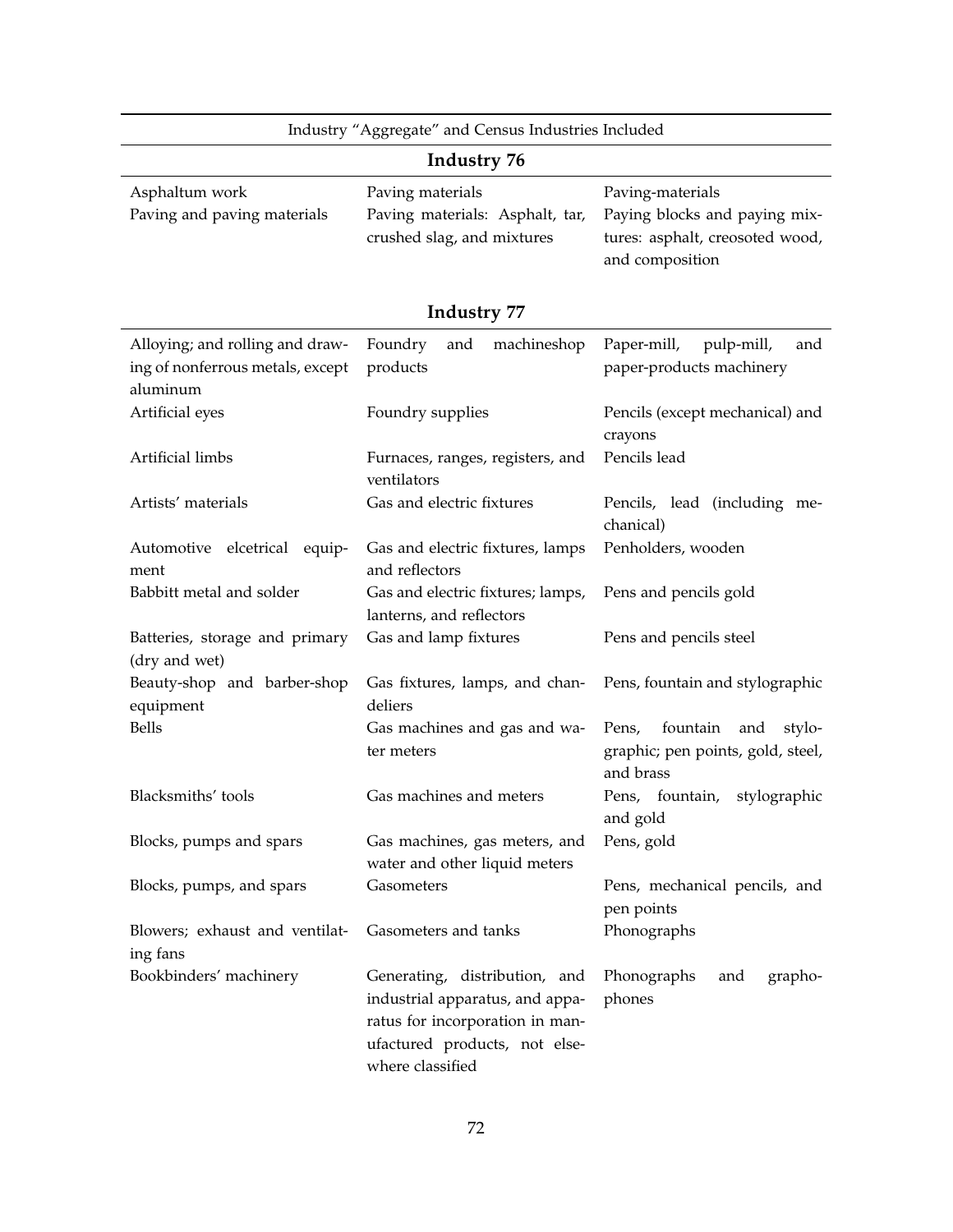| Industry "Aggregate" and Census Industries Included        |                                                                               |                                                                                      |  |  |
|------------------------------------------------------------|-------------------------------------------------------------------------------|--------------------------------------------------------------------------------------|--|--|
| Brass and German silver, rolled<br>Brass and bell founding | Globes, terrestrial and celestial<br>Gold and silver assaying and<br>refining | Plated and britannia ware<br>Plated ware                                             |  |  |
| Brass and bronze products                                  | Gold and silver, reduced and<br>refined                                       | Printers' chases, furniture, and<br>rollers                                          |  |  |
| Brass and copper tubing                                    | Gold and silver, reducing and<br>refining, not from the ore                   | Printers' fixtures                                                                   |  |  |
| Brass and copper, rolled                                   | Gold, silver, and platinum, re-<br>ducing and refining, not from<br>the ore   | Printing lithographic presses                                                        |  |  |
| Brass and copper-tubing                                    | Hair jewelry                                                                  | Printing materials                                                                   |  |  |
| Brass book clasps and badges                               | Hatters' tools                                                                | Printing materials, not includ-<br>ing type or ink                                   |  |  |
| Brass castings and brass finish-                           | Hoisting apparatus and ma-                                                    | Printing-trades machinery and                                                        |  |  |
| ing                                                        | chines                                                                        | equipment                                                                            |  |  |
| Brass founding and brass ware                              | Industrial machinery, not else-<br>where classified                           | Professional and scientific in-<br>struments (except surgical and                    |  |  |
|                                                            |                                                                               | dental)                                                                              |  |  |
| Brass founding and finishing                               | Instruments                                                                   | Pumping equipment and air<br>compressors                                             |  |  |
| Brass ornaments                                            | Instruments, professional and<br>scientific                                   | Pumps                                                                                |  |  |
| Brass rolled                                               | forged,<br>rolled,<br>Iron<br>and<br>wrought                                  | Pumps (hand and power) and<br>pumping equipment                                      |  |  |
| Brass ware                                                 | Jewelers' dies, tools, and ma-<br>chinery                                     | Pumps, not including power<br>pumps                                                  |  |  |
| Brass wire and wire cloth                                  | Jewelers' findings and materials                                              | Pumps, not including steam<br>pumps                                                  |  |  |
| Brass, bronze, and copper prod-                            | Jewelry                                                                       | Pumps, steam and other power                                                         |  |  |
| ucts                                                       |                                                                               |                                                                                      |  |  |
| <b>Brassware</b>                                           | Jewelry (not specified)                                                       | Radios, radio tubes, and phono-<br>graphs                                            |  |  |
| Brick machinery and tools                                  | Jewelry (precious metals)                                                     | Registers, cash                                                                      |  |  |
| Bronze castings                                            | Lamp tixtures                                                                 | Roofing and roofing materials                                                        |  |  |
| Bronze powders                                             | Lamp trimmings                                                                | Roofing materials                                                                    |  |  |
| Calcium lights                                             | Lamps                                                                         | Roofing, built-up and roll; as-                                                      |  |  |
|                                                            |                                                                               | phalt shingles; roof coating (ex-<br>cept paint)                                     |  |  |
| Calcium-lights                                             | Lamps and reflectors                                                          | Roofing, built-up and roll; as-<br>phalt shingles; roof coatings<br>other than paint |  |  |

#### 73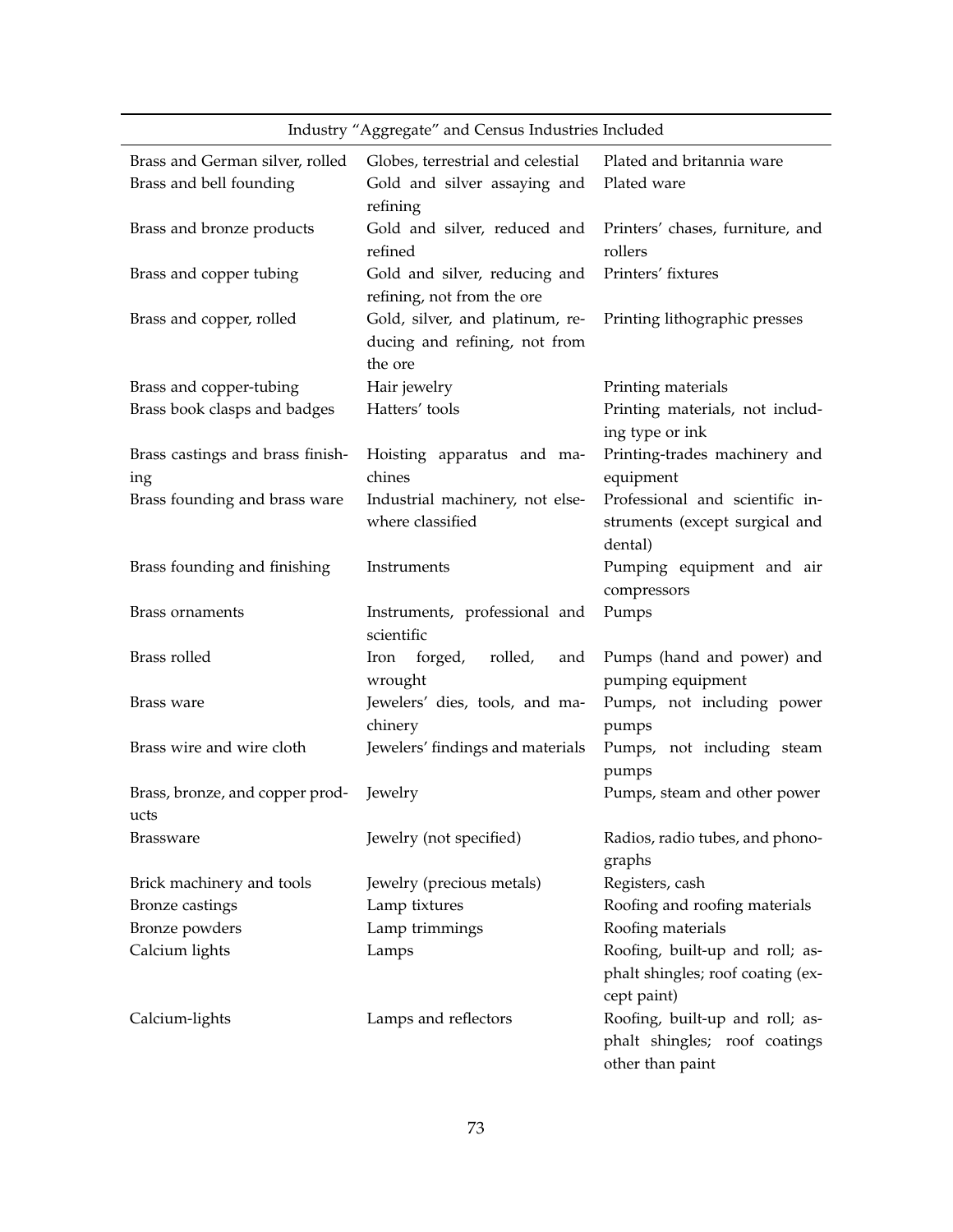| Industry "Aggregate" and Census Industries Included                                           |                                                                                                                                              |                                                                  |  |  |
|-----------------------------------------------------------------------------------------------|----------------------------------------------------------------------------------------------------------------------------------------------|------------------------------------------------------------------|--|--|
| Carpenters' tools                                                                             | Lamps, lanterns, & locomotive<br>Roofing-materials<br>head-lights                                                                            |                                                                  |  |  |
| Cars and trucks, industrial                                                                   | Lead bar and sheet                                                                                                                           | Rooting                                                          |  |  |
| Cash registers and calculating<br>machines                                                    | Lead manufactures of                                                                                                                         | Seal and copying presses                                         |  |  |
| Chalk and crayons                                                                             | Secondary smelting and refin-<br>Lead pigs<br>ing of nonferrous metals, not<br>elsewhere classified                                          |                                                                  |  |  |
| Churns                                                                                        | Lead pipe                                                                                                                                    | Secondary smelting and refin-<br>ing, gold, silver, and platinum |  |  |
| Coffins and burial cases, trim-<br>ming and finishing                                         | Lead shot                                                                                                                                    | Sheet-metal work not specifi-<br>cally classified                |  |  |
| Coffins, burial cases, and un-<br>dertakers' goods                                            | Lead, bar, pipe and sheet                                                                                                                    | Shoemakers tools                                                 |  |  |
| Commercial<br>laundry,<br>dry-<br>cleaning, and pressing machin-<br>ery                       | Lead, bar, pipe, and sheet                                                                                                                   | Silver manufactures of                                           |  |  |
| Communication equipment                                                                       | Lead, smelting and refining                                                                                                                  | Silver plated and Britannia<br>ware                              |  |  |
| Construction and similar ma-<br>chinery (except mining and oil-<br>field machinery and tools) | Lighting fixtures                                                                                                                            | Silversmithing                                                   |  |  |
| Cooper, tin, and sheet-iron<br>work                                                           | Lightning rods                                                                                                                               | Silversmithing and silverware                                    |  |  |
| Coopers' tools                                                                                | Lightning-rods                                                                                                                               | Silverware                                                       |  |  |
| Copper and brass ware                                                                         | Machine tools                                                                                                                                | Silverware and plated ware                                       |  |  |
| Copper milled and smelted                                                                     | Machine-shop<br>products<br>not<br>elsewhere classified                                                                                      | Smelting and refining, not from<br>the ore                       |  |  |
| Copper rolled                                                                                 | Machine-shop repairs                                                                                                                         | Speaking-tubes                                                   |  |  |
| Copper sheet and bolt                                                                         | small metal-working tools, not elsewhere classified<br>elsewhere classified                                                                  | Machine-tool accessories and Special industry machinery, not     |  |  |
| Copper smelting                                                                               | Machine-tool<br>other<br>and<br>metalworking-machinery<br>accessories, metalcutting and<br>shaping tools, and machinists'<br>precision tools | Spectacles and eye-glasses                                       |  |  |
| Copper work                                                                                   | Machinery (not specified)                                                                                                                    | Spectacles and eyeglasses                                        |  |  |
| Copper, smelting and refining                                                                 | Machinery fire-engines                                                                                                                       | Stationery                                                       |  |  |
| Copper, tin, and sheet-iron<br>products                                                       | Machinery railroad repairing                                                                                                                 | Sulphuric, nitric, and mixed<br>acids                            |  |  |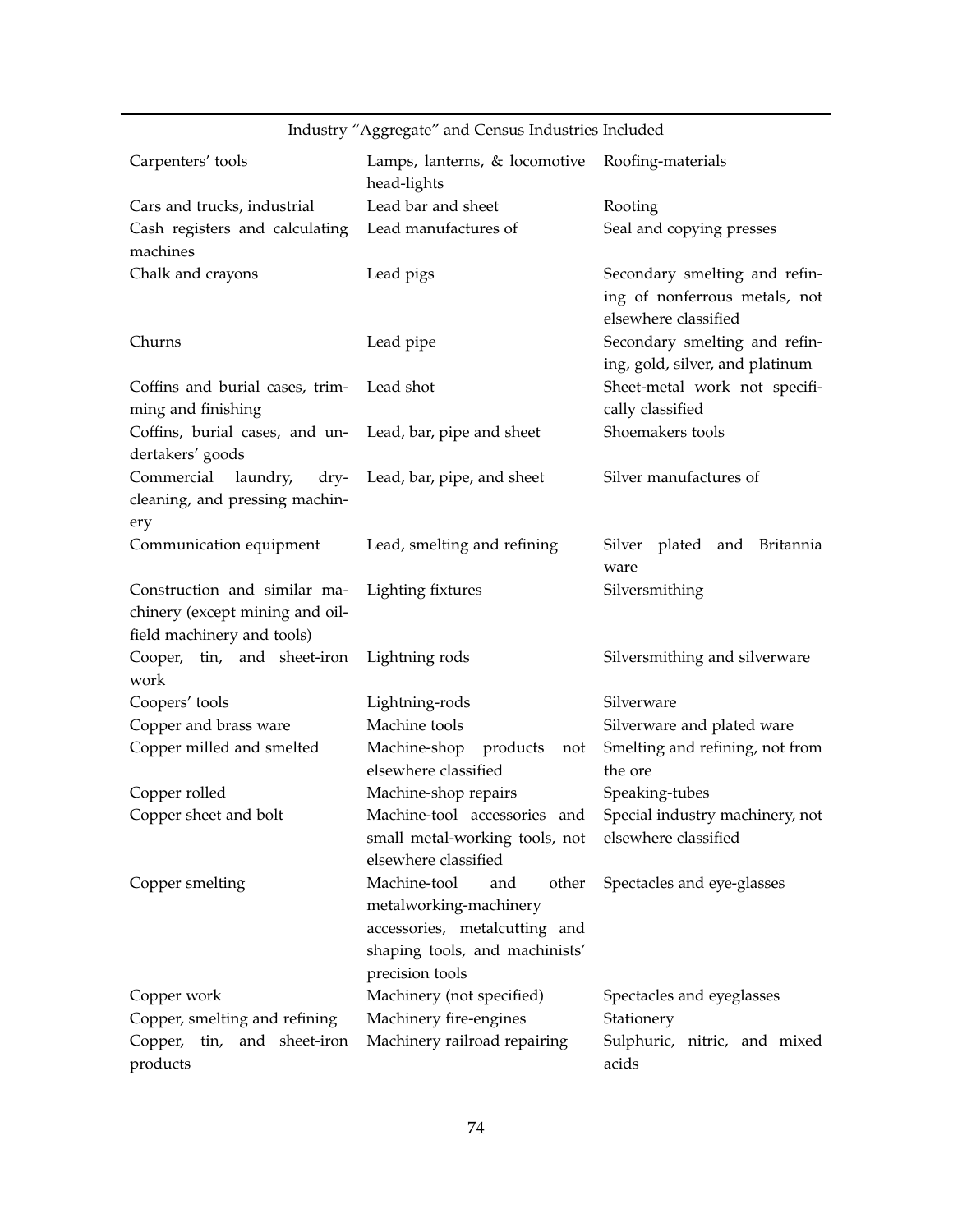|                                                               | maasiry riggiegate and eensus maasiries menaded                                 |                                                                                         |  |  |
|---------------------------------------------------------------|---------------------------------------------------------------------------------|-----------------------------------------------------------------------------------------|--|--|
| Copper, tin, and sheet-iron<br>work, including galvanizediron | Machinery shingle-machines                                                      | Surgical and medical instru-<br>ments                                                   |  |  |
| work, not elsewhere classified                                |                                                                                 |                                                                                         |  |  |
| Coppersmithing                                                | Machinery steam engines and<br>boilers                                          | Surgical and orthopedic appli-<br>ances, including artificial limbs                     |  |  |
| Costume jewelry and costume<br>novelties (jewelry other than  | Machinery steam-engines, &c                                                     | Surgical appliances                                                                     |  |  |
| fine jewelry)                                                 |                                                                                 |                                                                                         |  |  |
| Cotton gins                                                   | turbine<br>Machinery<br>water-<br>wheels                                        | Surgical appliances and artifi-<br>cial limbs                                           |  |  |
| Curriers' tools                                               | Machinery wood-working                                                          | Surgical supplies and equip-<br>ment not elsewhere classified;<br>orthopedic appliances |  |  |
| Cutlery                                                       | Machinists' tools                                                               | Teeth, porcelain                                                                        |  |  |
| Cutlery and tools, not else-                                  | Measuring instruments, me-                                                      | Telegraph and telephone appa-                                                           |  |  |
| where specified                                               | chanical (except electrical mea-<br>suring instruments, watches,<br>and clocks) | ratus                                                                                   |  |  |
| Dental equipment and supplies                                 | Mechanical power-transmission<br>equipment                                      | Tin cans and other tinware not<br>elsewhere classified                                  |  |  |
| Dental goods                                                  | Metal repaired and white                                                        | Tin cans and other tinware, not<br>elsewhere classified                                 |  |  |
| Dental goods and equipment                                    | Metal spinning                                                                  | Tin copper, and sheet-iron ware                                                         |  |  |
| Dentistry, mechanical                                         | Metal type                                                                      | Tin, copper, and sheet-iron<br>ware                                                     |  |  |
| Dentists' materials                                           | Metal working machinery and<br>equipment, not elsewhere clas-<br>sified         | Tinners' tools and machines                                                             |  |  |
| Dumb-waiters                                                  | Meters gas                                                                      | coppersmithing,<br>Tinsmithing,<br>and sheet-iron working                               |  |  |
| Eave-troughs                                                  | Meters gas and water                                                            | Tinware, not elsewhere speci-<br>fied                                                   |  |  |
| Electric lamps                                                | Meters water                                                                    | Tools, not elsewhere specified                                                          |  |  |
| Electric light and power                                      | Mining machinery and equip-<br>ment                                             | Typewriters and supplies                                                                |  |  |
| Electrical apparatus and sup-<br>plies                        | Money-drawers                                                                   | Vault lights and ventilators                                                            |  |  |
| Electrical appliances                                         | Newspaper-directing machines                                                    | Vault lights, (of iron and glass)                                                       |  |  |
| Electrical machinery, appara-<br>tus, and supplies            | Nickel, smelted                                                                 | Vault-lights                                                                            |  |  |

Industry "Aggregate" and Census Industries Included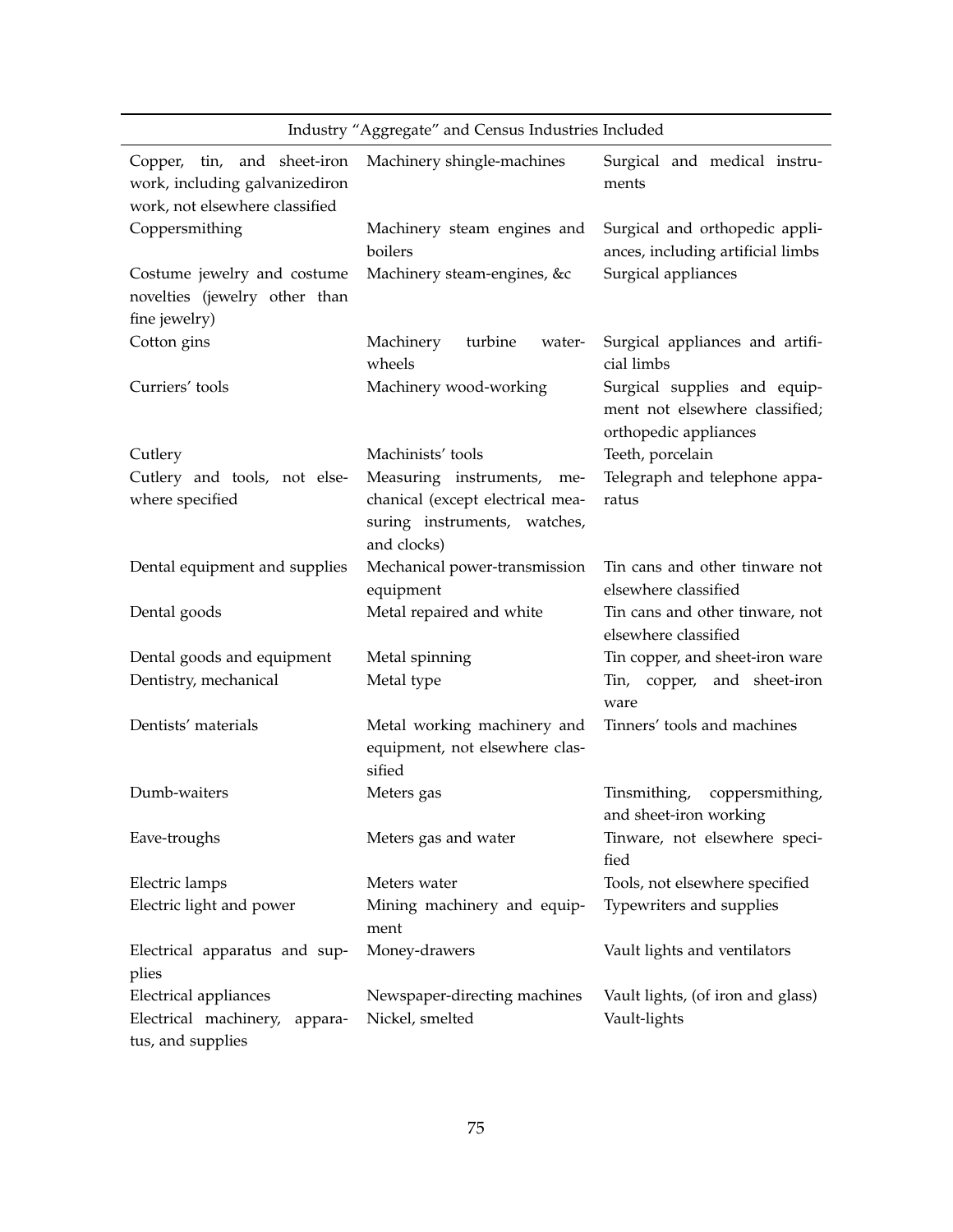| Industry "Aggregate" and Census Industries Included |  |  |  |  |
|-----------------------------------------------------|--|--|--|--|
|-----------------------------------------------------|--|--|--|--|

| Electrical products not else-<br>where classified  | Nonferrous-metal alloys and Vending, amusement, and other<br>products, not including alu-<br>minum products | coin-operated machines                                    |
|----------------------------------------------------|-------------------------------------------------------------------------------------------------------------|-----------------------------------------------------------|
| Electro-magnetic machines                          | Nonferrous-metal<br>foundries<br>(except aluminum)                                                          | Windlasses                                                |
| Elevators, escalators, and con-<br>veyors          | Nonferrous-metal products not Windmills<br>elsewhere classified                                             |                                                           |
| Engines, steam, gas, and water                     | Office and store machines, not Wire insulated<br>elsewhere classified                                       |                                                           |
| Engravers materials                                | Oil tanks                                                                                                   | Wiring devices and supplies                               |
| Engravers' blocks and wood                         | Oil-field machinery and tools                                                                               | Woodworking machinery                                     |
| Engravers' materials                               | Ophthalmic goods: lenses and<br>fittings                                                                    | X-ray and therapeutic appara-<br>tus and electronic tubes |
| Food-products machinery                            | Optical goods                                                                                               | Zinc                                                      |
| Foundery-facings                                   | Optical instruments and lenses                                                                              | Zinc smelted and rolled                                   |
| Foundry and machine shop<br>products               | Ornaments paper                                                                                             | Zinc statuary and building or-<br>naments                 |
| Foundry<br>and machine-shop<br>products            | Ornaments plaster                                                                                           |                                                           |
| Foundry<br>products, not elsewhere classi-<br>fied | and machine-shop Ornaments terra-cotta                                                                      |                                                           |

Tin and terne plate

### **Industry 79**

Tinfoil

| Leather               | Leather patent and enameled | Leather, tanned, curried, and |
|-----------------------|-----------------------------|-------------------------------|
|                       | leather                     | finished                      |
| Leather curried       | Leather skin-dressing       | Leather: Tanned, curried, and |
|                       |                             | finished                      |
| Leather dressed skins | Leather tanned              | Leather: tanned, curried, and |
|                       |                             | finished—contract factories   |
| Leather morocco       | Leather, curried            | Leather: tanned, curried, and |
|                       |                             | finished-regular factories or |
|                       |                             | jobbers engaging contractors  |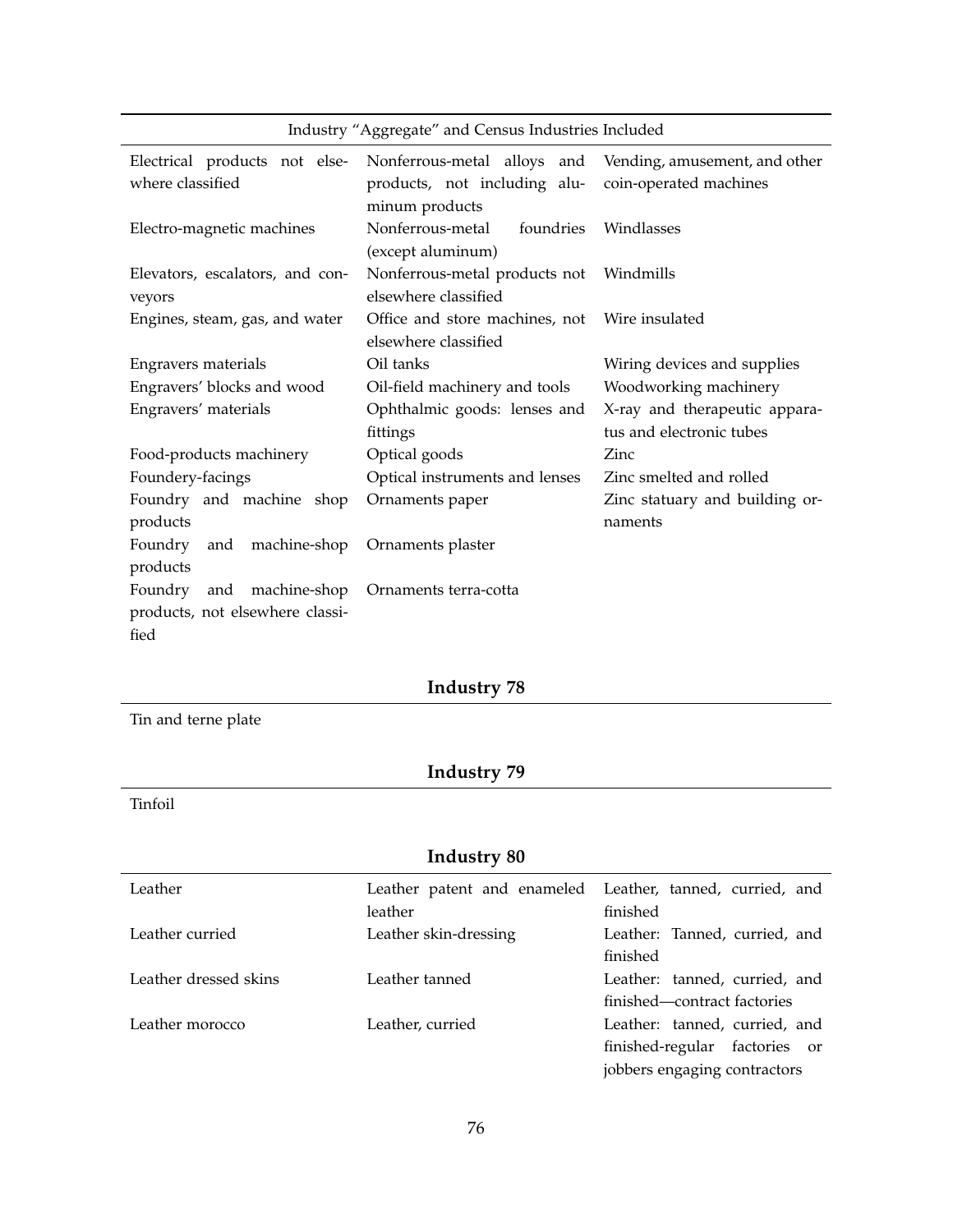| Industry "Aggregate" and Census Industries Included                                                |                                                                                        |                                                                   |  |  |
|----------------------------------------------------------------------------------------------------|----------------------------------------------------------------------------------------|-------------------------------------------------------------------|--|--|
| Leather morocco, tanned and<br>curried                                                             | Leather, dressed skins                                                                 | Leather-board                                                     |  |  |
| Leather patent and enameled                                                                        | Leather, tanned                                                                        |                                                                   |  |  |
|                                                                                                    | Industry 81                                                                            |                                                                   |  |  |
| Belting and hose, (leather)<br>Belting and hose, leather                                           | Belting, leather<br>Industrial leather belting and<br>packing leather                  | Leather belting and hose                                          |  |  |
|                                                                                                    | Industry 82                                                                            |                                                                   |  |  |
| Boot and shoe cut stock<br>Boot and shoe cut stock and                                             | Boot and shoe findings, not<br>made in boot and shoe factories<br>Boot and shoe uppers | Boots and shoes, other than<br>rubber<br>Footwear (except rubber) |  |  |
| findings<br>Boot and shoe cut stock, exclu-<br>sive of that produced in boot<br>and shoe factories | Boots and shoes                                                                        | Shoe findings                                                     |  |  |
| Boot and shoe cut stock, not<br>made in boot and shoe factories                                    | Boots and shoes, custom work<br>and repairing                                          | Shoe peg machines                                                 |  |  |
| Boot and shoe findings                                                                             | Boots and shoes, including cut<br>stock and findings                                   | Shoe-pegs                                                         |  |  |
| Boot and shoe findings, exclu-<br>sive of those produced in boot<br>and shoe factories             | Boots and shoes, not including<br>rubber boots and shoes                               |                                                                   |  |  |

| Aquariums        | Glass products (except mirrors) Looking-glasses<br>made from purchased glass |                               |
|------------------|------------------------------------------------------------------------------|-------------------------------|
| Glass            | Glass stained                                                                | <b>Mirrors</b>                |
| Glass containers | Glass ware, (not specified)                                                  | Mirrors and other glass prod- |
|                  |                                                                              | ucts made of purchased glass  |
| Glass cut        | Glass window                                                                 | Mirrors, framed and unframed  |
| Glass plate      | Glass, cutting, staining, and or-                                            | Mirrors, framed and unframed, |
|                  | namenting                                                                    | not elsewhere specified       |
|                  |                                                                              |                               |

| Type and type and stereotype Type founding |           | Type founding and printing |  |
|--------------------------------------------|-----------|----------------------------|--|
| founding                                   | materials |                            |  |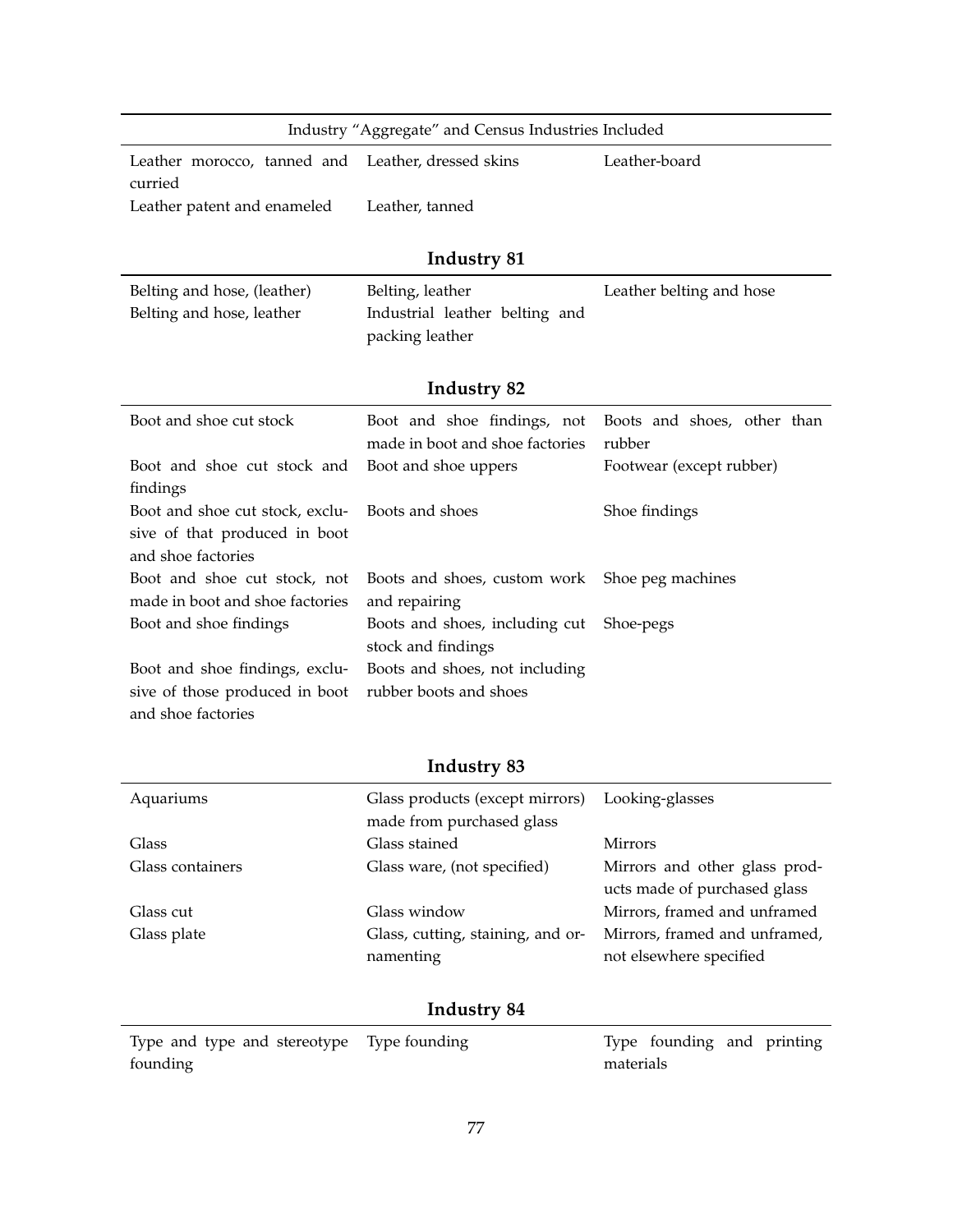| Artificial stone                                                 | Concrete products                           | Porcelain ware                                  |
|------------------------------------------------------------------|---------------------------------------------|-------------------------------------------------|
| Artificial stone products                                        | Conerete products                           | Pottery                                         |
| Bath-tubs                                                        | Crucibles                                   | Pottery and stoneware                           |
| <b>Brick</b>                                                     | Drain and sewer pipe                        | including porcelain<br>Pottery,<br>ware         |
| Brick and hollow structural tile                                 | Drain tile                                  | Pottery, terra cotta, and fire-clay<br>products |
| Brick and tile                                                   | Drain-pipe                                  | Pottery, terra-cotta and fire-clay<br>products  |
| Brick and tile, terra-cotta, and<br>fireclay products            | Fire brick                                  | Rooting                                         |
| Building-stone, artificial                                       | Floor and wall tile (except<br>quarry tile) | Stone and earthen ware                          |
| Cement                                                           | Lime                                        | Stone- and earthen-ware                         |
| Cement pipe                                                      | Lime and cement                             | Stucco and stucco work                          |
| Cisterns                                                         | Masonry, brick and stone                    | Terra-cotta ware                                |
| Clay products (other than pot-<br>tery) and nonclay refractories | Porcelain electrical supplies               | Water closets                                   |

### **Industry 86**

| China and glass decorating | China decorating, not including China firing and decorating, |                       |
|----------------------------|--------------------------------------------------------------|-----------------------|
|                            | that done in potteries                                       | not done in potteries |
| China decorating           | China firing and decorating (for                             |                       |
|                            | the trade)                                                   |                       |

#### **Industry 87**

| Gypsum products             | Plaster, ground | Wall plaster and composition    |
|-----------------------------|-----------------|---------------------------------|
|                             |                 | flooring                        |
| Plaster and manufactures of | Wall plaster    | Wall plaster, wall board, insu- |
|                             |                 | lating board, and floor compo-  |
|                             |                 | sition                          |
|                             |                 |                                 |

|            |  | Mantels, slate, marble, and Monuments and tombstones | Soap-stone stoves, fire-places, |  |
|------------|--|------------------------------------------------------|---------------------------------|--|
| marbleized |  |                                                      | sinks, and cisterns             |  |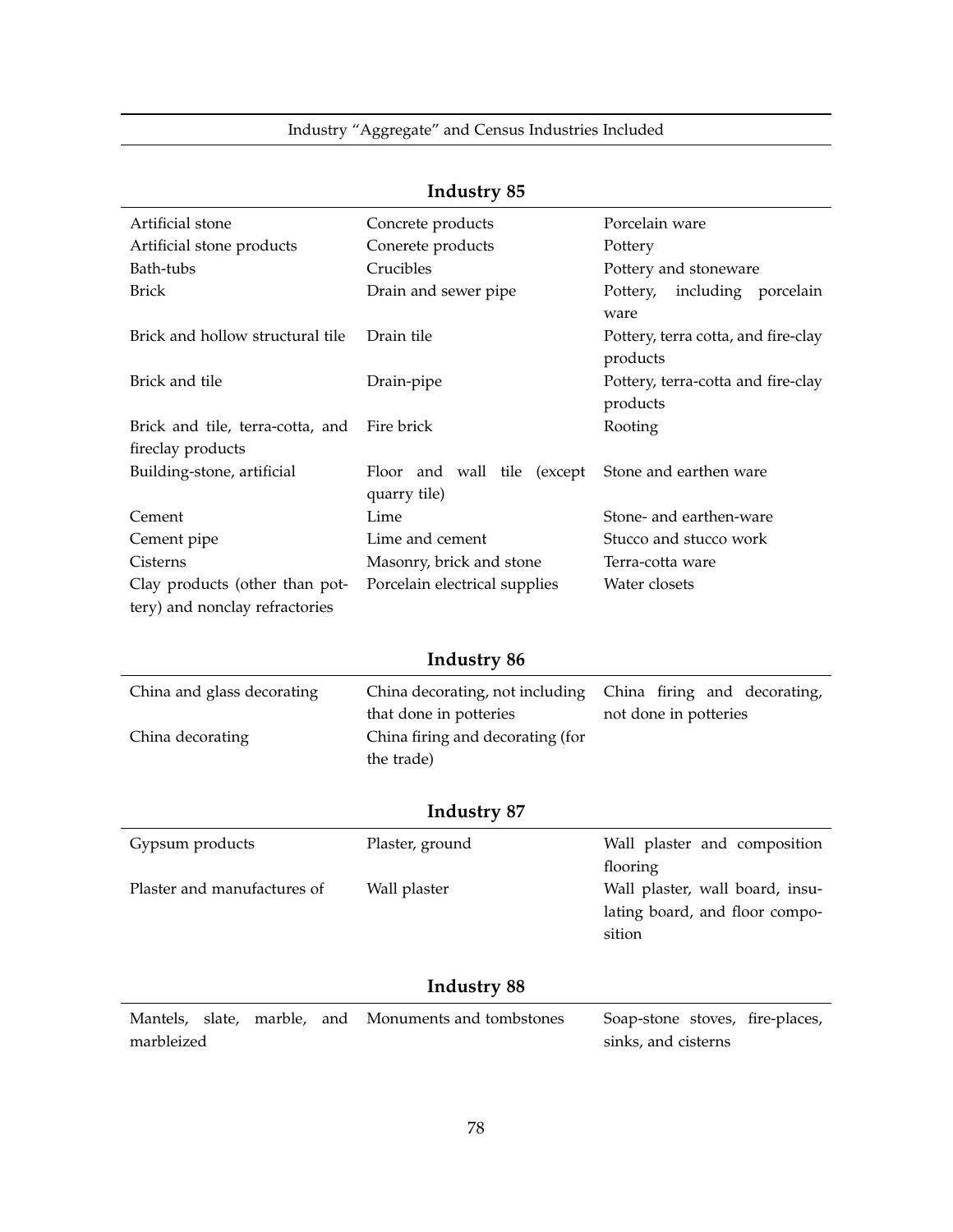| Industry "Aggregate" and Census Industries Included                     |                                                                                                             |                                                                             |  |
|-------------------------------------------------------------------------|-------------------------------------------------------------------------------------------------------------|-----------------------------------------------------------------------------|--|
| Marble and stone work                                                   | Monuments, tombstones, cut- Statuary and art goods<br>stone, and stone products not<br>elsewhere classified |                                                                             |  |
| Marble and stone work, (not<br>specified)                               | School apparatus                                                                                            | Statuary and art goods (except<br>stone and concrete)—factory<br>production |  |
| Marble monuments and tomb-<br>School slates and slate pencils<br>stones |                                                                                                             | Statuary and art goods, factory<br>product                                  |  |
| Marble, granite, slate, and other Soap stone<br>stone products          |                                                                                                             | Well curbs                                                                  |  |

|                                                          | Abrasive wheels, stones, paper, Grindstones                              |  |  |
|----------------------------------------------------------|--------------------------------------------------------------------------|--|--|
| cloth, and related products                              |                                                                          |  |  |
|                                                          | Emery and other abrasive Grindstones and grindstone Seythe rifles stones |  |  |
| wheels                                                   | quarrying                                                                |  |  |
| Emery wheels                                             | Hones and whetstones                                                     |  |  |
| Emery wheels and other abra-<br>Sand and emery paper and |                                                                          |  |  |
| sive and polishing appliances                            | cloth                                                                    |  |  |

| Asbestos products, not includ-<br>Steam and other packing; pipe |                     |
|-----------------------------------------------------------------|---------------------|
| ing steam packing                                               | and boiler covering |
| Steam and other packing, pipe Steam packing                     |                     |
| and boiler covering, and gas-                                   |                     |
| kets, not elsewhere classified                                  |                     |

# **Industry 91**

| Barytes        | Emery reduced and ground        | Minerals and earths, ground or |
|----------------|---------------------------------|--------------------------------|
|                |                                 | otherwise treated              |
| Chalk prepared | Glass sand                      | Quartz, milled                 |
| Corundum       | Kaolin and ground earths        |                                |
| Emery          | Kaolin and other earth grinding |                                |
|                |                                 |                                |

| Blast-furnace products | Iron and steel, processed |         | Iron forged, rolled, | and |
|------------------------|---------------------------|---------|----------------------|-----|
|                        |                           | wrought |                      |     |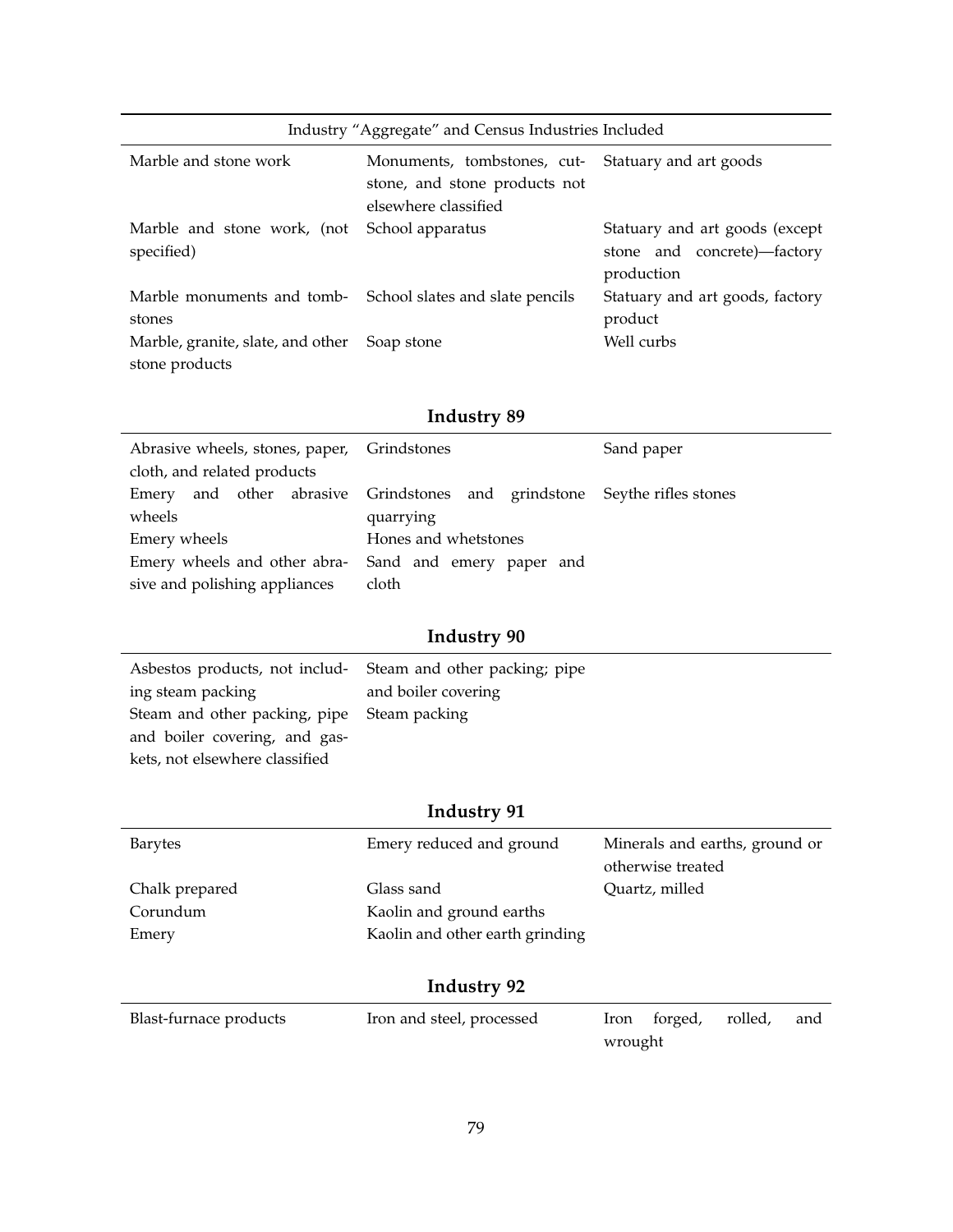| Industry "Aggregate" and Census Industries Included |                                                                 |                               |  |  |
|-----------------------------------------------------|-----------------------------------------------------------------|-------------------------------|--|--|
| Cast-iron pipe                                      | Iron and steel, steel works and Iron pigs<br>rolling mills      |                               |  |  |
| Cast-iron pipe and fittings                         | Iron and steel, tempering and Steel (not specified)<br>welding  |                               |  |  |
| Gray-iron and semisteel cast-<br>ings               | Iron and steel: Steel works and Steel Bessemer<br>rolling mills |                               |  |  |
| Iron and steel                                      | Iron blooms                                                     | Steel cast                    |  |  |
| Iron and steel, blast furnaces                      | Iron cast                                                       | Steel castings                |  |  |
| Iron and steel, bolts, nuts,                        | Iron castings (not specified)                                   | Steel works and rolling mills |  |  |
| washers, and rivets, not made                       |                                                                 |                               |  |  |
| in steel works or rolling mills                     |                                                                 |                               |  |  |
| Iron and steel, cast-iron pipe                      | Iron forged and rolled                                          | Steel, and manufactures of    |  |  |

| Wire |  |                                       | Wire, drawn from purchased |
|------|--|---------------------------------------|----------------------------|
|      |  |                                       | bars or rods               |
|      |  | Wire drawn from purchased Wired steel |                            |
| rods |  |                                       |                            |

### **Industry 94**

| Horse shoe nails                                                  | Iron nails and spikes, cut and |
|-------------------------------------------------------------------|--------------------------------|
|                                                                   | wrought                        |
| Iron and steel, nails and spikes, Nails, cut, wrought, and spikes |                                |
| cut and wrought, including                                        |                                |
| wire nails                                                        |                                |

# **Industry 95**

| Iron<br>wrought | forged, |  | rolled, and Wire work                                                    | Wirework, including wire rope<br>and cable |
|-----------------|---------|--|--------------------------------------------------------------------------|--------------------------------------------|
| Wire cloth      |         |  | Wire work, sieves, and bird- Wirework, not elsewhere classi-<br>cages    | fied                                       |
| Wire rope       |         |  | Wirework not elsewhere classi-<br>Wirework, not elsewhere speci-<br>fied | fied                                       |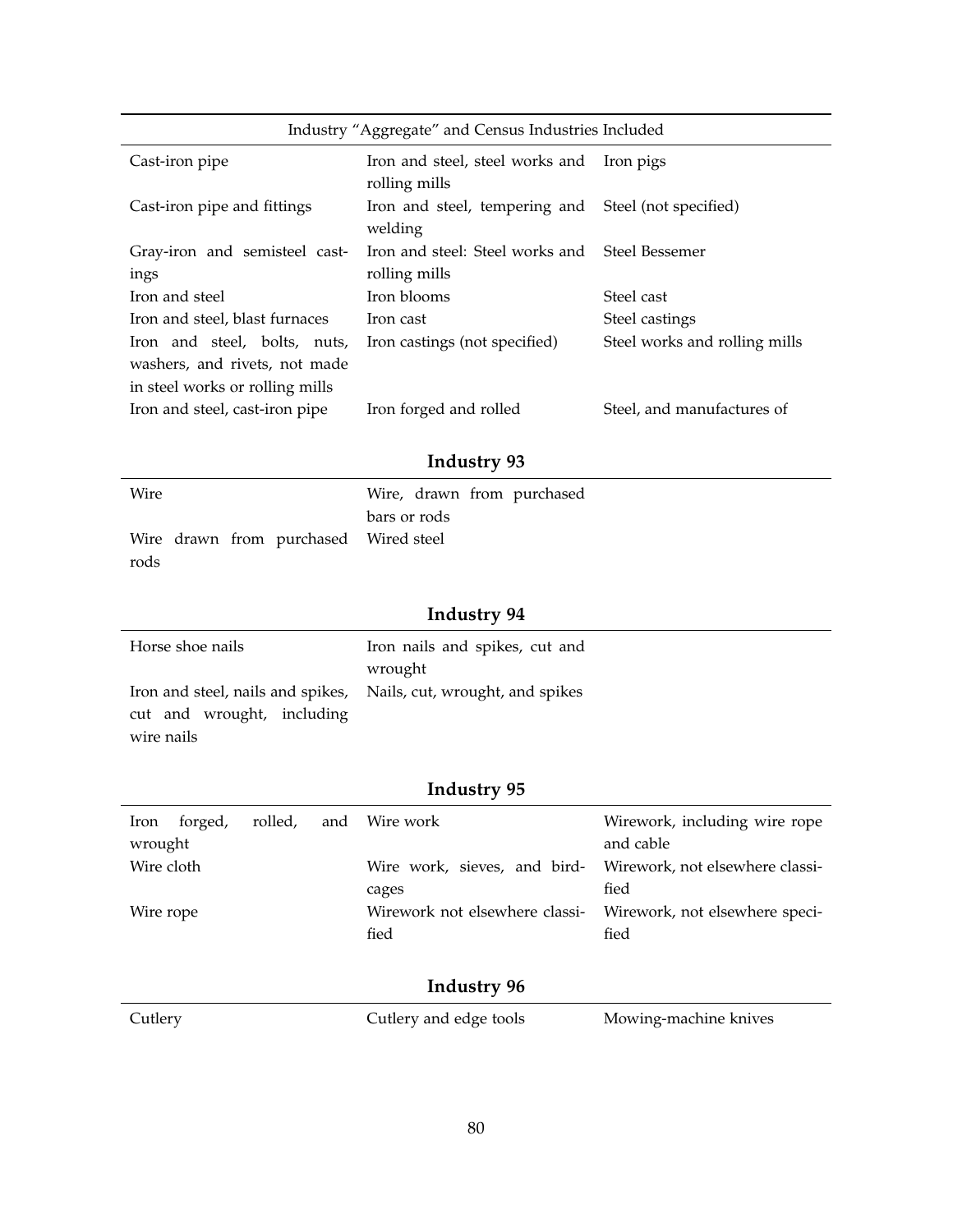| Industry "Aggregate" and Census Industries Included                 |  |                      |  |
|---------------------------------------------------------------------|--|----------------------|--|
| Cutlery (except aluminum, sil- Cutlery and edge-tools, (not Scythes |  |                      |  |
| ver, and plated cutlery) and specified)                             |  |                      |  |
| edge tools                                                          |  |                      |  |
| Cutlery (not including silver Edge-tools and axes                   |  | Stone-cutters' tools |  |
| and plated cutlery) and edge                                        |  |                      |  |
| tools                                                               |  |                      |  |

| Anvils and vises   | Shovels, spades, forks, and hoes Tools, not including edge tools, | machine tools, files, or saws |
|--------------------|-------------------------------------------------------------------|-------------------------------|
| Handspikes         | Tools (except edge tools, ma-                                     |                               |
|                    | chine tools, files, and saws)                                     |                               |
| Shovels and spades | Tools, not elsewhere specified                                    |                               |

#### **Industry 98**

Files

# **Industry 99**

Saws

| <b>Industry 100</b>                           |                                        |                          |
|-----------------------------------------------|----------------------------------------|--------------------------|
| <b>Bank locks</b>                             | Hardware not elsewhere classi-<br>fied | Hardware, saddlery       |
| Hardware                                      | Hardware saddlery                      | Hinges, wrought and cast |
|                                               |                                        |                          |
| <b>Industry 101</b>                           |                                        |                          |
| Enameled-iron sanitary ware Plumbers supplies |                                        |                          |
| and other plumbers' supplies                  |                                        |                          |
| (not including pipe and vitre-                |                                        |                          |
| ous and semivitreous china san-               |                                        |                          |
| itary ware)                                   |                                        |                          |
| Plumbers materials                            | Plumbers' supplies, not includ-        |                          |

# ing pipe or vitreous-china sani-

tary ware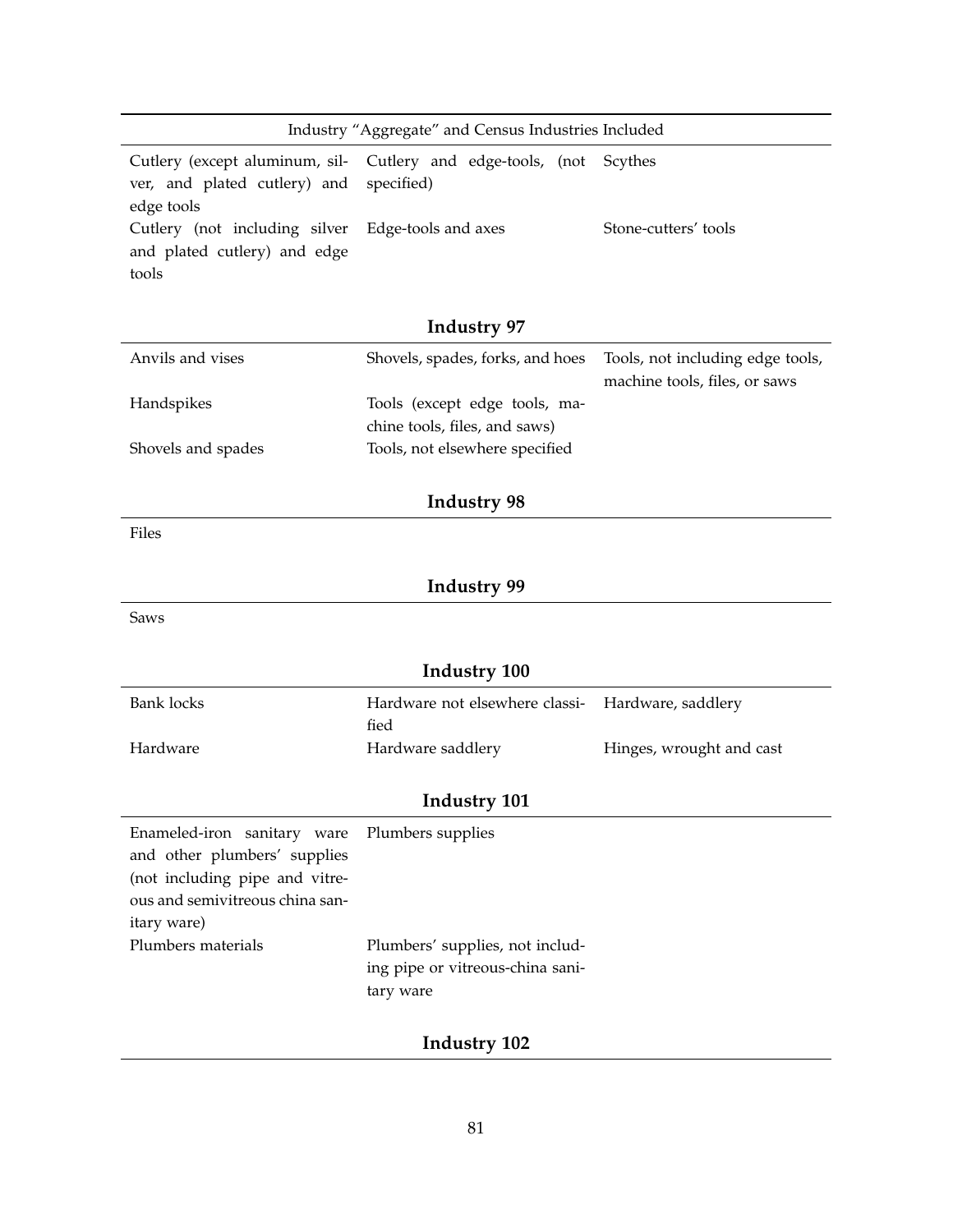| Industry "Aggregate" and Census Industries Included |                                                                 |                                                                                  |
|-----------------------------------------------------|-----------------------------------------------------------------|----------------------------------------------------------------------------------|
| Furnaces, ranges, registers, and<br>ventilators     | Oil burners, domestic and in-<br>Steam water-gauges<br>dustrial |                                                                                  |
| Gas and oil stoves                                  | valves                                                          | Steam and gas fittings and Stoves and furnaces, in cluding<br>gas and oil stoves |
| Heating and cooking appara-                         | Steam fittings and heating ap-                                  | Stoves and hot-air furnaces                                                      |
| tus, except electric, not else-<br>where classified | paratus                                                         |                                                                                  |
| Heating-apparatus                                   | Steam fittings and steam and                                    | Stoves and ranges (other than                                                    |
|                                                     | hot-water heating apparatus                                     | electric) and warm-air furnaces                                                  |
| Iron cast                                           | Steam fittings, regardless of<br>material                       | Stoves, gas and oil                                                              |
| Iron castings stoves, heaters, &                    | Steam heaters and heating ap-                                   | Stoves, ranges, water heaters,                                                   |
| hollow ware                                         | paratus                                                         | and hot-air furnaces (except                                                     |
|                                                     |                                                                 | electric)                                                                        |

Power boilers and associated products

# **Industry 104**

| Automobile stampings           | Iron, enameled             | Stamped and pressed metal      |
|--------------------------------|----------------------------|--------------------------------|
|                                |                            | products (except automobile    |
|                                |                            | stampings)                     |
| Enameling                      | Japanned ware              | Stamped ware                   |
| Enameling<br>enameled<br>and   | Japanning                  | Stamped ware, enameled ware,   |
| goods                          |                            | and metal stamping, enamel-    |
|                                |                            | ing, japanning, and lacquering |
| Enameling and japanning        | Metallic caps and labels   | Tinned iron ware               |
| Enameling, japanning, and lac- | Stamped and enameled ware, |                                |
| quering                        | not elsewhere specified    |                                |

| Galvanizing                                    | Galvanizing and<br>other     |
|------------------------------------------------|------------------------------|
|                                                | coating-carried on in plants |
|                                                | not operated in connection   |
|                                                | with rolling mills           |
| Galvanizing and other coating Iron, galvanized |                              |
| processes                                      |                              |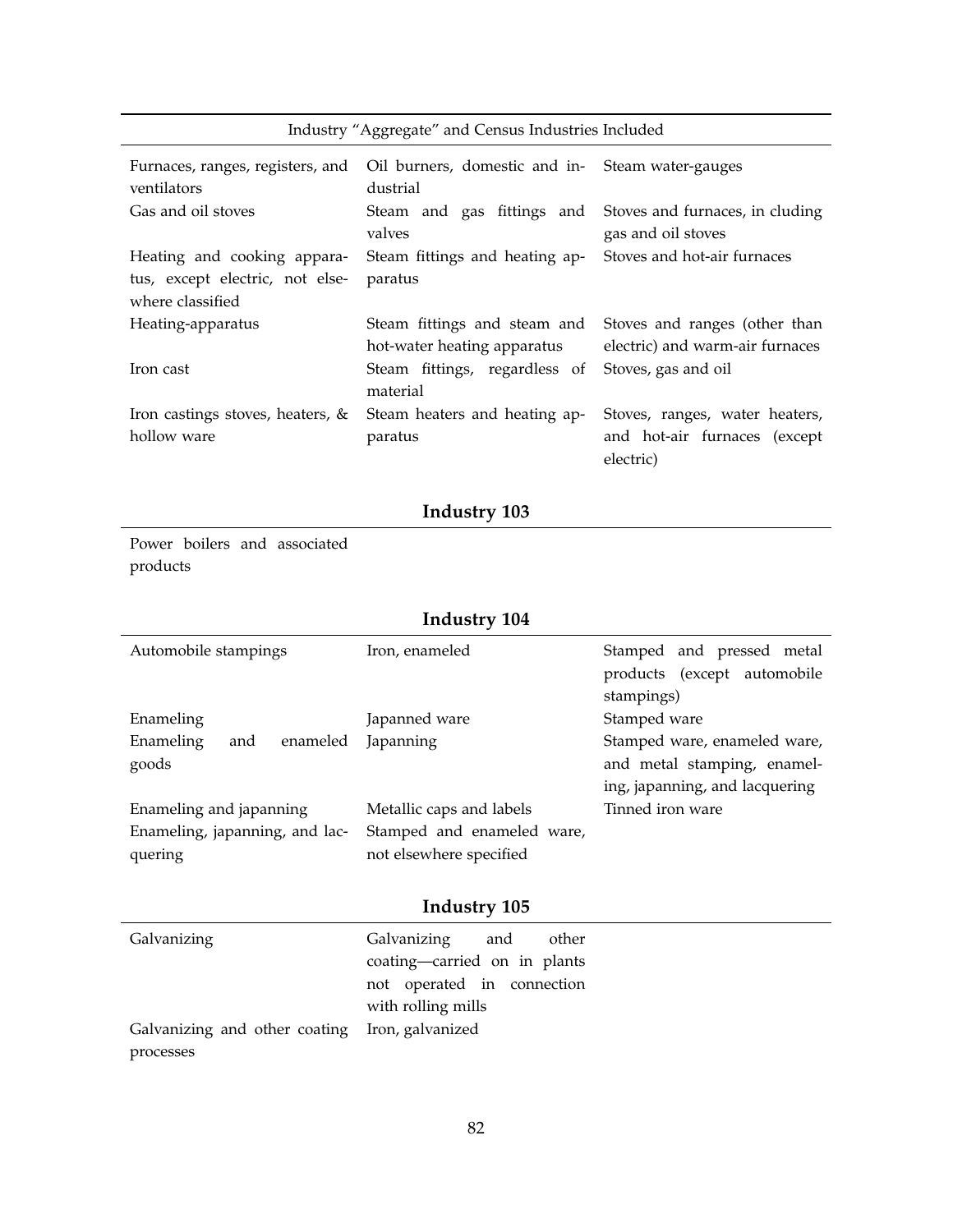Industry "Aggregate" and Census Industries Included

|                                                                                                                                | muusu y 100                                                                                          |                                                                                                                      |  |
|--------------------------------------------------------------------------------------------------------------------------------|------------------------------------------------------------------------------------------------------|----------------------------------------------------------------------------------------------------------------------|--|
| Bridge-building                                                                                                                | forged,<br>rolled,<br>Iron<br>and<br>wrought                                                         | Structural and ornamental iron<br>and steel work, not made in<br>plants operated in connection<br>with rolling mills |  |
| <b>Bridges</b>                                                                                                                 | Iron railing, wrought                                                                                | Structural ironwork, not made<br>in steel works or rolling mills                                                     |  |
| Fabricated structural steel and<br>ornamental metal work, made<br>in plants not operated in con-<br>nection with rolling mills | Ironwork, architectural and or-<br>namental                                                          | Vanes, weather                                                                                                       |  |
| Fire escapes                                                                                                                   | Stair building                                                                                       |                                                                                                                      |  |
| Grates and fenders                                                                                                             | Stair rods                                                                                           |                                                                                                                      |  |
|                                                                                                                                |                                                                                                      |                                                                                                                      |  |
|                                                                                                                                | <b>Industry 107</b>                                                                                  |                                                                                                                      |  |
| Doors, shutters, and window<br>sash and frames, metal<br>Doors, window sash, frames,<br>molding, and trim (made of<br>metal)   | forged,<br>rolled,<br>Iron<br>and<br>wrought<br>Sash doors and blinds                                | Sash, doors, and blinds                                                                                              |  |
| Iron and steel, doors and shut-<br>ters                                                                                        | Sash metal                                                                                           |                                                                                                                      |  |
| <b>Industry 108</b>                                                                                                            |                                                                                                      |                                                                                                                      |  |
| Bolts, nuts, washers, and rivets                                                                                               | Bolts, nuts, washers, and rivets-<br>made in plants not operated in<br>connection with rolling mills | Iron and steel, bolts, nuts,<br>washers, and rivets, not made<br>in rolling mills                                    |  |
| Bolts, nuts, washers, and rivets,<br>not made in plants operated in<br>connection with rolling mills                           | Iron and steel, bolts, nuts,<br>washers, and rivets                                                  | Iron bolts, nuts, washers, and<br>rivets                                                                             |  |
| <b>Industry 109</b>                                                                                                            |                                                                                                      |                                                                                                                      |  |
| Anchors and chains                                                                                                             | Horse shoes                                                                                          | Iron and steel, wrought pipe                                                                                         |  |
| Axles                                                                                                                          | Iron anchors and cable chains                                                                        | rolled,<br>Iron<br>forged,<br>and                                                                                    |  |

### **Industry 106**

wrought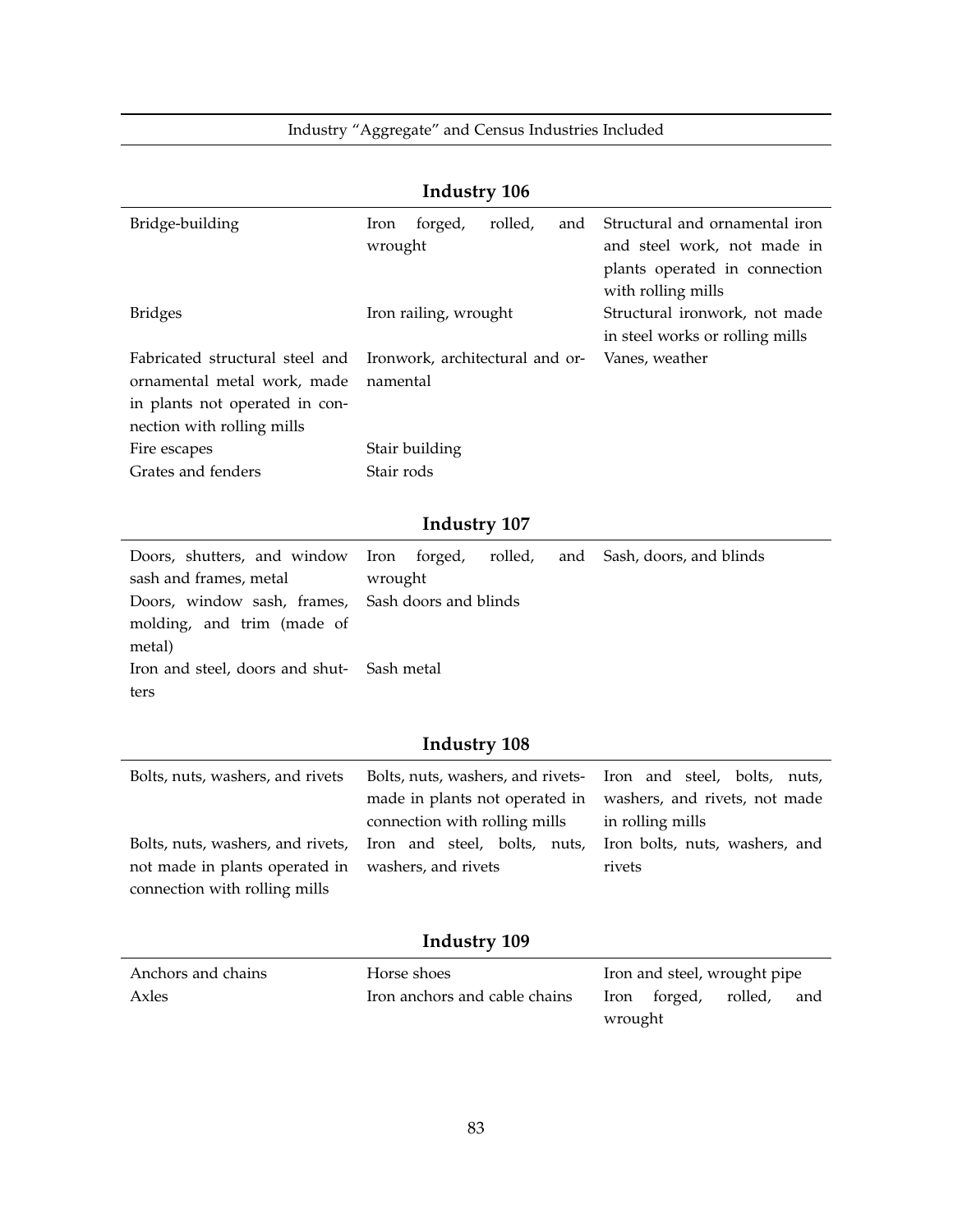| Industry "Aggregate" and Census Industries Included                                                                                                                                             |                                                                                                     |                                                                                                   |  |
|-------------------------------------------------------------------------------------------------------------------------------------------------------------------------------------------------|-----------------------------------------------------------------------------------------------------|---------------------------------------------------------------------------------------------------|--|
| Forgings, iron and steel, not<br>made in plants operated in con-<br>nection with rolling mills<br>Forgings, iron and steel-made<br>in plants not operated in con-<br>nection with rolling mills | Iron and steel forgings, not<br>made in steel works or rolling<br>mills<br>Iron and steel, forgings | Steel forged<br>Whitesmithing                                                                     |  |
|                                                                                                                                                                                                 | <b>Industry 110</b>                                                                                 |                                                                                                   |  |
| Iron and steel, pipe, wrought                                                                                                                                                                   | rolled,<br>forged,<br>Iron<br>and<br>wrought                                                        | Iron pipe, wrought                                                                                |  |
|                                                                                                                                                                                                 | <b>Industry 111</b>                                                                                 |                                                                                                   |  |
| Springs, car, carriage, locomo-<br>tive, and other                                                                                                                                              | Springs, steel, car and carriage                                                                    | Springs, steel, except wire, not<br>made in plants operated in con-<br>nection with rolling mills |  |
| Springs, steel (except wire)-<br>made in plants not operated in<br>connection with rolling mills                                                                                                | Springs, steel, car and carriage,<br>not made in steel works or<br>rolling mills                    | Steel springs                                                                                     |  |
|                                                                                                                                                                                                 | <b>Industry 112</b>                                                                                 |                                                                                                   |  |
| Screw-machine products and<br>wood screws                                                                                                                                                       | Screws, machine                                                                                     |                                                                                                   |  |
| <b>Screws</b>                                                                                                                                                                                   | Wooden screws                                                                                       |                                                                                                   |  |
|                                                                                                                                                                                                 | <b>Industry 113</b>                                                                                 |                                                                                                   |  |
| Keys, metallic<br>Steel barrels, drums and tanks,<br>portable                                                                                                                                   | Steel barrels, kegs, and drums<br>Vats                                                              |                                                                                                   |  |
| <b>Industry 114</b>                                                                                                                                                                             |                                                                                                     |                                                                                                   |  |
| Fire arms                                                                                                                                                                                       | Gun locks and materials                                                                             | Powder-flasks and percussion-<br>caps                                                             |  |
| Firearms                                                                                                                                                                                        | Gunsmithing                                                                                         |                                                                                                   |  |
| Fire-arms                                                                                                                                                                                       | Percussion-caps                                                                                     |                                                                                                   |  |
|                                                                                                                                                                                                 | Industry 115                                                                                        |                                                                                                   |  |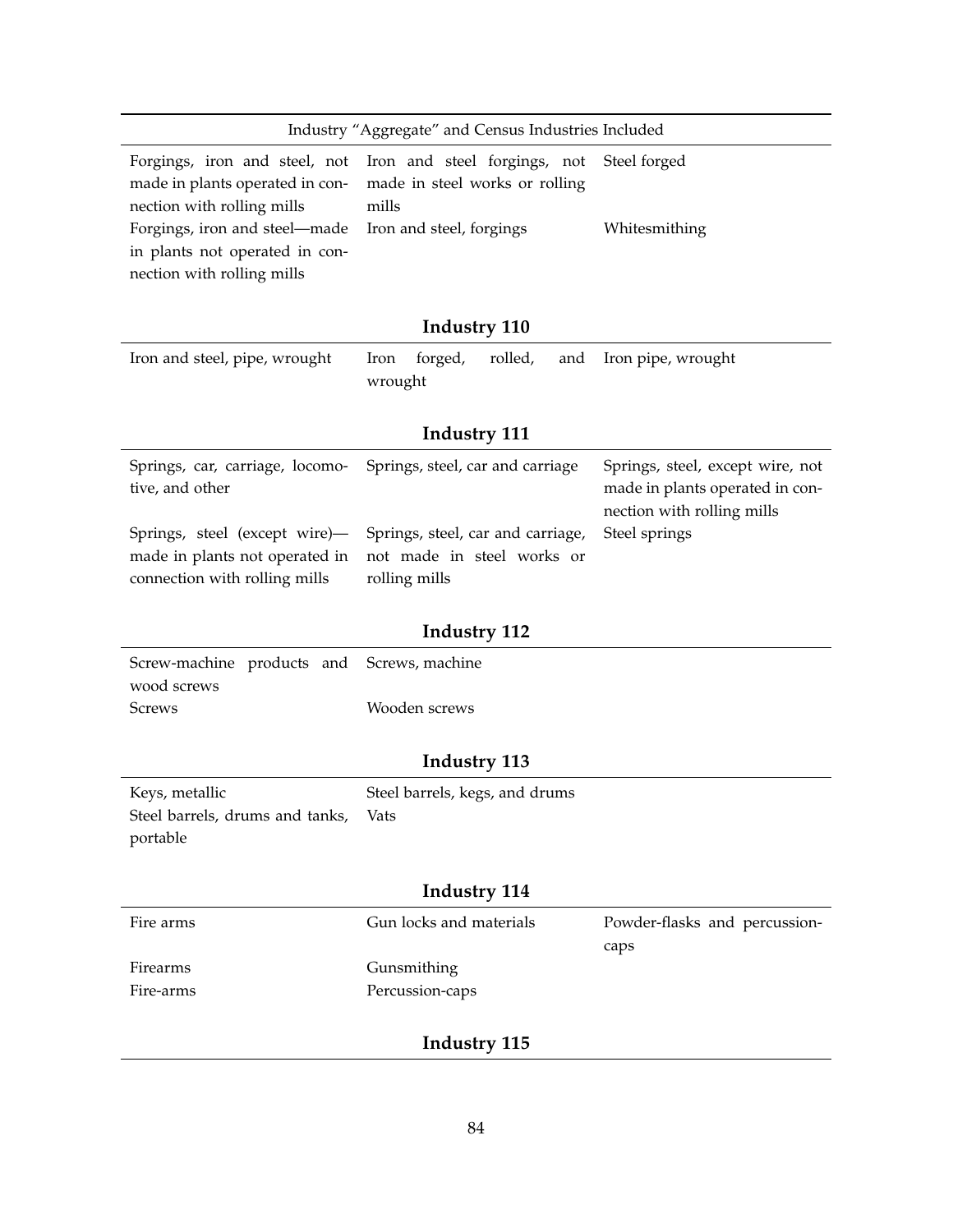| Industry "Aggregate" and Census Industries Included  |                                                           |                                  |
|------------------------------------------------------|-----------------------------------------------------------|----------------------------------|
| Safes and vaults                                     | Safes fire-proof                                          | Sates, doors, and vaults, (fire- |
|                                                      |                                                           | proof)                           |
|                                                      | <b>Industry 116</b>                                       |                                  |
|                                                      |                                                           |                                  |
| Clock materials                                      | Watch and clock materials and<br>parts, except watchcases | Watches                          |
| Clocks                                               | Watch and clock materials, ex-                            | Watches, watch repairing, and    |
|                                                      | cept watchcases                                           | materials                        |
| Clocks and watches, including<br>cases and materials | Watch guards                                              |                                  |
| Watch and clock materials                            | Watch materials                                           |                                  |
|                                                      |                                                           |                                  |
|                                                      | <b>Industry 117</b>                                       |                                  |
| Clock cases                                          | Watch cases                                               |                                  |
| Clock-cases                                          | Watchcases                                                |                                  |
|                                                      | <b>Industry 118</b>                                       |                                  |
| Glaziers' diamonds                                   | Lapidary work                                             |                                  |
| Lapidaries' work                                     | Pearl goods                                               |                                  |
|                                                      | <b>Industry 119</b>                                       |                                  |
|                                                      |                                                           |                                  |
| Electroplating                                       | Electroplating, plating, and pol-<br>ishing               |                                  |
|                                                      |                                                           |                                  |
|                                                      | <b>Industry 120</b>                                       |                                  |
| Gold and silver leaf and foil                        | Gold and silver, leaf and foil                            | Gold leaf and foil               |
|                                                      | <b>Industry 121</b>                                       |                                  |
|                                                      |                                                           |                                  |
| Tin foil                                             |                                                           |                                  |
| <b>Industry 122</b>                                  |                                                           |                                  |
| Agricultural implements                              | Agricultural implements mis-                              | Agricultural machinery (except   |
| Agricultural<br>implements                           | cellaneous<br>Agricultural implements mow-                | tractors)<br>Clover hulling      |
| fanning-mills                                        | ing and reaping machines                                  |                                  |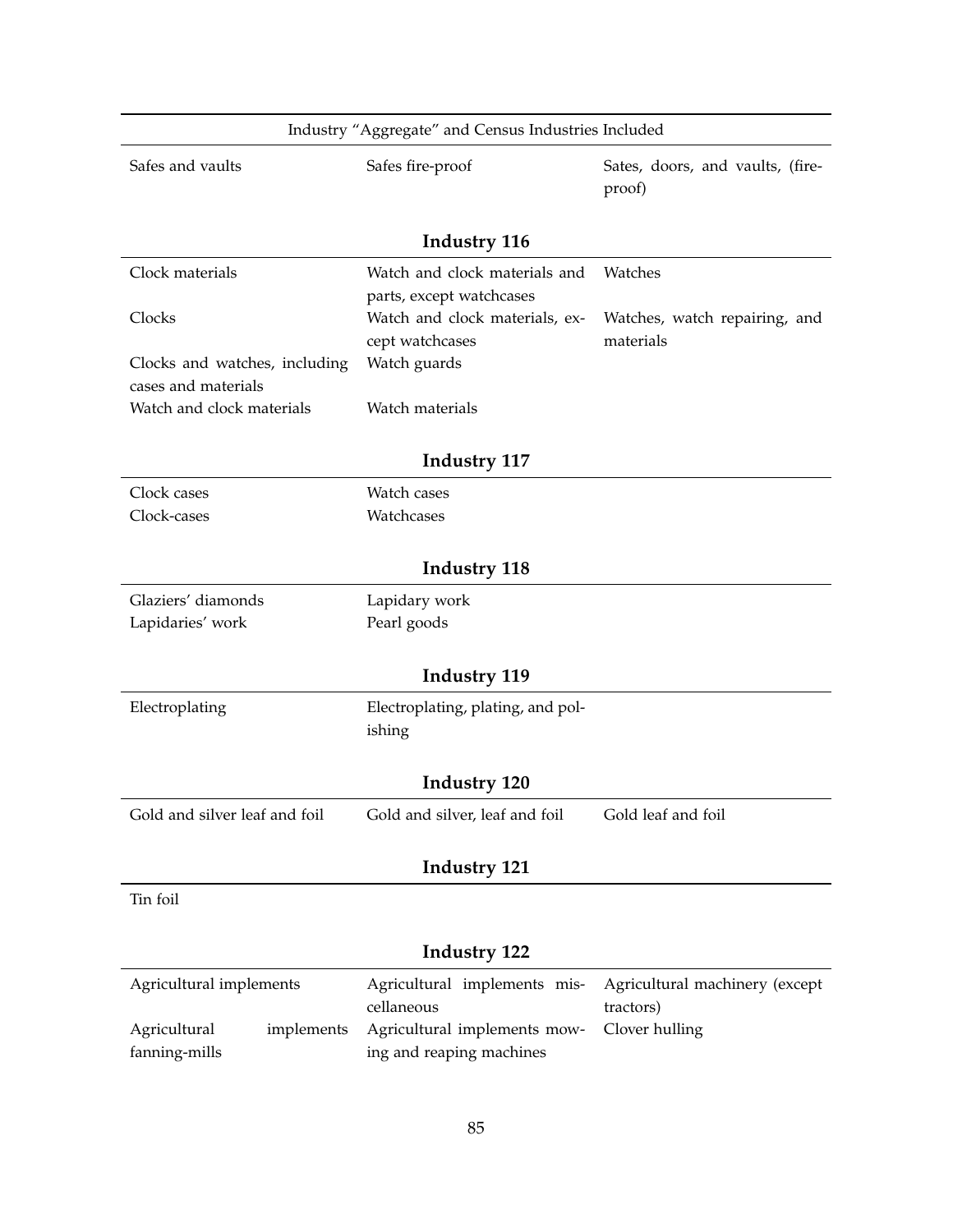|                                                             | Industry "Aggregate" and Census Industries Included                      |                                                                               |  |  |  |  |
|-------------------------------------------------------------|--------------------------------------------------------------------------|-------------------------------------------------------------------------------|--|--|--|--|
| Agricultural implements grain-<br>cradles and seythe-snaths | Agricultural implements plows,<br>harrows, and cultivators               | Hay-pressing                                                                  |  |  |  |  |
| Agricultural implements grain-<br>drills                    | Agricultural implements rakes                                            | Machinery<br>hay<br>and<br>cotton<br>presses                                  |  |  |  |  |
| Agricultural implements han-<br>dles, plow, and other       | Agricultural implements straw-<br>cutters                                |                                                                               |  |  |  |  |
| Agricultural implements hoes                                | Agricultural<br>implements<br>thrashers, horse-powers, and<br>separators |                                                                               |  |  |  |  |
|                                                             | Industry 123                                                             |                                                                               |  |  |  |  |
| Confectioners' tools<br>Machinery cotton and woolen         | Machinery ribbon-looms<br>Textile machinery                              |                                                                               |  |  |  |  |
|                                                             |                                                                          |                                                                               |  |  |  |  |
|                                                             | Industry 124                                                             |                                                                               |  |  |  |  |
| Scales and balances                                         |                                                                          |                                                                               |  |  |  |  |
|                                                             | Industry 125                                                             |                                                                               |  |  |  |  |
| Sad-irons                                                   | Washing machines and clothes-<br>dryers                                  |                                                                               |  |  |  |  |
| Washing machines and clothes<br>wringers                    | Washing-machines and clothes-<br>wringers                                |                                                                               |  |  |  |  |
|                                                             |                                                                          |                                                                               |  |  |  |  |
|                                                             | Industry 126                                                             |                                                                               |  |  |  |  |
| Sewing machine needles                                      | Sewing machines and attach-<br>ments                                     | Sewing-machine fixtures                                                       |  |  |  |  |
| Sewing machine shuttles                                     | Sewing machines, cases, and at-<br>tachments                             | Sewing-machines                                                               |  |  |  |  |
| Sewing machines                                             | Sewing-machine cases                                                     |                                                                               |  |  |  |  |
| <b>Industry 127</b>                                         |                                                                          |                                                                               |  |  |  |  |
| Automobile bodies and parts                                 | Carriage-trimmings                                                       | Hubs, spokes, bows, shafts,<br>wheels, & felloes                              |  |  |  |  |
| Automobile trailers (for attach-                            | Carriages                                                                | Motor vehicles, motor-vehicle                                                 |  |  |  |  |
| ment to passenger cars)<br>Automobiles                      | Carriages and sleds, children's                                          | bodies, parts and accessories<br>Motor vehicles, not including<br>motorcycles |  |  |  |  |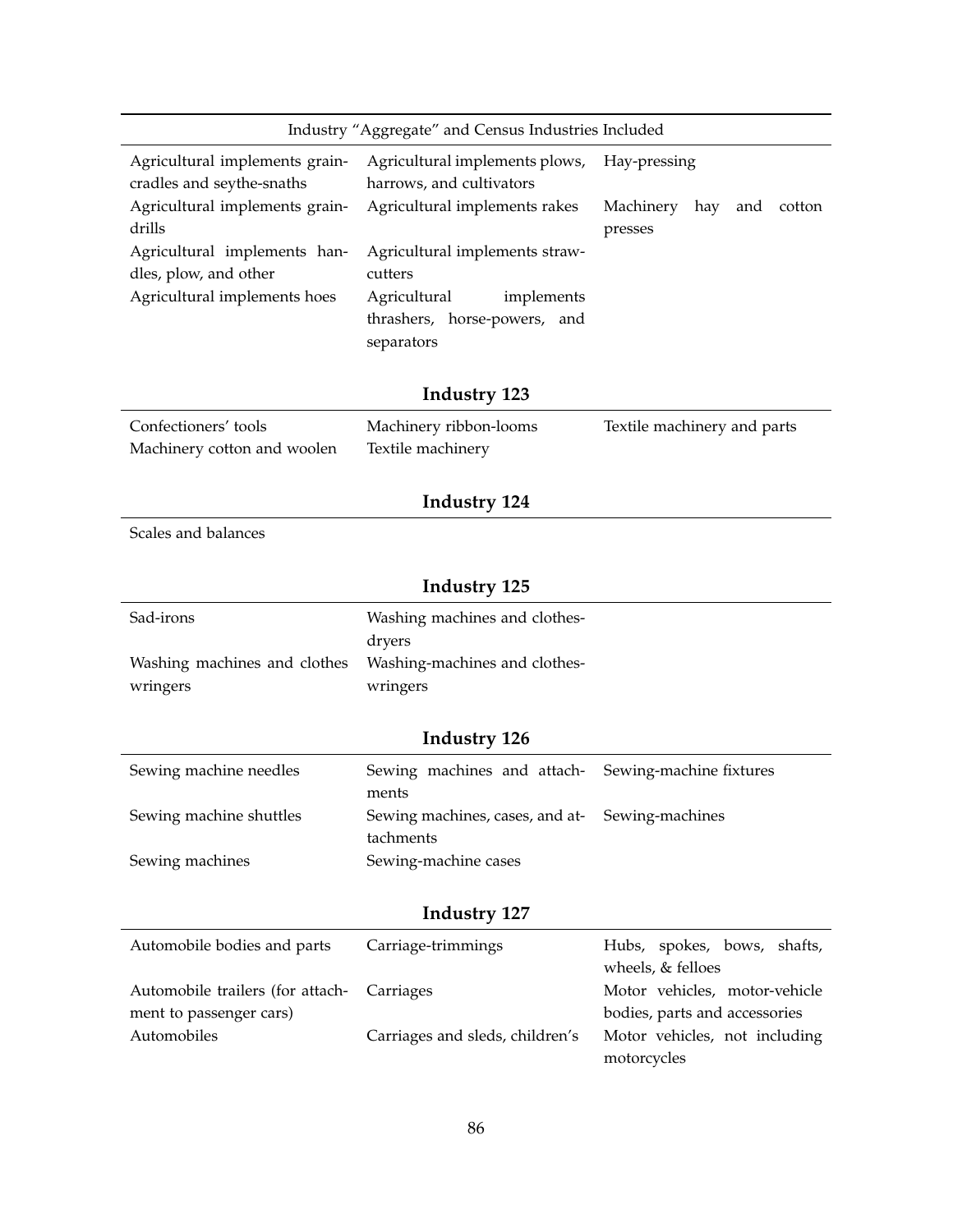| Industry "Aggregate" and Census Industries Included             |                                              |                                                       |  |  |  |  |
|-----------------------------------------------------------------|----------------------------------------------|-------------------------------------------------------|--|--|--|--|
| Automobiles, including bodies Carriages and wagons<br>and parts |                                              | Motor-vehicle<br>bodies<br>and<br>motor-vehicle parts |  |  |  |  |
| Bicycles and tricycles                                          | Carriages and wagons and ma-<br>terials      | Motorcycles, bicycles and parts                       |  |  |  |  |
| Bicycles, motorcycles, and parts                                | Carriages and wagons, includ-<br>ing repairs | Spokes, hubs, felloes, shafts,<br>and bows            |  |  |  |  |
| Carriage and wagon materials                                    | Carriages wagons                             | Steering apparatus                                    |  |  |  |  |
| Carriage trimmings                                              | Carriagesmithing                             | Wheelbarrows                                          |  |  |  |  |
| Carriage, wagon, sleigh, and                                    | Fire engines                                 |                                                       |  |  |  |  |
| sled materials                                                  |                                              |                                                       |  |  |  |  |

| Car and general construction<br>and repairs, steam-railroad re-<br>pair shops                                 | Cars and general shop con-<br>struction and repairs by steam-<br>railroad companies  | Cars, railroad and street, and<br>repairs, not including establish-<br>ments operated by steam rail-<br>road companies |
|---------------------------------------------------------------------------------------------------------------|--------------------------------------------------------------------------------------|------------------------------------------------------------------------------------------------------------------------|
| Car brakes                                                                                                    | Cars and general shop con-<br>struction and repairs by street-<br>railroad companies | Cars, steam-railroad, not in-<br>cluding operations of railroad<br>companies                                           |
| Car fixtures and trimmings                                                                                    | Cars, electric and steam rail-<br>road, not built in railroad repair<br>shops        | Cars, street-railroad, not in-<br>cluding operations of railroad<br>companies                                          |
| Car linings                                                                                                   | Cars, electric-railroad, not in-<br>cluding operations of railroad<br>companies      | Car-wheels                                                                                                             |
| equipments-<br>Cars and car<br>railroad, street, and rapid-<br>transit                                        | Cars, omnibuses, and repairing                                                       | Locomotive engines and repair-<br>ing                                                                                  |
| Cars and general shop con- Cars, railroad and repairs<br>struction and repairs by steam<br>railroad companies |                                                                                      |                                                                                                                        |

# **Industry 129**

| Aircraft and parts | Aircraft and parts, including |
|--------------------|-------------------------------|
|                    | aircraft engines              |

| Blocks and spars | Masts and spars | Shipbuilding and ship repair- |
|------------------|-----------------|-------------------------------|
|                  |                 | ıng                           |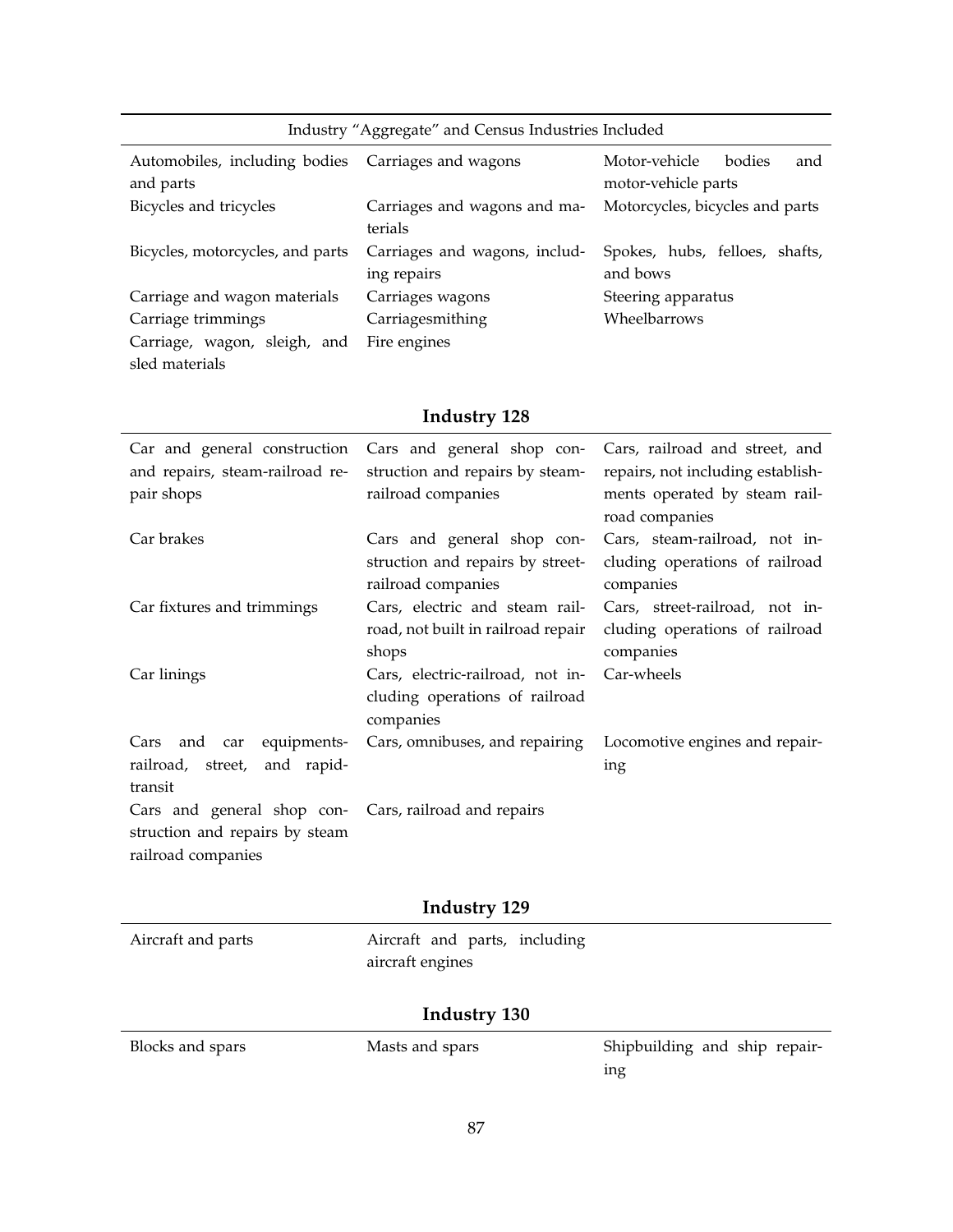| Industry "Aggregate" and Census Industries Included |                                                                       |                                                    |  |  |  |  |
|-----------------------------------------------------|-----------------------------------------------------------------------|----------------------------------------------------|--|--|--|--|
| Blocks, pumps, and spars                            | Rigging                                                               | Shipbuilding,<br>including boat<br>building        |  |  |  |  |
| Boat building and boat repair-<br>ing               | Ship and boat building                                                | Shipbuilding, iron and steel                       |  |  |  |  |
| <b>Boats</b>                                        | Ship and boat building, steel<br>and wooden, including repair<br>work | Shipbuilding, steel                                |  |  |  |  |
| Iron ship-building and marine<br>engines            | building,<br>Ship<br>boat<br>and<br>wooden                            | Shipbuilding, wooden, includ-<br>ing boat building |  |  |  |  |
| Iron steamships                                     | Ship building, ship materials, &<br>repairs                           |                                                    |  |  |  |  |
| Mast hoops and hanks                                | Shipbuilding                                                          |                                                    |  |  |  |  |

| Cameras                | materials                                                                                         |  | Photographic apparatus and Photographic materials |
|------------------------|---------------------------------------------------------------------------------------------------|--|---------------------------------------------------|
| Photographic apparatus | Photographic apparatus and Photographs<br>materials and projection equip-<br>ment (except lenses) |  |                                                   |

| Muscial instruments: Organs     |                                | Musical instruments miscella-<br>neous |                                 |        | Musical instruments, piano and<br>organ materials |                             |        |
|---------------------------------|--------------------------------|----------------------------------------|---------------------------------|--------|---------------------------------------------------|-----------------------------|--------|
| Musical instrument parts and    |                                |                                        | Musical instruments organs      |        | Musical instruments, pianos                       |                             |        |
| materials: Piano and organ      |                                |                                        |                                 |        |                                                   |                             |        |
| Musical instruments (not speci- |                                |                                        | Musical instruments             | organs |                                                   | Musical instruments,        | pianos |
| fied)                           |                                | and materials                          |                                 |        | and materials                                     |                             |        |
| Musical instruments and mate-   |                                |                                        | Musical instruments             | piano- |                                                   | Musical instruments, pianos |        |
|                                 | rials, not specified<br>fortes |                                        |                                 |        | and organs and materials                          |                             |        |
| Musical instruments and parts   |                                |                                        | Musical instruments             | pianos | Musical instruments: Pianos                       |                             |        |
| and materials, not elsewhere    |                                |                                        | and materials                   |        |                                                   |                             |        |
| classified                      |                                |                                        |                                 |        |                                                   |                             |        |
| Musical instruments materials   |                                |                                        | Musical instruments, organs     |        | Organs                                            |                             |        |
| Musical                         | instruments                    |                                        | Musical instruments, organs     |        | Piano-forte stools                                |                             |        |
| melodeous                       |                                | and materials                          |                                 |        |                                                   |                             |        |
| Musical                         | instruments                    | Musical instruments, parts, and        |                                 |        |                                                   |                             |        |
| melodeous,                      | house-organs,                  |                                        | materials not elsewhere classi- |        |                                                   |                             |        |
| and materials                   |                                | fied                                   |                                 |        |                                                   |                             |        |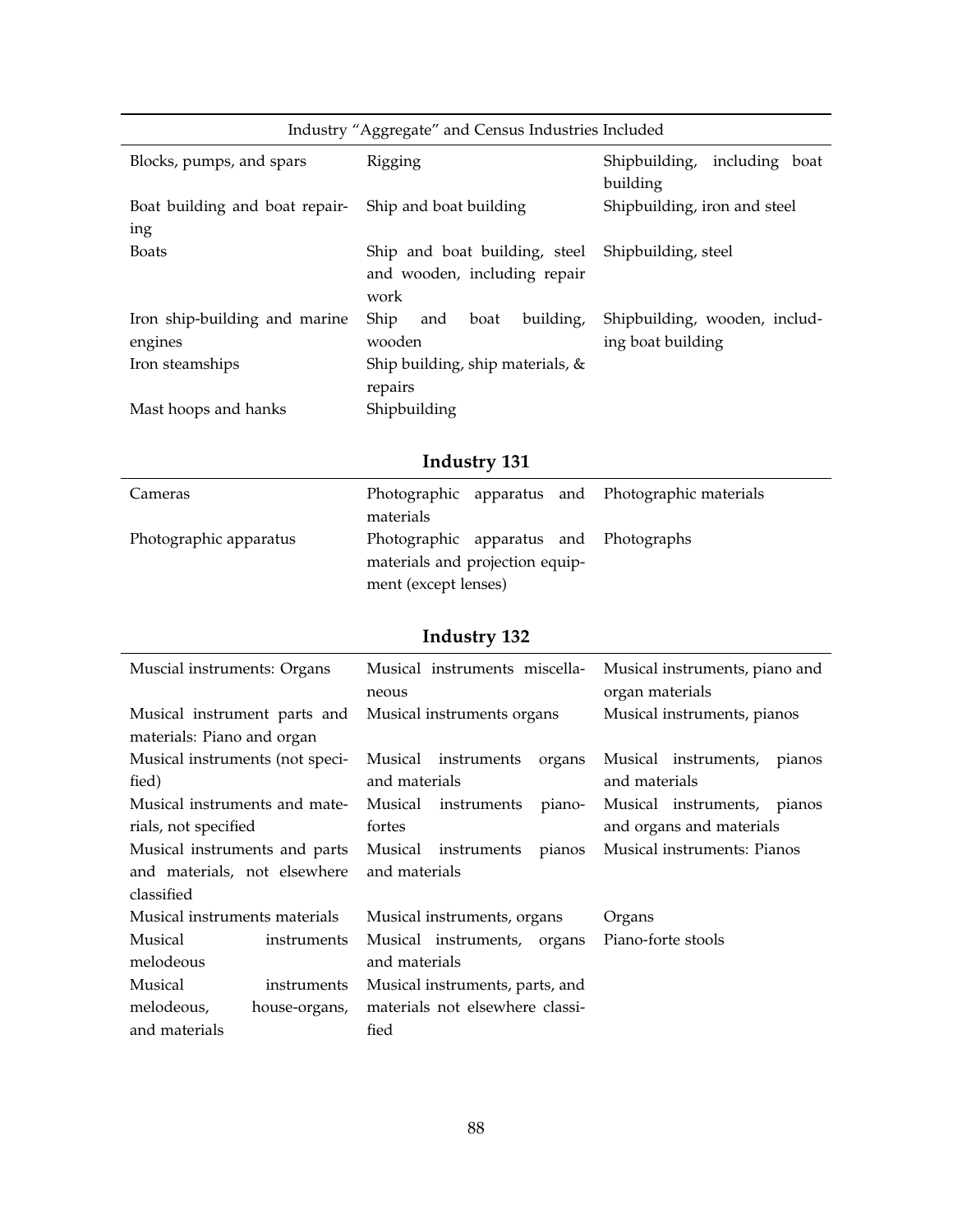|                                                                | Industry "Aggregate" and Census Industries Included                                         |                                                                           |  |  |  |  |
|----------------------------------------------------------------|---------------------------------------------------------------------------------------------|---------------------------------------------------------------------------|--|--|--|--|
|                                                                | <b>Industry 133</b>                                                                         |                                                                           |  |  |  |  |
| Carriages and sleds, children's                                | Games and toys (except dolls<br>and children's vehicles)                                    | Toys and games                                                            |  |  |  |  |
| Carriages children's                                           | Toy books and games                                                                         | Toys tin                                                                  |  |  |  |  |
| Children's vehicles                                            | Toys                                                                                        | Wagons and carts                                                          |  |  |  |  |
| Dolls (except rubber)                                          | Toys (not including children's<br>wheel goods or sleds), games,<br>and playground equipment |                                                                           |  |  |  |  |
|                                                                | <b>Industry 134</b>                                                                         |                                                                           |  |  |  |  |
| Base-ball goods                                                | Billiard tables, bowling alleys,<br>and accessories                                         | Sporting and athletic good not<br>else Where classified                   |  |  |  |  |
| Billiard & bagatelle tables, cues<br>& materials               | Croquet sets                                                                                | Sporting and athletic goods                                               |  |  |  |  |
| Billiard and bagatelle tables                                  | Fish-hooks                                                                                  | Sporting and athletic goods, not<br>including firearms or ammuni-<br>tion |  |  |  |  |
| Billiard and pool tables, bowl-<br>ing alleys, and accessories | Fishing lines, nets, and tackle                                                             | Sporting goods                                                            |  |  |  |  |
| <b>Billiard</b> cues                                           | Fly-nets                                                                                    |                                                                           |  |  |  |  |
| Billiard tables and materials                                  | Hunting and fishing tackle                                                                  |                                                                           |  |  |  |  |
|                                                                | Industry 135                                                                                |                                                                           |  |  |  |  |
| Hand stamps                                                    | Hand<br>stencils<br>and<br>stamps,<br>brands                                                | Hand-stamps                                                               |  |  |  |  |
| Hand stamps and stencils and<br>brands                         | Hand stamps,<br>stencils,<br>and<br>brands                                                  | Stencils and brands                                                       |  |  |  |  |
|                                                                | <b>Industry 136</b>                                                                         |                                                                           |  |  |  |  |
| Carbon paper and inked rib-<br>bons                            |                                                                                             |                                                                           |  |  |  |  |
| <b>Industry 137</b>                                            |                                                                                             |                                                                           |  |  |  |  |
| <b>Buttons</b>                                                 |                                                                                             |                                                                           |  |  |  |  |
|                                                                | <b>Industry 138</b>                                                                         |                                                                           |  |  |  |  |
|                                                                |                                                                                             |                                                                           |  |  |  |  |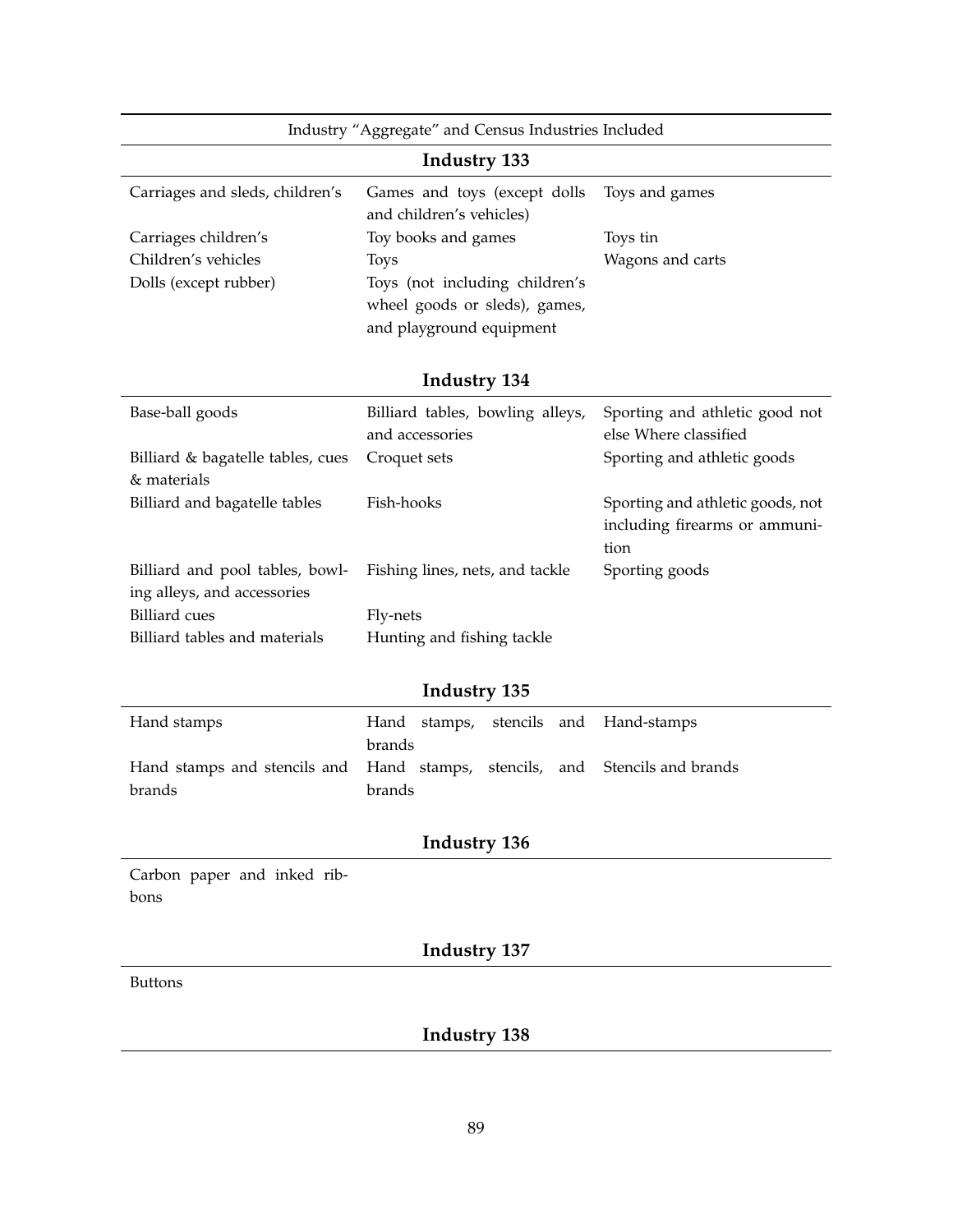|                                  | Industry "Aggregate" and Census Industries Included |                                  |  |  |  |  |
|----------------------------------|-----------------------------------------------------|----------------------------------|--|--|--|--|
| Jewelry and instrument cases     | Jewelry cases and instrument                        |                                  |  |  |  |  |
|                                  | cases                                               |                                  |  |  |  |  |
| Jewelry boxes and cases          | Stereoscopic cases                                  |                                  |  |  |  |  |
|                                  |                                                     |                                  |  |  |  |  |
|                                  | <b>Industry 139</b>                                 |                                  |  |  |  |  |
| <b>Brooms</b>                    | <b>Brush blocks</b>                                 | Brushes, (not whisk)             |  |  |  |  |
| Brooms and brushes               | Brush handles and stocks                            | Brushes, other than rubber       |  |  |  |  |
| Brooms and whisk-brushes         | <b>Brushes</b>                                      | Carpet sweepers                  |  |  |  |  |
|                                  | <b>Industry 140</b>                                 |                                  |  |  |  |  |
|                                  |                                                     |                                  |  |  |  |  |
| Furs                             | Furs, dressed                                       | Furs, dressed and dyed           |  |  |  |  |
|                                  | <b>Industry 141</b>                                 |                                  |  |  |  |  |
|                                  |                                                     | Signs, advertising displays, and |  |  |  |  |
| Signs                            | Signs and advertising novelties                     | advertising novelties            |  |  |  |  |
|                                  |                                                     |                                  |  |  |  |  |
|                                  | <b>Industry 142</b>                                 |                                  |  |  |  |  |
| Fabricated plastic products, not |                                                     |                                  |  |  |  |  |
| elsewhere classified             |                                                     |                                  |  |  |  |  |
|                                  |                                                     |                                  |  |  |  |  |
|                                  | <b>Industry 143</b>                                 |                                  |  |  |  |  |
| Umbrellas and canes              | Umbrellas and parasols                              | Umbrellas, parasols, and canes   |  |  |  |  |
|                                  |                                                     |                                  |  |  |  |  |
|                                  | Industry 144                                        |                                  |  |  |  |  |
| Pipe tongs                       | Pipes meerschaums                                   |                                  |  |  |  |  |
| Pipes (tobacco)                  | Pipes, tobacco                                      |                                  |  |  |  |  |
|                                  |                                                     |                                  |  |  |  |  |
|                                  | <b>Industry 145</b>                                 |                                  |  |  |  |  |
| Mineral water water apparatus    | Soda water apparatus                                | Soda-water apparatus             |  |  |  |  |
|                                  |                                                     |                                  |  |  |  |  |
|                                  | <b>Industry 146</b>                                 |                                  |  |  |  |  |
| Bottle molds                     | Models and patterns                                 | Models and patterns, not in-     |  |  |  |  |
|                                  |                                                     | cluding paper patterns           |  |  |  |  |
| Candle-molds                     | Models and patterns (except                         |                                  |  |  |  |  |
|                                  | paper patterns)                                     |                                  |  |  |  |  |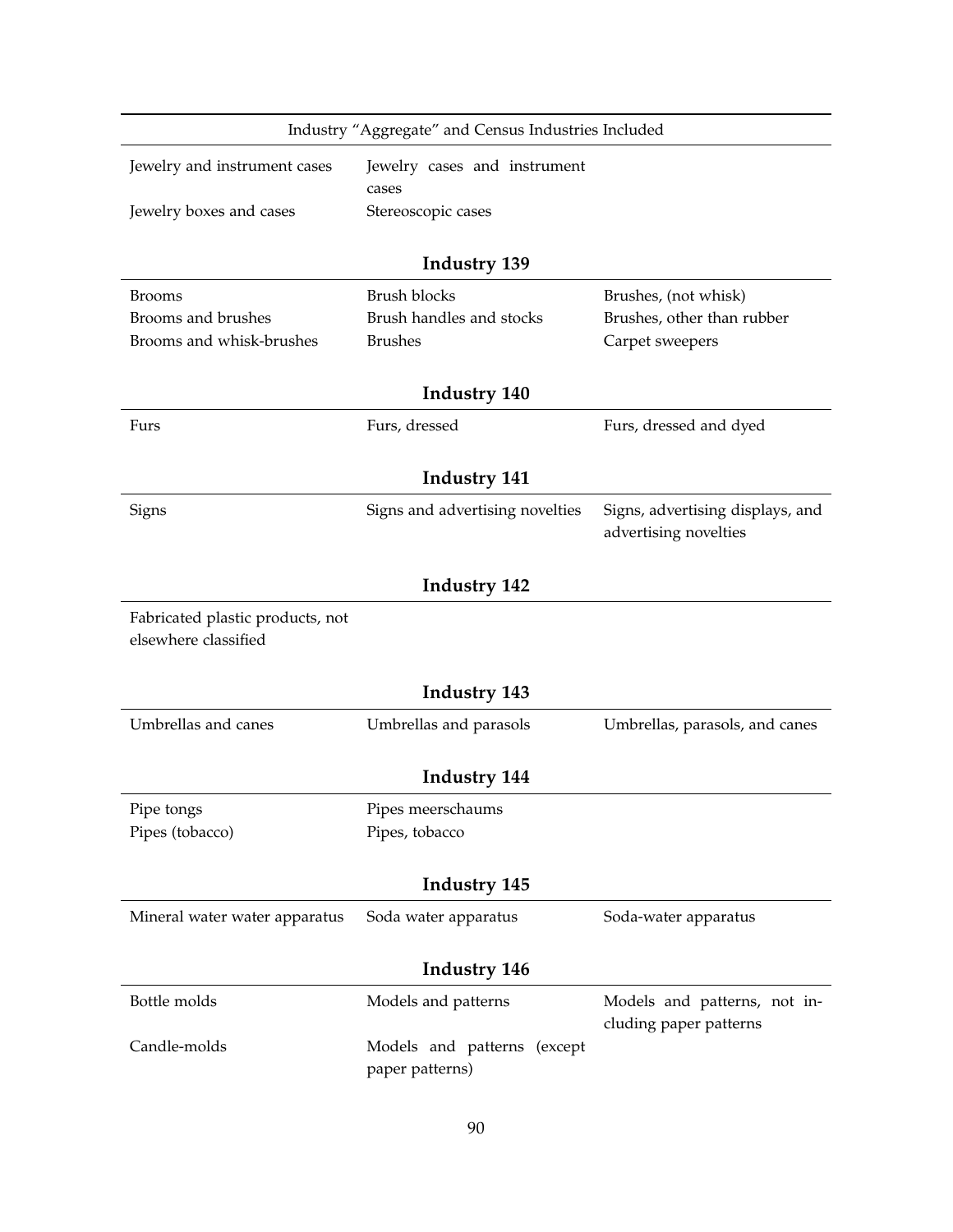| <b>Industry 147</b>                          |                               |                                                                |  |  |  |  |  |
|----------------------------------------------|-------------------------------|----------------------------------------------------------------|--|--|--|--|--|
| Hair work                                    | Hairwork                      | Wigs and hair-work                                             |  |  |  |  |  |
|                                              |                               |                                                                |  |  |  |  |  |
|                                              | <b>Industry 148</b>           |                                                                |  |  |  |  |  |
| Wool<br>carding<br>cloth-<br>and<br>dressing | Wool pulling                  |                                                                |  |  |  |  |  |
| Wool cleaning and pulling                    | cloth-<br>Wool-carding<br>and |                                                                |  |  |  |  |  |
|                                              | dressing                      |                                                                |  |  |  |  |  |
|                                              |                               |                                                                |  |  |  |  |  |
|                                              | <b>Industry 149</b>           |                                                                |  |  |  |  |  |
| Hooks and eyes                               | Needles and pins              | Needles, pins, hooks and eyes,<br>and slide and snap fasteners |  |  |  |  |  |
| <b>Needles</b>                               | Needles, pins, and hooks and  | Needle-threaders                                               |  |  |  |  |  |
|                                              | eyes                          |                                                                |  |  |  |  |  |
|                                              |                               |                                                                |  |  |  |  |  |
|                                              | <b>Industry 150</b>           |                                                                |  |  |  |  |  |
| Fire extinguishers, chemical                 |                               |                                                                |  |  |  |  |  |

#### Industry "Aggregate" and Census Industries Included

#### **C.4 Right Hand Side Variables**

For most census years, literacy rates and associated variables come from IPUMS microdata [\(Rug](#page-32-0)[gles et al.,](#page-32-0) [2010\)](#page-32-0). However, no microdata exist for 1890. To address this, we entered the 1890 census tabulations of the size of the literate and total population by city and state (page lvi and xxxiii, respectively of [U.S. Department of Interior, United States Census Office,](#page-32-1) [1897\)](#page-32-1). For areas not covered by the list of tabulated cities, we use the state residual literacy rate. That is, we take the state totals and subtract off the totals in all of the cities we observe, and assign the residual literacy rate to each of the counties we do not have data on.

[U.S. Department of Interior, United States Census Office](#page-32-1) [\(1897\)](#page-32-1) is also the source for the number of foreign-born by country of origin in 1890, used in the construction of the instrument (page lxxii). The instrument relies on the interaction of county shares by origin in a base year – we use 1850 and 1880 – and the national stocks of by origin and literacy. The stocks and literacy rates of each origin group – with U.S. natives shown for comparison is shown in Table [C.6.](#page-95-0) (The table is in descending order of the simple average of the size of the group across all years in the data.) The instrument uses the separate national stocks of literate and illiterates by origin, which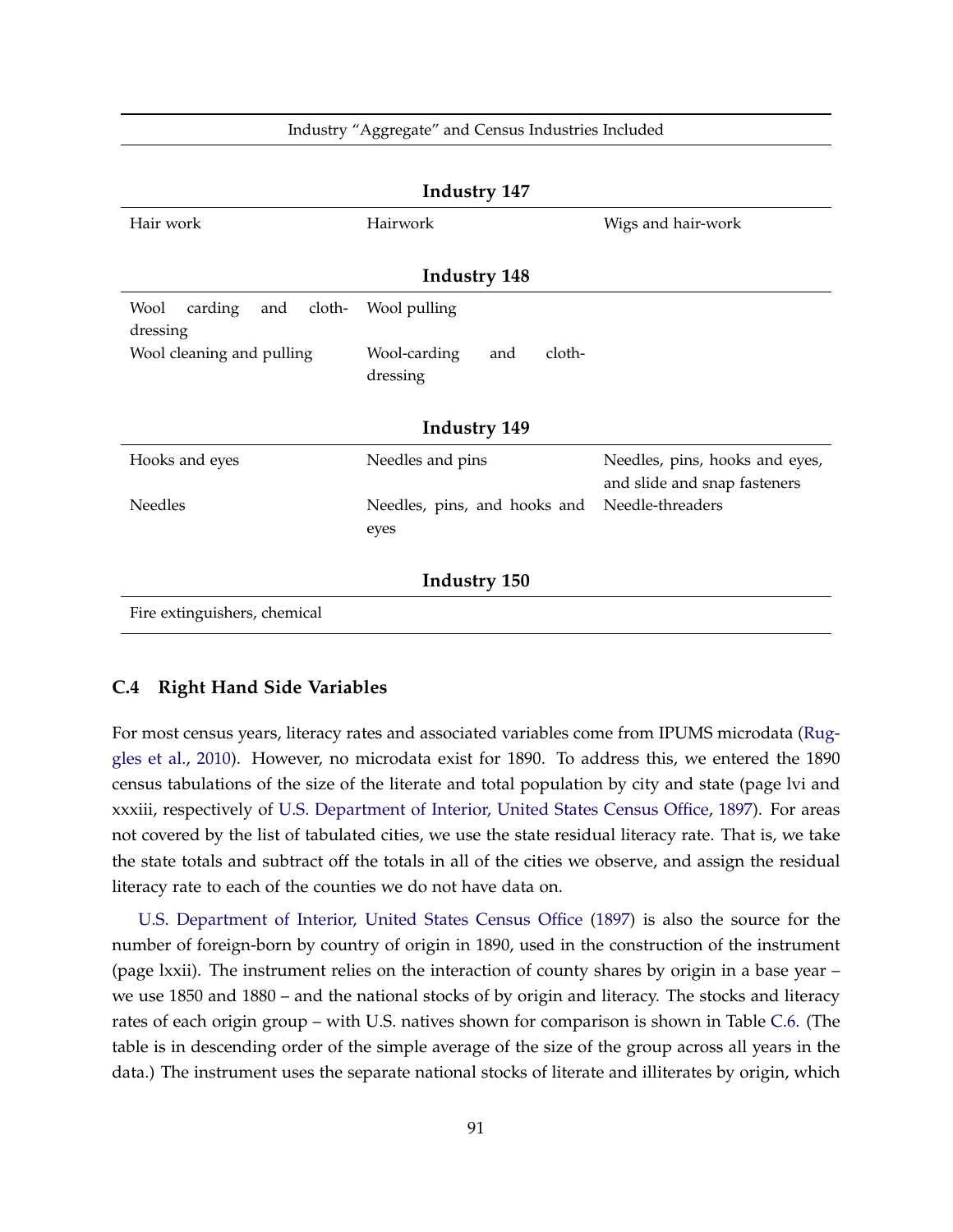can be calculated from the product of the literacy rates (or 1-literacy rate for illiterate stock) and the total stock shown above. The stocks in the 1890 table we use are not broken out by literacy, so we impute the literacy rate in 1890 of each origin group by taking the average of the 1880 and 1900 observed rates of literacy for each origin group (shown in Table [C.6\)](#page-95-0).

In the actual construction of the instrument, natives are further subdivided into their "origins" – states of birth (not shown in table). The size of the native literate and illiterate population from each state of birth is imputed as the average of the 1880 and 1900 values.